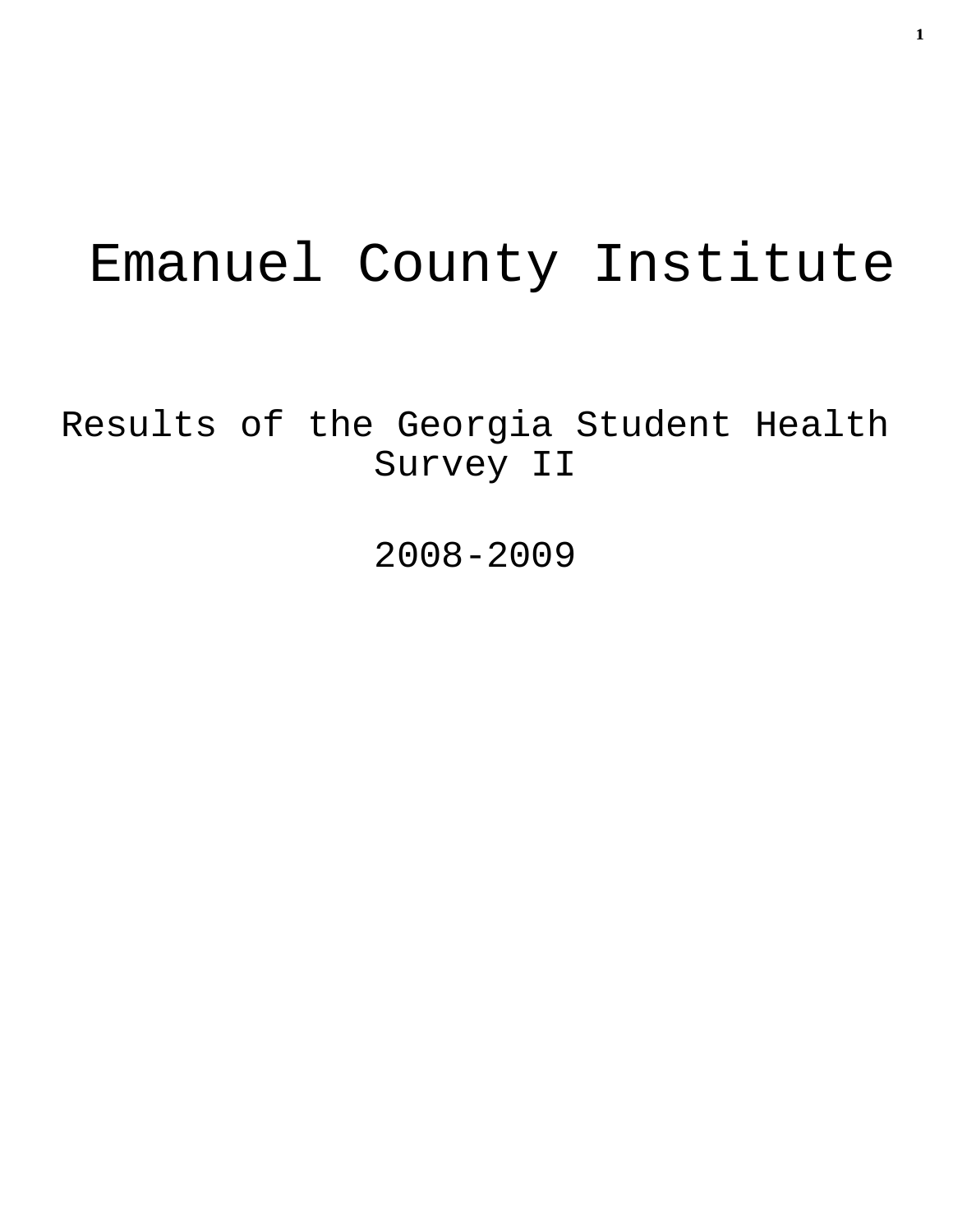### *Demographics* **2**

| Grade                     |    |  |  |  |  |
|---------------------------|----|--|--|--|--|
| Grade<br><b>Frequency</b> |    |  |  |  |  |
| 6                         | 68 |  |  |  |  |
| 8                         | 97 |  |  |  |  |
| 10                        | 77 |  |  |  |  |
| 12                        | 77 |  |  |  |  |

| <b>Frequency</b> | <b>Table of Gender by Grade</b> |              |             |             |             |              |  |
|------------------|---------------------------------|--------------|-------------|-------------|-------------|--------------|--|
| <b>Col Pct</b>   |                                 | Grade(Grade) |             |             |             |              |  |
|                  | Gender(Gender)                  | 6            | 8           | 10          | 12          | <b>Total</b> |  |
|                  | <b>Female</b>                   | 24<br>35.29  | 56<br>57.73 | 38<br>49.35 | 37<br>48.05 | 155          |  |
|                  | <b>Male</b>                     | 44<br>64.71  | 41<br>42.27 | 39<br>50.65 | 40<br>51.95 | 164          |  |
|                  | <b>Total</b>                    | 68           | 97          | 77          | 77          | 319          |  |

| <b>Frequency</b> | <b>Table of Ethnicity by Grade</b> |                  |                        |                        |                        |                |
|------------------|------------------------------------|------------------|------------------------|------------------------|------------------------|----------------|
| <b>Col Pct</b>   |                                    | Grade(Grade)     |                        |                        |                        |                |
|                  | <b>Ethnicity</b> (Ethnicity)       | 6                | 8                      | 10                     | 12                     | <b>Total</b>   |
|                  | <b>Black</b>                       | 24<br>35.29      | 35<br>36.08            | 33<br>42.86            | 29<br>37.66            | 121            |
|                  | <b>Hispanic</b>                    | 2<br>2.94        | 3<br>3.09              | 1<br>1.30              | $\mathfrak{D}$<br>2.60 | 8              |
|                  | <b>White</b>                       | 41<br>60.29      | 56<br>57.73            | 41<br>53.25            | 45<br>58.44            | 183            |
|                  | <b>Asian</b>                       | 1<br>1.47        | 1.03                   | $\overline{c}$<br>2.60 | 1.30                   | 5              |
|                  | <b>Other</b>                       | $\theta$<br>0.00 | $\overline{2}$<br>2.06 | $\theta$<br>0.00       | $\Omega$<br>0.00       | $\overline{2}$ |
|                  | <b>Total</b>                       | 68               | 97                     | 77                     | 77                     | 319            |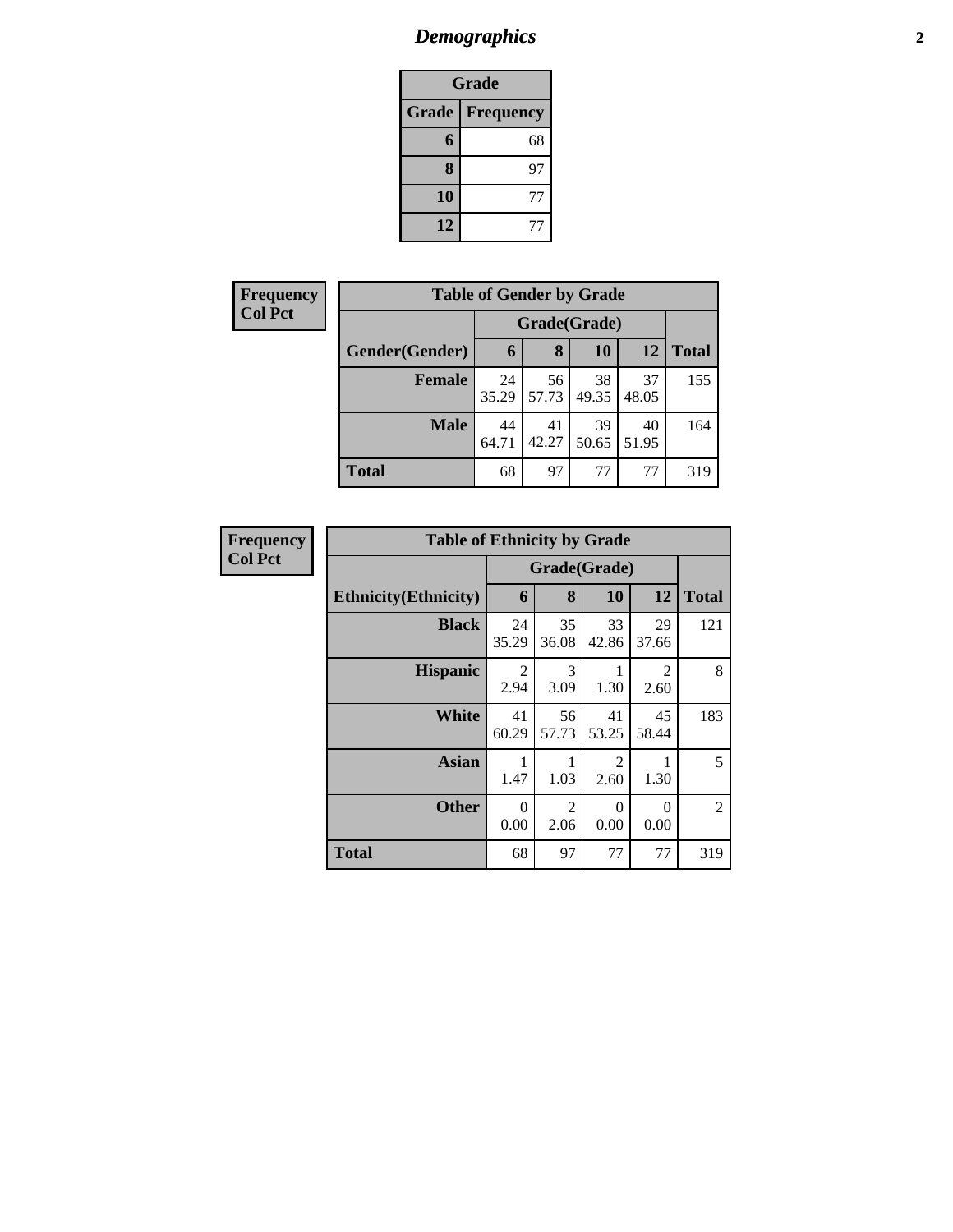#### *Title IV, Part A, Schedule A* **3** *Goal 1: Ensure that all schools are drug-free Baseline Data: Year 2008-2009 Prevalence of Drug Use*

| Frequency<br><b>Col Pct</b> | <b>Table of AlcoholAlt by Grade</b> |                        |             |             |             |              |  |  |  |
|-----------------------------|-------------------------------------|------------------------|-------------|-------------|-------------|--------------|--|--|--|
|                             | AlcoholAlt(Alcohol                  | Grade(Grade)           |             |             |             |              |  |  |  |
|                             | use, past 30 days)                  | 6                      | 8           | <b>10</b>   | 12          | <b>Total</b> |  |  |  |
|                             | Yes                                 | $\overline{c}$<br>2.94 | 12<br>12.37 | 27<br>35.06 | 16<br>20.78 | 57           |  |  |  |
|                             | N <sub>0</sub>                      | 66<br>97.06            | 85<br>87.63 | 50<br>64.94 | 61<br>79.22 | 262          |  |  |  |
|                             | Total                               | 68                     | 97          | 77          | 77          | 319          |  |  |  |

| Frequency<br><b>Col Pct</b> | <b>Table of TobaccoAny by Grade</b>      |              |              |             |             |              |  |
|-----------------------------|------------------------------------------|--------------|--------------|-------------|-------------|--------------|--|
|                             | TobaccoAny(Tobacco<br>use, past 30 days) |              | Grade(Grade) |             |             |              |  |
|                             |                                          | 6            | 8            | 10          | 12          | <b>Total</b> |  |
|                             | <b>Yes</b>                               | 0.00         | 7<br>7.22    | 13<br>16.88 | 15<br>19.48 | 35           |  |
|                             | N <sub>0</sub>                           | 68<br>100.00 | 90<br>92.78  | 64<br>83.12 | 62<br>80.52 | 284          |  |
|                             | <b>Total</b>                             | 68           | 97           | 77          | 77          | 319          |  |

| Frequency      | <b>Table of MarijuanaAlt by Grade</b>        |              |             |             |             |              |
|----------------|----------------------------------------------|--------------|-------------|-------------|-------------|--------------|
| <b>Col Pct</b> | MarijuanaAlt(Marijuana<br>use, past 30 days) | Grade(Grade) |             |             |             |              |
|                |                                              | 6            | 8           | 10          | 12          | <b>Total</b> |
|                | Yes                                          | 0<br>0.00    | 3<br>3.09   | 9<br>11.69  | 3<br>3.90   | 15           |
|                | N <sub>0</sub>                               | 68<br>100.00 | 94<br>96.91 | 68<br>88.31 | 74<br>96.10 | 304          |
|                | <b>Total</b>                                 | 68           | 97          | 77          | 77          | 319          |

| Frequency      | <b>Table of OtherDrugAny by Grade</b>  |             |              |             |             |              |
|----------------|----------------------------------------|-------------|--------------|-------------|-------------|--------------|
| <b>Col Pct</b> | <b>OtherDrugAny(Other</b><br>drug use, |             | Grade(Grade) |             |             |              |
|                | past 30 days)                          | 6           | 8            | 10          | 12          | <b>Total</b> |
|                | <b>Yes</b>                             | 3<br>4.41   | 6<br>6.19    | 5<br>6.49   | 4<br>5.19   | 18           |
|                | N <sub>0</sub>                         | 65<br>95.59 | 91<br>93.81  | 72<br>93.51 | 73<br>94.81 | 301          |
|                | <b>Total</b>                           | 68          | 97           | 77          | 77          | 319          |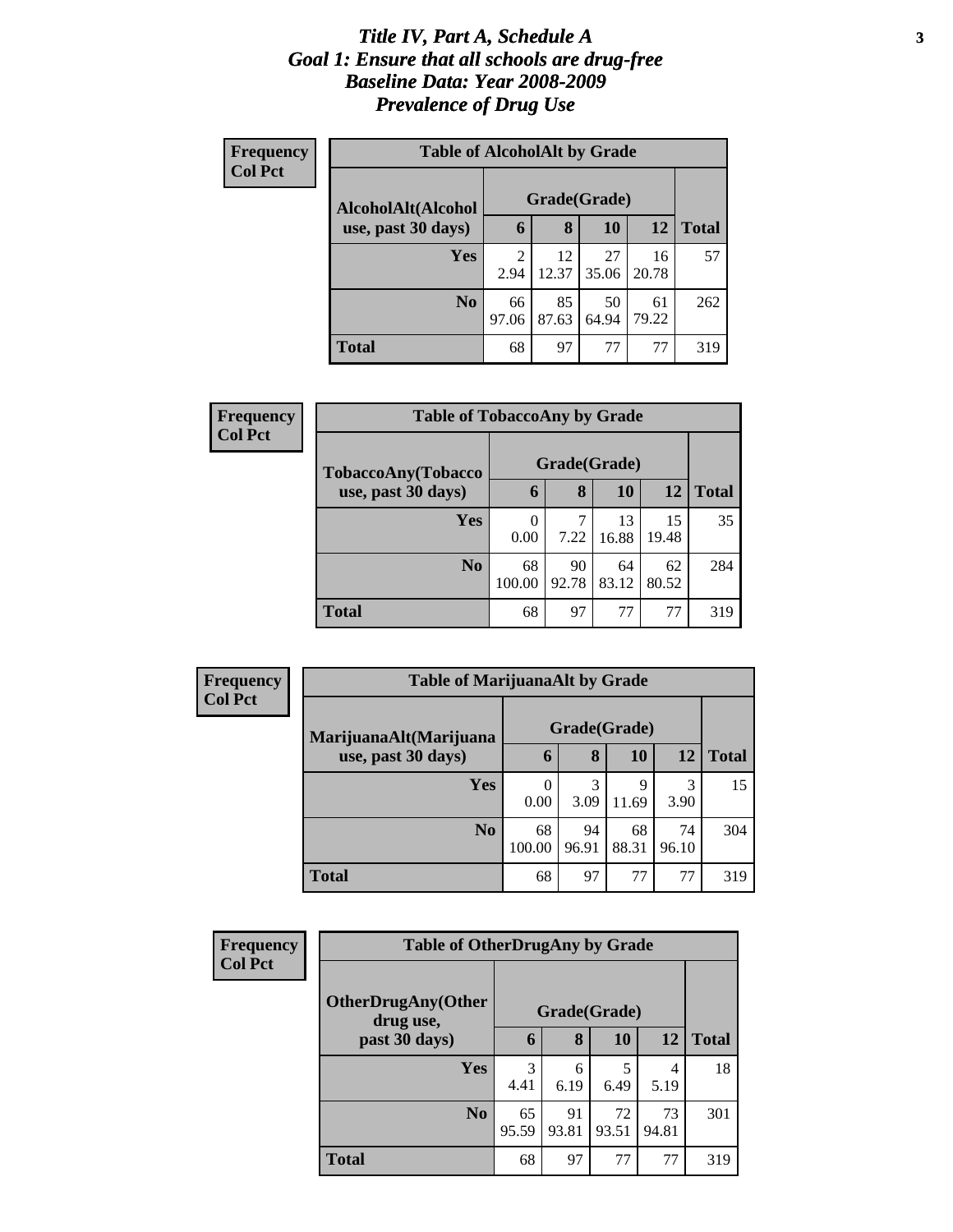#### *Average Age of Onset of Use* **4** *Results for "Average Age of Onset of Use" questions exclude students who said they did not use that substance*

| <b>Variable</b>       | Label                                                              | <b>Mean</b> |
|-----------------------|--------------------------------------------------------------------|-------------|
| Alcoholinit2          | I started using alcohol when I was                                 | 13.56       |
| Cigarettesinit2       | I started smoking tobacco when I was                               | 13.95       |
| Smokelessinit2        | I started chewing tobacco when I was                               | 12.59       |
| Marijuanainit2        | I started using marijuana when I was                               | 13.45       |
| Cocaineinit2          | I started using cocaine when I was                                 | 11.40       |
| Inhalantsinit2        | I started using inhalants when I was                               | 10.88       |
| Steroidsinit2         | I started using steroids when I was                                | 8.00        |
| Ecstasyinit2          | I started using ecstasy when I was                                 | 10.67       |
| Methinit <sub>2</sub> | I started using methamphetamines when I was                        | 11.00       |
| Hallucinogensinit2    | I started using hallucinogens when I was                           | 13.50       |
| Prescriptioninit2     | I started using prescription drugs not prescribed to me when I was | 12.76       |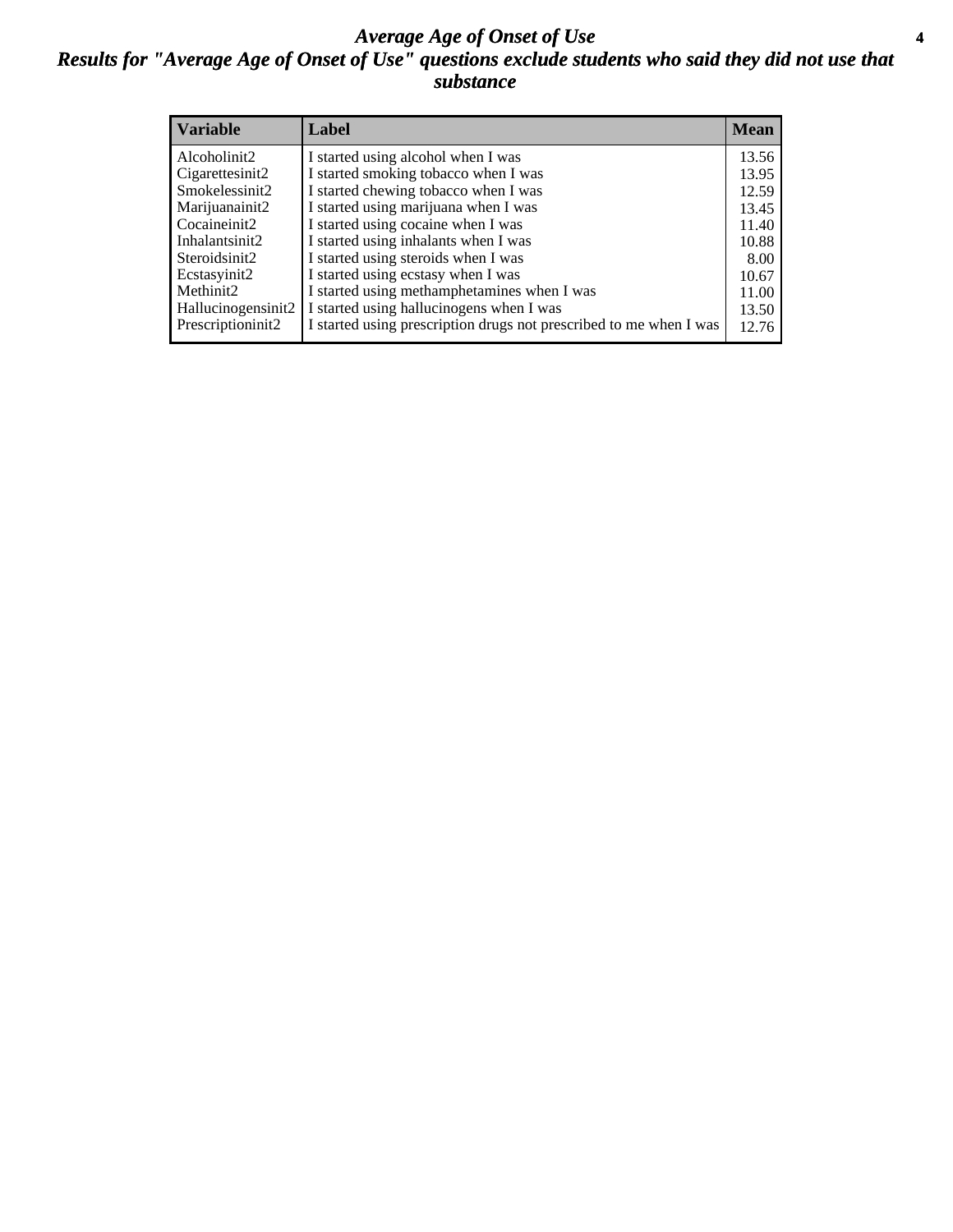# *Perception of Health Risk* **5**

| <b>Frequency</b> | <b>Table of Alcoholharmdich by Grade</b> |             |              |             |             |              |  |
|------------------|------------------------------------------|-------------|--------------|-------------|-------------|--------------|--|
| <b>Col Pct</b>   | Alcoholharmdich(I<br>think alcohol is    |             | Grade(Grade) |             |             |              |  |
|                  | harmful)                                 | 6           | 8            | <b>10</b>   | 12          | <b>Total</b> |  |
|                  | <b>Yes</b>                               | 55<br>80.88 | 84<br>86.60  | 66<br>85.71 | 66<br>85.71 | 271          |  |
|                  | N <sub>o</sub>                           | 13<br>19.12 | 13<br>13.40  | 11<br>14.29 | 11<br>14.29 | 48           |  |
|                  | <b>Total</b>                             | 68          | 97           | 77          | 77          | 319          |  |

| Frequency      | <b>Table of Tobaccoharmdich by Grade</b> |              |             |             |             |              |  |  |
|----------------|------------------------------------------|--------------|-------------|-------------|-------------|--------------|--|--|
| <b>Col Pct</b> | Tobaccoharmdich(I<br>think tobacco is    | Grade(Grade) |             |             |             |              |  |  |
|                | harmful)                                 | 6            | 8           | <b>10</b>   | 12          | <b>Total</b> |  |  |
|                | <b>Yes</b>                               | 56<br>82.35  | 84<br>86.60 | 73<br>94.81 | 70<br>90.91 | 283          |  |  |
|                | N <sub>0</sub>                           | 12<br>17.65  | 13<br>13.40 | 4<br>5.19   | 9.09        | 36           |  |  |
|                | <b>Total</b>                             | 68           | 97          | 77          | 77          | 319          |  |  |

| Frequency      | <b>Table of Marijuanaharmdich by Grade</b> |             |              |             |             |              |
|----------------|--------------------------------------------|-------------|--------------|-------------|-------------|--------------|
| <b>Col Pct</b> | Marijuanaharmdich(I<br>think marijuana is  |             | Grade(Grade) |             |             |              |
|                | harmful)                                   | 6           | 8            | 10          | 12          | <b>Total</b> |
|                | <b>Yes</b>                                 | 55<br>80.88 | 82<br>84.54  | 66<br>85.71 | 65<br>84.42 | 268          |
|                | N <sub>0</sub>                             | 13<br>19.12 | 15<br>15.46  | 11<br>14.29 | 12<br>15.58 | 51           |
|                | <b>Total</b>                               | 68          | 97           | 77          | 77          | 319          |

| Frequency      | <b>Table of Otherdrugharmdich by Grade</b>   |             |              |             |             |              |
|----------------|----------------------------------------------|-------------|--------------|-------------|-------------|--------------|
| <b>Col Pct</b> | Otherdrugharmdich(I<br>think other drugs are |             | Grade(Grade) |             |             |              |
|                | harmful)                                     | 6           | 8            | 10          | 12          | <b>Total</b> |
|                | <b>Yes</b>                                   | 56<br>82.35 | 85<br>87.63  | 73<br>94.81 | 70<br>90.91 | 284          |
|                | N <sub>0</sub>                               | 12<br>17.65 | 12<br>12.37  | 4<br>5.19   | 9.09        | 35           |
|                | <b>Total</b>                                 | 68          | 97           | 77          | 77          | 319          |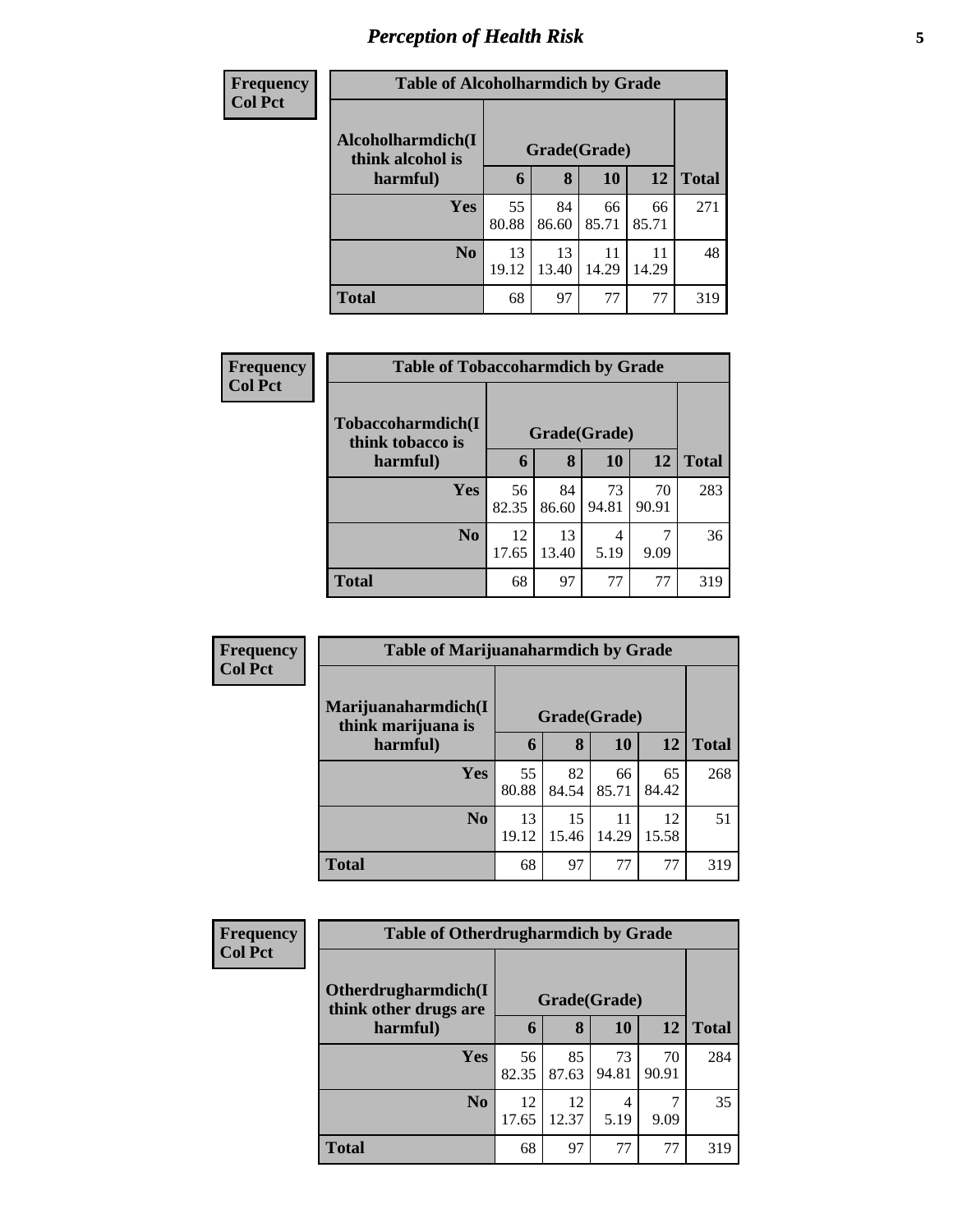### *Social Disapproval* **6**

| <b>Frequency</b> | <b>Table of Alcoholpeerdich by Grade</b>                    |             |             |              |             |              |
|------------------|-------------------------------------------------------------|-------------|-------------|--------------|-------------|--------------|
| <b>Col Pct</b>   |                                                             |             |             |              |             |              |
|                  | Alcoholpeerdich(My<br>friends would<br>disapprove if I used |             |             | Grade(Grade) |             |              |
|                  | alcohol)                                                    | 6           | 8           | 10           | <b>12</b>   | <b>Total</b> |
|                  | Yes                                                         | 49<br>72.06 | 68<br>70.10 | 45<br>58.44  | 43<br>55.84 | 205          |
|                  | N <sub>0</sub>                                              | 19<br>27.94 | 29<br>29.90 | 32<br>41.56  | 34<br>44.16 | 114          |
|                  | <b>Total</b>                                                | 68          | 97          | 77           | 77          | 319          |

| <b>Frequency</b> | <b>Table of Tobaccopeerdich by Grade</b>                            |              |             |             |             |              |
|------------------|---------------------------------------------------------------------|--------------|-------------|-------------|-------------|--------------|
| <b>Col Pct</b>   | <b>Tobaccopeerdich</b> (My<br>friends would<br>disapprove if I used | Grade(Grade) |             |             |             |              |
|                  | tobacco)                                                            | 6            | 8           | <b>10</b>   | 12          | <b>Total</b> |
|                  | <b>Yes</b>                                                          | 49<br>72.06  | 70<br>72.16 | 48<br>62.34 | 42<br>54.55 | 209          |
|                  | $\bf No$                                                            | 19<br>27.94  | 27<br>27.84 | 29<br>37.66 | 35<br>45.45 | 110          |
|                  | <b>Total</b>                                                        | 68           | 97          | 77          | 77          | 319          |

| Frequency      | <b>Table of Marijuanapeerdich by Grade</b>                    |              |             |             |             |              |
|----------------|---------------------------------------------------------------|--------------|-------------|-------------|-------------|--------------|
| <b>Col Pct</b> | Marijuanapeerdich(My<br>friends would<br>disapprove if I used | Grade(Grade) |             |             |             |              |
|                | marijuana)                                                    | 6            | 8           | 10          | 12          | <b>Total</b> |
|                | <b>Yes</b>                                                    | 49<br>72.06  | 72<br>74.23 | 51<br>66.23 | 61<br>79.22 | 233          |
|                | N <sub>0</sub>                                                | 19<br>27.94  | 25<br>25.77 | 26<br>33.77 | 16<br>20.78 | 86           |
|                | <b>Total</b>                                                  | 68           | 97          | 77          | 77          | 319          |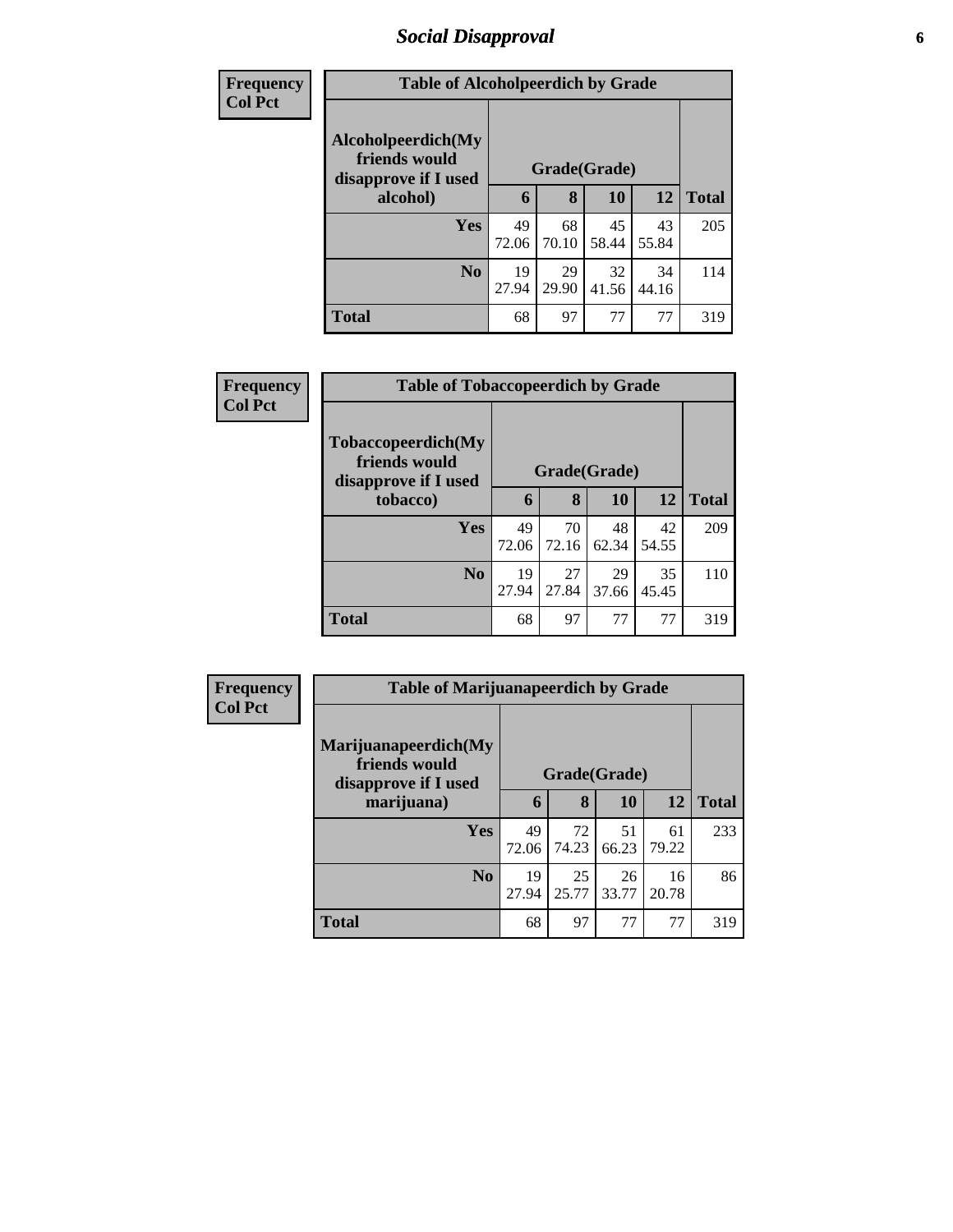### *Social Disapproval* **7**

| <b>Frequency</b> |                                                               | <b>Table of Otherdrugpeerdich by Grade</b> |             |             |             |              |  |
|------------------|---------------------------------------------------------------|--------------------------------------------|-------------|-------------|-------------|--------------|--|
| <b>Col Pct</b>   | Otherdrugpeerdich(My<br>friends would<br>disapprove if I used | Grade(Grade)                               |             |             |             |              |  |
|                  | other drugs)                                                  | 6                                          | 8           | <b>10</b>   | <b>12</b>   | <b>Total</b> |  |
|                  | Yes                                                           | 50<br>73.53                                | 73<br>75.26 | 55<br>71.43 | 68<br>88.31 | 246          |  |
|                  | N <sub>0</sub>                                                | 18<br>26.47                                | 24<br>24.74 | 22<br>28.57 | 9<br>11.69  | 73           |  |
|                  | <b>Total</b>                                                  | 68                                         | 97          | 77          | 77          | 319          |  |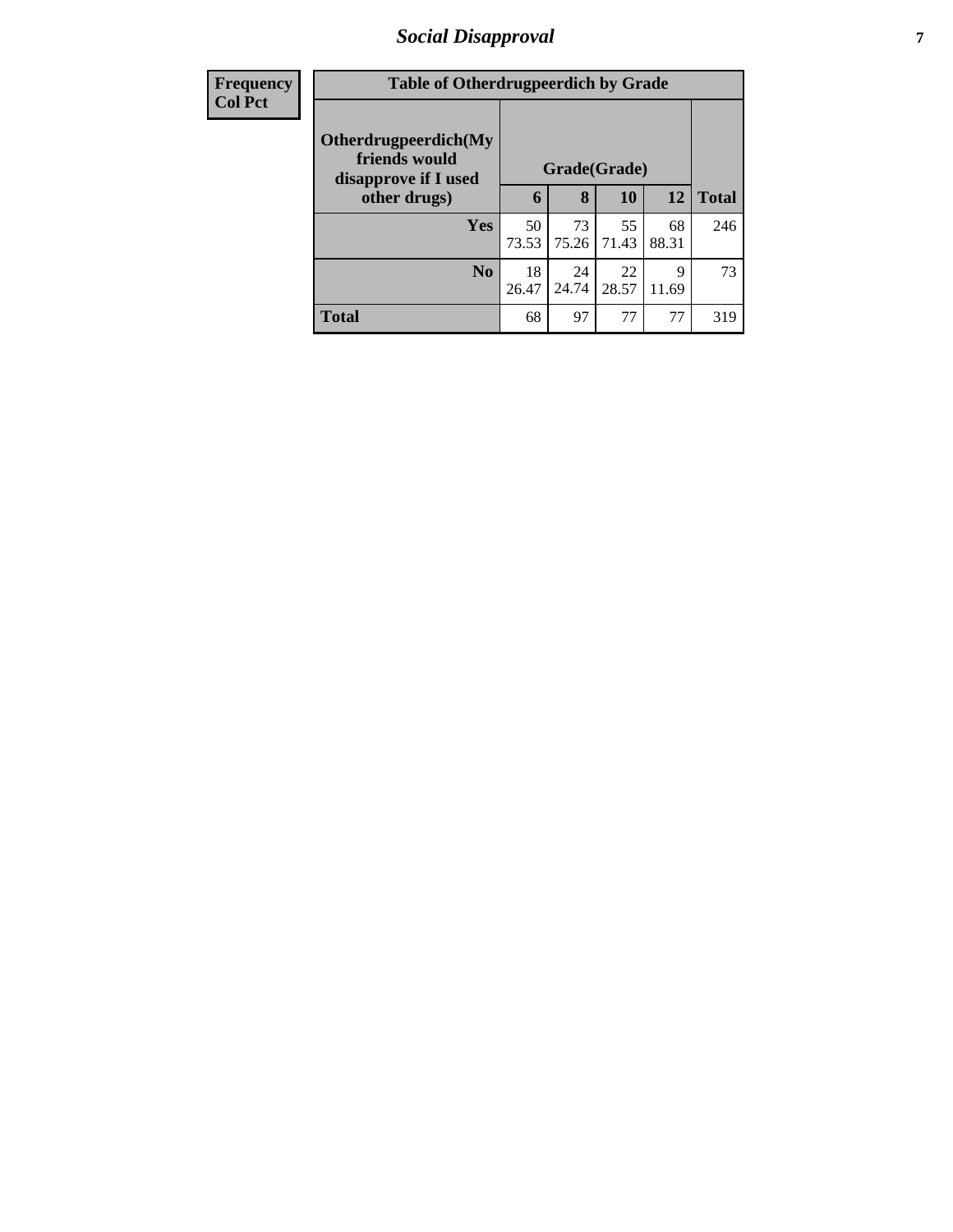#### Title IV, Part A, Schedule A **8** *Goal 2: To help ensure that all schools are safe and disciplined Baseline Data: Year 2008-2009 Student Involvement in Gang Activity*

| Frequency<br><b>Col Pct</b> |                                                                                                   | <b>Table of Gangself by Grade</b> |                        |                    |             |              |  |  |  |
|-----------------------------|---------------------------------------------------------------------------------------------------|-----------------------------------|------------------------|--------------------|-------------|--------------|--|--|--|
|                             | Gangself(I<br>have<br>participated<br>in illegal<br>gang<br>activities in<br>the past 30<br>days) | 6                                 | 8                      | Grade(Grade)<br>10 | 12          | <b>Total</b> |  |  |  |
|                             | Yes                                                                                               | $\Omega$<br>0.00                  | $\overline{4}$<br>4.12 | 10<br>12.99        | 4<br>5.19   | 18           |  |  |  |
|                             | N <sub>0</sub>                                                                                    | 68<br>100.00                      | 93<br>95.88            | 67<br>87.01        | 73<br>94.81 | 301          |  |  |  |
|                             | <b>Total</b>                                                                                      | 68                                | 97                     | 77                 | 77          | 319          |  |  |  |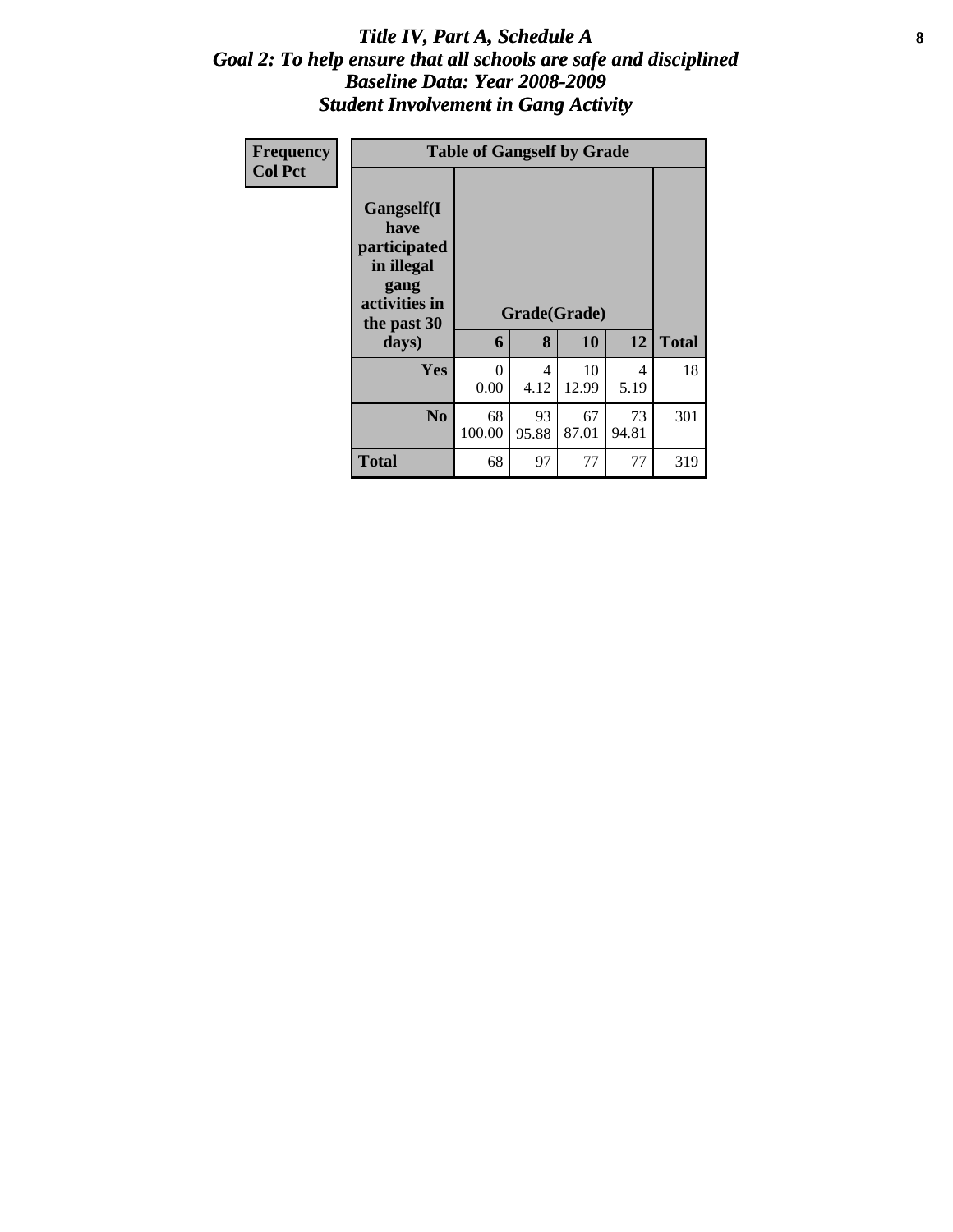# *Student Perception of School Safety* **9**

| Frequency           |
|---------------------|
| I<br><b>Row Pct</b> |

| <b>Table of Grade by Safeschool</b> |                          |                                                        |                                    |                                    |              |  |  |  |  |
|-------------------------------------|--------------------------|--------------------------------------------------------|------------------------------------|------------------------------------|--------------|--|--|--|--|
|                                     |                          | Safeschool (School is a place at which I feel<br>safe) |                                    |                                    |              |  |  |  |  |
| Grade(Grade)                        | <b>Strongly</b><br>Agree | <b>Somewhat</b><br>Agree                               | <b>Somewhat</b><br><b>Disagree</b> | <b>Strongly</b><br><b>Disagree</b> | <b>Total</b> |  |  |  |  |
| 6                                   | 39<br>57.35              | 24<br>35.29                                            | 1.47                               | 4<br>5.88                          | 68           |  |  |  |  |
| 8                                   | 45<br>46.39              | 46<br>47.42                                            | 5<br>5.15                          | 1.03                               | 97           |  |  |  |  |
| 10                                  | 23<br>29.87              | 35<br>45.45                                            | 8<br>10.39                         | 11<br>14.29                        | 77           |  |  |  |  |
| 12                                  | 29<br>37.66              | 38<br>4<br>6<br>7.79<br>49.35<br>5.19                  |                                    |                                    |              |  |  |  |  |
| <b>Total</b>                        | 136                      | 143                                                    | 18                                 | 22                                 | 319          |  |  |  |  |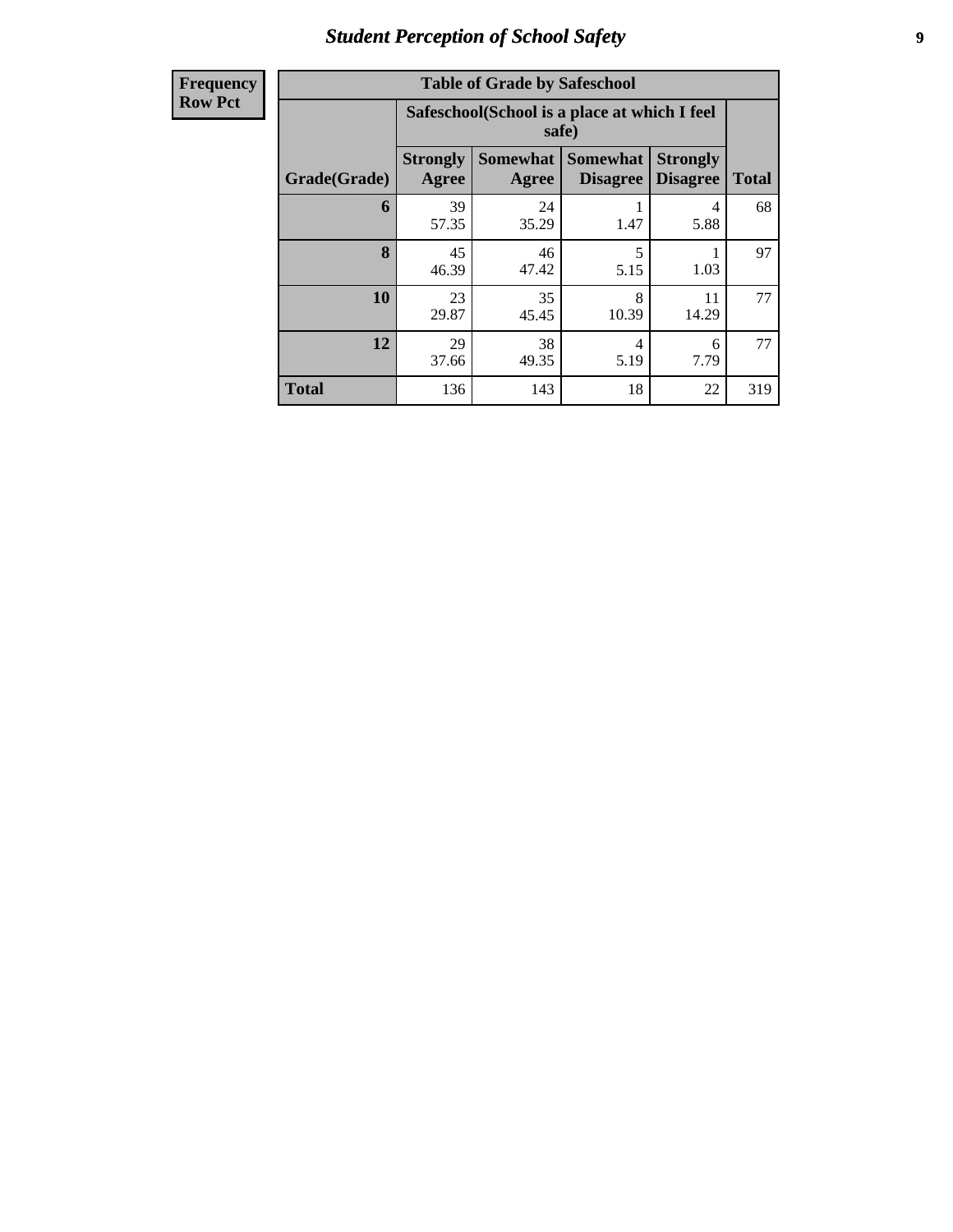### *Students Who Have Been Bullied* **10**

**Frequency Row Pct**

| <b>Table of Grade by Bullied</b> |                             |                                                                               |                        |                   |                        |                        |                                     |              |
|----------------------------------|-----------------------------|-------------------------------------------------------------------------------|------------------------|-------------------|------------------------|------------------------|-------------------------------------|--------------|
|                                  |                             | <b>Bullied</b> (I have been bullied by other<br>students in the past 30 days) |                        |                   |                        |                        |                                     |              |
| Grade(Grade)                     | $\mathbf{0}$<br><b>Days</b> | 1 or<br>2<br>days                                                             | 3 to<br>5<br>days      | 6 to<br>9<br>days | 10<br>to<br>19<br>days | 20<br>to<br>29<br>days | All<br>30<br>days                   | <b>Total</b> |
| 6                                | 49<br>72.06                 | 11<br>16.18                                                                   | $\overline{2}$<br>2.94 | 1.47              | $\Omega$<br>0.00       | $\Omega$<br>0.00       | 5<br>7.35                           | 68           |
| 8                                | 83<br>85.57                 | $\overline{4}$<br>4.12                                                        | 1<br>1.03              | 1.03              | 2<br>2.06              | $\overline{2}$<br>2.06 | $\overline{4}$<br>4.12              | 97           |
| 10                               | 63<br>81.82                 | $\overline{7}$<br>9.09                                                        | 1<br>1.30              | 1.30              | $\mathfrak{D}$<br>2.60 | 1<br>1.30              | $\mathcal{D}_{\mathcal{A}}$<br>2.60 | 77           |
| 12                               | 74<br>96.10                 | $\Omega$<br>0.00                                                              | 1<br>1.30              | $\Omega$<br>0.00  | 1<br>1.30              | $\Omega$<br>0.00       | 1.30                                | 77           |
| <b>Total</b>                     | 269                         | 22                                                                            | 5                      | 3                 | 5                      | 3                      | 12                                  | 319          |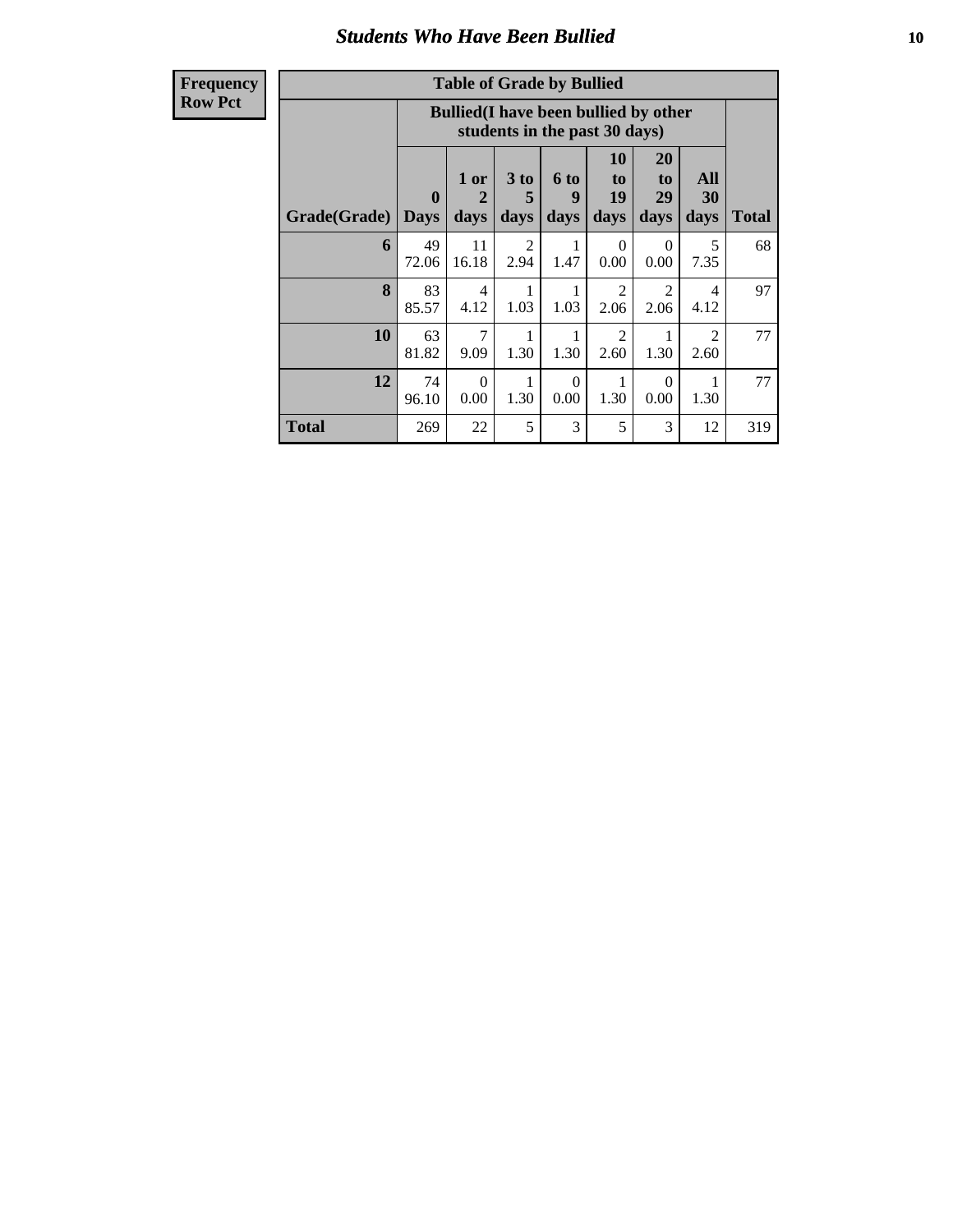### *School Climate* **11**

| Frequency      | <b>Table of SchoolClimate1 by Grade</b> |                  |                   |                   |                   |                     |  |  |
|----------------|-----------------------------------------|------------------|-------------------|-------------------|-------------------|---------------------|--|--|
| <b>Col Pct</b> | SchoolClimate1(I<br>like school)        | 6                | Grade(Grade)<br>8 |                   |                   |                     |  |  |
|                | <b>Strongly Agree</b>                   | 34<br>50.00      | 33<br>34.02       | 10<br>17<br>22.08 | 12<br>21<br>27.27 | <b>Total</b><br>105 |  |  |
|                | <b>Somewhat Agree</b>                   | 30<br>44.12      | 54<br>55.67       | 45<br>58.44       | 41<br>53.25       | 170                 |  |  |
|                | <b>Somewhat Disagree</b>                | 4<br>5.88        | 10<br>10.31       | 11<br>14.29       | 6<br>7.79         | 31                  |  |  |
|                | <b>Strongly Disagree</b>                | $\Omega$<br>0.00 | $\theta$<br>0.00  | 4<br>5.19         | 9<br>11.69        | 13                  |  |  |
|                | <b>Total</b>                            | 68               | 97                | 77                | 77                | 319                 |  |  |

| Frequency      | <b>Table of SchoolClimate2 by Grade</b>           |                  |                   |             |             |                |
|----------------|---------------------------------------------------|------------------|-------------------|-------------|-------------|----------------|
| <b>Col Pct</b> | SchoolClimate2(I<br>feel successful at<br>school) | 6                | Grade(Grade)<br>8 | 10          | 12          | <b>Total</b>   |
|                | <b>Strongly Agree</b>                             | 51<br>75.00      | 43<br>44.33       | 25<br>32.47 | 33<br>42.86 | 152            |
|                | <b>Somewhat Agree</b>                             | 15<br>22.06      | 48<br>49.48       | 45<br>58.44 | 38<br>49.35 | 146            |
|                | <b>Somewhat Disagree</b>                          | 2<br>2.94        | 6<br>6.19         | 6<br>7.79   | 5<br>6.49   | 19             |
|                | <b>Strongly Disagree</b>                          | $\Omega$<br>0.00 | 0<br>0.00         | 1.30        | 1.30        | $\mathfrak{D}$ |
|                | Total                                             | 68               | 97                | 77          | 77          | 319            |

| <b>Frequency</b> | <b>Table of SchoolClimate3 by Grade</b>               |                        |                                     |                       |             |              |  |  |
|------------------|-------------------------------------------------------|------------------------|-------------------------------------|-----------------------|-------------|--------------|--|--|
| <b>Col Pct</b>   | SchoolClimate3(My<br>school has high<br>standards for |                        | Grade(Grade)                        |                       |             |              |  |  |
|                  | achievement)                                          | 6                      | 8                                   | 10                    | 12          | <b>Total</b> |  |  |
|                  | <b>Strongly Agree</b>                                 | 47<br>69.12            | 71<br>73.20                         | 43<br>55.84           | 43<br>55.84 | 204          |  |  |
|                  | <b>Somewhat Agree</b>                                 | 15<br>22.06            | 23<br>23.71                         | 24<br>31.17           | 25<br>32.47 | 87           |  |  |
|                  | <b>Somewhat Disagree</b>                              | 4<br>5.88              | $\mathcal{D}_{\mathcal{L}}$<br>2.06 | 7<br>9.09             | 8<br>10.39  | 21           |  |  |
|                  | <b>Strongly Disagree</b>                              | $\mathfrak{D}$<br>2.94 | 1.03                                | $\mathcal{R}$<br>3.90 | 1.30        | 7            |  |  |
|                  | <b>Total</b>                                          | 68                     | 97                                  | 77                    | 77          | 319          |  |  |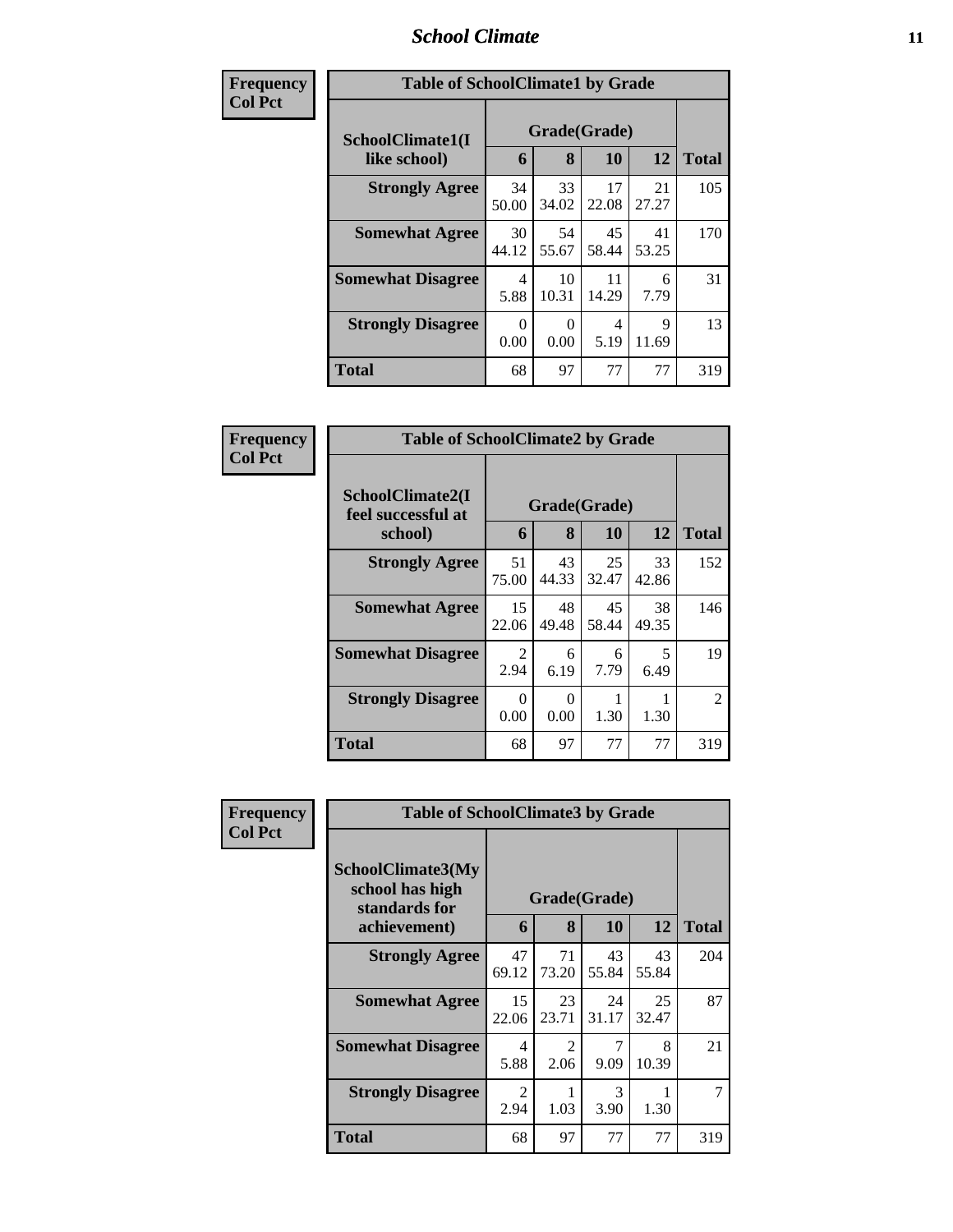### *School Climate* **12**

| Frequency      | <b>Table of SchoolClimate4 by Grade</b>                              |                                     |                        |                  |                        |              |  |
|----------------|----------------------------------------------------------------------|-------------------------------------|------------------------|------------------|------------------------|--------------|--|
| <b>Col Pct</b> | <b>SchoolClimate4(My</b><br>school sets clear<br>rules for behavior) | 6                                   | Grade(Grade)<br>8      | 10               | 12                     | <b>Total</b> |  |
|                | <b>Strongly Agree</b>                                                | 59<br>86.76                         | 85<br>87.63            | 57<br>74.03      | 58<br>75.32            | 259          |  |
|                | <b>Somewhat Agree</b>                                                | 10.29                               | 8<br>8.25              | 19<br>24.68      | 14<br>18.18            | 48           |  |
|                | <b>Somewhat Disagree</b>                                             | $\mathcal{D}_{\mathcal{L}}$<br>2.94 | $\overline{4}$<br>4.12 | 1.30             | $\overline{4}$<br>5.19 | 11           |  |
|                | <b>Strongly Disagree</b>                                             | $\Omega$<br>0.00                    | 0<br>0.00              | $\Omega$<br>0.00 | 1.30                   |              |  |
|                | <b>Total</b>                                                         | 68                                  | 97                     | 77               | 77                     | 319          |  |

| Frequency      | <b>Table of SchoolClimate5 by Grade</b>                   |             |              |             |                        |              |  |
|----------------|-----------------------------------------------------------|-------------|--------------|-------------|------------------------|--------------|--|
| <b>Col Pct</b> | SchoolClimate5(I<br>know what to do in<br>an emergency at |             | Grade(Grade) |             |                        |              |  |
|                | school)                                                   | 6           | 8            | 10          | 12                     | <b>Total</b> |  |
|                | <b>Strongly Agree</b>                                     | 51<br>75.00 | 69<br>71.13  | 50<br>64.94 | 54<br>70.13            | 224          |  |
|                | <b>Somewhat Agree</b>                                     | 11<br>16.18 | 26<br>26.80  | 22<br>28.57 | 19<br>24.68            | 78           |  |
|                | <b>Somewhat Disagree</b>                                  | 6<br>8.82   | 2<br>2.06    | 4<br>5.19   | $\mathfrak{D}$<br>2.60 | 14           |  |
|                | <b>Strongly Disagree</b>                                  | 0<br>0.00   | 0<br>0.00    | 1.30        | $\mathfrak{D}$<br>2.60 | 3            |  |
|                | Total                                                     | 68          | 97           | 77          | 77                     | 319          |  |

| Frequency      | <b>Table of SchoolClimate6 by Grade</b>                  |             |                        |                    |             |              |  |
|----------------|----------------------------------------------------------|-------------|------------------------|--------------------|-------------|--------------|--|
| <b>Col Pct</b> | <b>SchoolClimate6(Teachers</b><br>treat me with respect) | 6           | 8                      | Grade(Grade)<br>10 | 12          | <b>Total</b> |  |
|                | <b>Strongly Agree</b>                                    | 58<br>85.29 | 39<br>40.21            | 25<br>32.47        | 33<br>42.86 | 155          |  |
|                | <b>Somewhat Agree</b>                                    | 9<br>13.24  | 48<br>49.48            | 36<br>46.75        | 35<br>45.45 | 128          |  |
|                | <b>Somewhat Disagree</b>                                 | 1.47        | 8<br>8.25              | 11<br>14.29        | 8<br>10.39  | 28           |  |
|                | <b>Strongly Disagree</b>                                 | 0<br>0.00   | $\mathfrak{D}$<br>2.06 | 5<br>6.49          | 1.30        | 8            |  |
|                | <b>Total</b>                                             | 68          | 97                     | 77                 | 77          | 319          |  |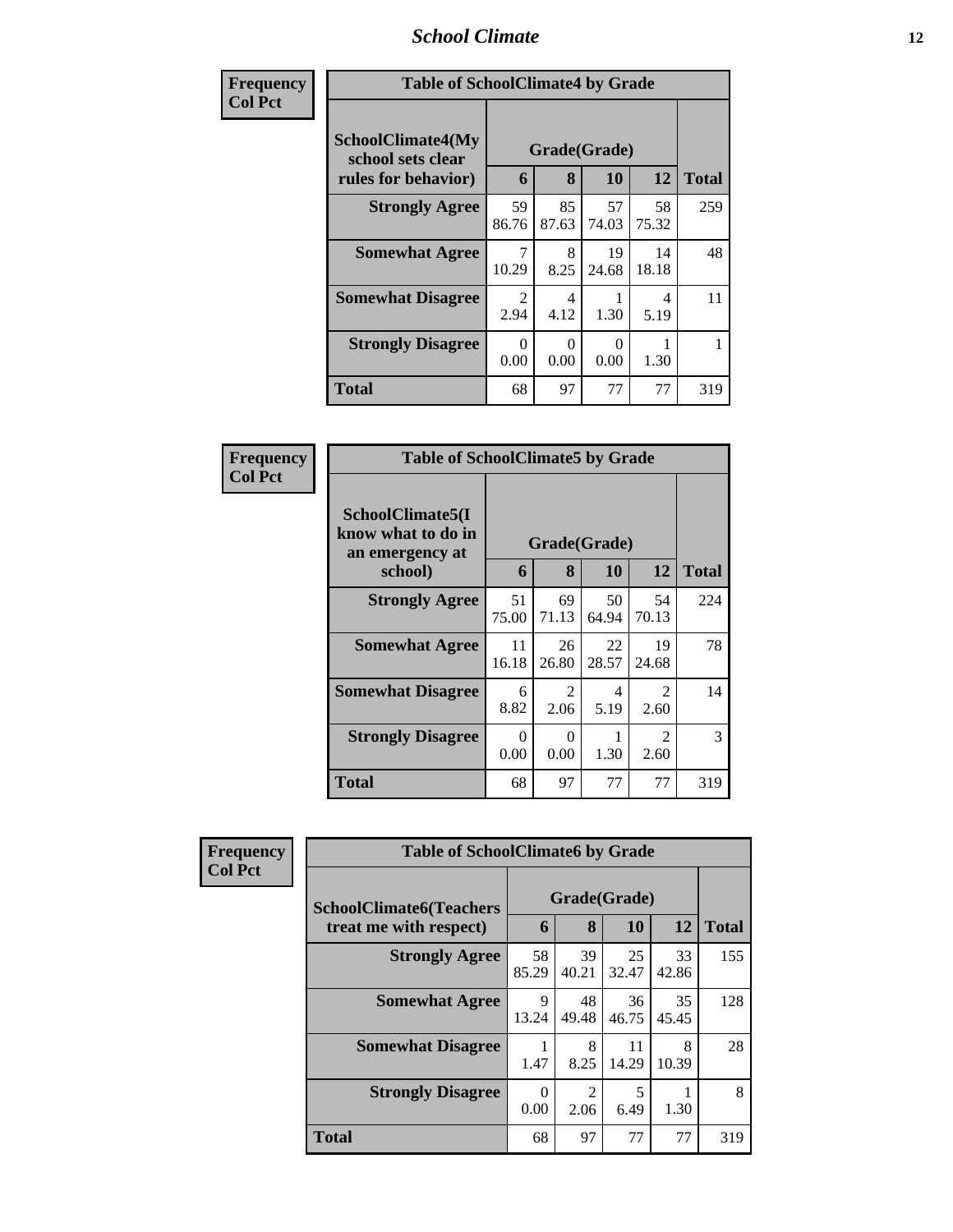### *School Climate* **13**

| <b>Frequency</b> |
|------------------|
| <b>Col Pct</b>   |

| ncy | <b>Table of SchoolClimate7 by Grade</b>                                       |             |                   |             |                        |              |  |  |
|-----|-------------------------------------------------------------------------------|-------------|-------------------|-------------|------------------------|--------------|--|--|
|     | <b>SchoolClimate7(Behaviors</b><br>in my class allow the<br>teacher to teach) | 6           | Grade(Grade)<br>8 | 10          | 12                     | <b>Total</b> |  |  |
|     | <b>Strongly Agree</b>                                                         | 31<br>45.59 | 34<br>35.05       | 23<br>29.87 | 30<br>38.96            | 118          |  |  |
|     | <b>Somewhat Agree</b>                                                         | 25<br>36.76 | 39<br>40.21       | 36<br>46.75 | 39<br>50.65            | 139          |  |  |
|     | <b>Somewhat Disagree</b>                                                      | 9<br>13.24  | 20<br>20.62       | 14<br>18.18 | $\overline{4}$<br>5.19 | 47           |  |  |
|     | <b>Strongly Disagree</b>                                                      | 3<br>4.41   | 4<br>4.12         | 4<br>5.19   | 4<br>5.19              | 15           |  |  |
|     | <b>Total</b>                                                                  | 68          | 97                | 77          | 77                     | 319          |  |  |

| Frequency      | <b>Table of SchoolClimate8 by Grade</b>                                 |                        |              |             |                        |              |  |
|----------------|-------------------------------------------------------------------------|------------------------|--------------|-------------|------------------------|--------------|--|
| <b>Col Pct</b> | <b>SchoolClimate8(Students</b><br>are frequently<br>recognized for good |                        | Grade(Grade) |             |                        |              |  |
|                | behavior)                                                               | 6                      | 8            | <b>10</b>   | 12                     | <b>Total</b> |  |
|                | <b>Strongly Agree</b>                                                   | 34<br>50.00            | 40<br>41.24  | 20<br>25.97 | 22<br>28.57            | 116          |  |
|                | <b>Somewhat Agree</b>                                                   | 28<br>41.18            | 42<br>43.30  | 37<br>48.05 | 41<br>53.25            | 148          |  |
|                | <b>Somewhat Disagree</b>                                                | 2<br>2.94              | 11<br>11.34  | 15<br>19.48 | 12<br>15.58            | 40           |  |
|                | <b>Strongly Disagree</b>                                                | $\overline{4}$<br>5.88 | 4<br>4.12    | 5<br>6.49   | $\mathfrak{D}$<br>2.60 | 15           |  |
|                | <b>Total</b>                                                            | 68                     | 97           | 77          | 77                     | 319          |  |

| Frequency<br><b>Col Pct</b> | <b>Table of SchoolClimate9 by Grade</b>                            |                        |             |                        |                                     |              |  |  |
|-----------------------------|--------------------------------------------------------------------|------------------------|-------------|------------------------|-------------------------------------|--------------|--|--|
|                             | SchoolClimate9(School<br>counselor would be<br>helpful if I needed | Grade(Grade)           |             |                        |                                     |              |  |  |
|                             | assistance)                                                        | 6                      | 8           | <b>10</b>              | 12                                  | <b>Total</b> |  |  |
|                             | <b>Strongly Agree</b>                                              | 56<br>82.35            | 87<br>89.69 | 57<br>74.03            | 61<br>79.22                         | 261          |  |  |
|                             | <b>Somewhat Agree</b>                                              | 8<br>11.76             | 8<br>8.25   | 17<br>22.08            | 11<br>14.29                         | 44           |  |  |
|                             | <b>Somewhat Disagree</b>                                           | $\mathfrak{D}$<br>2.94 | 1.03        | $\mathfrak{D}$<br>2.60 | $\mathcal{R}$<br>3.90               | 8            |  |  |
|                             | <b>Strongly Disagree</b>                                           | $\mathfrak{D}$<br>2.94 | 1.03        | 1.30                   | $\mathcal{D}_{\mathcal{A}}$<br>2.60 | 6            |  |  |
|                             | Total                                                              | 68                     | 97          | 77                     | 77                                  | 319          |  |  |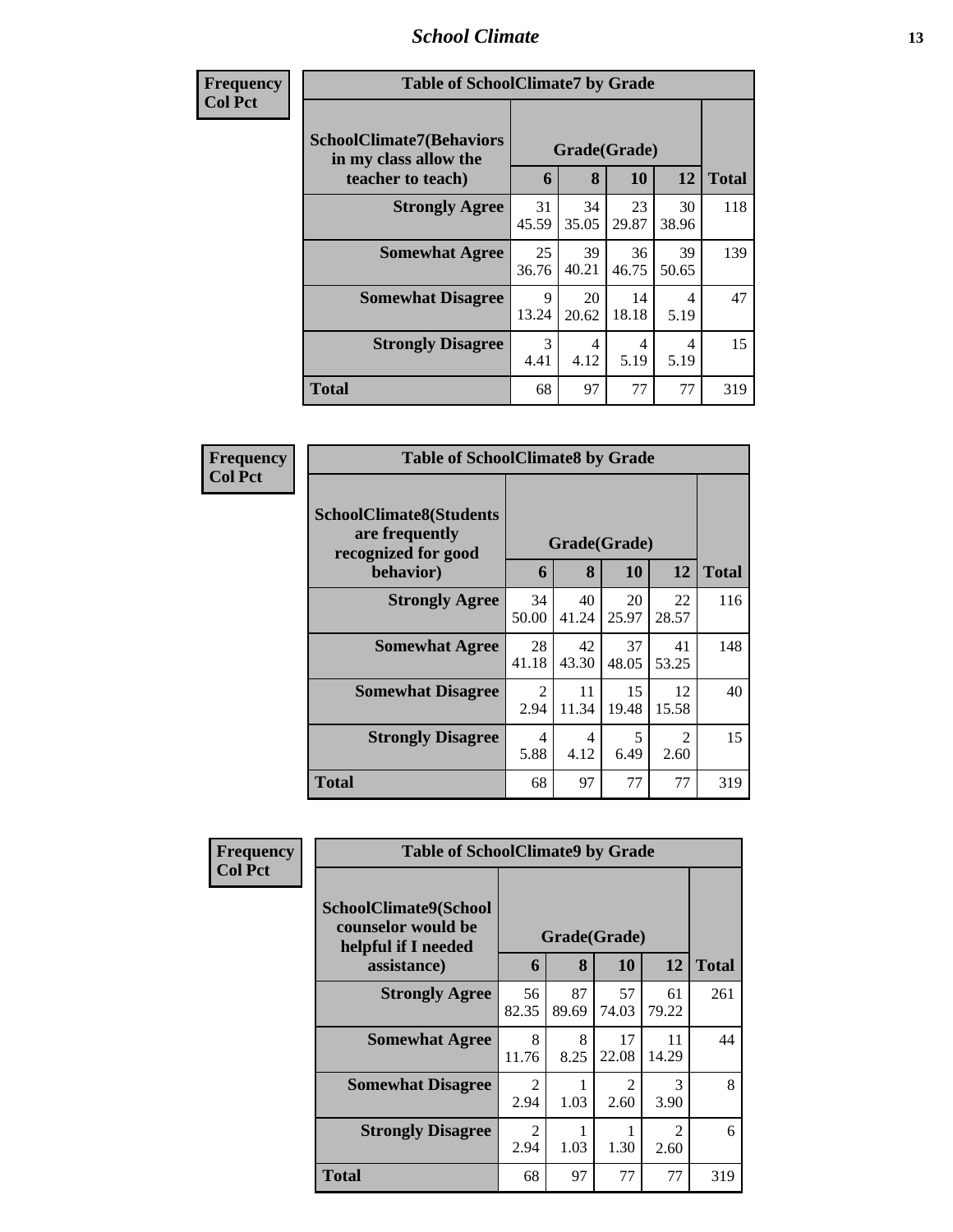# *Reasons for Dropping Out* **14**

| Frequency      | <b>Table of Dropoutreason by Grade</b>                                   |             |                   |             |                                     |              |
|----------------|--------------------------------------------------------------------------|-------------|-------------------|-------------|-------------------------------------|--------------|
| <b>Col Pct</b> | Dropoutreason(If<br>I dropped out the<br>reason would<br>most likely be) | 6           | Grade(Grade)<br>8 | 10          | 12                                  | <b>Total</b> |
|                | <b>Won't Drop out</b>                                                    | 46<br>67.65 | 61<br>62.89       | 48<br>62.34 | 49<br>63.64                         | 204          |
|                | <b>Bored</b>                                                             | 5<br>7.35   | 10<br>10.31       | 16<br>20.78 | 7<br>9.09                           | 38           |
|                | <b>Family Reasons</b>                                                    | 6<br>8.82   | 8<br>8.25         | 6<br>7.79   | 7<br>9.09                           | 27           |
|                | <b>Being Bullied</b>                                                     | 3<br>4.41   | 1<br>1.03         | 0<br>0.00   | $\mathcal{D}_{\mathcal{L}}$<br>2.60 | 6            |
|                | <b>Other</b>                                                             | 8<br>11.76  | 17<br>17.53       | 7<br>9.09   | 12<br>15.58                         | 44           |
|                | Total                                                                    | 68          | 97                | 77          | 77                                  | 319          |

| Frequency<br><b>Col Pct</b> |                                                             |             | <b>Table of Dropout by Grade</b> |             |             |              |
|-----------------------------|-------------------------------------------------------------|-------------|----------------------------------|-------------|-------------|--------------|
|                             | Dropout(I<br>have<br>thought<br>about<br>dropping<br>out of |             | Grade(Grade)                     |             |             |              |
|                             | school)                                                     | 6           | 8                                | 10          | 12          | <b>Total</b> |
|                             | Yes                                                         | 11<br>16.18 | 20<br>20.62                      | 21<br>27.27 | 23<br>29.87 | 75           |
|                             | N <sub>0</sub>                                              | 57<br>83.82 | 77<br>79.38                      | 56<br>72.73 | 54<br>70.13 | 244          |
|                             | <b>Total</b>                                                | 68          | 97                               | 77          | 77          | 319          |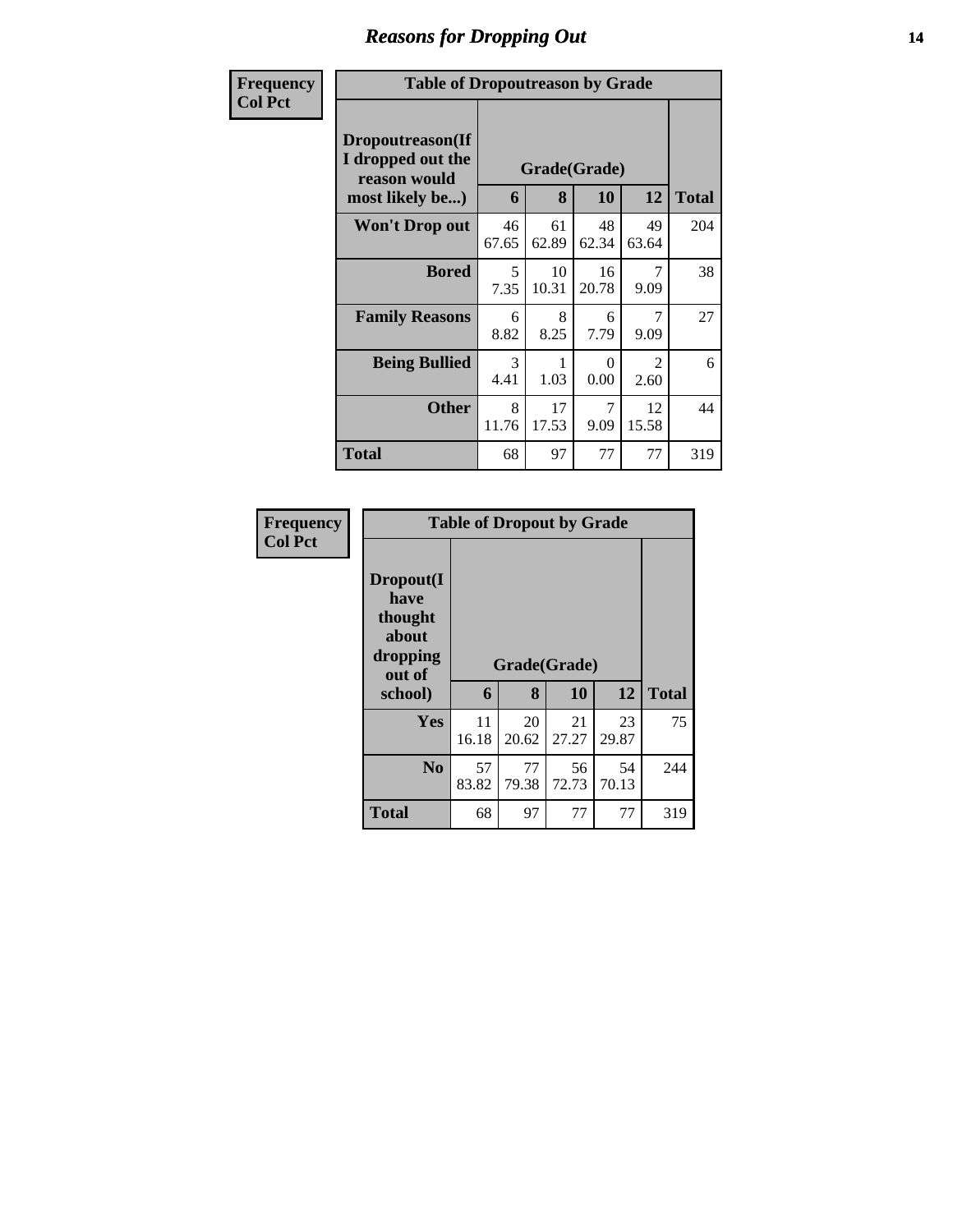*School Safety* **15**

| Frequency<br><b>Col Pct</b> | <b>Table of Gangself by Grade</b>                                                        |                  |              |             |             |              |  |  |
|-----------------------------|------------------------------------------------------------------------------------------|------------------|--------------|-------------|-------------|--------------|--|--|
|                             | Gangself(I<br>have<br>participated<br>in illegal<br>gang<br>activities in<br>the past 30 |                  | Grade(Grade) |             |             |              |  |  |
|                             | days)                                                                                    | 6                | 8            | 10          | 12          | <b>Total</b> |  |  |
|                             | Yes                                                                                      | $\Omega$<br>0.00 | 4<br>4.12    | 10<br>12.99 | 4<br>5.19   | 18           |  |  |
|                             | N <sub>0</sub>                                                                           | 68<br>100.00     | 93<br>95.88  | 67<br>87.01 | 73<br>94.81 | 301          |  |  |
|                             | <b>Total</b>                                                                             | 68               | 97           | 77          | 77          | 319          |  |  |

| Frequency<br><b>Col Pct</b> |                                                                                                                                | <b>Table of Gangpeers by Grade</b> |             |                    |             |              |
|-----------------------------|--------------------------------------------------------------------------------------------------------------------------------|------------------------------------|-------------|--------------------|-------------|--------------|
|                             | <b>Gangpeers</b> (I<br>have friends<br>who have<br>participated<br>in illegal<br>gang<br>activities in<br>the past 30<br>days) | 6                                  | 8           | Grade(Grade)<br>10 | 12          | <b>Total</b> |
|                             | Yes                                                                                                                            | 4<br>5.88                          | 13<br>13.40 | 22<br>28.57        | 5<br>6.49   | 44           |
|                             | N <sub>0</sub>                                                                                                                 | 64<br>94.12                        | 84<br>86.60 | 55<br>71.43        | 72<br>93.51 | 275          |
|                             | <b>Total</b>                                                                                                                   | 68                                 | 97          | 77                 | 77          | 319          |

| Frequency<br><b>Col Pct</b> | <b>Table of Pickedon by Grade</b>                                   |             |              |             |             |              |
|-----------------------------|---------------------------------------------------------------------|-------------|--------------|-------------|-------------|--------------|
|                             | <b>Pickedon</b> (I have<br>been picked on or<br>teased at school in |             | Grade(Grade) |             |             |              |
|                             | the past 30 days)                                                   | 6           | 8            | 10          | 12          | <b>Total</b> |
|                             | <b>Strongly Agree</b>                                               | 15<br>22.06 | 20<br>20.62  | 14<br>18.18 | 8<br>10.39  | 57           |
|                             | <b>Somewhat Agree</b>                                               | 22<br>32.35 | 20<br>20.62  | 21<br>27.27 | 13<br>16.88 | 76           |
|                             | <b>Somewhat Disagree</b>                                            | 4<br>5.88   | 9<br>9.28    | 13<br>16.88 | 11<br>14.29 | 37           |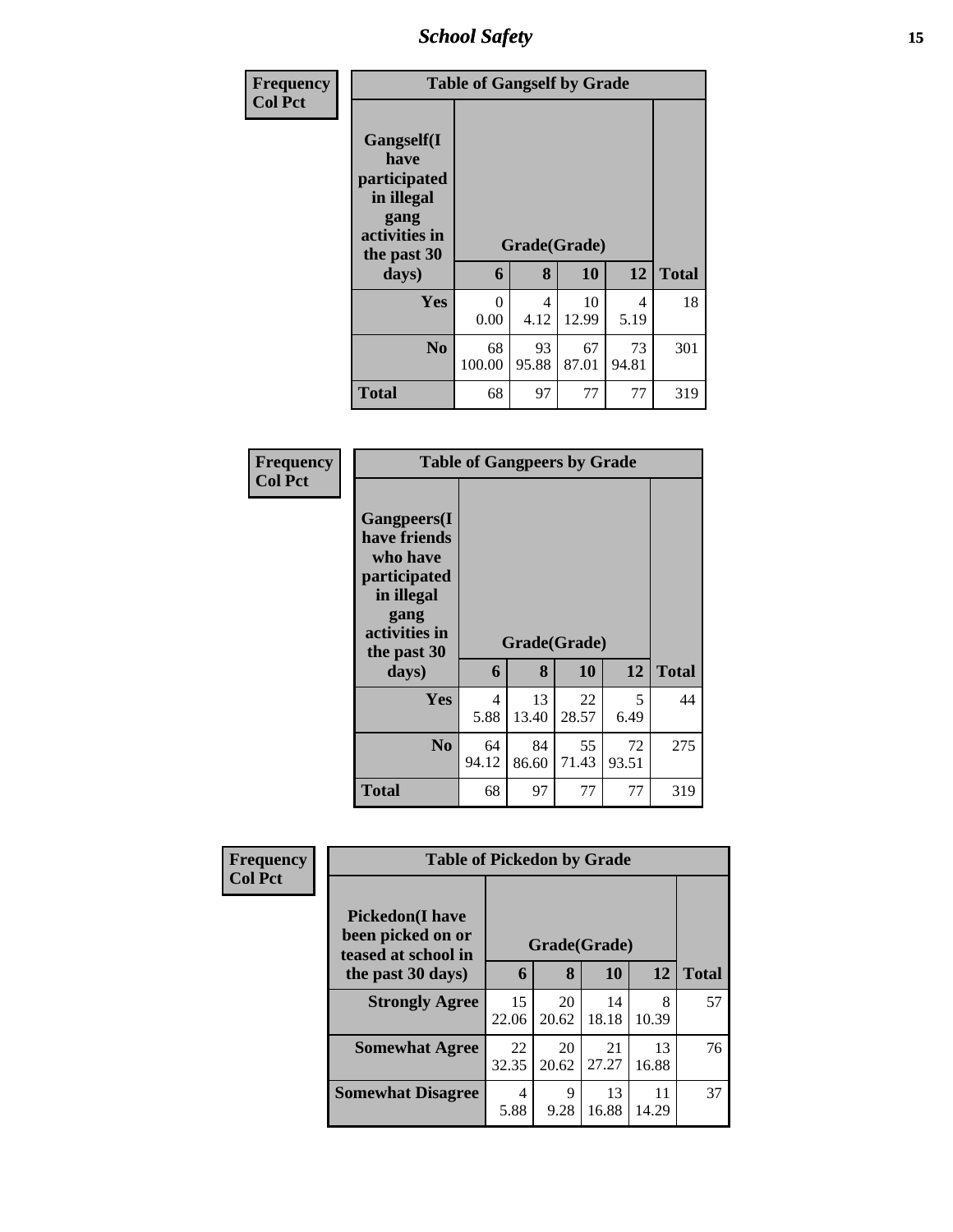# *School Safety* **16**

| <b>Frequency</b> | <b>Table of Pickedon by Grade</b>                                   |              |             |             |             |              |  |
|------------------|---------------------------------------------------------------------|--------------|-------------|-------------|-------------|--------------|--|
| <b>Col Pct</b>   | <b>Pickedon</b> (I have<br>been picked on or<br>teased at school in | Grade(Grade) |             |             |             |              |  |
|                  | the past 30 days)                                                   | 6            | 8           | 10          | 12          | <b>Total</b> |  |
|                  | <b>Strongly Disagree</b>                                            | 27<br>39.71  | 48<br>49.48 | 29<br>37.66 | 45<br>58.44 | 149          |  |
|                  | <b>Total</b>                                                        | 68           | 97          | 77          | 77          | 319          |  |

| Frequency<br><b>Col Pct</b> | <b>Table of Safeschool by Grade</b>        |              |             |             |             |              |  |  |
|-----------------------------|--------------------------------------------|--------------|-------------|-------------|-------------|--------------|--|--|
|                             | Safeschool(School<br>is a place at which I | Grade(Grade) |             |             |             |              |  |  |
|                             | feel safe)                                 | 6            | 8           | 10          | 12          | <b>Total</b> |  |  |
|                             | <b>Strongly Agree</b>                      | 39<br>57.35  | 45<br>46.39 | 23<br>29.87 | 29<br>37.66 | 136          |  |  |
|                             | <b>Somewhat Agree</b>                      | 24<br>35.29  | 46<br>47.42 | 35<br>45.45 | 38<br>49.35 | 143          |  |  |
|                             | <b>Somewhat Disagree</b>                   | 1.47         | 5<br>5.15   | 8<br>10.39  | 4<br>5.19   | 18           |  |  |
|                             | <b>Strongly Disagree</b>                   | 4<br>5.88    | 1.03        | 11<br>14.29 | 6<br>7.79   | 22           |  |  |
|                             | <b>Total</b>                               | 68           | 97          | 77          | 77          | 319          |  |  |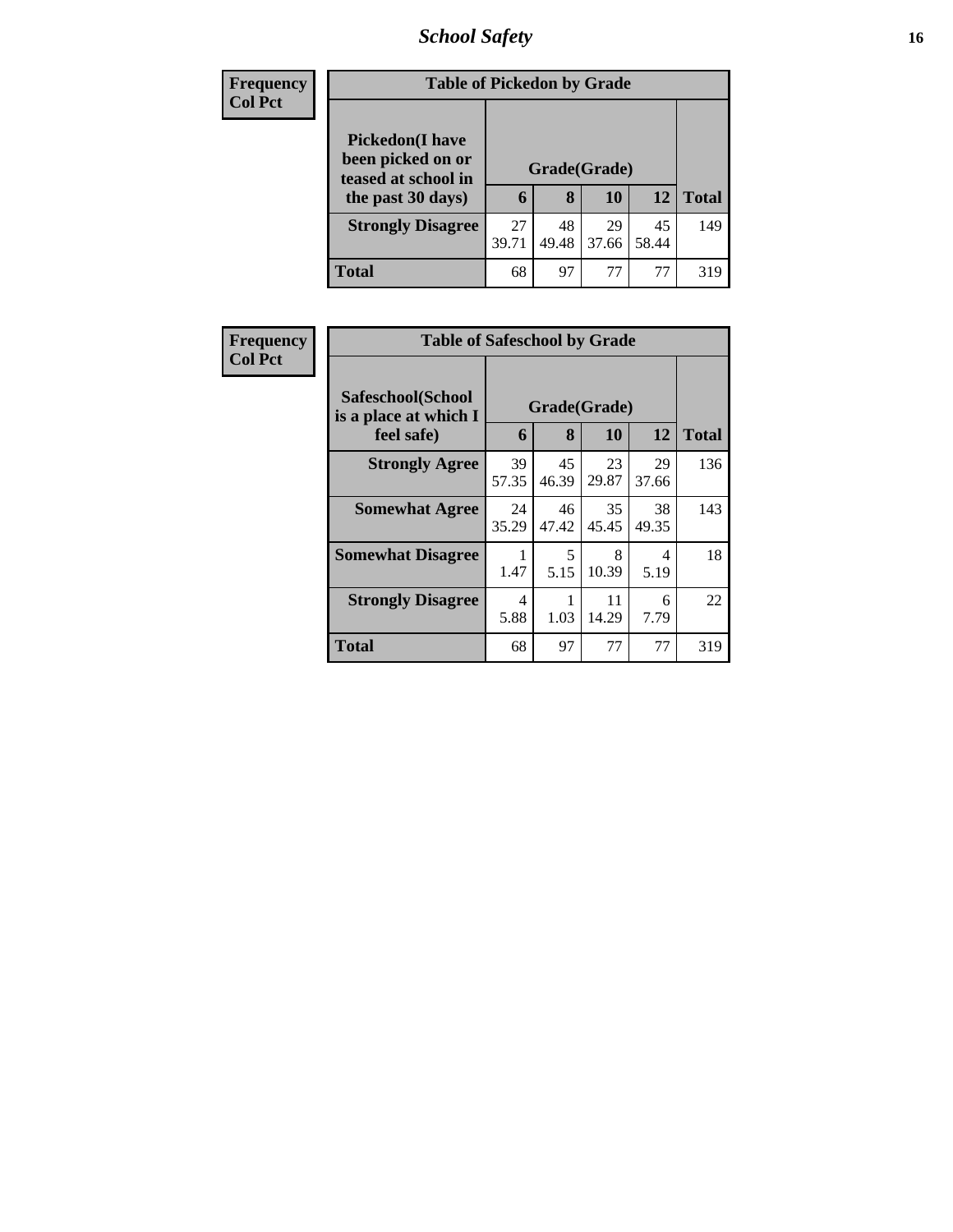*School Safety* **17**

**Frequency Row Pct**

| <b>Table of Grade by Bullied</b> |                             |                                                                               |                        |                   |                        |                        |                                     |              |  |  |  |
|----------------------------------|-----------------------------|-------------------------------------------------------------------------------|------------------------|-------------------|------------------------|------------------------|-------------------------------------|--------------|--|--|--|
|                                  |                             | <b>Bullied</b> (I have been bullied by other<br>students in the past 30 days) |                        |                   |                        |                        |                                     |              |  |  |  |
| Grade(Grade)                     | $\mathbf{0}$<br><b>Days</b> | 1 or<br>$\mathbf 2$<br>days                                                   | 3 to<br>5<br>days      | 6 to<br>9<br>days | 10<br>to<br>19<br>days | 20<br>to<br>29<br>days | All<br>30<br>days                   | <b>Total</b> |  |  |  |
| 6                                | 49<br>72.06                 | 11<br>16.18                                                                   | $\overline{2}$<br>2.94 | 1<br>1.47         | $\Omega$<br>0.00       | $\Omega$<br>0.00       | 5<br>7.35                           | 68           |  |  |  |
| 8                                | 83<br>85.57                 | 4<br>4.12                                                                     | 1<br>1.03              | 1<br>1.03         | 2<br>2.06              | 2<br>2.06              | 4<br>4.12                           | 97           |  |  |  |
| 10                               | 63<br>81.82                 | 7<br>9.09                                                                     | 1<br>1.30              | 1<br>1.30         | 2<br>2.60              | 1.30                   | $\mathcal{D}_{\mathcal{A}}$<br>2.60 | 77           |  |  |  |
| 12                               | 74<br>96.10                 | $\Omega$<br>0.00                                                              | 1<br>1.30              | $\Omega$<br>0.00  | 1<br>1.30              | $\Omega$<br>0.00       | 1.30                                | 77           |  |  |  |
| Total                            | 269                         | 22                                                                            | 5                      | 3                 | 5                      | 3                      | 12                                  | 319          |  |  |  |

**Frequency Row Pct**

| <b>Table of Grade by Bulliedothers</b> |                            |                                                                         |                   |                        |                        |                        |                       |              |  |  |
|----------------------------------------|----------------------------|-------------------------------------------------------------------------|-------------------|------------------------|------------------------|------------------------|-----------------------|--------------|--|--|
|                                        |                            | <b>Bulliedothers</b> (I bullied others in the past<br>$30 \text{ days}$ |                   |                        |                        |                        |                       |              |  |  |
| Grade(Grade)                           | $\mathbf 0$<br><b>Days</b> | 1 or<br>$\mathbf 2$<br>days                                             | 3 to<br>5<br>days | 6 to<br>9<br>days      | 10<br>to<br>19<br>days | 20<br>to<br>29<br>days | All<br>30<br>days     | <b>Total</b> |  |  |
| 6                                      | 62<br>91.18                | 4<br>5.88                                                               | $\Omega$<br>0.00  | $\Omega$<br>0.00       | $\mathfrak{D}$<br>2.94 | $\Omega$<br>0.00       | $\Omega$<br>0.00      | 68           |  |  |
| 8                                      | 86<br>88.66                | 3<br>3.09                                                               | 1<br>1.03         | 1<br>1.03              | 3<br>3.09              | $\Omega$<br>0.00       | $\mathcal{R}$<br>3.09 | 97           |  |  |
| 10                                     | 69<br>89.61                | 1.30                                                                    | 1.30              | $\overline{2}$<br>2.60 | 1.30                   | $\theta$<br>0.00       | 3<br>3.90             | 77           |  |  |
| 12                                     | 72<br>93.51                | 2<br>2.60                                                               | 1<br>1.30         | $\Omega$<br>0.00       | 1.30                   | 1<br>1.30              | $\Omega$<br>0.00      | 77           |  |  |
| Total                                  | 289                        | 10                                                                      | 3                 | 3                      | 7                      | 1                      | 6                     | 319          |  |  |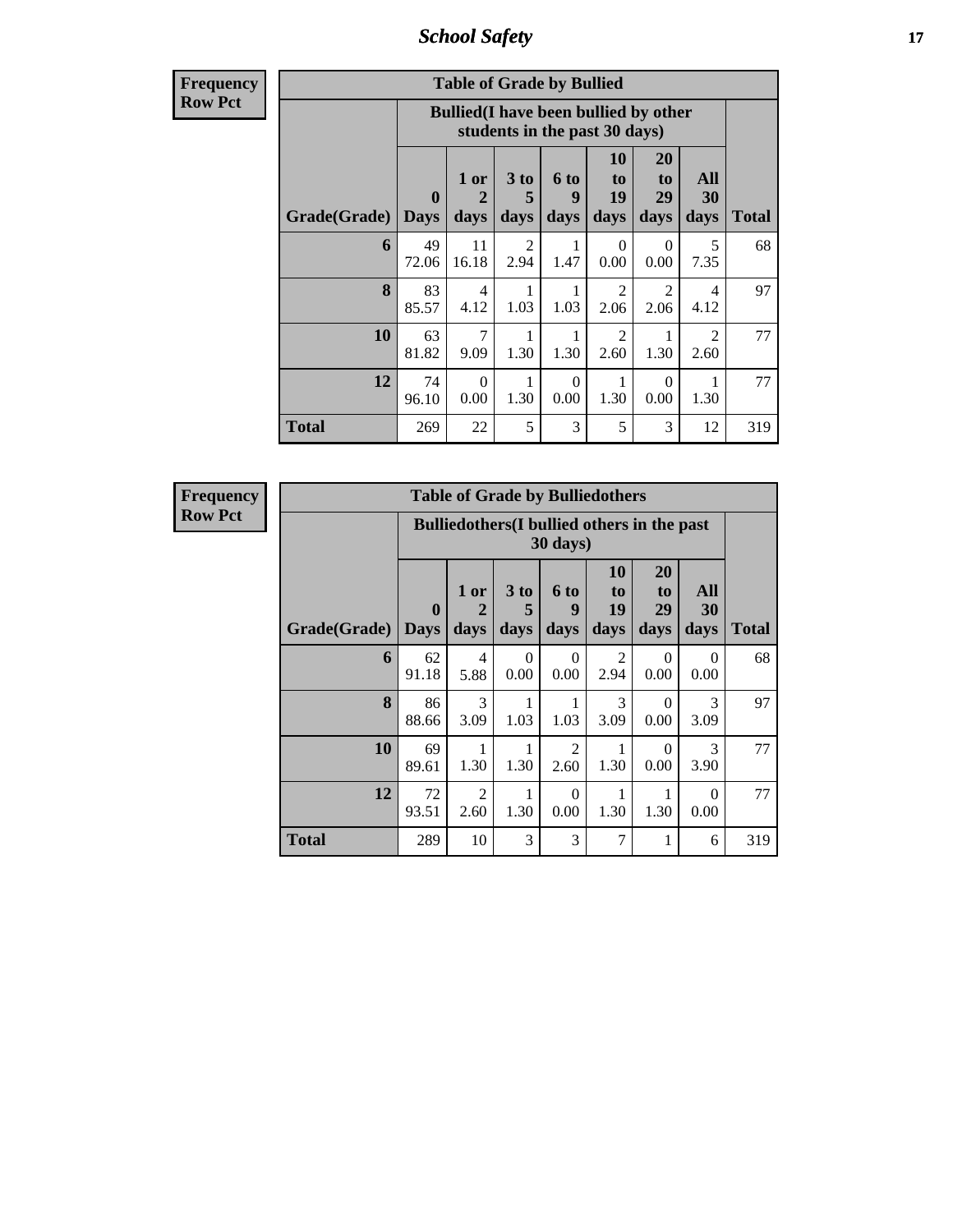*School Safety* **18**

| Frequency      | <b>Table of Grade by Weaponschool</b> |                         |                                                                                 |                   |                               |              |  |  |  |
|----------------|---------------------------------------|-------------------------|---------------------------------------------------------------------------------|-------------------|-------------------------------|--------------|--|--|--|
| <b>Row Pct</b> |                                       |                         | <b>Weaponschool</b> (I<br>brought a weapon to<br>school in the past 30<br>days) |                   |                               |              |  |  |  |
|                | Grade(Grade)                          | $\bf{0}$<br><b>Days</b> | 1 or<br>2<br>days                                                               | 3 to<br>5<br>days | <b>20</b><br>to<br>29<br>days | <b>Total</b> |  |  |  |
|                | 6                                     | 68<br>100.00            | $\Omega$<br>0.00                                                                | $\Omega$<br>0.00  | $\Omega$<br>0.00              | 68           |  |  |  |
|                | 8                                     | 95<br>97.94             | $\overline{2}$<br>2.06                                                          | $\Omega$<br>0.00  | $\Omega$<br>0.00              | 97           |  |  |  |
|                | 10                                    | 73<br>94.81             | 1.30                                                                            | 1<br>1.30         | 2<br>2.60                     | 77           |  |  |  |
|                | 12                                    | 76<br>98.70             | $\Omega$<br>0.00                                                                | $\Omega$<br>0.00  | 1<br>1.30                     | 77           |  |  |  |
|                | <b>Total</b>                          | 312                     | 3                                                                               | 1                 | 3                             | 319          |  |  |  |

| <b>Frequency</b> | <b>Table of Grade by Absentunsafe</b> |                             |                                                                                    |                   |                          |                        |                        |              |  |  |  |
|------------------|---------------------------------------|-----------------------------|------------------------------------------------------------------------------------|-------------------|--------------------------|------------------------|------------------------|--------------|--|--|--|
| <b>Row Pct</b>   |                                       |                             | Absentunsafe(I have missed school<br>because I felt unsafe in the past 30<br>days) |                   |                          |                        |                        |              |  |  |  |
|                  | Grade(Grade)                          | $\mathbf{0}$<br><b>Days</b> | 1 or<br>$\mathbf 2$<br>days                                                        | 3 to<br>5<br>days | <b>6 to</b><br>9<br>days | 10<br>to<br>19<br>days | 20<br>to<br>29<br>days | <b>Total</b> |  |  |  |
|                  | 6                                     | 67<br>98.53                 | 1<br>1.47                                                                          | $\Omega$<br>0.00  | $\Omega$<br>0.00         | $\Omega$<br>0.00       | $\Omega$<br>0.00       | 68           |  |  |  |
|                  | 8                                     | 93<br>95.88                 | $\Omega$<br>0.00                                                                   | 1.03              | $\Omega$<br>0.00         | $\overline{2}$<br>2.06 | 1<br>1.03              | 97           |  |  |  |
|                  | 10                                    | 75<br>97.40                 | 1<br>1.30                                                                          | $\theta$<br>0.00  | $\Omega$<br>0.00         | $\Omega$<br>0.00       | 1.30                   | 77           |  |  |  |
|                  | 12                                    | 75<br>97.40                 | 1<br>1.30                                                                          | $\Omega$<br>0.00  | 1<br>1.30                | $\Omega$<br>0.00       | $\Omega$<br>0.00       | 77           |  |  |  |
|                  | <b>Total</b>                          | 310                         | 3                                                                                  | 1                 | 1                        | $\overline{2}$         | 2                      | 319          |  |  |  |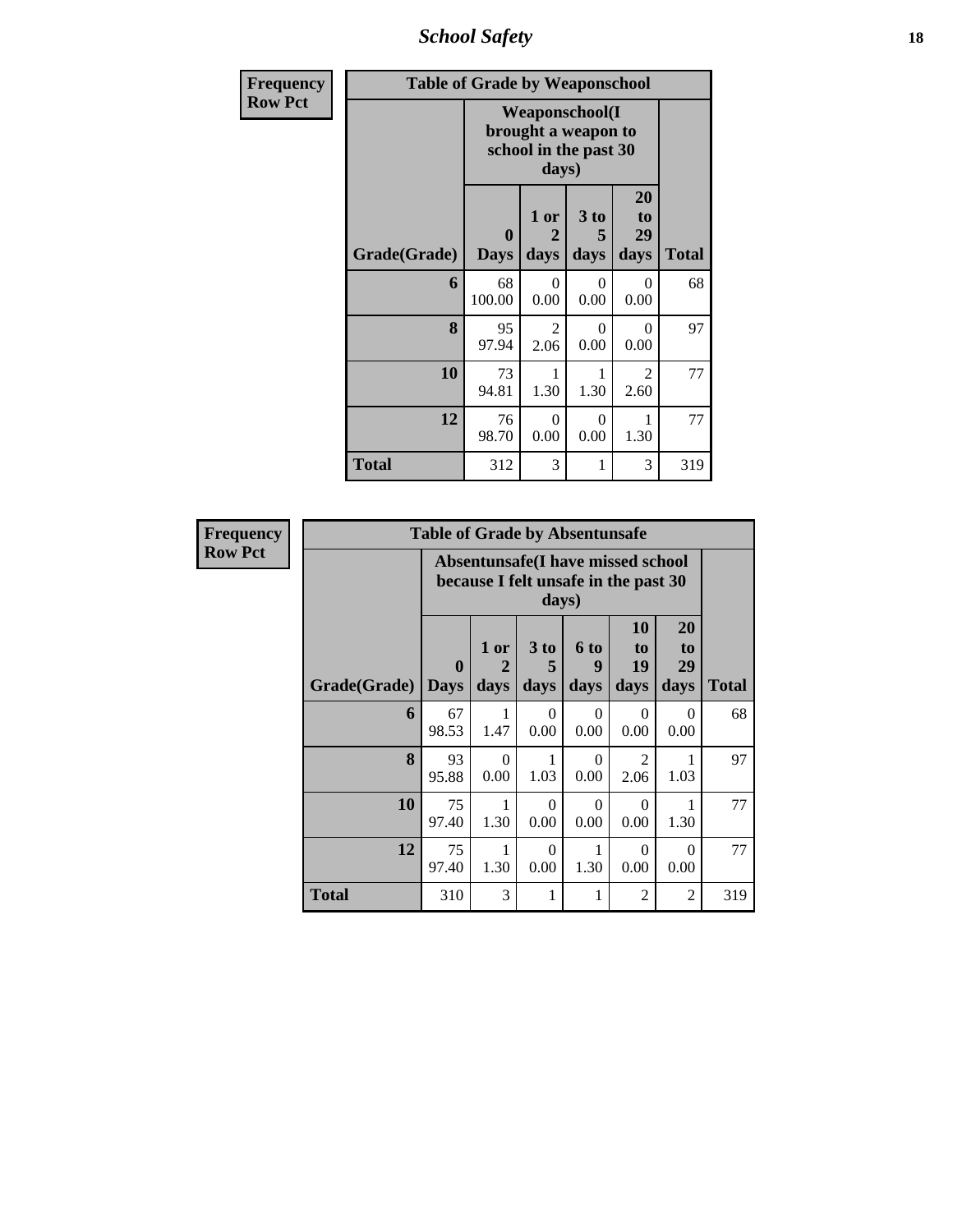### *Drug Use During Last 30 Days* **19**

**Frequency Row Pct**

| <b>Table of Grade by Alcohol</b> |                                 |                                    |                        |                        |                        |                       |                        |              |  |
|----------------------------------|---------------------------------|------------------------------------|------------------------|------------------------|------------------------|-----------------------|------------------------|--------------|--|
|                                  |                                 | Alcohol(Alcohol use, past 30 days) |                        |                        |                        |                       |                        |              |  |
| Grade(Grade)                     | <b>Did</b><br>not<br><b>use</b> | $1 - 2$<br>days                    | $3 - 5$<br>days        | $6-9$<br>days          | $10-19$<br>days        | $20 - 29$<br>days     | Every<br>day           | <b>Total</b> |  |
| 6                                | 66<br>97.06                     | $\overline{2}$<br>2.94             | 0<br>0.00              | 0<br>0.00              | 0<br>0.00              | $\Omega$<br>0.00      | 0<br>0.00              | 68           |  |
| 8                                | 85<br>87.63                     | 6<br>6.19                          | $\overline{2}$<br>2.06 | $\Omega$<br>0.00       | $\overline{2}$<br>2.06 | 0<br>0.00             | $\overline{2}$<br>2.06 | 97           |  |
| 10                               | 50<br>64.94                     | 9<br>11.69                         | 8<br>10.39             | $\overline{2}$<br>2.60 | 3<br>3.90              | $\mathcal{R}$<br>3.90 | $\overline{2}$<br>2.60 | 77           |  |
| 12                               | 61<br>79.22                     | $\overline{4}$<br>5.19             | 4<br>5.19              | 1.30                   | $\overline{2}$<br>2.60 | 1.30                  | 4<br>5.19              | 77           |  |
| <b>Total</b>                     | 262                             | 21                                 | 14                     | 3                      | 7                      | 4                     | 8                      | 319          |  |

**Frequency Row Pct**

г

| <b>Table of Grade by Cigarettes</b> |                                 |                                                   |                       |                  |                  |                        |              |  |  |  |
|-------------------------------------|---------------------------------|---------------------------------------------------|-----------------------|------------------|------------------|------------------------|--------------|--|--|--|
|                                     |                                 | Cigarettes (Smoking tobacco use,<br>past 30 days) |                       |                  |                  |                        |              |  |  |  |
| Grade(Grade)                        | <b>Did</b><br>not<br><b>use</b> | $1 - 2$<br>days                                   | $3 - 5$<br>days       | $10-19$<br>days  | 20-29<br>days    | <b>Every</b><br>day    | <b>Total</b> |  |  |  |
| 6                                   | 68<br>100.00                    | $\Omega$<br>0.00                                  | $\Omega$<br>0.00      | $\Omega$<br>0.00 | 0<br>0.00        | $\Omega$<br>0.00       | 68           |  |  |  |
| 8                                   | 95<br>97.94                     | 1<br>1.03                                         | 1.03                  | $\Omega$<br>0.00 | $\theta$<br>0.00 | $\Omega$<br>0.00       | 97           |  |  |  |
| 10                                  | 67<br>87.01                     | 4<br>5.19                                         | $\mathcal{F}$<br>3.90 | $\Omega$<br>0.00 | 1.30             | $\mathfrak{D}$<br>2.60 | 77           |  |  |  |
| 12                                  | 64<br>83.12                     | 6<br>7.79                                         | 3<br>3.90             | 1<br>1.30        | 1.30             | $\mathfrak{D}$<br>2.60 | 77           |  |  |  |
| <b>Total</b>                        | 294                             | 11                                                | 7                     | 1                | $\overline{2}$   | 4                      | 319          |  |  |  |

| Frequency      | <b>Table of Grade by Smokeless</b> |                        |                  |                                                        |                        |                        |              |  |  |  |
|----------------|------------------------------------|------------------------|------------------|--------------------------------------------------------|------------------------|------------------------|--------------|--|--|--|
| <b>Row Pct</b> |                                    |                        |                  | <b>Smokeless</b> (Chewing tobaccouse,<br>past 30 days) |                        |                        |              |  |  |  |
| Grade(Grade)   | <b>Did</b><br>not<br><b>use</b>    | $1-2$<br>days          | $3 - 5$<br>days  | $10-19$<br>days                                        | $20 - 29$<br>days      | <b>Every</b><br>day    | <b>Total</b> |  |  |  |
|                | 6<br>68<br>100.00                  | $\Omega$<br>0.00       | $\Omega$<br>0.00 | $\Omega$<br>0.00                                       | $\Omega$<br>0.00       | $\Omega$<br>0.00       | 68           |  |  |  |
|                | 8<br>91<br>93.81                   | $\overline{2}$<br>2.06 | 2<br>2.06        | $\Omega$<br>0.00                                       | 0<br>0.00              | $\overline{c}$<br>2.06 | 97           |  |  |  |
|                | 10<br>73<br>94.81                  | $\overline{2}$<br>2.60 | $\Omega$<br>0.00 | $\Omega$<br>0.00                                       | $\Omega$<br>0.00       | $\mathfrak{D}$<br>2.60 | 77           |  |  |  |
|                | 12<br>71<br>92.21                  | 1<br>1.30              | 1<br>1.30        | $\overline{2}$<br>2.60                                 | $\mathfrak{D}$<br>2.60 | $\Omega$<br>0.00       | 77           |  |  |  |
| <b>Total</b>   | 303                                | 5                      | 3                | $\overline{2}$                                         | $\overline{2}$         | 4                      | 319          |  |  |  |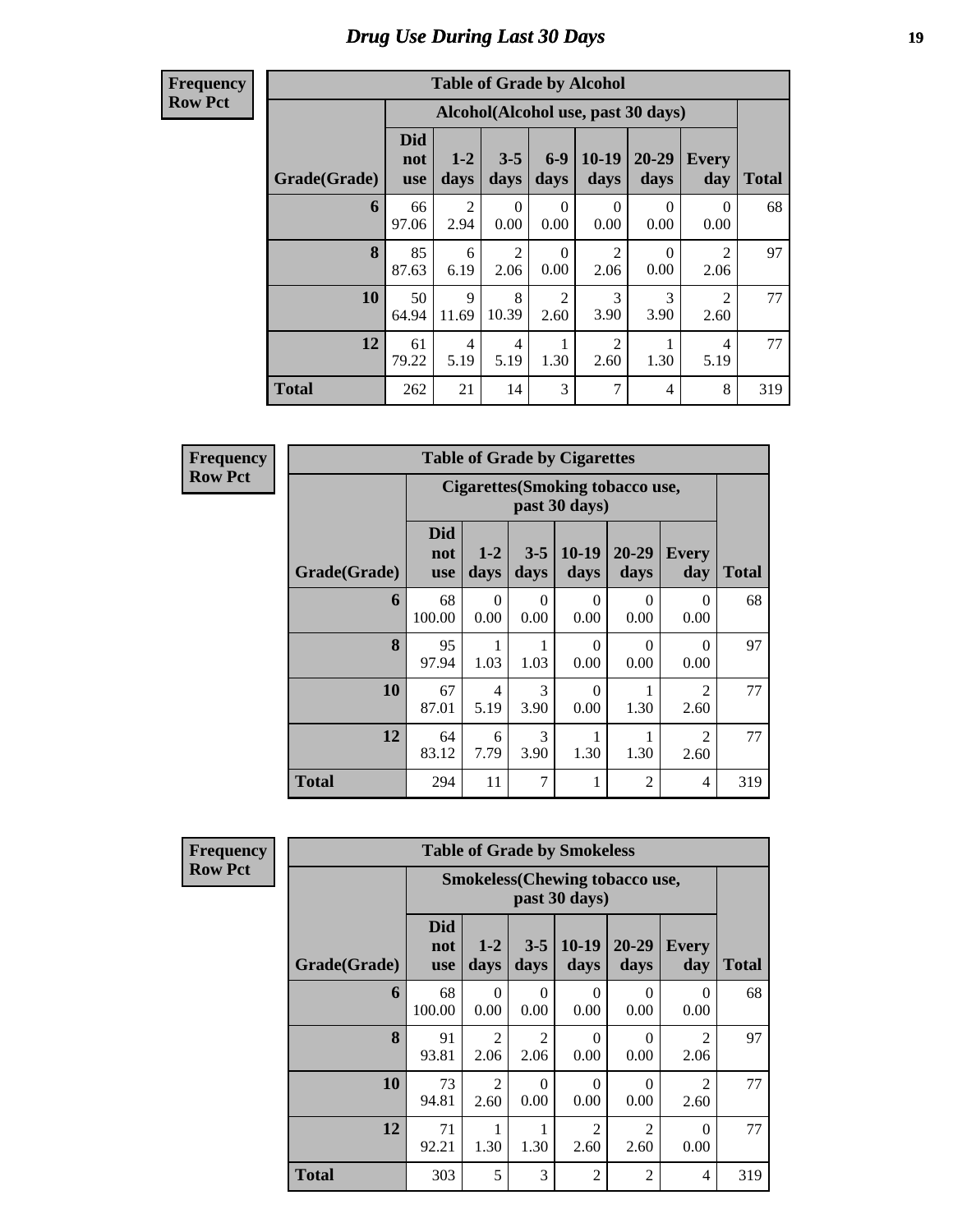| <b>Frequency</b> |
|------------------|
| <b>Row Pct</b>   |

| <b>Table of Grade by Marijuana</b> |                                 |                                         |                  |                        |                  |                  |                        |       |  |
|------------------------------------|---------------------------------|-----------------------------------------|------------------|------------------------|------------------|------------------|------------------------|-------|--|
|                                    |                                 | Marijuana (Marijuana use, past 30 days) |                  |                        |                  |                  |                        |       |  |
| Grade(Grade)                       | <b>Did</b><br>not<br><b>use</b> | $1-2$<br>days                           | $3 - 5$<br>days  | $6-9$<br>days          | $10-19$<br>days  | 20-29<br>days    | Every<br>day           | Total |  |
| 6                                  | 68<br>100.00                    | 0<br>0.00                               | $\Omega$<br>0.00 | $\Omega$<br>0.00       | 0<br>0.00        | 0<br>0.00        | $\Omega$<br>0.00       | 68    |  |
| 8                                  | 94<br>96.91                     | 1.03                                    | 1<br>1.03        | 1<br>1.03              | $\Omega$<br>0.00 | $\Omega$<br>0.00 | $\Omega$<br>0.00       | 97    |  |
| 10                                 | 68<br>88.31                     | 1.30                                    | 2<br>2.60        | $\overline{2}$<br>2.60 | 1<br>1.30        | 1.30             | $\mathfrak{D}$<br>2.60 | 77    |  |
| 12                                 | 74<br>96.10                     | $\mathfrak{D}$<br>2.60                  | $\Omega$<br>0.00 | $\Omega$<br>0.00       | $\Omega$<br>0.00 | 1.30             | $\Omega$<br>0.00       | 77    |  |
| <b>Total</b>                       | 304                             | 4                                       | 3                | 3                      | 1                | $\overline{2}$   | 2                      | 319   |  |

| Frequency<br><b>Row Pct</b> |              | <b>Table of Grade by Cocaine</b>              |                  |               |              |  |  |  |  |  |
|-----------------------------|--------------|-----------------------------------------------|------------------|---------------|--------------|--|--|--|--|--|
|                             |              | <b>Cocaine</b> (Cocaine<br>use, past 30 days) |                  |               |              |  |  |  |  |  |
|                             | Grade(Grade) | <b>Did</b><br>not<br><b>use</b>               | $6-9$<br>days    | 10-19<br>days | <b>Total</b> |  |  |  |  |  |
|                             | 6            | 67<br>98.53                                   | 0<br>0.00        | 1.47          | 68           |  |  |  |  |  |
|                             | 8            | 97<br>100.00                                  | $\Omega$<br>0.00 | 0<br>0.00     | 97           |  |  |  |  |  |
|                             | 10           | 77<br>100.00                                  | $\Omega$<br>0.00 | 0<br>0.00     | 77           |  |  |  |  |  |
|                             | 12           | 76<br>98.70                                   | 1<br>1.30        | 0<br>0.00     | 77           |  |  |  |  |  |
|                             | <b>Total</b> | 317                                           | 1                | 1             | 319          |  |  |  |  |  |

| Frequency      |              | <b>Table of Grade by Inhalants</b>               |            |              |
|----------------|--------------|--------------------------------------------------|------------|--------------|
| <b>Row Pct</b> |              | <b>Inhalants</b> (Inhalant<br>use, past 30 days) |            |              |
|                | Grade(Grade) | Did not<br><b>use</b>                            | $3-5$ days | <b>Total</b> |
|                | 6            | 66<br>97.06                                      | 2<br>2.94  | 68           |
|                | 8            | 94<br>96.91                                      | 3<br>3.09  | 97           |
|                | 10           | 77<br>100.00                                     | 0<br>0.00  | 77           |
|                | 12           | 76<br>98.70                                      | 1.30       | 77           |
|                | <b>Total</b> | 313                                              | 6          | 319          |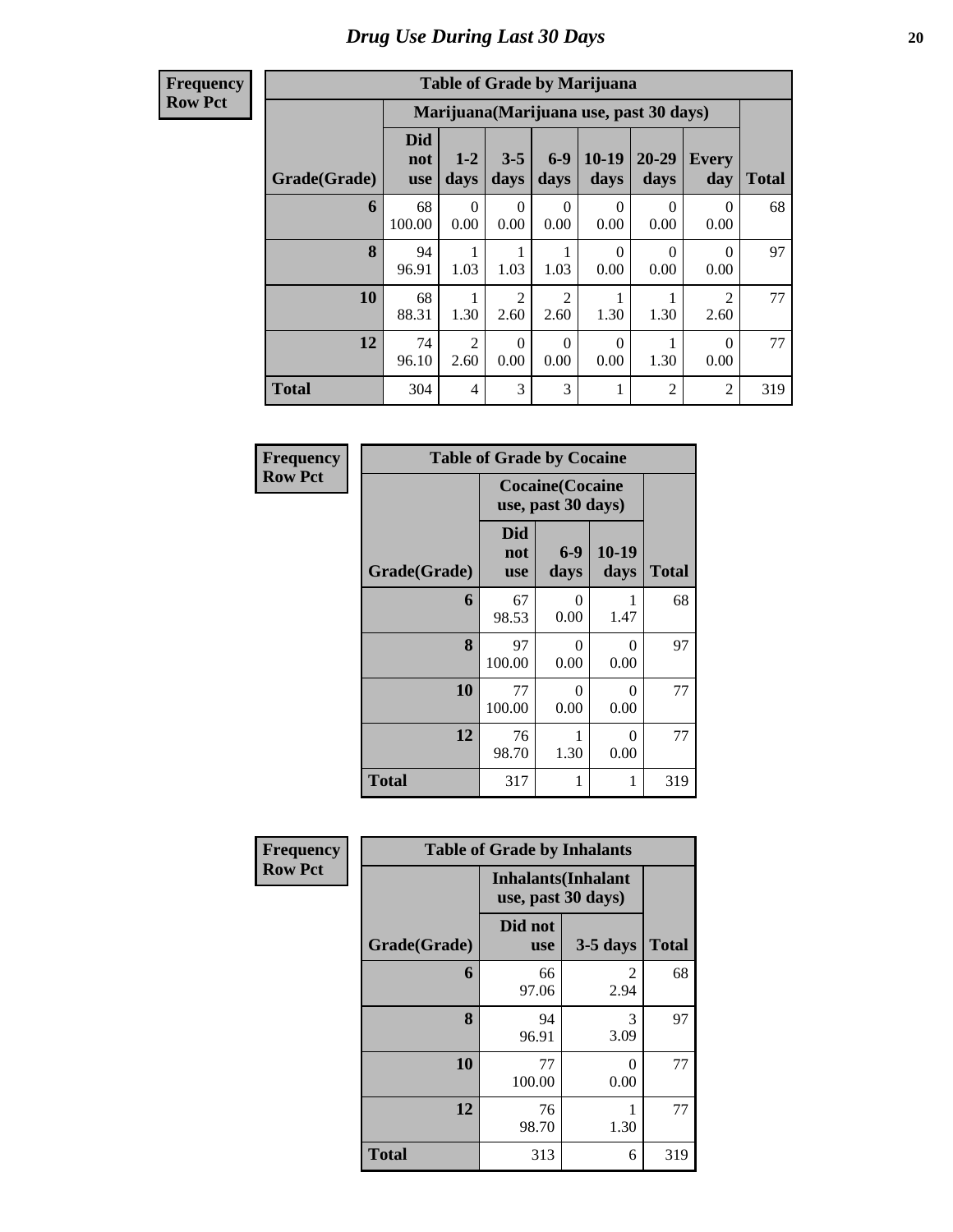| <b>Frequency</b> |              | <b>Table of Grade by Steroids</b>              |                  |              |
|------------------|--------------|------------------------------------------------|------------------|--------------|
| <b>Row Pct</b>   |              | <b>Steroids</b> (Steroid<br>use, past 30 days) |                  |              |
|                  | Grade(Grade) | Did not<br><b>use</b>                          | $6-9$<br>days    | <b>Total</b> |
|                  | 6            | 68<br>100.00                                   | 0<br>0.00        | 68           |
|                  | 8            | 97<br>100.00                                   | $\theta$<br>0.00 | 97           |
|                  | 10           | 77<br>100.00                                   | $\theta$<br>0.00 | 77           |
|                  | 12           | 76<br>98.70                                    | 1<br>1.30        | 77           |
|                  | <b>Total</b> | 318                                            | 1                | 319          |

| Frequency      |              | <b>Table of Grade by Ecstasy</b> |                  |                                       |                     |              |  |  |
|----------------|--------------|----------------------------------|------------------|---------------------------------------|---------------------|--------------|--|--|
| <b>Row Pct</b> |              |                                  |                  | Ecstasy(Ecstasy use,<br>past 30 days) |                     |              |  |  |
|                | Grade(Grade) | <b>Did</b><br>not<br><b>use</b>  | $1-2$<br>days    | $6-9$<br>days                         | <b>Every</b><br>day | <b>Total</b> |  |  |
|                | 6            | 68<br>100.00                     | 0<br>0.00        | 0<br>0.00                             | $\Omega$<br>0.00    | 68           |  |  |
|                | 8            | 97<br>100.00                     | $\Omega$<br>0.00 | 0<br>0.00                             | $\Omega$<br>0.00    | 97           |  |  |
|                | 10           | 75<br>97.40                      | 1<br>1.30        | $\Omega$<br>0.00                      | 1<br>1.30           | 77           |  |  |
|                | 12           | 76<br>98.70                      | $\Omega$<br>0.00 | 1.30                                  | $\Omega$<br>0.00    | 77           |  |  |
|                | <b>Total</b> | 316                              | 1                | 1                                     | 1                   | 319          |  |  |

| Frequency      |              | <b>Table of Grade by Meth</b>                      |            |              |
|----------------|--------------|----------------------------------------------------|------------|--------------|
| <b>Row Pct</b> |              | <b>Meth</b> (Methamphetamine<br>use, past 30 days) |            |              |
|                | Grade(Grade) | Did not use                                        | $3-5$ days | <b>Total</b> |
|                | 6            | 68<br>100.00                                       | 0<br>0.00  | 68           |
|                | 8            | 97<br>100.00                                       | 0<br>0.00  | 97           |
|                | 10           | 77<br>100.00                                       | 0<br>0.00  | 77           |
|                | 12           | 76<br>98.70                                        | 1.30       | 77           |
|                | <b>Total</b> | 318                                                | 1          | 319          |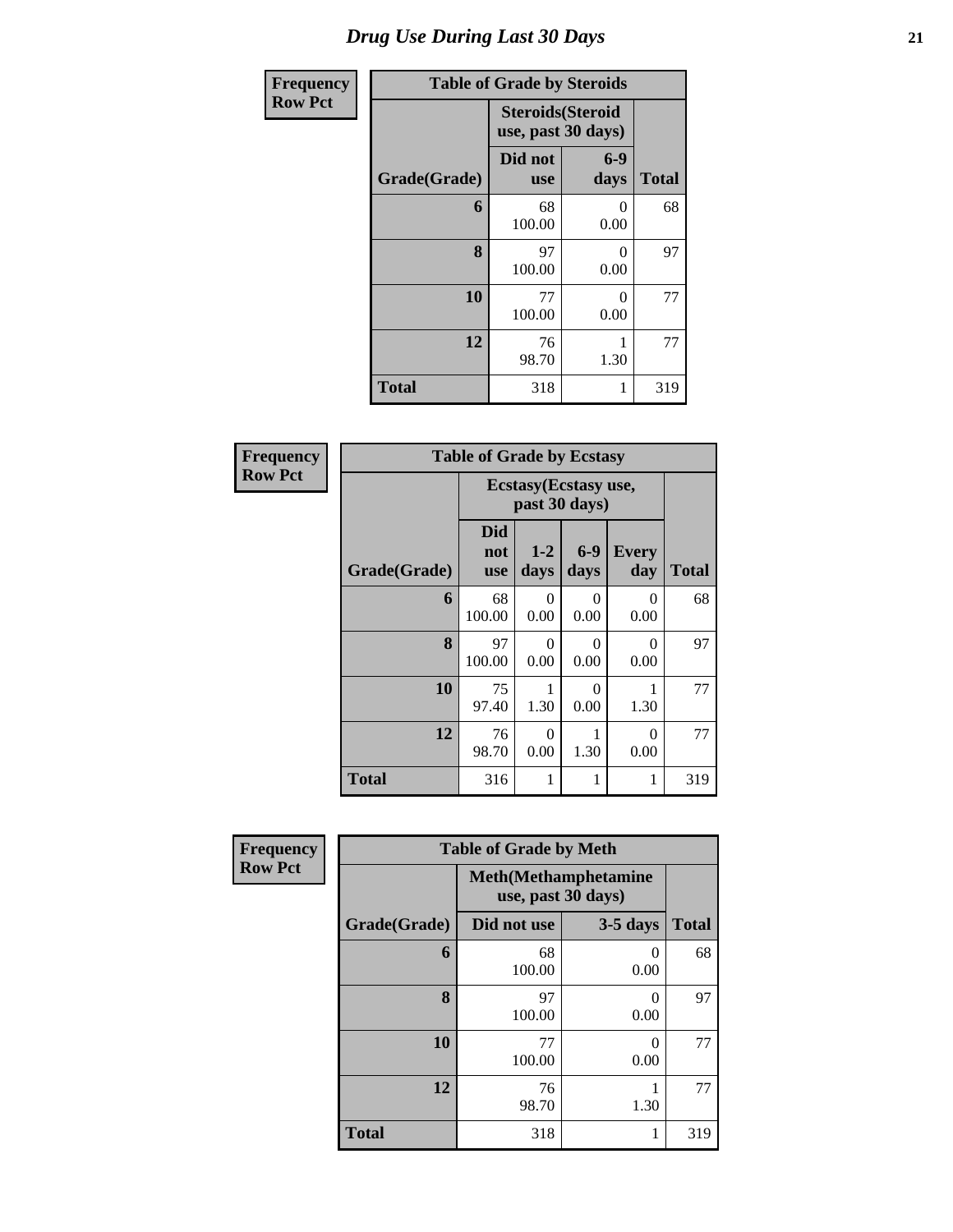| <b>Frequency</b> | <b>Table of Grade by Hallucinogens</b> |                       |                                                   |                     |              |  |  |
|------------------|----------------------------------------|-----------------------|---------------------------------------------------|---------------------|--------------|--|--|
| <b>Row Pct</b>   |                                        |                       | Hallucinogens (Hallucinogen<br>use, past 30 days) |                     |              |  |  |
|                  | Grade(Grade)                           | Did not<br><b>use</b> | $1-2$ days                                        | <b>Every</b><br>day | <b>Total</b> |  |  |
|                  | 6                                      | 68<br>100.00          | 0<br>0.00                                         | 0<br>0.00           | 68           |  |  |
|                  | 8                                      | 97<br>100.00          | $\Omega$<br>0.00                                  | $\Omega$<br>0.00    | 97           |  |  |
|                  | 10                                     | 76<br>98.70           | 0<br>0.00                                         | 1.30                | 77           |  |  |
|                  | 12                                     | 76<br>98.70           | 1.30                                              | $\Omega$<br>0.00    | 77           |  |  |
|                  | <b>Total</b>                           | 317                   | 1                                                 |                     | 319          |  |  |

| Frequency      |              | <b>Table of Grade by Prescription</b> |                        |                                                                  |                  |              |
|----------------|--------------|---------------------------------------|------------------------|------------------------------------------------------------------|------------------|--------------|
| <b>Row Pct</b> |              |                                       | past 30 days)          | <b>Prescription</b> (Prescription<br>drugs not prescribed to me, |                  |              |
|                | Grade(Grade) | <b>Did</b><br>not<br><b>use</b>       | $1-2$<br>days          | $3 - 5$<br>days                                                  | $6-9$<br>days    | <b>Total</b> |
|                | 6            | 67<br>98.53                           | 1.47                   | 0<br>0.00                                                        | $\Omega$<br>0.00 | 68           |
|                | 8            | 94<br>96.91                           | 1.03                   | 1.03                                                             | 1.03             | 97           |
|                | 10           | 74<br>96.10                           | 3<br>3.90              | 0<br>0.00                                                        | 0<br>0.00        | 77           |
|                | 12           | 73<br>94.81                           | $\mathfrak{D}$<br>2.60 | 1.30                                                             | 1.30             | 77           |
|                | <b>Total</b> | 308                                   | 7                      | $\overline{2}$                                                   | 2                | 319          |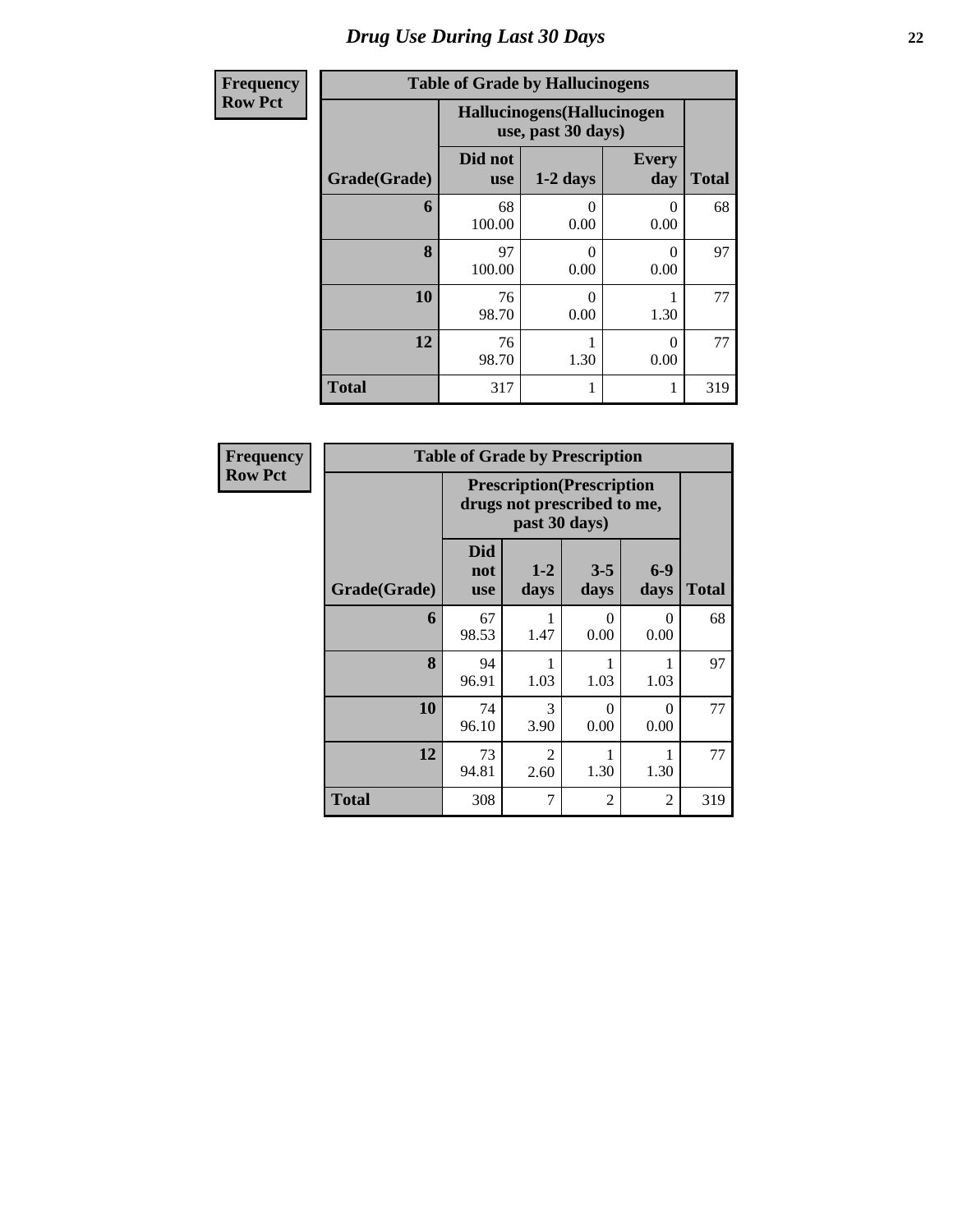#### **Frequen Col Pct**

| icy | <b>Table of Alcoholease by Grade</b>      |             |             |                    |             |              |
|-----|-------------------------------------------|-------------|-------------|--------------------|-------------|--------------|
|     | Alcoholease(It is<br>easy to get alcohol) | 6           | 8           | Grade(Grade)<br>10 | 12          | <b>Total</b> |
|     | <b>Strongly Agree</b>                     | 11<br>16.18 | 13<br>13.40 | 27<br>35.06        | 18<br>23.38 | 69           |
|     | <b>Somewhat Agree</b>                     | 4<br>5.88   | 22<br>22.68 | 24<br>31.17        | 25<br>32.47 | 75           |
|     | <b>Somewhat Disagree</b>                  | 6<br>8.82   | 5<br>5.15   | 10<br>12.99        | 12<br>15.58 | 33           |
|     | <b>Strongly Disagree</b>                  | 47<br>69.12 | 57<br>58.76 | 16<br>20.78        | 22<br>28.57 | 142          |
|     | <b>Total</b>                              | 68          | 97          | 77                 | 77          | 319          |

| Frequency      | <b>Table of Cigarettesease by Grade</b>                 |             |                   |             |             |              |
|----------------|---------------------------------------------------------|-------------|-------------------|-------------|-------------|--------------|
| <b>Col Pct</b> | Cigarettesease(It is<br>easy to get smoking<br>tobacco) | 6           | Grade(Grade)<br>8 | 10          | 12          | <b>Total</b> |
|                | <b>Strongly Agree</b>                                   | 8<br>11.76  | 11<br>11.34       | 27<br>35.06 | 35<br>45.45 | 81           |
|                | <b>Somewhat Agree</b>                                   | 7<br>10.29  | 11<br>11.34       | 21<br>27.27 | 17<br>22.08 | 56           |
|                | <b>Somewhat Disagree</b>                                | 5<br>7.35   | 12<br>12.37       | 8<br>10.39  | 6<br>7.79   | 31           |
|                | <b>Strongly Disagree</b>                                | 48<br>70.59 | 63<br>64.95       | 21<br>27.27 | 19<br>24.68 | 151          |
|                | Total                                                   | 68          | 97                | 77          | 77          | 319          |

| <b>Frequency</b> | <b>Table of Smokelessease by Grade</b>                         |             |             |                    |             |              |
|------------------|----------------------------------------------------------------|-------------|-------------|--------------------|-------------|--------------|
| <b>Col Pct</b>   | <b>Smokelessease</b> (It is<br>easy to get chewing<br>tobacco) | 6           | 8           | Grade(Grade)<br>10 | 12          | <b>Total</b> |
|                  | <b>Strongly Agree</b>                                          | 8<br>11.76  | 14<br>14.43 | 23<br>29.87        | 36<br>46.75 | 81           |
|                  | <b>Somewhat Agree</b>                                          | 5<br>7.35   | 14<br>14.43 | 21<br>27.27        | 13<br>16.88 | 53           |
|                  | <b>Somewhat Disagree</b>                                       | 5<br>7.35   | 12<br>12.37 | 7<br>9.09          | 5<br>6.49   | 29           |
|                  | <b>Strongly Disagree</b>                                       | 50<br>73.53 | 57<br>58.76 | 26<br>33.77        | 23<br>29.87 | 156          |
|                  | <b>Total</b>                                                   | 68          | 97          | 77                 | 77          | 319          |

ń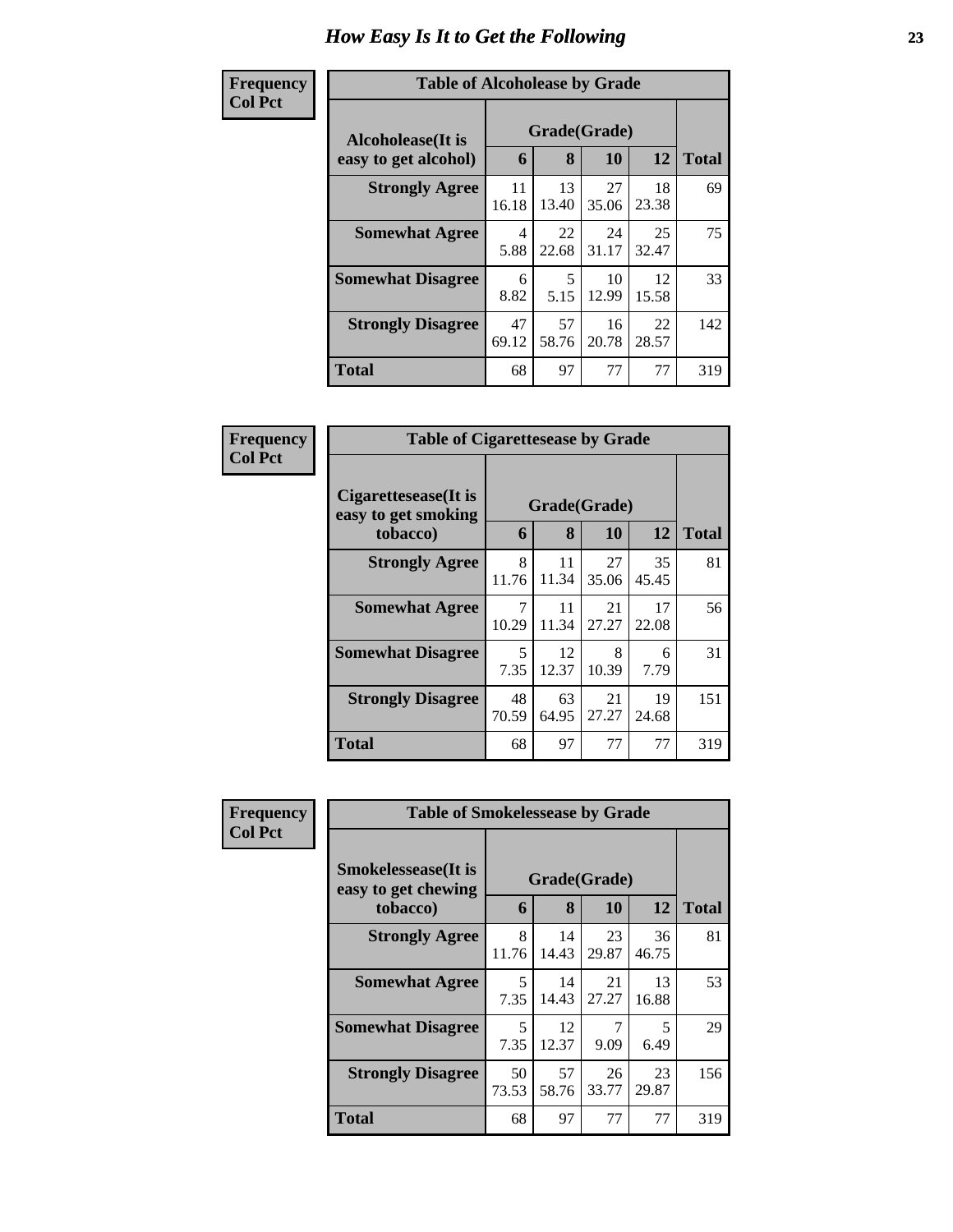| Frequency<br><b>Col Pct</b> | <b>Table of Marijuanaease by Grade</b>           |             |                   |             |             |              |
|-----------------------------|--------------------------------------------------|-------------|-------------------|-------------|-------------|--------------|
|                             | Marijuanaease(It is<br>easy to get<br>marijuana) | 6           | Grade(Grade)<br>8 | <b>10</b>   | 12          | <b>Total</b> |
|                             | <b>Strongly Agree</b>                            | 6<br>8.82   | 8<br>8.25         | 23<br>29.87 | 15<br>19.48 | 52           |
|                             | <b>Somewhat Agree</b>                            | 4<br>5.88   | 9<br>9.28         | 21<br>27.27 | 20<br>25.97 | 54           |
|                             | <b>Somewhat Disagree</b>                         | 6<br>8.82   | 16<br>16.49       | 6<br>7.79   | 7<br>9.09   | 35           |
|                             | <b>Strongly Disagree</b>                         | 52<br>76.47 | 64<br>65.98       | 27<br>35.06 | 35<br>45.45 | 178          |
|                             | Total                                            | 68          | 97                | 77          | 77          | 319          |

| Frequency      | <b>Table of Cocaineease by Grade</b>              |             |                   |             |             |              |
|----------------|---------------------------------------------------|-------------|-------------------|-------------|-------------|--------------|
| <b>Col Pct</b> | <b>Cocaineease</b> (It is<br>easy to get cocaine) | 6           | Grade(Grade)<br>8 | 10          | 12          | <b>Total</b> |
|                | <b>Strongly Agree</b>                             | 4<br>5.88   | 1.03              | 6<br>7.79   | 9.09        | 18           |
|                | <b>Somewhat Agree</b>                             | 6<br>8.82   | 8<br>8.25         | 13<br>16.88 | 11<br>14.29 | 38           |
|                | <b>Somewhat Disagree</b>                          | 5<br>7.35   | 18<br>18.56       | 19<br>24.68 | 14<br>18.18 | 56           |
|                | <b>Strongly Disagree</b>                          | 53<br>77.94 | 70<br>72.16       | 39<br>50.65 | 45<br>58.44 | 207          |
|                | <b>Total</b>                                      | 68          | 97                | 77          | 77          | 319          |

| <b>Frequency</b> | <b>Table of Inhalantsease by Grade</b>           |             |                   |             |             |              |
|------------------|--------------------------------------------------|-------------|-------------------|-------------|-------------|--------------|
| <b>Col Pct</b>   | Inhalantsease(It is<br>easy to get<br>inhalants) | 6           | Grade(Grade)<br>8 | 10          | 12          | <b>Total</b> |
|                  | <b>Strongly Agree</b>                            | 8<br>11.76  | 11<br>11.34       | 22<br>28.57 | 13<br>16.88 | 54           |
|                  | <b>Somewhat Agree</b>                            | 10<br>14.71 | 10<br>10.31       | 14<br>18.18 | 19<br>24.68 | 53           |
|                  | <b>Somewhat Disagree</b>                         | 7<br>10.29  | 11<br>11.34       | 11<br>14.29 | 8<br>10.39  | 37           |
|                  | <b>Strongly Disagree</b>                         | 43<br>63.24 | 65<br>67.01       | 30<br>38.96 | 37<br>48.05 | 175          |
|                  | <b>Total</b>                                     | 68          | 97                | 77          | 77          | 319          |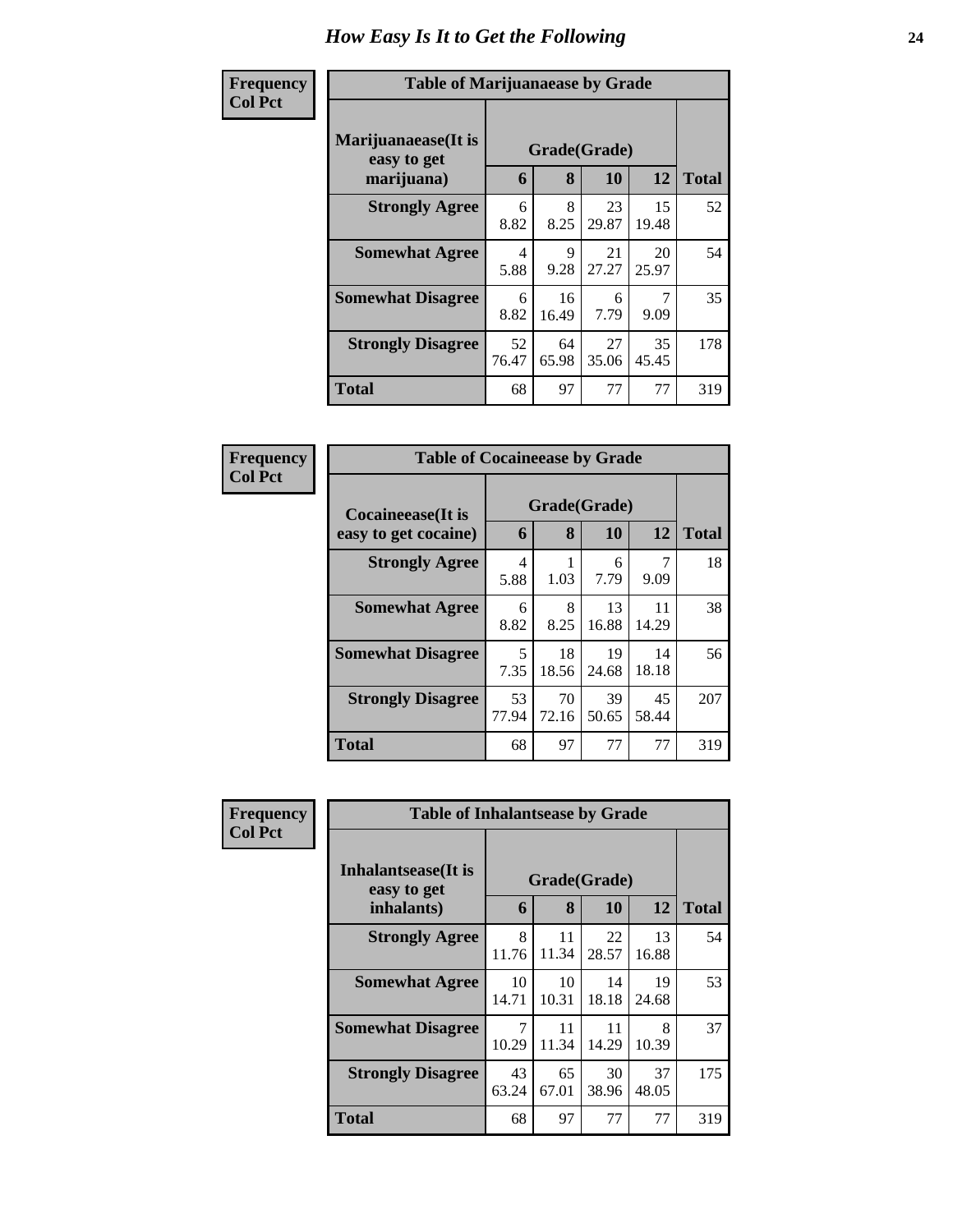| Frequency      | <b>Table of Steroidsease by Grade</b> |             |                        |              |                        |              |
|----------------|---------------------------------------|-------------|------------------------|--------------|------------------------|--------------|
| <b>Col Pct</b> | <b>Steroidsease</b> (It is            |             |                        | Grade(Grade) |                        |              |
|                | easy to get steroids)                 | 6           | 8                      | 10           | 12                     | <b>Total</b> |
|                | <b>Strongly Agree</b>                 | 6<br>8.82   | $\overline{2}$<br>2.06 | 5<br>6.49    | 9.09                   | 20           |
|                | <b>Somewhat Agree</b>                 | 5<br>7.35   | 9<br>9.28              | 14<br>18.18  | $\overline{4}$<br>5.19 | 32           |
|                | <b>Somewhat Disagree</b>              | 3<br>4.41   | 17<br>17.53            | 18<br>23.38  | 19<br>24.68            | 57           |
|                | <b>Strongly Disagree</b>              | 54<br>79.41 | 69<br>71.13            | 40<br>51.95  | 47<br>61.04            | 210          |
|                | <b>Total</b>                          | 68          | 97                     | 77           | 77                     | 319          |

| Frequency      | <b>Table of Ecstasyease by Grade</b>              |                        |                   |             |             |              |  |  |  |  |  |  |
|----------------|---------------------------------------------------|------------------------|-------------------|-------------|-------------|--------------|--|--|--|--|--|--|
| <b>Col Pct</b> | <b>Ecstasyease</b> (It is<br>easy to get ecstasy) | 6                      | Grade(Grade)<br>8 | 10          | 12          | <b>Total</b> |  |  |  |  |  |  |
|                | <b>Strongly Agree</b>                             | $\overline{4}$<br>5.88 | 1.03              | 6<br>7.79   | 6<br>7.79   | 17           |  |  |  |  |  |  |
|                | <b>Somewhat Agree</b>                             | 3<br>4.41              | 7<br>7.22         | 15<br>19.48 | 8<br>10.39  | 33           |  |  |  |  |  |  |
|                | <b>Somewhat Disagree</b>                          | 7<br>10.29             | 13<br>13.40       | 11<br>14.29 | 16<br>20.78 | 47           |  |  |  |  |  |  |
|                | <b>Strongly Disagree</b>                          | 54<br>79.41            | 76<br>78.35       | 45<br>58.44 | 47<br>61.04 | 222          |  |  |  |  |  |  |
|                | Total                                             | 68                     | 97                | 77          | 77          | 319          |  |  |  |  |  |  |

| Frequency      | <b>Table of Methease by Grade</b>                          |                   |              |             |             |     |  |  |  |  |  |
|----------------|------------------------------------------------------------|-------------------|--------------|-------------|-------------|-----|--|--|--|--|--|
| <b>Col Pct</b> | <b>Methease</b> (It is easy<br>to get<br>methamphetamines) | Grade(Grade)<br>6 | <b>Total</b> |             |             |     |  |  |  |  |  |
|                | <b>Strongly Agree</b>                                      | 7<br>10.29        | 1.03         | 6<br>7.79   | 5<br>6.49   | 19  |  |  |  |  |  |
|                | <b>Somewhat Agree</b>                                      | 6<br>8.82         | 6<br>6.19    | 10<br>12.99 | 9.09        | 29  |  |  |  |  |  |
|                | <b>Somewhat Disagree</b>                                   | 4<br>5.88         | 15<br>15.46  | 14<br>18.18 | 15<br>19.48 | 48  |  |  |  |  |  |
|                | <b>Strongly Disagree</b>                                   | 51<br>75.00       | 75<br>77.32  | 47<br>61.04 | 50<br>64.94 | 223 |  |  |  |  |  |
|                | Total                                                      | 68                | 97           | 77          | 77          | 319 |  |  |  |  |  |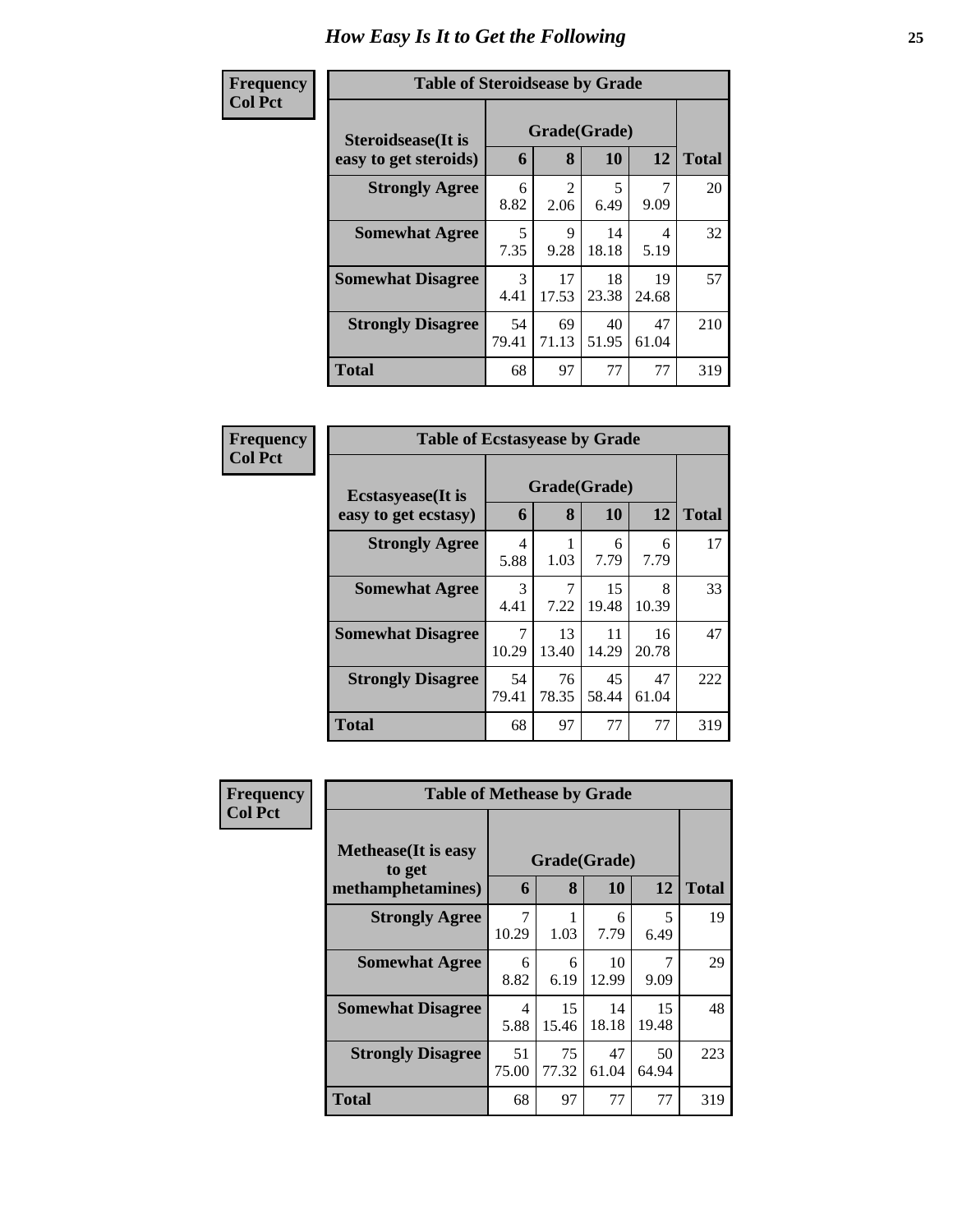| <b>Frequency</b> | <b>Table of Hallucinogensease by Grade</b>               |             |                                     |             |                       |              |  |  |  |  |  |
|------------------|----------------------------------------------------------|-------------|-------------------------------------|-------------|-----------------------|--------------|--|--|--|--|--|
| <b>Col Pct</b>   | Hallucinogensease(It<br>is easy to get<br>hallucinogens) | 6           | Grade(Grade)<br>8                   | 10          | 12                    | <b>Total</b> |  |  |  |  |  |
|                  | <b>Strongly Agree</b>                                    | 5<br>7.35   | $\mathcal{D}_{\mathcal{L}}$<br>2.06 | 9.09        | 5<br>6.49             | 19           |  |  |  |  |  |
|                  | <b>Somewhat Agree</b>                                    | 6<br>8.82   | 8<br>8.25                           | 11<br>14.29 | $\mathcal{R}$<br>3.90 | 28           |  |  |  |  |  |
|                  | <b>Somewhat Disagree</b>                                 | 4<br>5.88   | 11<br>11.34                         | 15<br>19.48 | 17<br>22.08           | 47           |  |  |  |  |  |
|                  | <b>Strongly Disagree</b>                                 | 53<br>77.94 | 76<br>78.35                         | 44<br>57.14 | 52<br>67.53           | 225          |  |  |  |  |  |
|                  | <b>Total</b>                                             | 68          | 97                                  | 77          | 77                    | 319          |  |  |  |  |  |

| Frequency      | <b>Table of Prescriptionease by Grade</b>                                                |              |             |             |             |              |
|----------------|------------------------------------------------------------------------------------------|--------------|-------------|-------------|-------------|--------------|
| <b>Col Pct</b> | <b>Prescriptionease</b> (It<br>is easy to get<br>prescription drugs<br>not prescribed to | Grade(Grade) |             |             |             |              |
|                | me)                                                                                      | 6            | 8           | <b>10</b>   | 12          | <b>Total</b> |
|                | <b>Strongly Agree</b>                                                                    | 12<br>17.65  | 15<br>15.46 | 22<br>28.57 | 14<br>18.18 | 63           |
|                | <b>Somewhat Agree</b>                                                                    | 1<br>1.47    | 12<br>12.37 | 18<br>23.38 | 19<br>24.68 | 50           |
|                | <b>Somewhat Disagree</b>                                                                 | 6<br>8.82    | 13<br>13.40 | 9<br>11.69  | 7<br>9.09   | 35           |
|                | <b>Strongly Disagree</b>                                                                 | 49<br>72.06  | 57<br>58.76 | 28<br>36.36 | 37<br>48.05 | 171          |
|                | Total                                                                                    | 68           | 97          | 77          | 77          | 319          |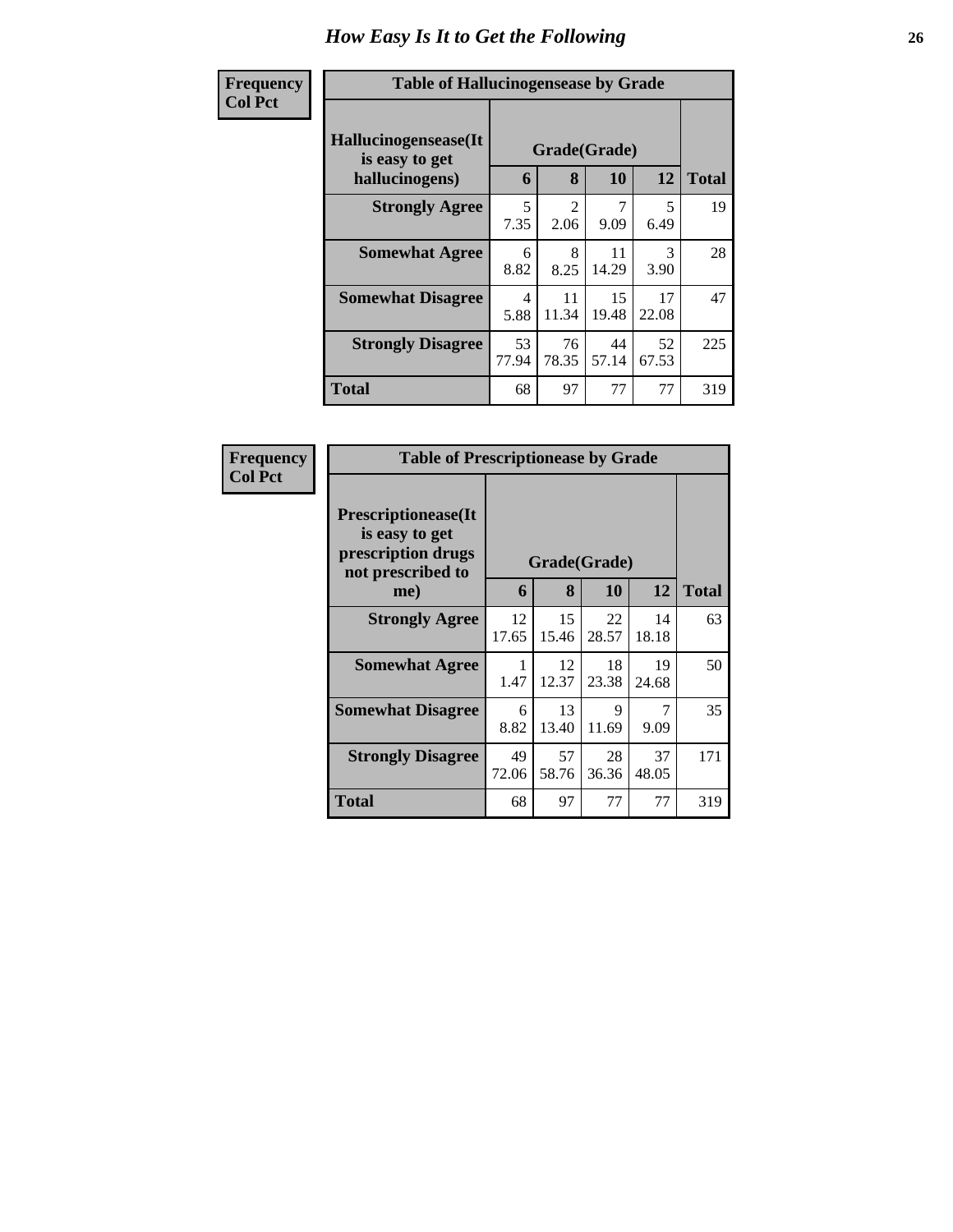#### *Age at Onset of Use* **27** *Results for "Age at Onset of Use" questions exclude students who said they did not use that substance*

| <b>Frequency</b> |              |                  |                                                  |                                     | <b>Table of Grade by Alcoholinit</b> |                  |                  |                  |                  |                       |              |  |  |
|------------------|--------------|------------------|--------------------------------------------------|-------------------------------------|--------------------------------------|------------------|------------------|------------------|------------------|-----------------------|--------------|--|--|
| <b>Row Pct</b>   |              |                  | Alcoholinit (I started using alcohol when I was) |                                     |                                      |                  |                  |                  |                  |                       |              |  |  |
|                  | Grade(Grade) | 8 or<br>younger  | <b>10</b>                                        | 12                                  | 13                                   | 14               | 15               | <b>16</b>        | 17               | <b>18 or</b><br>older | <b>Total</b> |  |  |
|                  | 6            | $\theta$<br>0.00 | 100.00                                           | $\Omega$<br>0.00                    | $\Omega$<br>0.00                     | $\Omega$<br>0.00 | $\theta$<br>0.00 | $\Omega$<br>0.00 | $\Omega$<br>0.00 | $\Omega$<br>0.00      |              |  |  |
|                  | 8            | 5.56             | 2<br>11.11                                       | 6<br>33.33                          | 7<br>38.89                           | 5.56             | 5.56             | $\Omega$<br>0.00 | $\Omega$<br>0.00 | $\Omega$<br>0.00      | 18           |  |  |
|                  | 10           | 5<br>15.15       | 3.03                                             | 5<br>15.15                          | 6<br>18.18                           | 6<br>18.18       | 8<br>24.24       | 3.03             | 3.03             | $\Omega$<br>0.00      | 33           |  |  |
|                  | 12           | $\theta$<br>0.00 | $\theta$<br>0.00                                 | $\mathcal{D}_{\mathcal{L}}$<br>7.41 | 3<br>11.11                           | 3.70             | 8<br>29.63       | 5<br>18.52       | 18.52            | 3<br>11.11            | 27           |  |  |
|                  | <b>Total</b> | 6                | $\overline{4}$                                   | 13                                  | 16                                   | 8                | 17               | 6                | 6                | 3                     | 79           |  |  |
|                  |              |                  |                                                  |                                     | <b>Frequency Missing = 240</b>       |                  |                  |                  |                  |                       |              |  |  |

**Frequency Row Pct**

| <b>Table of Grade by Cigarettesinit</b> |                         |                      |                      |               |                         |                                                       |                         |                  |                         |                         |              |  |  |
|-----------------------------------------|-------------------------|----------------------|----------------------|---------------|-------------------------|-------------------------------------------------------|-------------------------|------------------|-------------------------|-------------------------|--------------|--|--|
|                                         |                         |                      |                      |               |                         | Cigarettesinit (I started smoking tobacco when I was) |                         |                  |                         |                         |              |  |  |
| Grade(Grade)                            | 8 or<br>younger         | <b>10</b>            | 11                   | 12            | 13                      | 14                                                    | 15                      | <b>16</b>        | 17                      | <b>18 or</b><br>older   | <b>Total</b> |  |  |
| 6                                       | $\Omega$                | $\Omega$             | $\Omega$             | $\theta$<br>٠ | $\Omega$                | $\Omega$                                              | $\Omega$                | $\theta$         | $\Omega$<br>٠           | $\Omega$                | $\Omega$     |  |  |
| 8                                       | $\Omega$<br>0.00        | 20.00                | $\Omega$<br>0.00     | 3<br>60.00    | 20.00                   | $\Omega$<br>0.00                                      | $\Omega$<br>0.00        | $\theta$<br>0.00 | $\Omega$<br>0.00        | $\theta$<br>0.00        | 5            |  |  |
| 10                                      | $\overline{2}$<br>11.11 | 1<br>5.56            | $\Omega$<br>$0.00\,$ | 2<br>11.11    | $\mathfrak{D}$<br>11.11 | $\overline{4}$<br>22.22                               | 5<br>27.78              | 5.56             | 5.56                    | $\Omega$<br>0.00        | 18           |  |  |
| 12                                      | $\Omega$<br>0.00        | $\mathbf{0}$<br>0.00 | 5.88                 | 5.88          | $\overline{2}$<br>11.76 | $\overline{2}$<br>11.76                               | $\overline{2}$<br>11.76 | 3<br>17.65       | $\overline{4}$<br>23.53 | $\mathfrak{D}$<br>11.76 | 17           |  |  |
| <b>Total</b>                            | 2                       | 2                    |                      | 6             | 5                       | 6                                                     | 7                       | 4                | 5                       | 2                       | 40           |  |  |
|                                         |                         |                      |                      |               |                         | Frequency Missing $= 279$                             |                         |                  |                         |                         |              |  |  |

| <b>Frequency</b> | <b>Table of Grade by Smokelessinit</b> |                        |          |                                                     |                      |                  |            |          |          |                   |                  |                       |                 |
|------------------|----------------------------------------|------------------------|----------|-----------------------------------------------------|----------------------|------------------|------------|----------|----------|-------------------|------------------|-----------------------|-----------------|
| <b>Row Pct</b>   |                                        |                        |          | Smokelessinit(I started chewing tobacco when I was) |                      |                  |            |          |          |                   |                  |                       |                 |
|                  | Grade(Grade)                           | <b>8 or</b><br>younger | 9        | <b>10</b>                                           | 11                   | 12               | 13         | 14       | 15       | 16                | 17               | <b>18 or</b><br>older | <b>Total</b>    |
|                  | $\mathbf 0$                            | 0                      | $\Omega$ | $\overline{0}$<br>٠                                 | $\overline{0}$       | $\theta$         | $\theta$   | $\Omega$ | $\Omega$ | $\mathbf{0}$<br>٠ | $\Omega$         | $\Omega$              | $\overline{0}$  |
|                  | 8                                      | 16.67                  | 33.33    | $\Omega$<br>0.00                                    | 16.67                | $\Omega$<br>0.00 | ↑<br>33.33 | 0.00     | 0.00     | $\theta$<br>0.00  | $\Omega$<br>0.00 | 0<br>0.00             | 6               |
|                  | 10                                     | 11.11                  | 0.00     | 11.11                                               | $\Omega$<br>$0.00\,$ | 11.11            | 11.11      | 22.22    | 33.33    | $\theta$<br>0.00  | $\Omega$<br>0.00 | 0<br>0.00             | 9               |
|                  | 12                                     | $\Omega$<br>0.00       | 14.29    | 14.29                                               | $\Omega$<br>$0.00\,$ | $\Omega$<br>0.00 | 14.29      | 0.00     | 14.29    | 14.29             | 14.29            | 14.29                 | $7\phantom{.0}$ |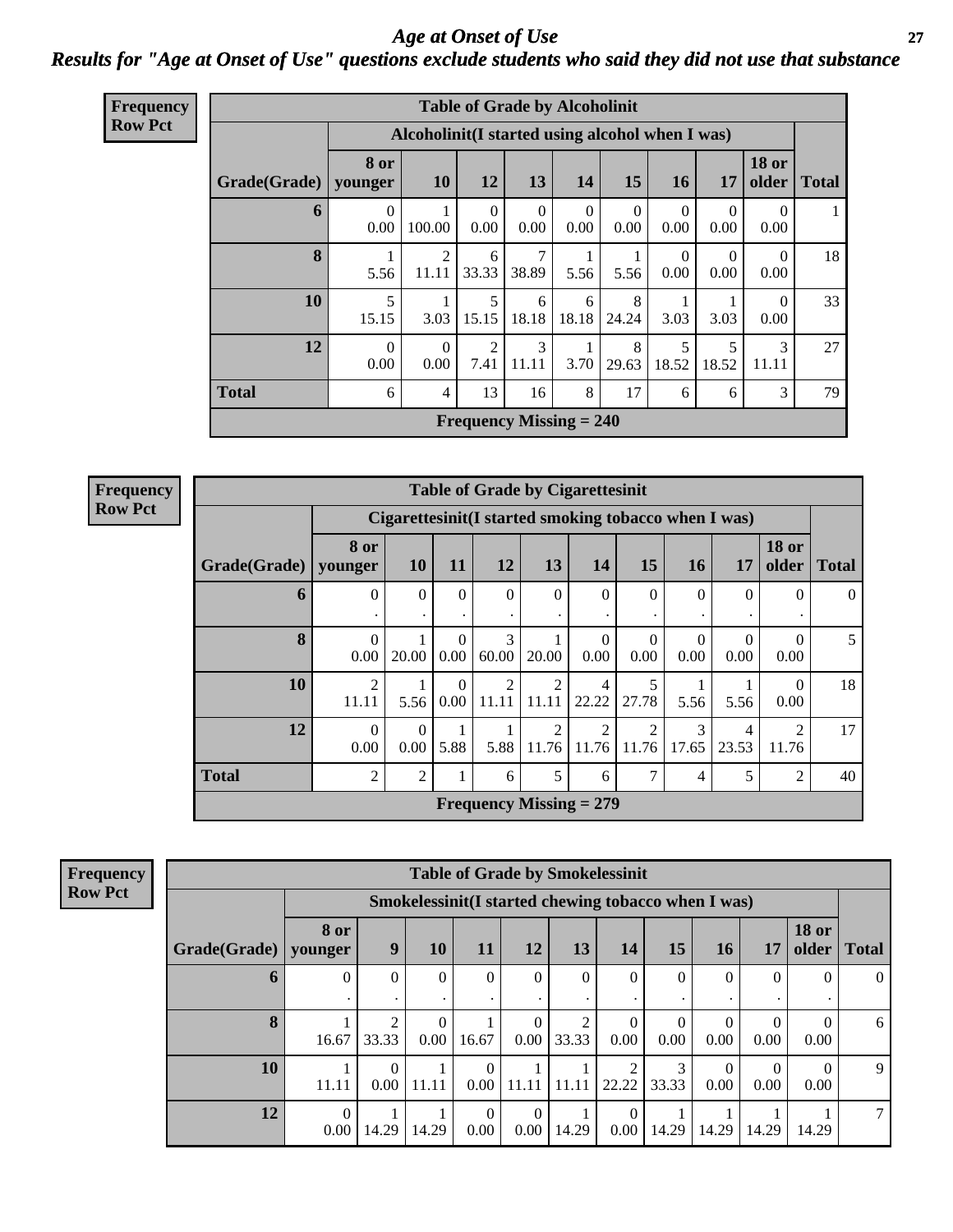*Results for "Age at Onset of Use" questions exclude students who said they did not use that substance*

| <b>Frequency</b> |
|------------------|
| Row Pct          |

| <b>Table of Grade by Smokelessinit</b> |                        |      |   |    |    |    |    |                                                     |    |    |                       |              |
|----------------------------------------|------------------------|------|---|----|----|----|----|-----------------------------------------------------|----|----|-----------------------|--------------|
|                                        |                        |      |   |    |    |    |    | Smokelessinit(I started chewing tobacco when I was) |    |    |                       |              |
|                                        | $Grade(Grade)$ younger | 8 or | 9 | 10 | 11 | 12 | 13 | 14                                                  | 15 | 16 | <b>18 or</b><br>older | <b>Total</b> |
|                                        | <b>Total</b>           |      | 3 |    |    |    | 4  |                                                     |    |    |                       | 22           |
| <b>Frequency Missing = 297</b>         |                        |      |   |    |    |    |    |                                                     |    |    |                       |              |

**Frequency Row Pct**

|              | <b>Table of Grade by Marijuanainit</b> |                                                      |                  |                  |                  |                         |                         |                  |                  |              |  |  |
|--------------|----------------------------------------|------------------------------------------------------|------------------|------------------|------------------|-------------------------|-------------------------|------------------|------------------|--------------|--|--|
|              |                                        | Marijuanainit (I started using marijuana when I was) |                  |                  |                  |                         |                         |                  |                  |              |  |  |
| Grade(Grade) | 8 or<br>younger                        | 9                                                    | 11               | 12               | 13               | 14                      | 15                      | <b>16</b>        | 17               | <b>Total</b> |  |  |
| 6            | $\theta$                               | $\theta$<br>٠                                        | $\Omega$<br>٠    | $\Omega$<br>٠    | $\Omega$<br>٠    | $\Omega$                | $\overline{0}$<br>٠     | $\Omega$         | $\Omega$         | $\Omega$     |  |  |
| 8            | $\Omega$<br>0.00                       | 16.67                                                | 0<br>0.00        | 16.67            | 3<br>50.00       | $\Omega$<br>0.00        | 1<br>16.67              | $\Omega$<br>0.00 | $\theta$<br>0.00 | 6            |  |  |
| 10           | 1<br>5.56                              | 2<br>11.11                                           | $\Omega$<br>0.00 | $\Omega$<br>0.00 | 5.56             | 11<br>61.11             | $\overline{2}$<br>11.11 | $\Omega$<br>0.00 | 5.56             | 18           |  |  |
| 12           | $\Omega$<br>0.00                       | $\Omega$<br>0.00                                     | 14.29            | $\Omega$<br>0.00 | $\Omega$<br>0.00 | $\overline{2}$<br>28.57 | $\mathfrak{D}$<br>28.57 | 14.29            | 14.29            | 7            |  |  |
| <b>Total</b> | 1                                      | 3                                                    |                  | 1                | $\overline{4}$   | 13                      | 5                       | 1                | $\overline{2}$   | 31           |  |  |
|              | Frequency Missing $= 288$              |                                                      |                  |                  |                  |                         |                         |                  |                  |              |  |  |

| <b>Frequency</b> |              | <b>Table of Grade by Cocaineinit</b> |                               |                           |                  |                |  |  |
|------------------|--------------|--------------------------------------|-------------------------------|---------------------------|------------------|----------------|--|--|
| <b>Row Pct</b>   |              | <b>Cocaineinit(I started using</b>   | cocaine when I was)           |                           |                  |                |  |  |
|                  | Grade(Grade) | 8 or<br>younger                      | 15<br>17<br>9<br><b>Total</b> |                           |                  |                |  |  |
|                  | 6            | 1<br>100.00                          | $\Omega$<br>0.00              | $\mathbf{\Omega}$<br>0.00 | $\theta$<br>0.00 |                |  |  |
|                  | 8            | $\theta$                             | $\Omega$                      | 0                         | $\theta$         | $\Omega$       |  |  |
|                  | 10           | 1<br>50.00                           | 0<br>0.00                     | 50.00                     | 0<br>0.00        | $\overline{2}$ |  |  |
|                  | 12           | $\Omega$<br>0.00                     | 50.00                         | 0<br>0.00                 | 50.00            | $\mathfrak{D}$ |  |  |
|                  | <b>Total</b> | $\overline{2}$                       | 1                             | 1                         | 1                | 5              |  |  |
|                  |              | <b>Frequency Missing = 314</b>       |                               |                           |                  |                |  |  |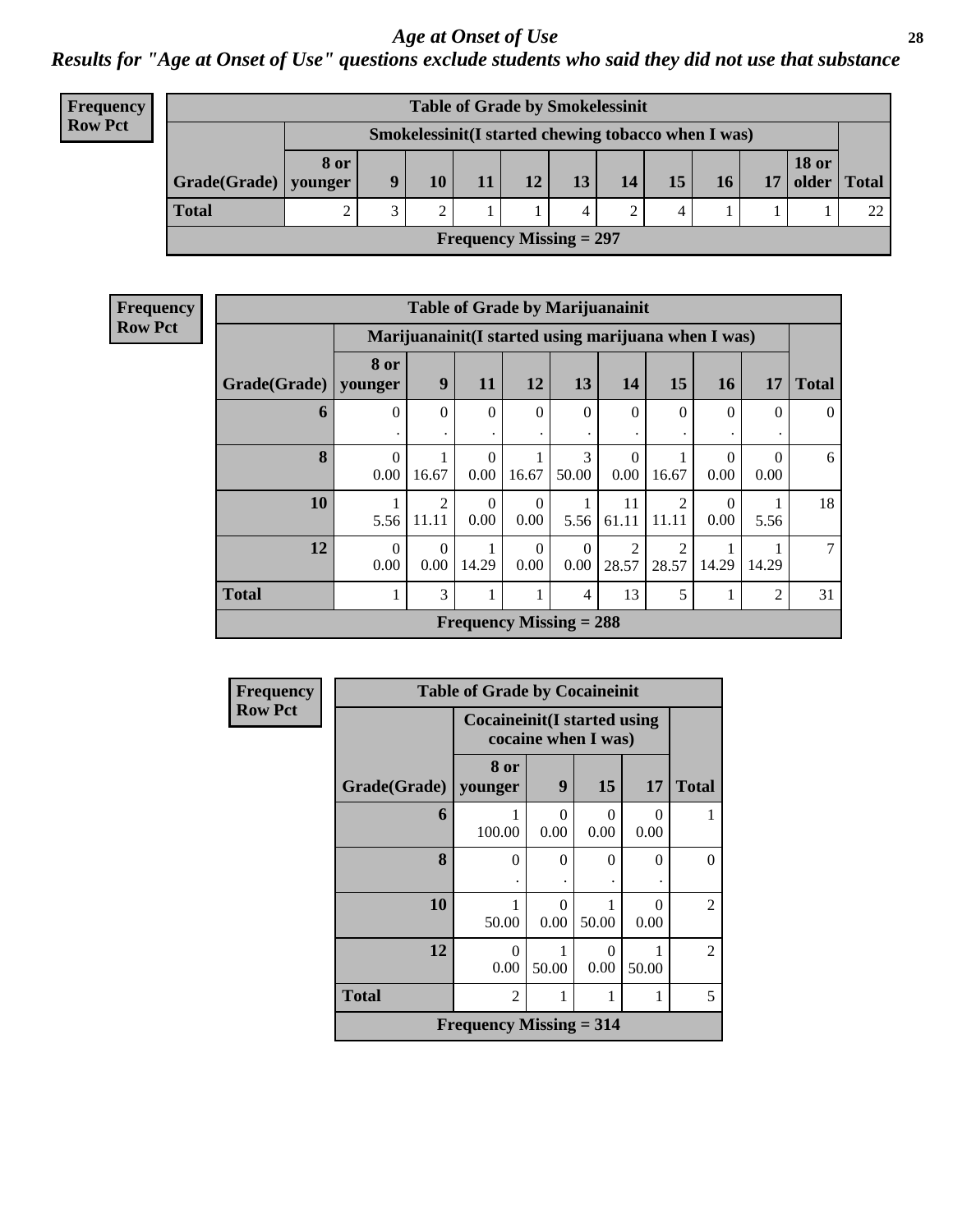### *Results for "Age at Onset of Use" questions exclude students who said they did not use that substance*

| <b>Frequency</b> |              | <b>Table of Grade by Inhalantsinit</b>   |                  |                                |                  |                  |                  |                |
|------------------|--------------|------------------------------------------|------------------|--------------------------------|------------------|------------------|------------------|----------------|
| <b>Row Pct</b>   |              | Inhalantsinit (I started using inhalants |                  | when I was)                    |                  |                  |                  |                |
|                  | Grade(Grade) | 8 or<br>younger                          | 9                | <b>10</b>                      | 13               | <b>14</b>        | <b>16</b>        | <b>Total</b>   |
|                  | 6            | 1<br>50.00                               | 50.00            | $\Omega$<br>0.00               | $\Omega$<br>0.00 | $\Omega$<br>0.00 | $\Omega$<br>0.00 | 2              |
|                  | $\mathbf{8}$ | 50.00                                    | $\Omega$<br>0.00 | $\Omega$<br>0.00               | 50.00            | $\Omega$<br>0.00 | $\Omega$<br>0.00 | $\overline{2}$ |
|                  | 10           | $\Omega$<br>0.00                         | 50.00            | $\Omega$<br>0.00               | $\Omega$<br>0.00 | 50.00            | 0<br>0.00        | $\overline{2}$ |
|                  | 12           | $\Omega$<br>0.00                         | $\Omega$<br>0.00 | 50.00                          | $\Omega$<br>0.00 | $\Omega$<br>0.00 | 50.00            | $\overline{2}$ |
|                  | <b>Total</b> | $\overline{2}$                           | $\overline{2}$   |                                |                  |                  |                  | 8              |
|                  |              |                                          |                  | <b>Frequency Missing = 311</b> |                  |                  |                  |                |

| <b>Frequency</b> |              | <b>Table of Grade by Steroidsinit</b>                      |              |
|------------------|--------------|------------------------------------------------------------|--------------|
| <b>Row Pct</b>   |              | Steroidsinit(I<br>started using<br>steroids<br>when I was) |              |
|                  | Grade(Grade) | 8 or younger                                               | <b>Total</b> |
|                  | 6            | 100.00                                                     |              |
|                  | 8            | 0                                                          | 0            |
|                  | 10           | 100.00                                                     |              |
|                  | 12           | 0                                                          | $\Omega$     |
|                  | <b>Total</b> | $\overline{c}$                                             | 2            |
|                  |              | <b>Frequency Missing = 317</b>                             |              |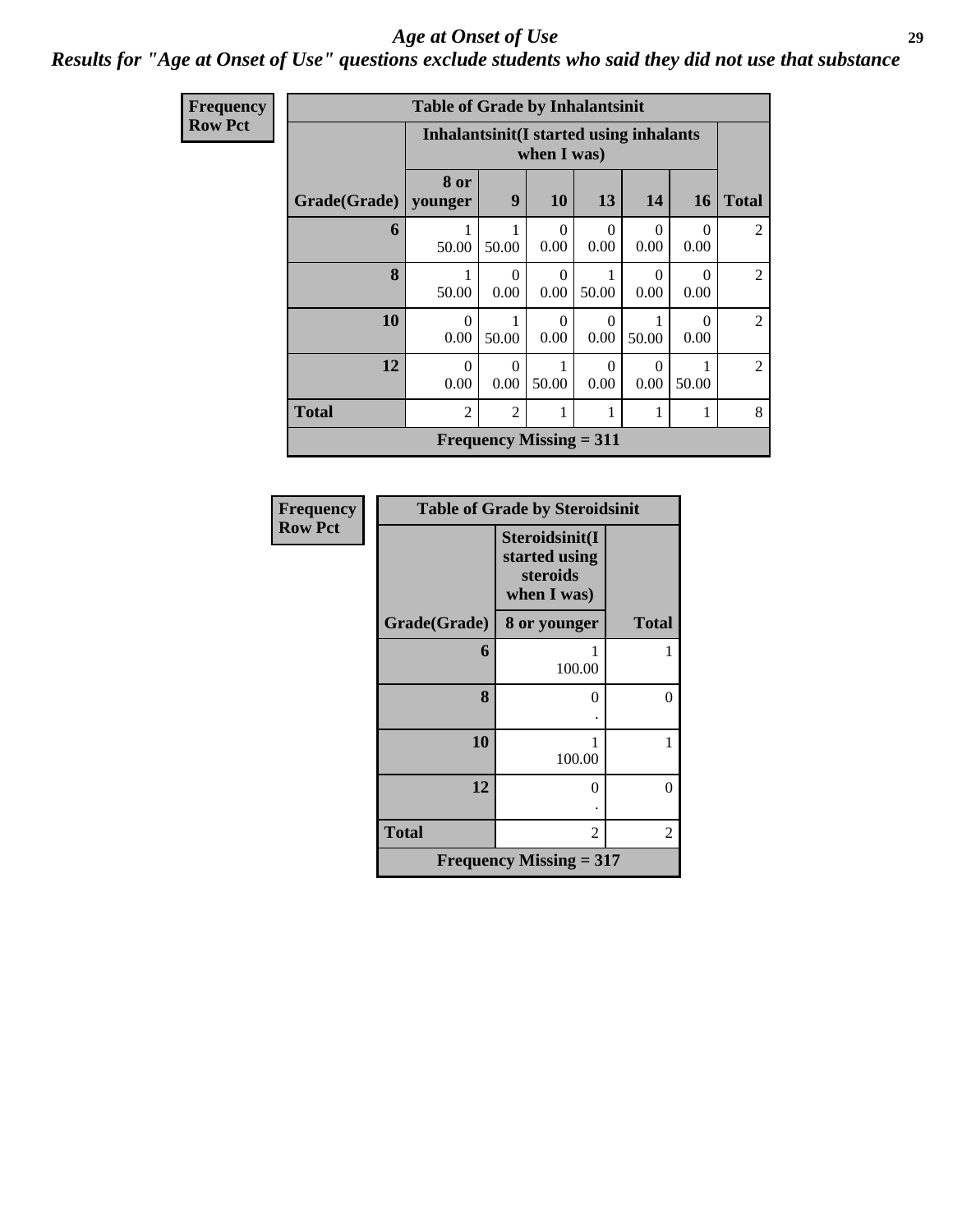*Results for "Age at Onset of Use" questions exclude students who said they did not use that substance*

| Frequency      |              | <b>Table of Grade by Ecstasyinit</b>                 |           |           |              |
|----------------|--------------|------------------------------------------------------|-----------|-----------|--------------|
| <b>Row Pct</b> |              | <b>Ecstasyinit(I started</b><br>using ecstasy when I | was)      |           |              |
|                | Grade(Grade) | 8 or<br>younger                                      | <b>10</b> | 14        | <b>Total</b> |
|                | 6            | 0                                                    | $\theta$  | 0         | $\theta$     |
|                | 8            | 0                                                    | $\theta$  | $\theta$  | $\theta$     |
|                | 10           | 1<br>50.00                                           | 0<br>0.00 | 50.00     | 2            |
|                | 12           | $\Omega$<br>0.00                                     | 100.00    | 0<br>0.00 | 1            |
|                | <b>Total</b> |                                                      | 1         | 1         | 3            |
|                |              | <b>Frequency Missing = 316</b>                       |           |           |              |

| <b>Frequency</b> |              | <b>Table of Grade by Methinit</b>                                     |              |
|------------------|--------------|-----------------------------------------------------------------------|--------------|
| <b>Row Pct</b>   |              | <b>Methinit(I started</b><br>using<br>methamphetamines<br>when I was) |              |
|                  | Grade(Grade) | 11                                                                    | <b>Total</b> |
|                  | 6            | 0                                                                     | 0            |
|                  | 8            | 0                                                                     | 0            |
|                  | 10           | 0                                                                     | 0            |
|                  | 12           | 100.00                                                                |              |
|                  | <b>Total</b> |                                                                       |              |
|                  |              | Frequency Missing $=$ 318                                             |              |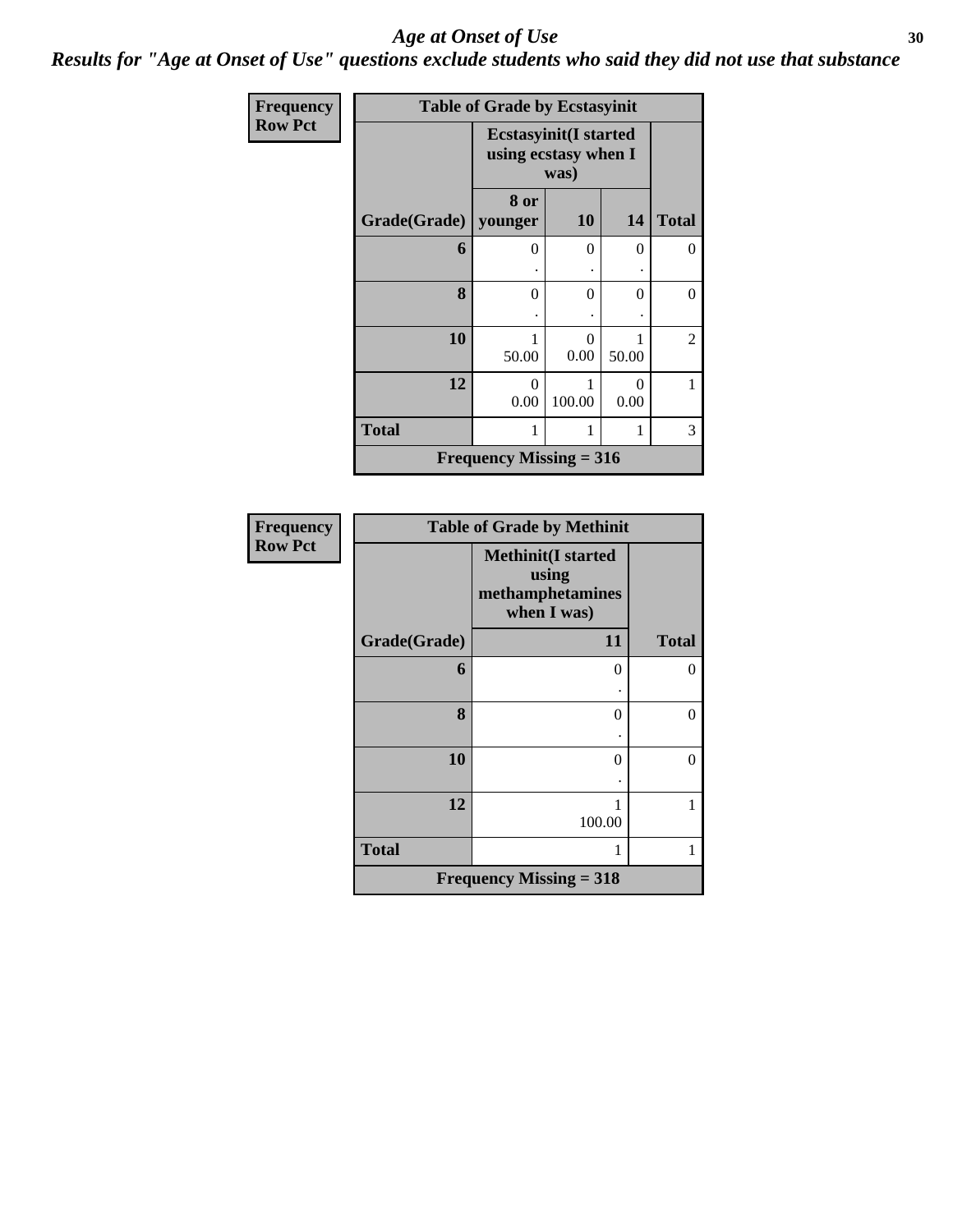*Results for "Age at Onset of Use" questions exclude students who said they did not use that substance*

| Frequency      |                        |                                                                      | <b>Table of Grade by Hallucinogensinit</b> |              |  |
|----------------|------------------------|----------------------------------------------------------------------|--------------------------------------------|--------------|--|
| <b>Row Pct</b> |                        | Hallucinogensinit(I<br>started using<br>hallucinogens when<br>I was) |                                            |              |  |
|                | Grade(Grade)           | 12                                                                   | 15                                         | <b>Total</b> |  |
|                | 6                      | $\overline{0}$                                                       | 0                                          | $\Omega$     |  |
|                | 8                      | $\Omega$                                                             | 0                                          | $\Omega$     |  |
|                | 10                     | $\Omega$<br>0.00                                                     | 1<br>100.00                                | 1            |  |
|                | 12                     | 1<br>100.00                                                          | 0<br>0.00                                  | 1            |  |
|                | <b>Total</b><br>1<br>1 |                                                                      |                                            |              |  |
|                |                        | Frequency Missing $= 317$                                            |                                            |              |  |

| <b>Frequency</b>                                                                                         |              |                         |                  |                        |                                |                  | <b>Table of Grade by Prescriptioninit</b> |                        |                         |                  |                       |              |
|----------------------------------------------------------------------------------------------------------|--------------|-------------------------|------------------|------------------------|--------------------------------|------------------|-------------------------------------------|------------------------|-------------------------|------------------|-----------------------|--------------|
| <b>Row Pct</b><br>Prescription in the Islands are prescription drugs not prescribed to<br>me when I was) |              |                         |                  |                        |                                |                  |                                           |                        |                         |                  |                       |              |
|                                                                                                          | Grade(Grade) | 8 or<br>younger         | 9                | <b>10</b>              | 11                             | 12               | 13                                        | 14                     | <b>16</b>               | 17               | <b>18 or</b><br>older | <b>Total</b> |
|                                                                                                          | 6            | $\Omega$<br>0.00        | 100.00           | $\theta$<br>0.00       | $\Omega$<br>0.00               | $\Omega$<br>0.00 | $\Omega$<br>0.00                          | $\Omega$<br>0.00       | $\Omega$<br>0.00        | $\Omega$<br>0.00 | $\Omega$<br>0.00      |              |
|                                                                                                          | 8            | $\overline{2}$<br>28.57 | $\theta$<br>0.00 | $\overline{0}$<br>0.00 | $\theta$<br>0.00               | 14.29            | 3<br>42.86                                | 14.29                  | $\Omega$<br>0.00        | $\theta$<br>0.00 | $\Omega$<br>0.00      | 7            |
|                                                                                                          | 10           | 16.67                   | $\Omega$<br>0.00 | 16.67                  | 16.67                          | $\theta$<br>0.00 | $\theta$<br>0.00                          | 16.67                  | $\overline{c}$<br>33.33 | $\Omega$<br>0.00 | $\Omega$<br>0.00      | 6            |
|                                                                                                          | 12           | $\theta$<br>0.00        | $\theta$<br>0.00 | $\overline{0}$<br>0.00 | $\theta$<br>0.00               | $\theta$<br>0.00 | $\theta$<br>0.00                          | $\overline{0}$<br>0.00 | $\Omega$<br>0.00        | 2<br>66.67       | 33.33                 | 3            |
|                                                                                                          | <b>Total</b> | 3                       |                  | 1                      |                                |                  | 3                                         | $\overline{2}$         | $\overline{c}$          | 2                |                       | 17           |
|                                                                                                          |              |                         |                  |                        | <b>Frequency Missing = 302</b> |                  |                                           |                        |                         |                  |                       |              |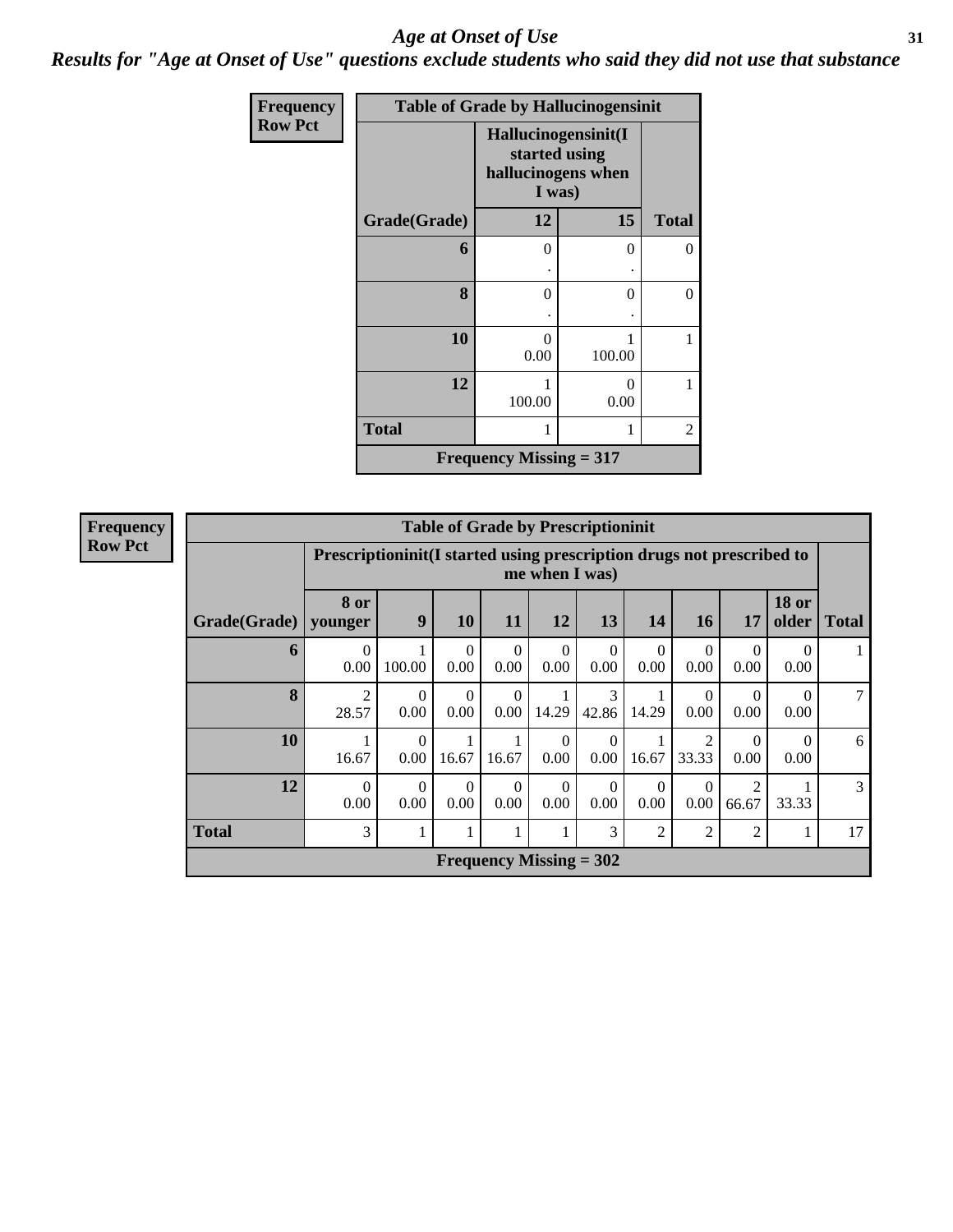| Frequency<br><b>Col Pct</b> | <b>Table of Alcoholharm by Grade</b>          |             |                   |                                     |             |              |
|-----------------------------|-----------------------------------------------|-------------|-------------------|-------------------------------------|-------------|--------------|
|                             | Alcoholharm(I<br>think alcohol is<br>harmful) | 6           | Grade(Grade)<br>8 | <b>10</b>                           | 12          | <b>Total</b> |
|                             | <b>Strongly Agree</b>                         | 49<br>72.06 | 76<br>78.35       | 36<br>46.75                         | 51<br>66.23 | 212          |
|                             | <b>Somewhat Agree</b>                         | 6<br>8.82   | 8<br>8.25         | 30<br>38.96                         | 15<br>19.48 | 59           |
|                             | <b>Somewhat Disagree</b>                      | 1.47        | 3<br>3.09         | 9<br>11.69                          | 4<br>5.19   | 17           |
|                             | <b>Strongly Disagree</b>                      | 12<br>17.65 | 10<br>10.31       | $\mathcal{D}_{\mathcal{L}}$<br>2.60 | 7<br>9.09   | 31           |
|                             | <b>Total</b>                                  | 68          | 97                | 77                                  | 77          | 319          |

| Frequency      | <b>Table of Cigarettesharm by Grade</b>                  |             |             |                                     |             |                |
|----------------|----------------------------------------------------------|-------------|-------------|-------------------------------------|-------------|----------------|
| <b>Col Pct</b> | Cigarettesharm(I<br>think smoking<br>tobacco is harmful) | 6           | 8           | Grade(Grade)<br>10                  | 12          | <b>Total</b>   |
|                | <b>Strongly Agree</b>                                    | 55<br>80.88 | 83<br>85.57 | 61<br>79.22                         | 65<br>84.42 | 264            |
|                | <b>Somewhat Agree</b>                                    | 1.47        | 1.03        | 10<br>12.99                         | 5<br>6.49   | 17             |
|                | <b>Somewhat Disagree</b>                                 | 0<br>0.00   | 1.03        | $\mathcal{D}_{\mathcal{L}}$<br>2.60 | 1.30        | $\overline{4}$ |
|                | <b>Strongly Disagree</b>                                 | 12<br>17.65 | 12<br>12.37 | 4<br>5.19                           | 6<br>7.79   | 34             |
|                | <b>Total</b>                                             | 68          | 97          | 77                                  | 77          | 319            |

| Frequency      | <b>Table of Smokelessharm by Grade</b> |             |                        |             |             |              |  |
|----------------|----------------------------------------|-------------|------------------------|-------------|-------------|--------------|--|
| <b>Col Pct</b> | Smokelessharm(I<br>think chewing       |             | Grade(Grade)           |             |             |              |  |
|                | tobacco is harmful)                    | 6           | 8                      | 10          | 12          | <b>Total</b> |  |
|                | <b>Strongly Agree</b>                  | 49<br>72.06 | 74<br>76.29            | 62<br>80.52 | 62<br>80.52 | 247          |  |
|                | <b>Somewhat Agree</b>                  | 4<br>5.88   | 6<br>6.19              | 9<br>11.69  | 6<br>7.79   | 25           |  |
|                | <b>Somewhat Disagree</b>               | 1.47        | $\mathfrak{D}$<br>2.06 | 1.30        | 1.30        | 5            |  |
|                | <b>Strongly Disagree</b>               | 14<br>20.59 | 15<br>15.46            | 5<br>6.49   | 8<br>10.39  | 42           |  |
|                | <b>Total</b>                           | 68          | 97                     | 77          | 77          | 319          |  |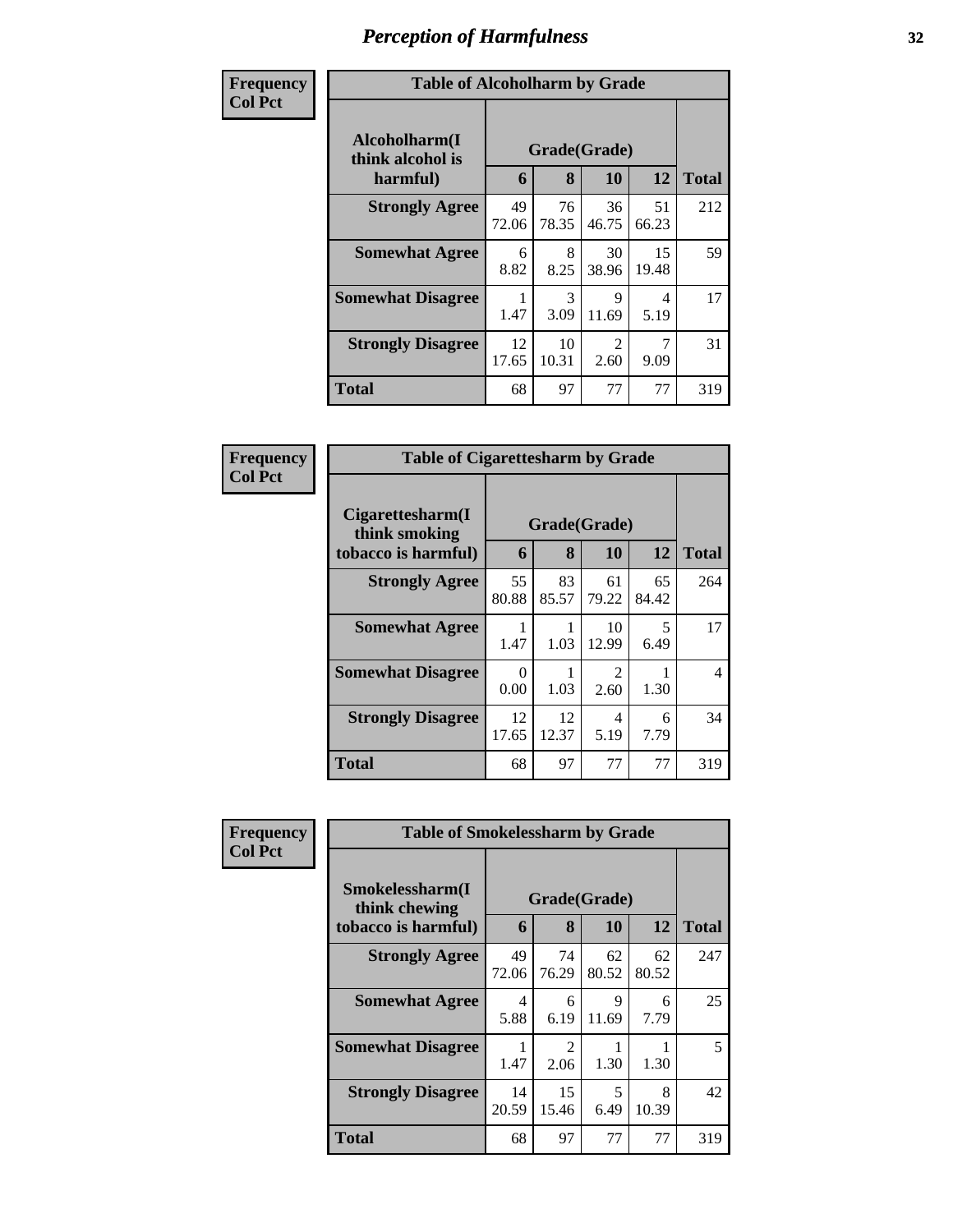| Frequency      |                                                   | <b>Table of Marijuanaharm by Grade</b> |                   |             |             |              |  |
|----------------|---------------------------------------------------|----------------------------------------|-------------------|-------------|-------------|--------------|--|
| <b>Col Pct</b> | Marijuanaharm(I<br>think marijuana is<br>harmful) | 6                                      | Grade(Grade)<br>8 | 10          | 12          | <b>Total</b> |  |
|                | <b>Strongly Agree</b>                             | 55<br>80.88                            | 81<br>83.51       | 52<br>67.53 | 60<br>77.92 | 248          |  |
|                | <b>Somewhat Agree</b>                             | 0<br>0.00                              | 1.03              | 14<br>18.18 | 5<br>6.49   | 20           |  |
|                | <b>Somewhat Disagree</b>                          | 1.47                                   | 3<br>3.09         | 4<br>5.19   | 5<br>6.49   | 13           |  |
|                | <b>Strongly Disagree</b>                          | 12<br>17.65                            | 12<br>12.37       | 9.09        | 7<br>9.09   | 38           |  |
|                | <b>Total</b>                                      | 68                                     | 97                | 77          | 77          | 319          |  |

| Frequency      | <b>Table of Cocaineharm by Grade</b>          |                        |                   |             |                        |              |
|----------------|-----------------------------------------------|------------------------|-------------------|-------------|------------------------|--------------|
| <b>Col Pct</b> | Cocaineharm(I<br>think cocaine is<br>harmful) | 6                      | Grade(Grade)<br>8 | 10          | 12                     | <b>Total</b> |
|                | <b>Strongly Agree</b>                         | 53<br>77.94            | 85<br>87.63       | 69<br>89.61 | 67<br>87.01            | 274          |
|                | <b>Somewhat Agree</b>                         | $\mathfrak{D}$<br>2.94 | 0<br>0.00         | 4<br>5.19   | $\mathfrak{D}$<br>2.60 | 8            |
|                | <b>Somewhat Disagree</b>                      | 0<br>0.00              | 0<br>0.00         | 0<br>0.00   | 1.30                   |              |
|                | <b>Strongly Disagree</b>                      | 13<br>19.12            | 12<br>12.37       | 4<br>5.19   | 7<br>9.09              | 36           |
|                | <b>Total</b>                                  | 68                     | 97                | 77          | 77                     | 319          |

| Frequency      | <b>Table of Inhalantsharm by Grade</b>  |             |             |              |                           |              |
|----------------|-----------------------------------------|-------------|-------------|--------------|---------------------------|--------------|
| <b>Col Pct</b> | Inhalantsharm(I)<br>think inhalants are |             |             | Grade(Grade) |                           |              |
|                | harmful)                                | 6           | 8           | 10           | 12                        | <b>Total</b> |
|                | <b>Strongly Agree</b>                   | 54<br>79.41 | 79<br>81.44 | 66<br>85.71  | 68<br>88.31               | 267          |
|                | <b>Somewhat Agree</b>                   | 0<br>0.00   | 3<br>3.09   | 5<br>6.49    | $\mathfrak{D}$<br>2.60    | 10           |
|                | <b>Somewhat Disagree</b>                | 1.47        | 1.03        | 0<br>0.00    | $\mathbf{\Omega}$<br>0.00 | 2            |
|                | <b>Strongly Disagree</b>                | 13<br>19.12 | 14<br>14.43 | 6<br>7.79    | 9.09                      | 40           |
|                | <b>Total</b>                            | 68          | 97          | 77           | 77                        | 319          |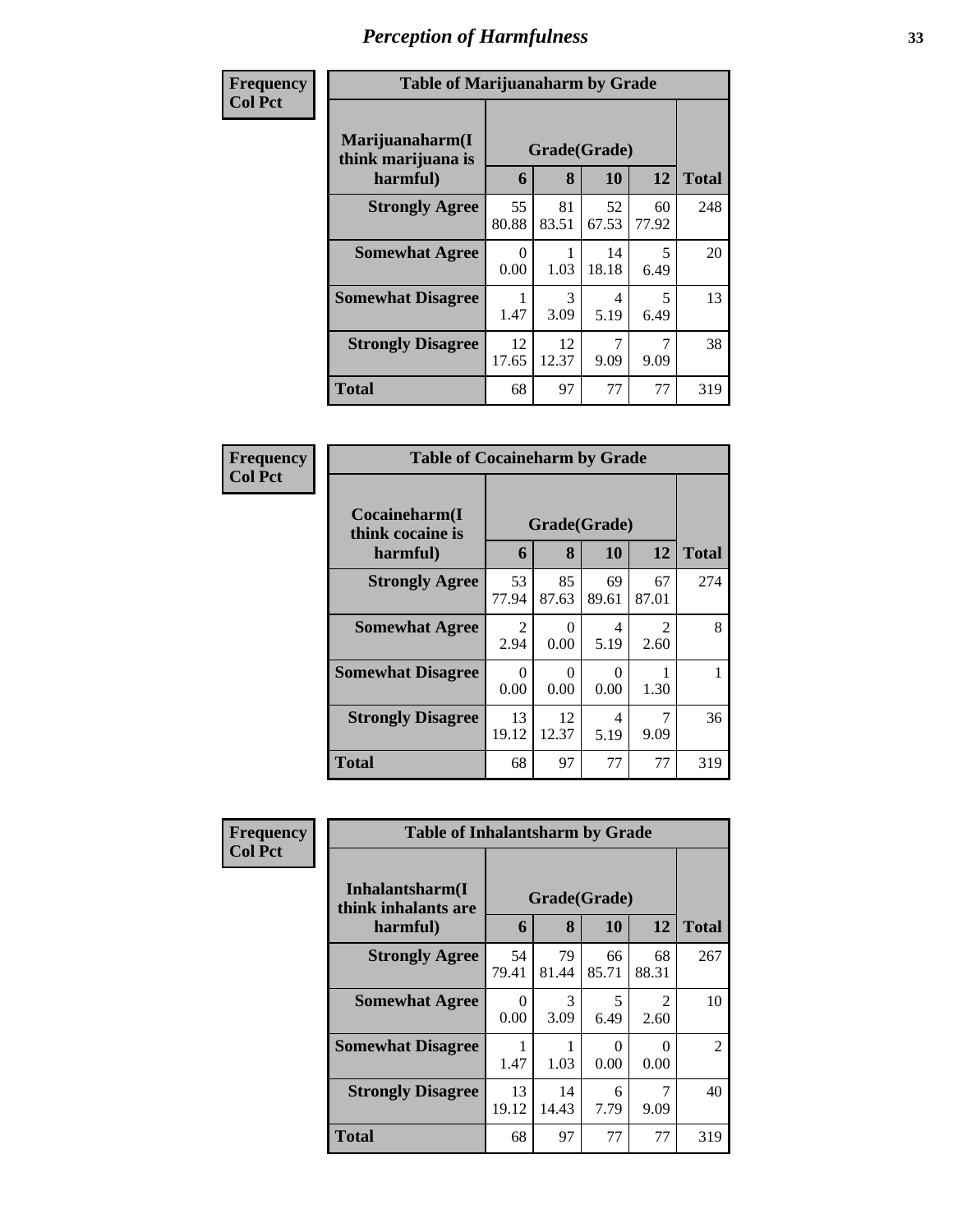| Frequency      | <b>Table of Steroidsharm by Grade</b>            |             |                   |             |             |                |
|----------------|--------------------------------------------------|-------------|-------------------|-------------|-------------|----------------|
| <b>Col Pct</b> | Steroidsharm(I<br>think steroids are<br>harmful) | 6           | Grade(Grade)<br>8 | 10          | 12          | <b>Total</b>   |
|                | <b>Strongly Agree</b>                            | 48<br>70.59 | 78<br>80.41       | 65<br>84.42 | 64<br>83.12 | 255            |
|                | <b>Somewhat Agree</b>                            | 6<br>8.82   | 5<br>5.15         | 6<br>7.79   | 5<br>6.49   | 22             |
|                | <b>Somewhat Disagree</b>                         | 1.47        | 1.03              | 1.30        | 1.30        | $\overline{4}$ |
|                | <b>Strongly Disagree</b>                         | 13<br>19.12 | 13<br>13.40       | 5<br>6.49   | 9.09        | 38             |
|                | <b>Total</b>                                     | 68          | 97                | 77          | 77          | 319            |

| Frequency      | <b>Table of Ecstasyharm by Grade</b>                |                   |                        |             |                        |                |  |
|----------------|-----------------------------------------------------|-------------------|------------------------|-------------|------------------------|----------------|--|
| <b>Col Pct</b> | $E$ cstasyharm $(I$<br>think ecstasy is<br>harmful) | Grade(Grade)<br>6 | <b>Total</b>           |             |                        |                |  |
|                | <b>Strongly Agree</b>                               | 52<br>76.47       | 83<br>85.57            | 66<br>85.71 | 67<br>87.01            | 268            |  |
|                | <b>Somewhat Agree</b>                               | 0<br>0.00         | $\mathfrak{D}$<br>2.06 | 6<br>7.79   | $\mathfrak{D}$<br>2.60 | 10             |  |
|                | <b>Somewhat Disagree</b>                            | 3<br>4.41         | 0<br>0.00              | 0<br>0.00   | 1.30                   | $\overline{4}$ |  |
|                | <b>Strongly Disagree</b>                            | 13<br>19.12       | 12<br>12.37            | 5<br>6.49   | 7<br>9.09              | 37             |  |
|                | <b>Total</b>                                        | 68                | 97                     | 77          | 77                     | 319            |  |

| Frequency      | <b>Table of Methharm by Grade</b>            |              |             |             |                       |              |  |
|----------------|----------------------------------------------|--------------|-------------|-------------|-----------------------|--------------|--|
| <b>Col Pct</b> | <b>Methharm</b> (I think<br>methamphetamines | Grade(Grade) |             |             |                       |              |  |
|                | are harmful)                                 | 6            | 8           | 10          | 12                    | <b>Total</b> |  |
|                | <b>Strongly Agree</b>                        | 50<br>73.53  | 83<br>85.57 | 69<br>89.61 | 67<br>87.01           | 269          |  |
|                | <b>Somewhat Agree</b>                        | 1.47         | 0<br>0.00   | 4<br>5.19   | $\mathcal{R}$<br>3.90 | 8            |  |
|                | <b>Somewhat Disagree</b>                     | 1.47         | 1.03        | 0<br>0.00   | 0.00                  | 2            |  |
|                | <b>Strongly Disagree</b>                     | 16<br>23.53  | 13<br>13.40 | 4<br>5.19   | 7<br>9.09             | 40           |  |
|                | <b>Total</b>                                 | 68           | 97          | 77          | 77                    | 319          |  |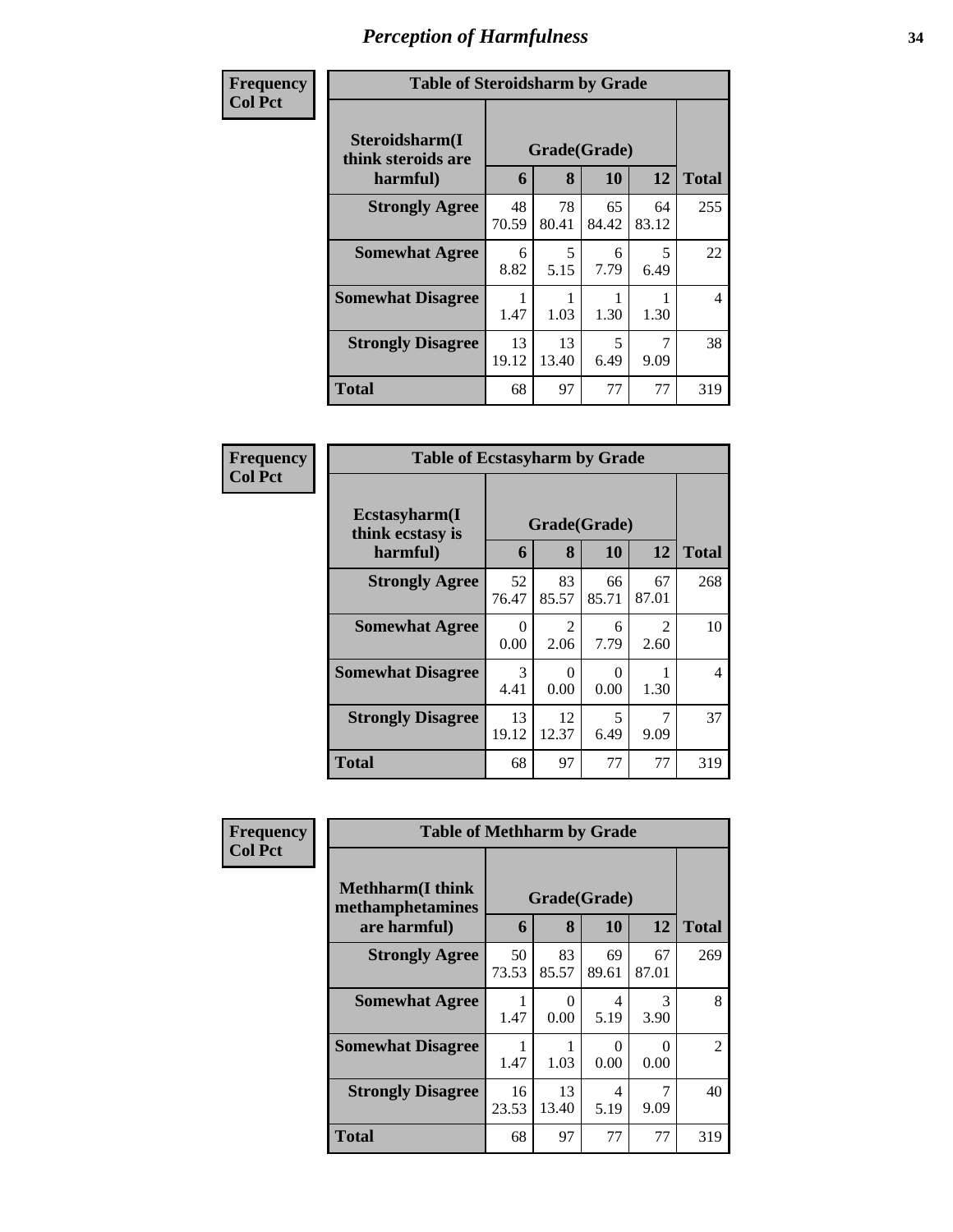| Frequency      | <b>Table of Hallucinogensharm by Grade</b>                                                 |                  |                  |             |                                     |                |  |
|----------------|--------------------------------------------------------------------------------------------|------------------|------------------|-------------|-------------------------------------|----------------|--|
| <b>Col Pct</b> | Hallucinogensharm(I<br>Grade(Grade)<br>think hallucinogens<br>are harmful)<br>8<br>10<br>6 |                  |                  |             | 12                                  | <b>Total</b>   |  |
|                | <b>Strongly Agree</b>                                                                      | 51<br>75.00      | 84<br>86.60      | 66<br>85.71 | 67<br>87.01                         | 268            |  |
|                | <b>Somewhat Agree</b>                                                                      | $\Omega$<br>0.00 | 1.03             | 6<br>7.79   | $\mathcal{D}_{\mathcal{A}}$<br>2.60 | 9              |  |
|                | <b>Somewhat Disagree</b>                                                                   | 1.47             | $\theta$<br>0.00 | 1.30        | $\Omega$<br>0.00                    | $\overline{2}$ |  |
|                | <b>Strongly Disagree</b>                                                                   | 16<br>23.53      | 12<br>12.37      | 4<br>5.19   | 8<br>10.39                          | 40             |  |
|                | <b>Total</b>                                                                               | 68               | 97               | 77          | 77                                  | 319            |  |

| Frequency      | <b>Table of Prescriptionharm by Grade</b>                                         |              |             |             |                           |              |  |  |
|----------------|-----------------------------------------------------------------------------------|--------------|-------------|-------------|---------------------------|--------------|--|--|
| <b>Col Pct</b> | <b>Prescriptionharm(I)</b><br>think prescription<br>drugs not<br>prescribed to me | Grade(Grade) |             |             |                           |              |  |  |
|                | are harmful)                                                                      | 6            | 8           | <b>10</b>   | 12                        | <b>Total</b> |  |  |
|                | <b>Strongly Agree</b>                                                             | 49<br>72.06  | 76<br>78.35 | 62<br>80.52 | 64<br>83.12               | 251          |  |  |
|                | <b>Somewhat Agree</b>                                                             | 1<br>1.47    | 6<br>6.19   | 9<br>11.69  | 5<br>6.49                 | 21           |  |  |
|                | <b>Somewhat Disagree</b>                                                          | 1.47         | 4<br>4.12   | 1.30        | $\mathbf{\Omega}$<br>0.00 | 6            |  |  |
|                | <b>Strongly Disagree</b>                                                          | 17<br>25.00  | 11<br>11.34 | 5<br>6.49   | 8<br>10.39                | 41           |  |  |
|                | Total                                                                             | 68           | 97          | 77          | 77                        | 319          |  |  |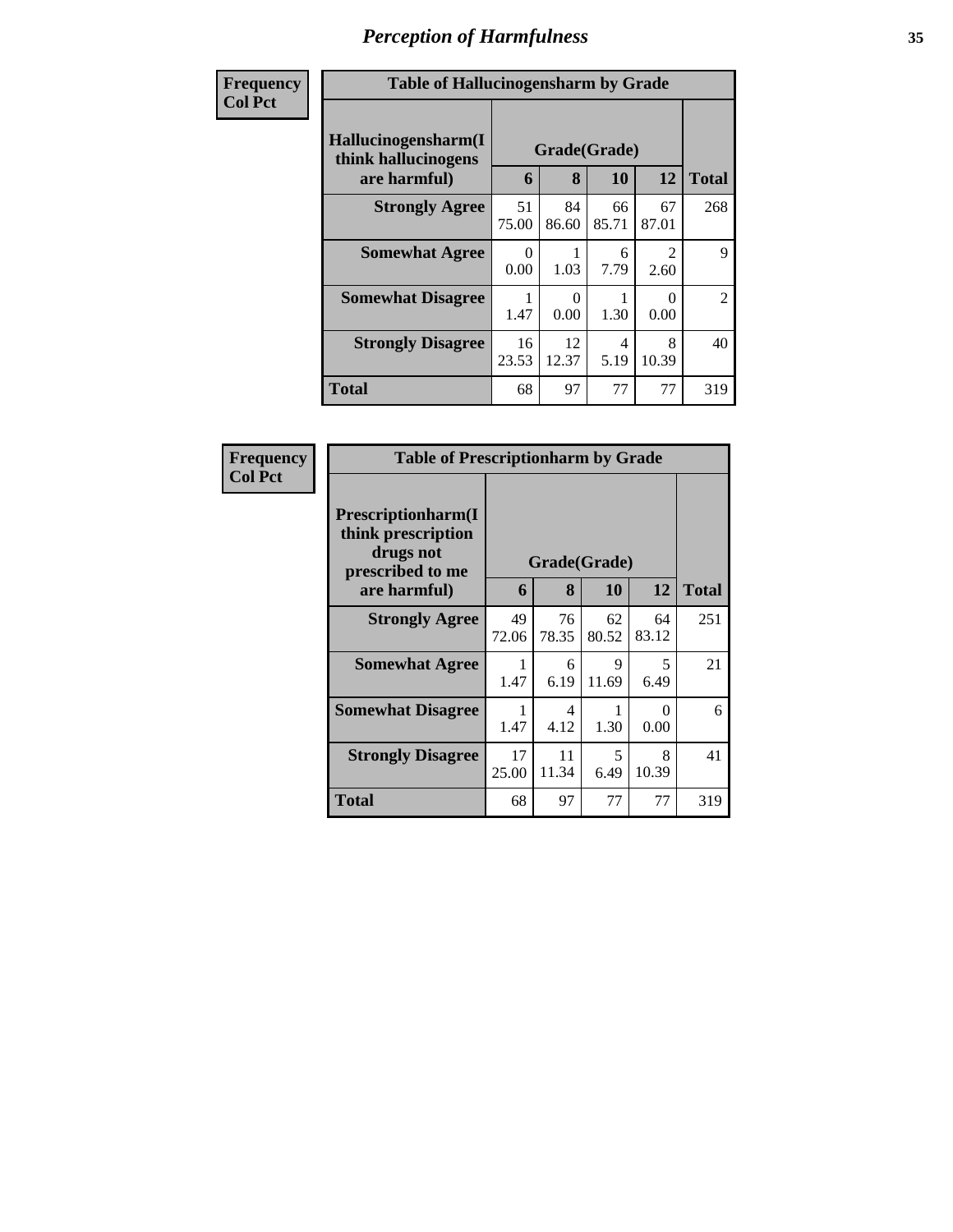### *Disapproval by Adults* **36**

| Frequency      | <b>Table of Alcoholadult by Grade</b>                                 |             |                   |                                     |             |              |  |
|----------------|-----------------------------------------------------------------------|-------------|-------------------|-------------------------------------|-------------|--------------|--|
| <b>Col Pct</b> | <b>Alcoholadult</b> (Adults<br>would disapprove if<br>I used alcohol) | 6           | Grade(Grade)<br>8 | 10                                  | 12          | <b>Total</b> |  |
|                | <b>Strongly Agree</b>                                                 | 47<br>69.12 | 70<br>72.16       | 41<br>53.25                         | 58<br>75.32 | 216          |  |
|                | <b>Somewhat Agree</b>                                                 | 5<br>7.35   | 11<br>11.34       | 26<br>33.77                         | 10<br>12.99 | 52           |  |
|                | <b>Somewhat Disagree</b>                                              | 3<br>4.41   | 8<br>8.25         | 8<br>10.39                          | 5<br>6.49   | 24           |  |
|                | <b>Strongly Disagree</b>                                              | 13<br>19.12 | 8<br>8.25         | $\mathcal{D}_{\mathcal{L}}$<br>2.60 | 4<br>5.19   | 27           |  |
|                | <b>Total</b>                                                          | 68          | 97                | 77                                  | 77          | 319          |  |

| Frequency      | <b>Table of Tobaccoadult by Grade</b>                         |                                           |             |             |             |     |  |
|----------------|---------------------------------------------------------------|-------------------------------------------|-------------|-------------|-------------|-----|--|
| <b>Col Pct</b> | Tobaccoadult(Adults<br>would disapprove if<br>I used tobacco) | Grade(Grade)<br>8<br>12<br><b>10</b><br>6 |             |             |             |     |  |
|                | <b>Strongly Agree</b>                                         | 51<br>75.00                               | 77<br>79.38 | 59<br>76.62 | 62<br>80.52 | 249 |  |
|                | <b>Somewhat Agree</b>                                         | 3<br>4.41                                 | 4<br>4.12   | 8<br>10.39  | 6<br>7.79   | 21  |  |
|                | <b>Somewhat Disagree</b>                                      | 1.47                                      | 4<br>4.12   | 3<br>3.90   | 5<br>6.49   | 13  |  |
|                | <b>Strongly Disagree</b>                                      | 13<br>19.12                               | 12<br>12.37 | 7<br>9.09   | 4<br>5.19   | 36  |  |
|                | <b>Total</b>                                                  | 68                                        | 97          | 77          | 77          | 319 |  |

| Frequency      | <b>Table of Marijuanaadult by Grade</b>        |              |             |             |                                     |              |
|----------------|------------------------------------------------|--------------|-------------|-------------|-------------------------------------|--------------|
| <b>Col Pct</b> | Marijuanaadult(Adults<br>would disapprove if I | Grade(Grade) |             |             |                                     |              |
|                | used marijuana)                                | 6            | 8           | 10          | 12                                  | <b>Total</b> |
|                | <b>Strongly Agree</b>                          | 52<br>76.47  | 78<br>80.41 | 67<br>87.01 | 69<br>89.61                         | 266          |
|                | <b>Somewhat Agree</b>                          | 1.47         | 5<br>5.15   | 4<br>5.19   | $\mathcal{D}_{\mathcal{L}}$<br>2.60 | 12           |
|                | <b>Somewhat Disagree</b>                       | 0<br>0.00    | 1.03        | 2<br>2.60   | $\Omega$<br>0.00                    | 3            |
|                | <b>Strongly Disagree</b>                       | 15<br>22.06  | 13<br>13.40 | 4<br>5.19   | 6<br>7.79                           | 38           |
|                | <b>Total</b>                                   | 68           | 97          | 77          | 77                                  | 319          |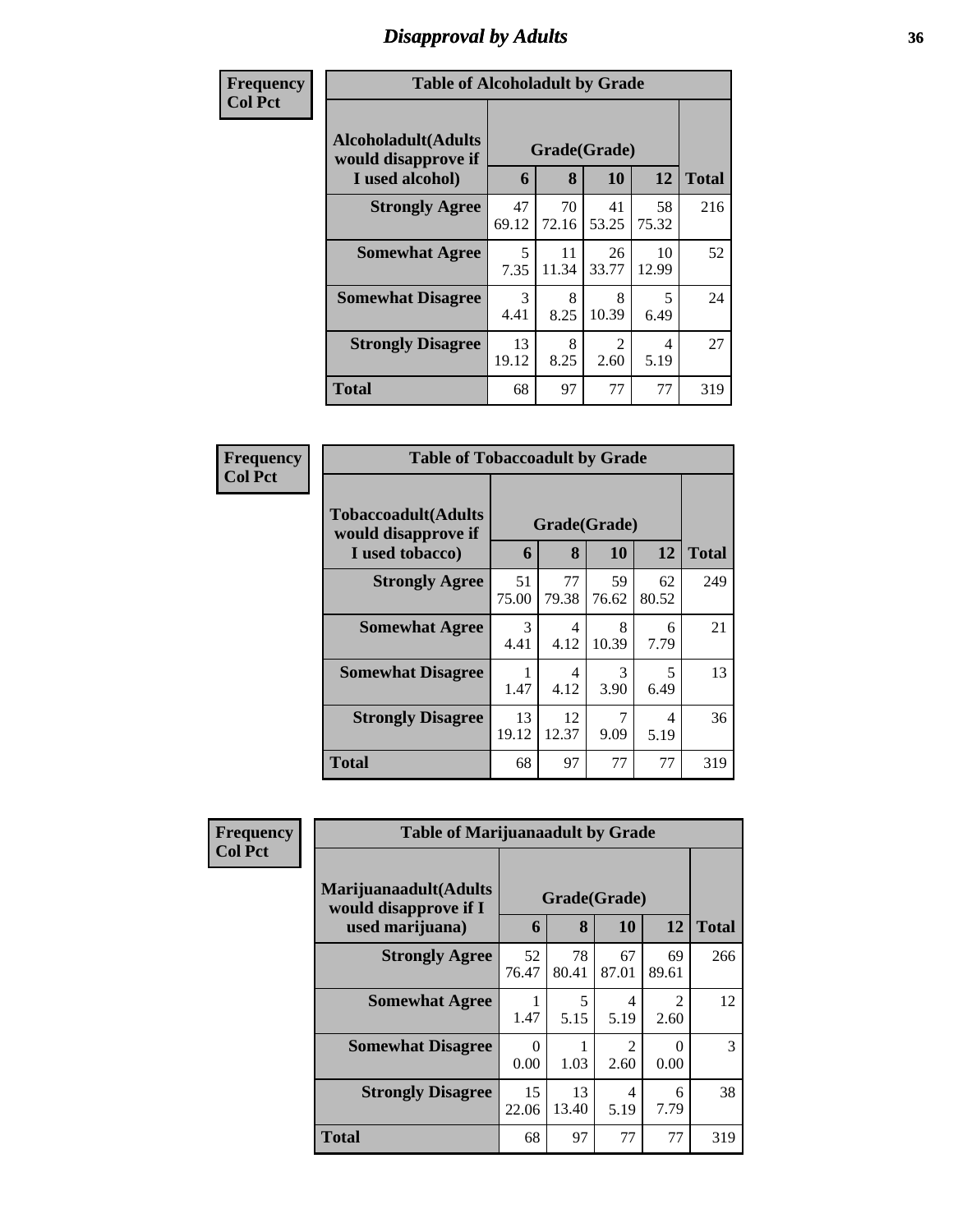## *Disapproval by Adults* **37**

| <b>Frequency</b> | <b>Table of Otherdrugadult by Grade</b>                                     |             |                   |             |                  |              |
|------------------|-----------------------------------------------------------------------------|-------------|-------------------|-------------|------------------|--------------|
| <b>Col Pct</b>   | <b>Otherdrugadult</b> (Adults<br>would disapprove if I<br>used other drugs) | 6           | Grade(Grade)<br>8 | 10          | 12               | <b>Total</b> |
|                  | <b>Strongly Agree</b>                                                       | 52<br>76.47 | 81<br>83.51       | 70<br>90.91 | 69<br>89.61      | 272          |
|                  | <b>Somewhat Agree</b>                                                       | 3<br>4.41   | 3<br>3.09         | 1.30        | 2<br>2.60        | 9            |
|                  | <b>Somewhat Disagree</b>                                                    | 1.47        | 0<br>0.00         | 0<br>0.00   | $\Omega$<br>0.00 |              |
|                  | <b>Strongly Disagree</b>                                                    | 12<br>17.65 | 13<br>13.40       | 6<br>7.79   | 6<br>7.79        | 37           |
|                  | <b>Total</b>                                                                | 68          | 97                | 77          | 77               | 319          |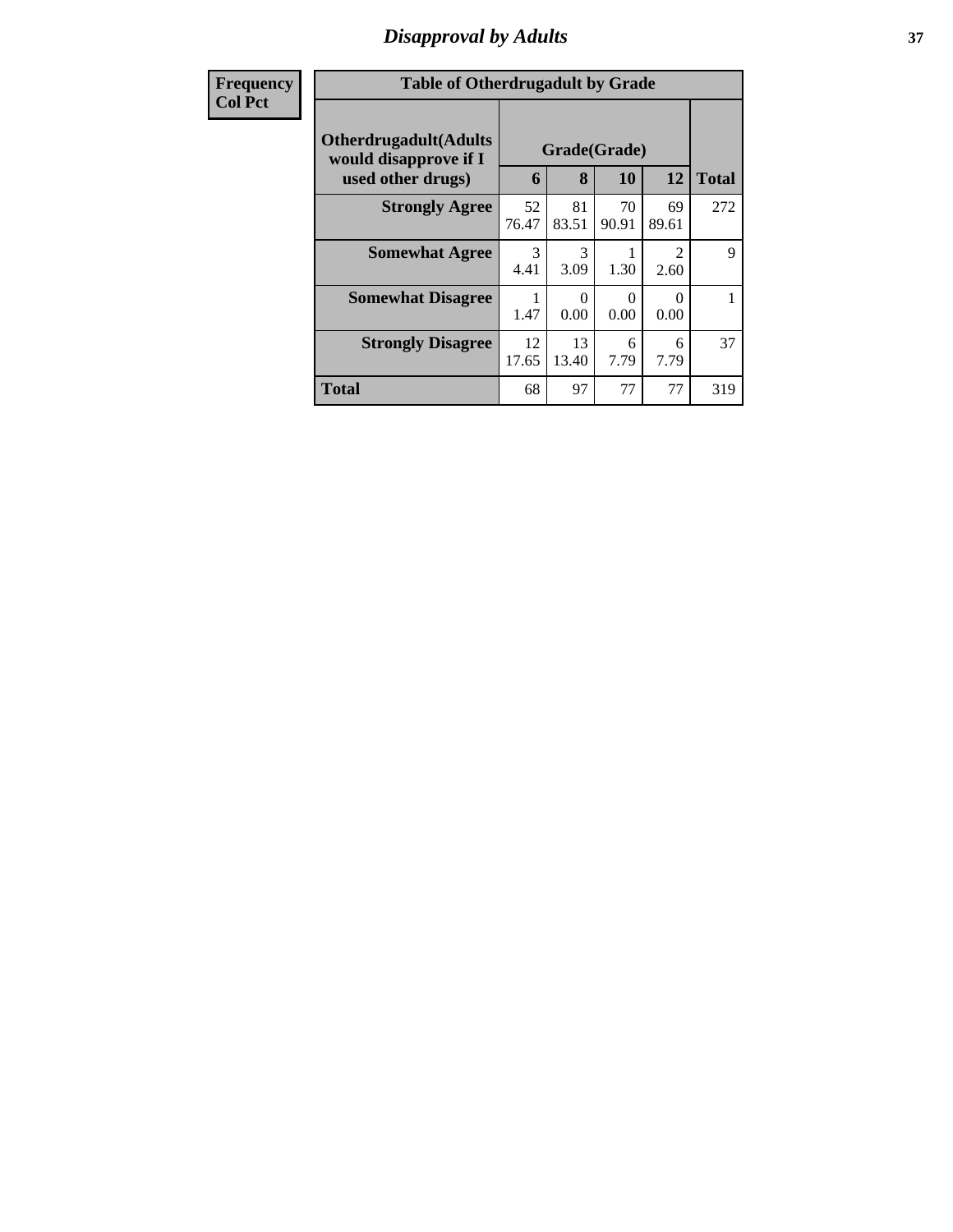## *Disapproval by Peers* **38**

| Frequency      | <b>Table of Alcoholpeer by Grade</b>                    |             |              |             |             |              |
|----------------|---------------------------------------------------------|-------------|--------------|-------------|-------------|--------------|
| <b>Col Pct</b> | Alcoholpeer(My<br>friends would<br>disapprove if I used |             | Grade(Grade) |             |             |              |
|                | alcohol)                                                | 6           | 8            | 10          | 12          | <b>Total</b> |
|                | <b>Strongly Agree</b>                                   | 40<br>58.82 | 44<br>45.36  | 14<br>18.18 | 24<br>31.17 | 122          |
|                | <b>Somewhat Agree</b>                                   | 9<br>13.24  | 24<br>24.74  | 31<br>40.26 | 19<br>24.68 | 83           |
|                | <b>Somewhat Disagree</b>                                | 4<br>5.88   | 14<br>14.43  | 12<br>15.58 | 13<br>16.88 | 43           |
|                | <b>Strongly Disagree</b>                                | 15<br>22.06 | 15<br>15.46  | 20<br>25.97 | 21<br>27.27 | 71           |
|                | Total                                                   | 68          | 97           | 77          | 77          | 319          |

| Frequency      | <b>Table of Tobaccopeer by Grade</b>                            |             |              |             |             |              |
|----------------|-----------------------------------------------------------------|-------------|--------------|-------------|-------------|--------------|
| <b>Col Pct</b> | <b>Tobaccopeer</b> (My<br>friends would<br>disapprove if I used |             | Grade(Grade) |             |             |              |
|                | tobacco)                                                        | 6           | 8            | 10          | 12          | <b>Total</b> |
|                | <b>Strongly Agree</b>                                           | 43<br>63.24 | 56<br>57.73  | 30<br>38.96 | 30<br>38.96 | 159          |
|                | <b>Somewhat Agree</b>                                           | 6<br>8.82   | 14<br>14.43  | 18<br>23.38 | 12<br>15.58 | 50           |
|                | <b>Somewhat Disagree</b>                                        | 4<br>5.88   | 9<br>9.28    | 14<br>18.18 | 14<br>18.18 | 41           |
|                | <b>Strongly Disagree</b>                                        | 15<br>22.06 | 18<br>18.56  | 15<br>19.48 | 21<br>27.27 | 69           |
|                | Total                                                           | 68          | 97           | 77          | 77          | 319          |

| Frequency      |                                                           | <b>Table of Marijuanapeer by Grade</b> |                                    |             |             |              |  |  |  |
|----------------|-----------------------------------------------------------|----------------------------------------|------------------------------------|-------------|-------------|--------------|--|--|--|
| <b>Col Pct</b> | Marijuanapeer(My<br>friends would<br>disapprove if I used |                                        | Grade(Grade)<br>12<br>8<br>10<br>6 |             |             |              |  |  |  |
|                | marijuana)                                                |                                        |                                    |             |             | <b>Total</b> |  |  |  |
|                | <b>Strongly Agree</b>                                     | 44<br>64.71                            | 65<br>67.01                        | 35<br>45.45 | 53<br>68.83 | 197          |  |  |  |
|                | <b>Somewhat Agree</b>                                     | 5<br>7.35                              | 7.22                               | 16<br>20.78 | 8<br>10.39  | 36           |  |  |  |
|                | <b>Somewhat Disagree</b>                                  | $\mathcal{R}$<br>4.41                  | 7.22                               | 13<br>16.88 | 8<br>10.39  | 31           |  |  |  |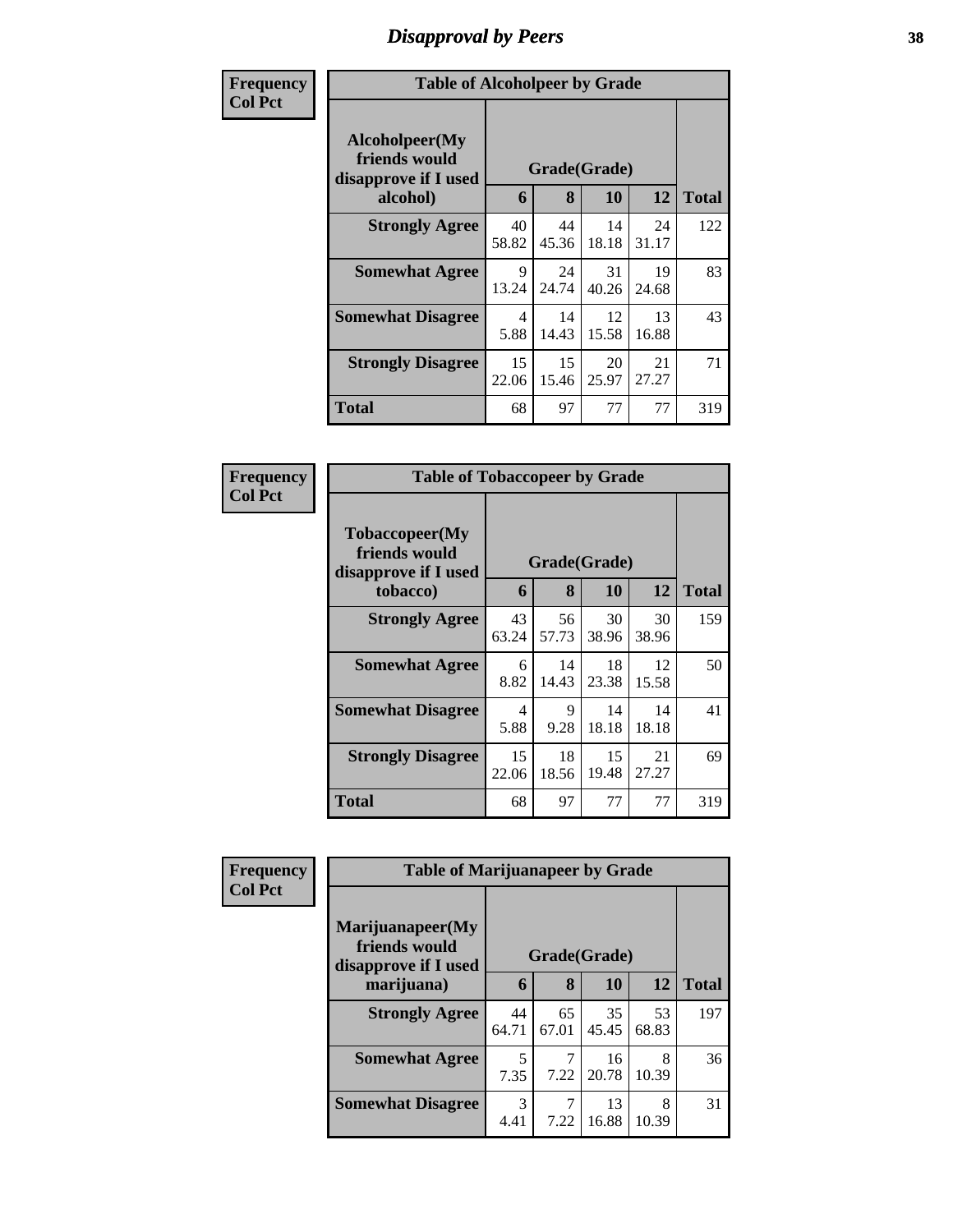# *Disapproval by Peers* **39**

| <b>Frequency</b> | <b>Table of Marijuanapeer by Grade</b>                    |              |             |             |            |              |  |  |  |
|------------------|-----------------------------------------------------------|--------------|-------------|-------------|------------|--------------|--|--|--|
| <b>Col Pct</b>   | Marijuanapeer(My<br>friends would<br>disapprove if I used | Grade(Grade) |             |             |            |              |  |  |  |
|                  | marijuana)                                                | 6            | 8           | 10          | 12         | <b>Total</b> |  |  |  |
|                  | <b>Strongly Disagree</b>                                  | 16<br>23.53  | 18<br>18.56 | 13<br>16.88 | 8<br>10.39 | 55           |  |  |  |
|                  | <b>Total</b>                                              | 68           | 97          | 77          | 77         | 319          |  |  |  |

| Frequency      | <b>Table of Otherdrugpeer by Grade</b>                                    |             |                   |             |             |              |
|----------------|---------------------------------------------------------------------------|-------------|-------------------|-------------|-------------|--------------|
| <b>Col Pct</b> | Otherdrugpeer(My<br>friends would<br>disapprove if I used<br>other drugs) | 6           | Grade(Grade)<br>8 | 10          | 12          | <b>Total</b> |
|                | <b>Strongly Agree</b>                                                     | 45<br>66.18 | 68<br>70.10       | 42<br>54.55 | 63<br>81.82 | 218          |
|                | <b>Somewhat Agree</b>                                                     | 5<br>7.35   | 5<br>5.15         | 13<br>16.88 | 5<br>6.49   | 28           |
|                | <b>Somewhat Disagree</b>                                                  | 3<br>4.41   | 6<br>6.19         | 10<br>12.99 | 1.30        | 20           |
|                | <b>Strongly Disagree</b>                                                  | 15<br>22.06 | 18<br>18.56       | 12<br>15.58 | 8<br>10.39  | 53           |
|                | Total                                                                     | 68          | 97                | 77          | 77          | 319          |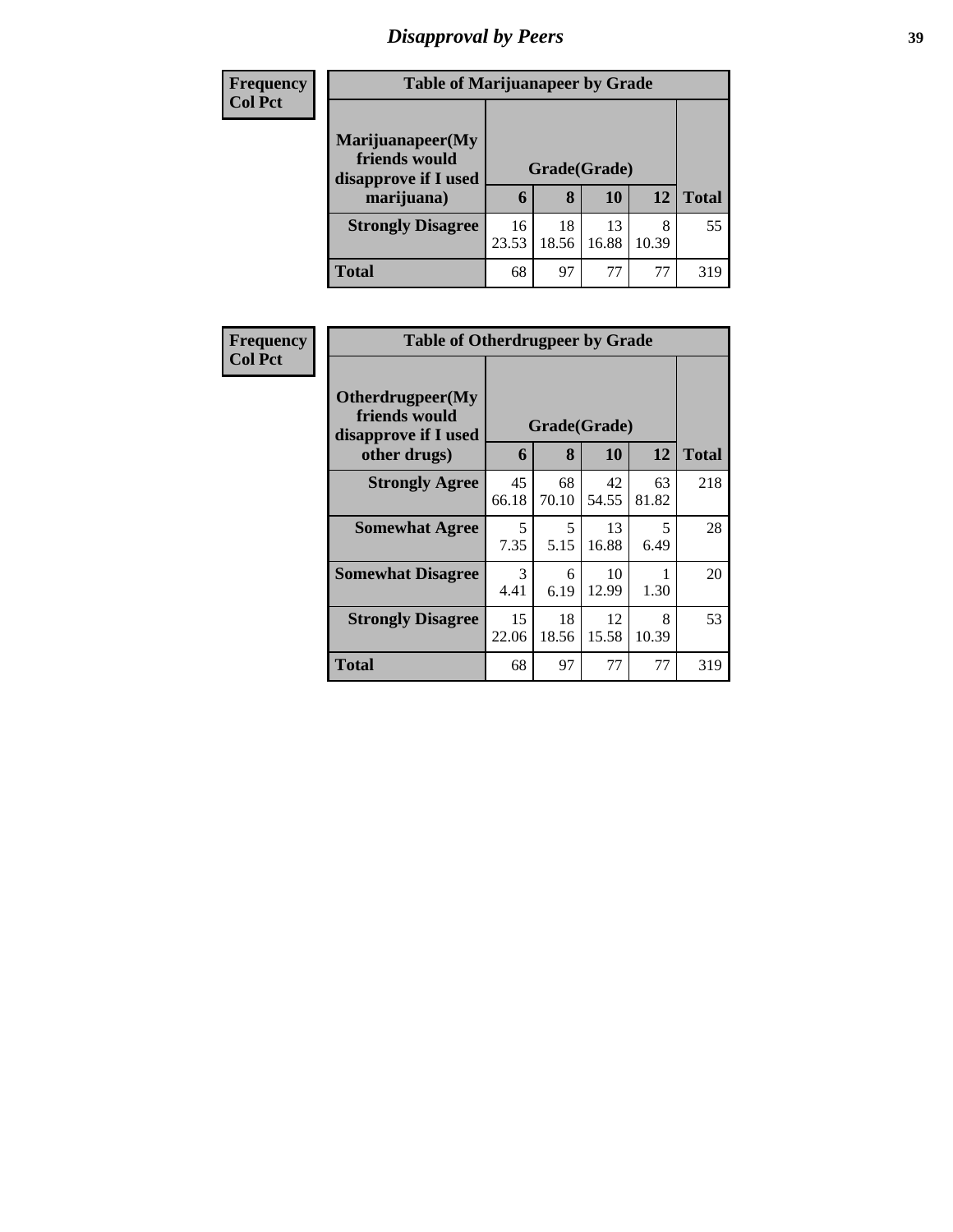| Frequency<br><b>Col Pct</b> | <b>Table of Alcohollocation1 by Grade</b> |              |             |             |             |              |  |  |
|-----------------------------|-------------------------------------------|--------------|-------------|-------------|-------------|--------------|--|--|
|                             | <b>Alcohollocation1(Places</b>            | Grade(Grade) |             |             |             |              |  |  |
|                             | <b>Friends Use Alcohol)</b>               | 6            | 8           | 10          | 12          | <b>Total</b> |  |  |
|                             |                                           | 3<br>4.41    | 25<br>25.77 | 52<br>67.53 | 46<br>59.74 | 126          |  |  |
|                             | Do Not Use                                | 65<br>95.59  | 72<br>74.23 | 25<br>32.47 | 31<br>40.26 | 193          |  |  |
|                             | <b>Total</b>                              | 68           | 97          | 77          | 77          | 319          |  |  |

| Frequency      | <b>Table of Alcohollocation2 by Grade</b> |                                     |             |              |             |              |  |
|----------------|-------------------------------------------|-------------------------------------|-------------|--------------|-------------|--------------|--|
| <b>Col Pct</b> | <b>Alcohollocation2(Places</b>            |                                     |             | Grade(Grade) |             |              |  |
|                | <b>Friends Use Alcohol)</b>               | 6                                   | 8           | 10           | <b>12</b>   | <b>Total</b> |  |
|                |                                           | 66<br>97.06                         | 80<br>82.47 | 43<br>55.84  | 55<br>71.43 | 244          |  |
|                | Home                                      | $\mathcal{D}_{\mathcal{L}}$<br>2.94 | 17<br>17.53 | 34<br>44.16  | 22<br>28.57 | 75           |  |
|                | <b>Total</b>                              | 68                                  | 97          | 77           | 77          | 319          |  |

| Frequency      | <b>Table of Alcohollocation3 by Grade</b> |              |              |             |             |              |  |
|----------------|-------------------------------------------|--------------|--------------|-------------|-------------|--------------|--|
| <b>Col Pct</b> | <b>Alcohollocation3</b> (Places           | Grade(Grade) |              |             |             |              |  |
|                | <b>Friends Use Alcohol)</b>               | 6            | 8            | 10          | 12          | <b>Total</b> |  |
|                |                                           | 68<br>100.00 | 97<br>100.00 | 75<br>97.40 | 76<br>98.70 | 316          |  |
|                | <b>School</b>                             | 0.00         | 0.00         | 2.60        | 1.30        | 3            |  |
|                | <b>Total</b>                              | 68           | 97           | 77          | 77          | 319          |  |

| Frequency      | <b>Table of Alcohollocation4 by Grade</b> |              |             |             |             |              |  |
|----------------|-------------------------------------------|--------------|-------------|-------------|-------------|--------------|--|
| <b>Col Pct</b> | <b>Alcohollocation4(Places</b>            | Grade(Grade) |             |             |             |              |  |
|                | <b>Friends Use Alcohol)</b>               | 6            | 8           | 10          | 12          | <b>Total</b> |  |
|                |                                           | 68<br>100.00 | 93<br>95.88 | 60<br>77.92 | 68<br>88.31 | 289          |  |
|                | Car                                       | 0.00         | 4<br>4.12   | 17<br>22.08 | 9<br>11.69  | 30           |  |
|                | <b>Total</b>                              | 68           | 97          | 77          | 77          | 319          |  |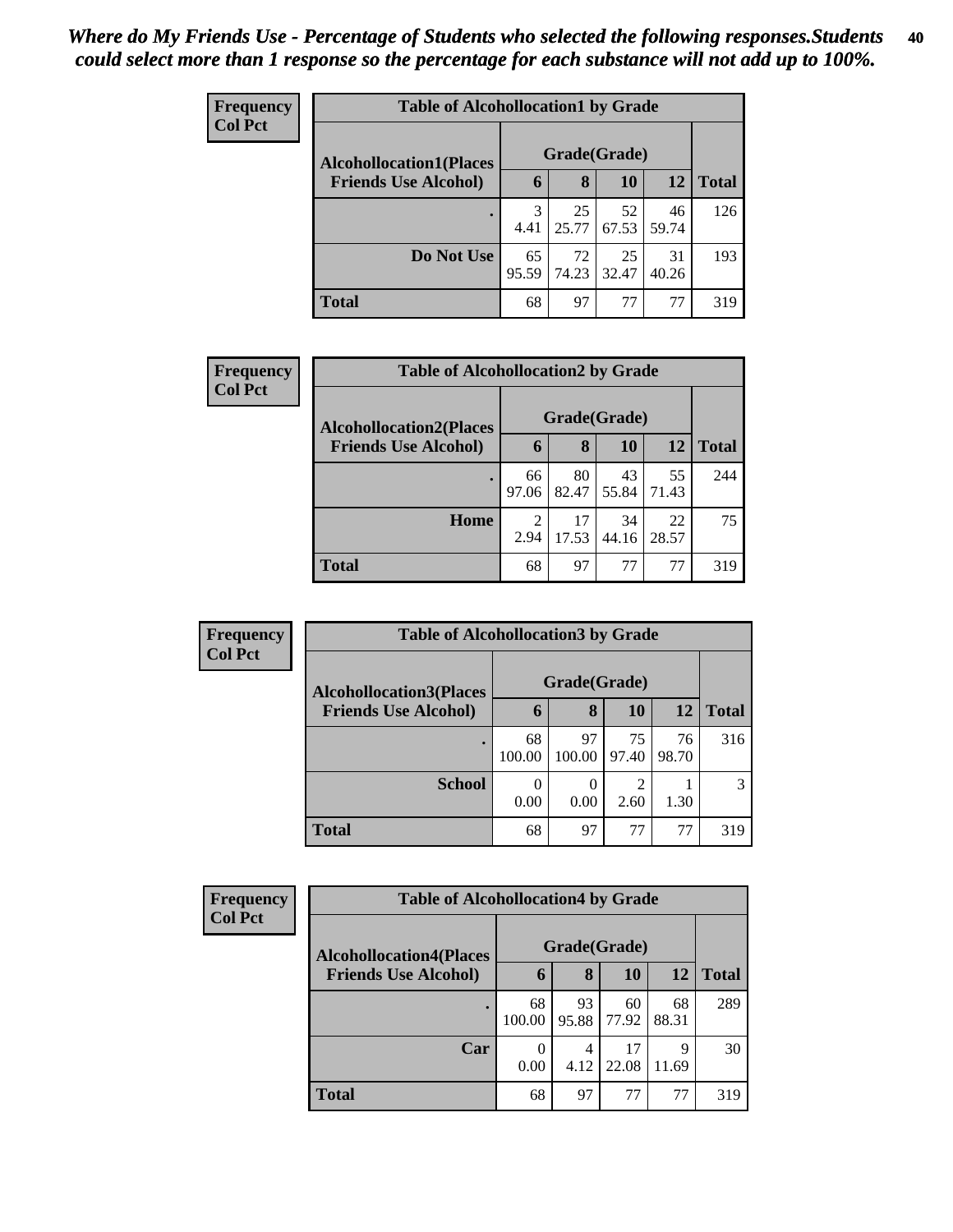| <b>Frequency</b><br><b>Col Pct</b> | <b>Table of Alcohollocation5 by Grade</b> |              |             |             |             |              |  |
|------------------------------------|-------------------------------------------|--------------|-------------|-------------|-------------|--------------|--|
|                                    | <b>Alcohollocation5</b> (Places           | Grade(Grade) |             |             |             |              |  |
|                                    | <b>Friends Use Alcohol)</b>               | 6            | 8           | 10          | 12          | <b>Total</b> |  |
|                                    |                                           | 66<br>97.06  | 78<br>80.41 | 37<br>48.05 | 47<br>61.04 | 228          |  |
|                                    | <b>Friend's House</b>                     | 2<br>2.94    | 19<br>19.59 | 40<br>51.95 | 30<br>38.96 | 91           |  |
|                                    | Total                                     | 68           | 97          | 77          | 77          | 319          |  |

| <b>Frequency</b> |                                                               | <b>Table of Alcohollocation6 by Grade</b> |       |                    |           |              |  |  |
|------------------|---------------------------------------------------------------|-------------------------------------------|-------|--------------------|-----------|--------------|--|--|
| <b>Col Pct</b>   | <b>Alcohollocation6(Places</b><br><b>Friends Use Alcohol)</b> | 6                                         | 8     | Grade(Grade)<br>10 | <b>12</b> | <b>Total</b> |  |  |
|                  |                                                               |                                           |       |                    |           |              |  |  |
|                  |                                                               | 68                                        | 85    | 51                 | 44        | 248          |  |  |
|                  |                                                               | 100.00                                    | 87.63 | 66.23              | 57.14     |              |  |  |
|                  | <b>Other</b>                                                  | 0                                         | 12    | 26                 | 33        | 71           |  |  |
|                  |                                                               | 0.00                                      | 12.37 | 33.77              | 42.86     |              |  |  |
|                  | <b>Total</b>                                                  | 68                                        | 97    | 77                 | 77        | 319          |  |  |

| Frequency      |                                | <b>Table of Tobaccolocation1 by Grade</b> |             |             |             |              |  |  |  |
|----------------|--------------------------------|-------------------------------------------|-------------|-------------|-------------|--------------|--|--|--|
| <b>Col Pct</b> | <b>Tobaccolocation1(Places</b> | Grade(Grade)                              |             |             |             |              |  |  |  |
|                | <b>Friends Use Tobacco)</b>    | 6                                         | 8           | 10          | 12          | <b>Total</b> |  |  |  |
|                |                                | 7.35                                      | 21<br>21.65 | 40<br>51.95 | 37<br>48.05 | 103          |  |  |  |
|                | Do Not Use                     | 63<br>92.65                               | 76<br>78.35 | 37<br>48.05 | 40<br>51.95 | 216          |  |  |  |
|                | <b>Total</b>                   | 68                                        | 97          | 77          | 77          | 319          |  |  |  |

| Frequency      |                                | <b>Table of Tobaccolocation2 by Grade</b> |             |             |             |              |  |  |  |
|----------------|--------------------------------|-------------------------------------------|-------------|-------------|-------------|--------------|--|--|--|
| <b>Col Pct</b> | <b>Tobaccolocation2(Places</b> | Grade(Grade)                              |             |             |             |              |  |  |  |
|                | <b>Friends Use Tobacco)</b>    | 6                                         | 8           | 10          | <b>12</b>   | <b>Total</b> |  |  |  |
|                |                                | 64<br>94.12                               | 78<br>80.41 | 53<br>68.83 | 59<br>76.62 | 254          |  |  |  |
|                | Home                           | 4<br>5.88                                 | 19<br>19.59 | 24<br>31.17 | 18<br>23.38 | 65           |  |  |  |
|                | <b>Total</b>                   | 68                                        | 97          | 77          | 77          | 319          |  |  |  |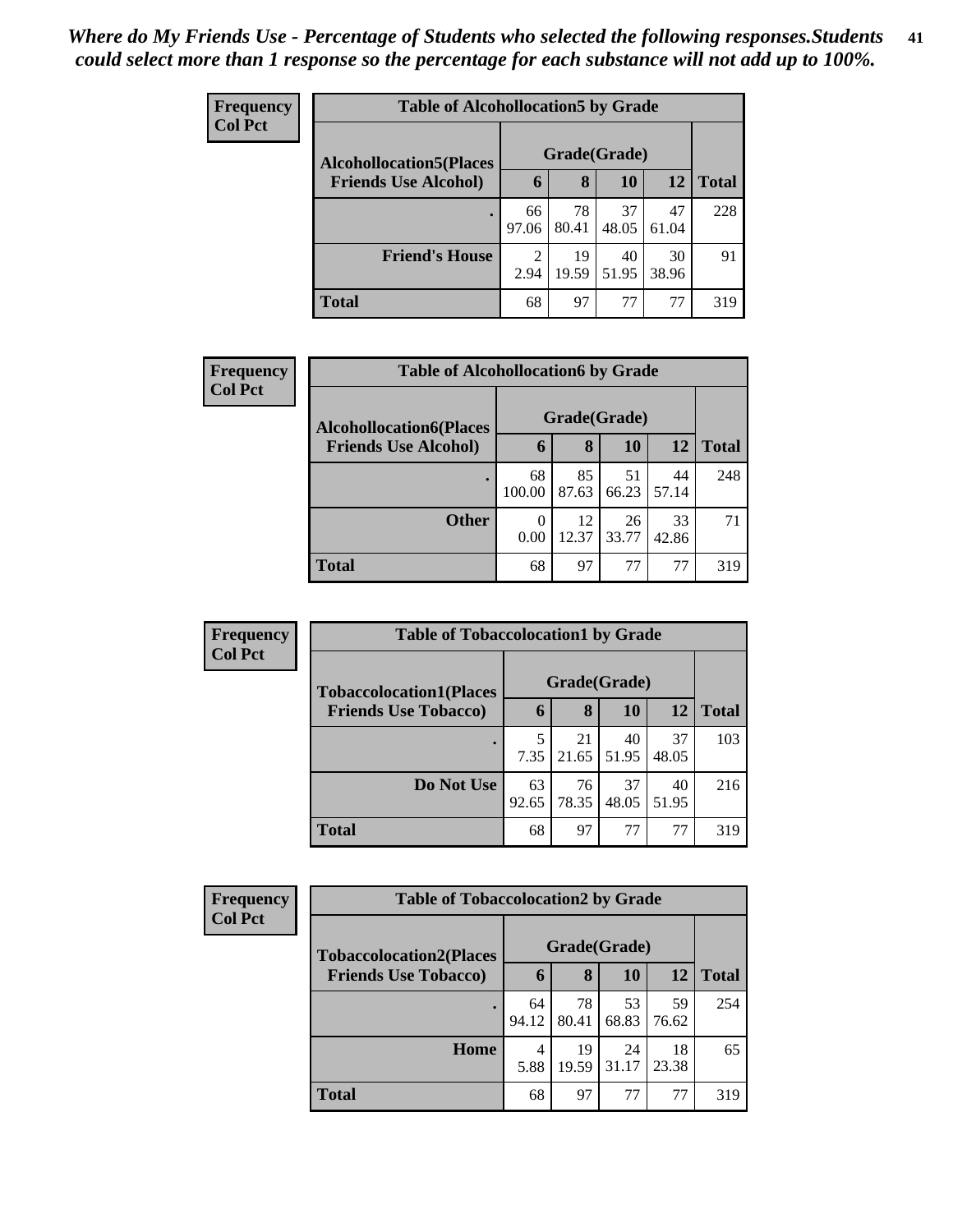| <b>Frequency</b><br><b>Col Pct</b> | <b>Table of Tobaccolocation 3 by Grade</b> |              |             |             |             |              |  |  |
|------------------------------------|--------------------------------------------|--------------|-------------|-------------|-------------|--------------|--|--|
|                                    | <b>Tobaccolocation3(Places</b>             | Grade(Grade) |             |             |             |              |  |  |
|                                    | <b>Friends Use Tobacco)</b>                | 6            | 8           | 10          | <b>12</b>   | <b>Total</b> |  |  |
|                                    |                                            | 67<br>98.53  | 94<br>96.91 | 71<br>92.21 | 69<br>89.61 | 301          |  |  |
|                                    | <b>School</b>                              | 1.47         | 3<br>3.09   | 6<br>7.79   | 8<br>10.39  | 18           |  |  |
|                                    | <b>Total</b>                               | 68           | 97          | 77          | 77          | 319          |  |  |

| <b>Frequency</b> |                                | <b>Table of Tobaccolocation4 by Grade</b> |       |           |       |              |  |  |
|------------------|--------------------------------|-------------------------------------------|-------|-----------|-------|--------------|--|--|
| <b>Col Pct</b>   | <b>Tobaccolocation4(Places</b> | Grade(Grade)                              |       |           |       |              |  |  |
|                  | <b>Friends Use Tobacco)</b>    | 6                                         | 8     | <b>10</b> | 12    | <b>Total</b> |  |  |
|                  |                                | 68                                        | 92    | 57        | 54    | 271          |  |  |
|                  |                                | 100.00                                    | 94.85 | 74.03     | 70.13 |              |  |  |
|                  | Car                            | 0                                         | 5     | 20        | 23    | 48           |  |  |
|                  |                                | 0.00                                      | 5.15  | 25.97     | 29.87 |              |  |  |
|                  | <b>Total</b>                   | 68                                        | 97    | 77        | 77    | 319          |  |  |

| Frequency      |                                | <b>Table of Tobaccolocation5 by Grade</b> |             |             |             |              |  |  |  |
|----------------|--------------------------------|-------------------------------------------|-------------|-------------|-------------|--------------|--|--|--|
| <b>Col Pct</b> | <b>Tobaccolocation5(Places</b> | Grade(Grade)                              |             |             |             |              |  |  |  |
|                | <b>Friends Use Tobacco)</b>    | 6                                         | 8           | 10          | 12          | <b>Total</b> |  |  |  |
|                |                                | 68<br>100.00                              | 85<br>87.63 | 48<br>62.34 | 58<br>75.32 | 259          |  |  |  |
|                | <b>Friend's House</b>          | 0<br>0.00                                 | 12<br>12.37 | 29<br>37.66 | 19<br>24.68 | 60           |  |  |  |
|                | <b>Total</b>                   | 68                                        | 97          | 77          | 77          | 319          |  |  |  |

| Frequency<br><b>Col Pct</b> |                                | <b>Table of Tobaccolocation6 by Grade</b> |             |             |             |              |  |  |  |
|-----------------------------|--------------------------------|-------------------------------------------|-------------|-------------|-------------|--------------|--|--|--|
|                             | <b>Tobaccolocation6(Places</b> | Grade(Grade)                              |             |             |             |              |  |  |  |
|                             | <b>Friends Use Tobacco)</b>    | 6                                         | 8           | 10          | <b>12</b>   | <b>Total</b> |  |  |  |
|                             |                                | 67<br>98.53                               | 85<br>87.63 | 56<br>72.73 | 52<br>67.53 | 260          |  |  |  |
|                             | <b>Other</b>                   | 1.47                                      | 12<br>12.37 | 21<br>27.27 | 25<br>32.47 | 59           |  |  |  |
|                             | <b>Total</b>                   | 68                                        | 97          | 77          | 77          | 319          |  |  |  |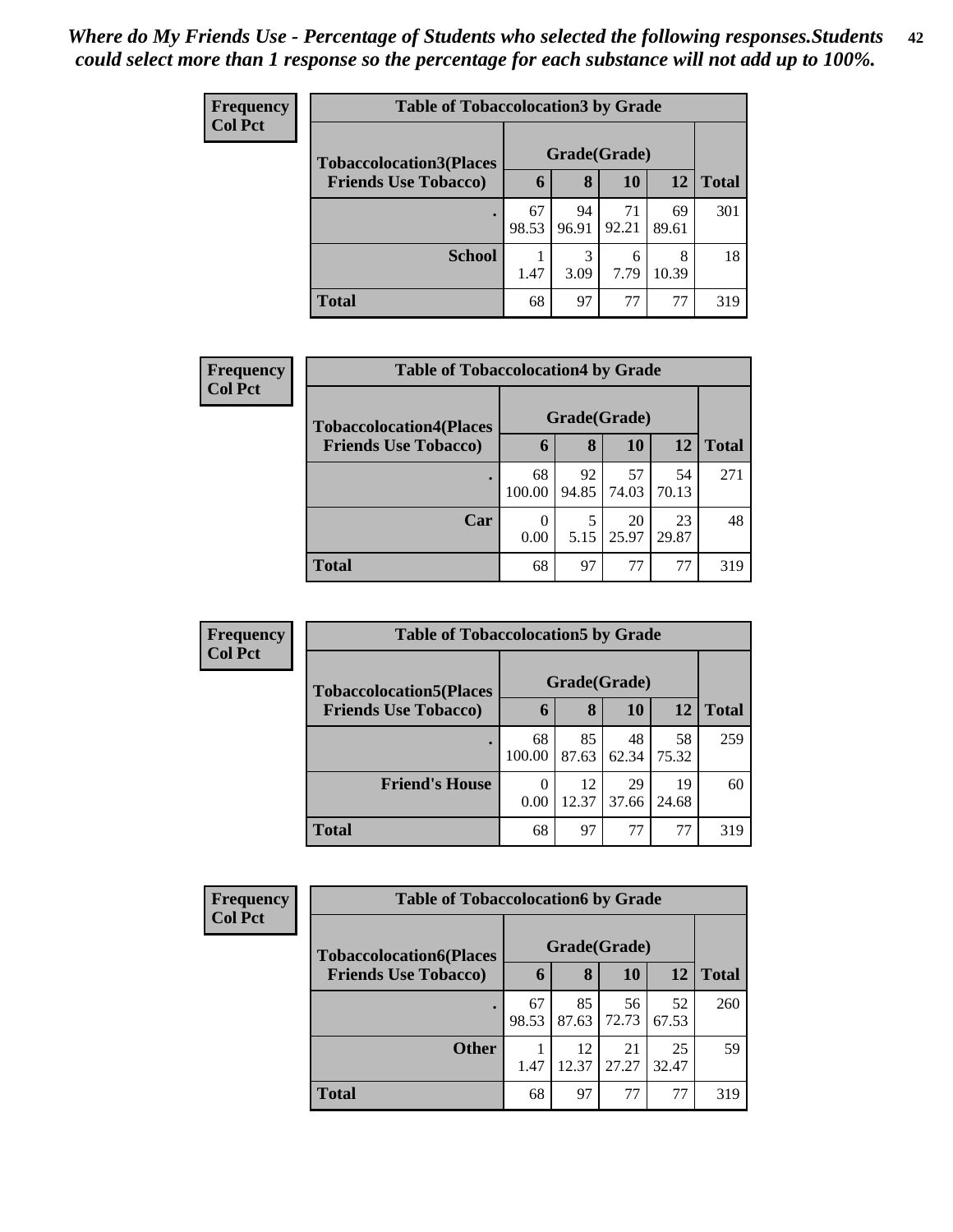| <b>Frequency</b> |                                  | <b>Table of Marijuanalocation1 by Grade</b> |             |             |             |              |  |  |  |
|------------------|----------------------------------|---------------------------------------------|-------------|-------------|-------------|--------------|--|--|--|
| <b>Col Pct</b>   | <b>Marijuanalocation1(Places</b> | Grade(Grade)                                |             |             |             |              |  |  |  |
|                  | <b>Friends Use Marijuana</b> )   | 6                                           | 8           | 10          | 12          | <b>Total</b> |  |  |  |
|                  |                                  | 2.94                                        | 11<br>11.34 | 36<br>46.75 | 20<br>25.97 | 69           |  |  |  |
|                  | Do Not Use                       | 66<br>97.06                                 | 86<br>88.66 | 41<br>53.25 | 57<br>74.03 | 250          |  |  |  |
|                  | Total                            | 68                                          | 97          | 77          | 77          | 319          |  |  |  |

| Frequency      |                                   | <b>Table of Marijuanalocation2 by Grade</b> |              |             |             |              |  |  |
|----------------|-----------------------------------|---------------------------------------------|--------------|-------------|-------------|--------------|--|--|
| <b>Col Pct</b> | <b>Marijuanalocation2(Places)</b> |                                             | Grade(Grade) |             |             |              |  |  |
|                | <b>Friends Use Marijuana</b> )    | 6                                           | 8            | 10          | 12          | <b>Total</b> |  |  |
|                |                                   | 68<br>100.00                                | 87<br>89.69  | 54<br>70.13 | 68<br>88.31 | 277          |  |  |
|                | Home                              | 0<br>0.00                                   | 10<br>10.31  | 23<br>29.87 | 9<br>11.69  | 42           |  |  |
|                | <b>Total</b>                      | 68                                          | 97           | 77          | 77          | 319          |  |  |

| <b>Frequency</b> | <b>Table of Marijuanalocation 3 by Grade</b> |              |              |             |             |              |  |  |
|------------------|----------------------------------------------|--------------|--------------|-------------|-------------|--------------|--|--|
| <b>Col Pct</b>   | <b>Marijuanalocation3(Places)</b>            | Grade(Grade) |              |             |             |              |  |  |
|                  | <b>Friends Use Marijuana</b> )               | 6            | 8            | 10          | 12          | <b>Total</b> |  |  |
|                  |                                              | 68<br>100.00 | 97<br>100.00 | 75<br>97.40 | 74<br>96.10 | 314          |  |  |
|                  | <b>School</b>                                | 0<br>0.00    | 0<br>0.00    | 2.60        | 3<br>3.90   | 5            |  |  |
|                  | <b>Total</b>                                 | 68           | 97           | 77          | 77          | 319          |  |  |

| Frequency      | <b>Table of Marijuanalocation4 by Grade</b> |              |             |             |             |              |
|----------------|---------------------------------------------|--------------|-------------|-------------|-------------|--------------|
| <b>Col Pct</b> | <b>Marijuanalocation4(Places)</b>           | Grade(Grade) |             |             |             |              |
|                | <b>Friends Use Marijuana</b> )              | 6            | 8           | 10          | 12          | <b>Total</b> |
|                |                                             | 67<br>98.53  | 93<br>95.88 | 60<br>77.92 | 64<br>83.12 | 284          |
|                | Car                                         | 1.47         | 4<br>4.12   | 17<br>22.08 | 13<br>16.88 | 35           |
|                | <b>Total</b>                                | 68           | 97          | 77          | 77          | 319          |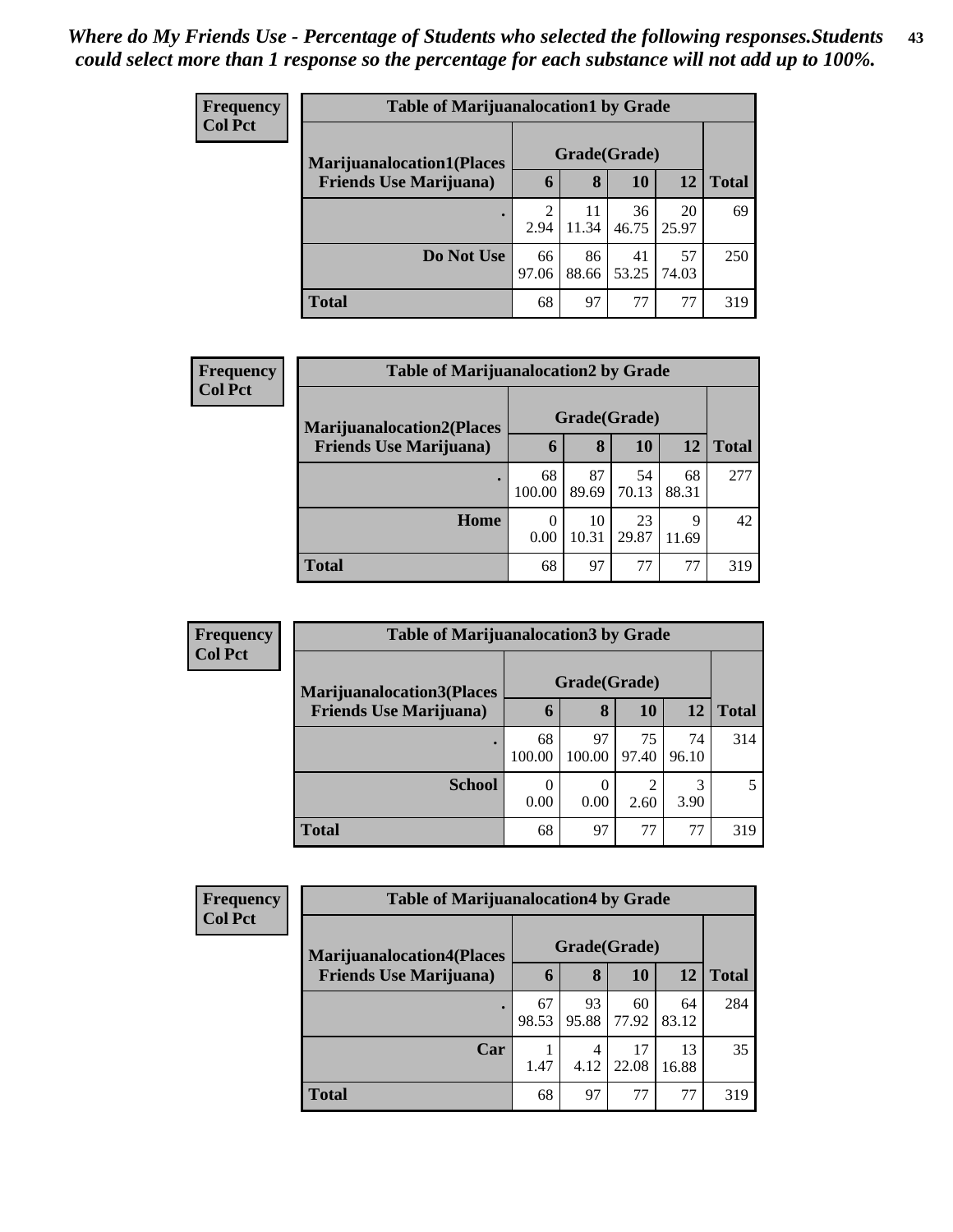| <b>Frequency</b> | <b>Table of Marijuanalocation5 by Grade</b> |              |             |             |             |              |  |  |
|------------------|---------------------------------------------|--------------|-------------|-------------|-------------|--------------|--|--|
| <b>Col Pct</b>   | <b>Marijuanalocation5</b> (Places           | Grade(Grade) |             |             |             |              |  |  |
|                  | <b>Friends Use Marijuana</b> )              | $\mathbf b$  | 8           | 10          | 12          | <b>Total</b> |  |  |
|                  |                                             | 67<br>98.53  | 90<br>92.78 | 47<br>61.04 | 61<br>79.22 | 265          |  |  |
|                  | <b>Friend's House</b>                       | 1.47         | ⇁<br>7.22   | 30<br>38.96 | 16<br>20.78 | .54          |  |  |
|                  | <b>Total</b>                                | 68           | 97          | 77          | 77          | 319          |  |  |

| Frequency      |                                  | <b>Table of Marijuanalocation6 by Grade</b> |             |             |             |              |  |  |
|----------------|----------------------------------|---------------------------------------------|-------------|-------------|-------------|--------------|--|--|
| <b>Col Pct</b> | <b>Marijuanalocation6(Places</b> | Grade(Grade)                                |             |             |             |              |  |  |
|                | <b>Friends Use Marijuana</b> )   | 6                                           | 8           | 10          | <b>12</b>   | <b>Total</b> |  |  |
|                |                                  | 68<br>100.00                                | 89<br>91.75 | 60<br>77.92 | 64<br>83.12 | 281          |  |  |
|                | <b>Other</b>                     | $\Omega$<br>0.00                            | 8<br>8.25   | 17<br>22.08 | 13<br>16.88 | 38           |  |  |
|                | <b>Total</b>                     | 68                                          | 97          | 77          | 77          | 319          |  |  |

| Frequency      | <b>Table of Otherdruglocation1 by Grade</b>                          |              |             |             |             |              |
|----------------|----------------------------------------------------------------------|--------------|-------------|-------------|-------------|--------------|
| <b>Col Pct</b> | <b>Otherdruglocation1(Places</b><br><b>Friends Use Other Illegal</b> | Grade(Grade) |             |             |             |              |
|                | Drugs)                                                               | 6            | 8           | <b>10</b>   | 12          | <b>Total</b> |
|                |                                                                      | 3<br>4.41    | 7.22        | 19<br>24.68 | 6<br>7.79   | 35           |
|                | Do Not Use                                                           | 65<br>95.59  | 90<br>92.78 | 58<br>75.32 | 71<br>92.21 | 284          |
|                | <b>Total</b>                                                         | 68           | 97          | 77          | 77          | 319          |

| <b>Frequency</b> |                                                                       | <b>Table of Otherdruglocation2 by Grade</b> |              |             |             |              |  |
|------------------|-----------------------------------------------------------------------|---------------------------------------------|--------------|-------------|-------------|--------------|--|
| <b>Col Pct</b>   | <b>Otherdruglocation2(Places)</b><br><b>Friends Use Other Illegal</b> |                                             | Grade(Grade) |             |             |              |  |
|                  | Drugs)                                                                | 6                                           | 8            | <b>10</b>   | <b>12</b>   | <b>Total</b> |  |
|                  | $\bullet$                                                             | 67<br>98.53                                 | 90<br>92.78  | 65<br>84.42 | 76<br>98.70 | 298          |  |
|                  | Home                                                                  | 1.47                                        | 7.22         | 12<br>15.58 | 1.30        | 21           |  |
|                  | <b>Total</b>                                                          | 68                                          | 97           | 77          | 77          | 319          |  |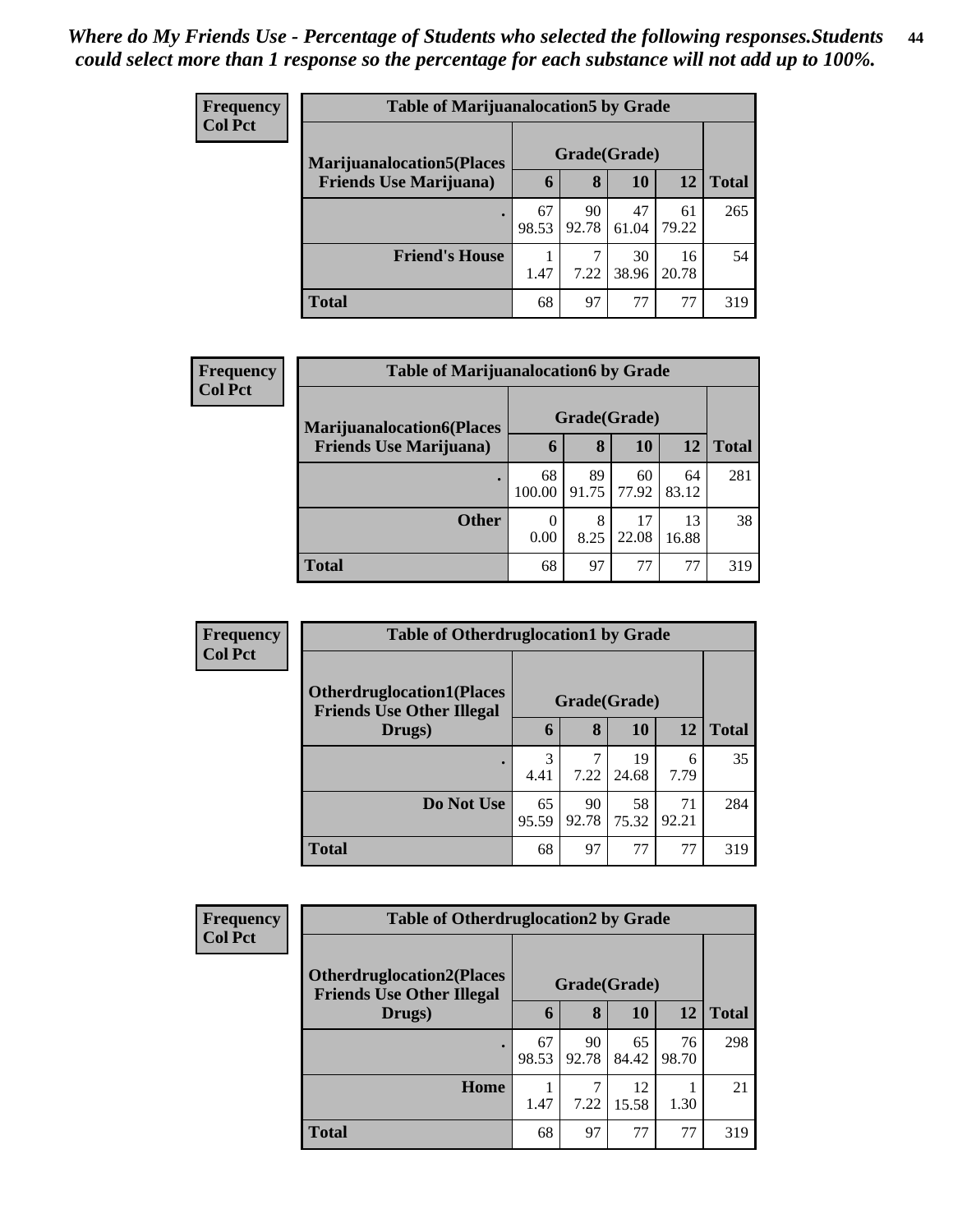| <b>Frequency</b> | <b>Table of Otherdruglocation 3 by Grade</b>                          |                  |              |             |                        |              |  |
|------------------|-----------------------------------------------------------------------|------------------|--------------|-------------|------------------------|--------------|--|
| <b>Col Pct</b>   | <b>Otherdruglocation3(Places)</b><br><b>Friends Use Other Illegal</b> | Grade(Grade)     |              |             |                        |              |  |
|                  | Drugs)                                                                | $\mathbf b$      | 8            | 10          | 12                     | <b>Total</b> |  |
|                  |                                                                       | 68<br>100.00     | 97<br>100.00 | 76<br>98.70 | 75<br>97.40            | 316          |  |
|                  | <b>School</b>                                                         | $\Omega$<br>0.00 | 0<br>0.00    | 1.30        | $\mathfrak{D}$<br>2.60 | 3            |  |
|                  | <b>Total</b>                                                          | 68               | 97           | 77          | 77                     | 319          |  |

| <b>Frequency</b> | <b>Table of Otherdruglocation4 by Grade</b>                          |             |              |             |             |              |  |
|------------------|----------------------------------------------------------------------|-------------|--------------|-------------|-------------|--------------|--|
| <b>Col Pct</b>   | <b>Otherdruglocation4(Places</b><br><b>Friends Use Other Illegal</b> |             | Grade(Grade) |             |             |              |  |
|                  | Drugs)                                                               | 6           | 8            | 10          | 12          | <b>Total</b> |  |
|                  |                                                                      | 67<br>98.53 | 95<br>97.94  | 67<br>87.01 | 74<br>96.10 | 303          |  |
|                  | Car                                                                  | 1.47        | ◠<br>2.06    | 10<br>12.99 | 3<br>3.90   | 16           |  |
|                  | <b>Total</b>                                                         | 68          | 97           | 77          | 77          | 319          |  |

| Frequency      | <b>Table of Otherdruglocation5 by Grade</b>                           |                  |             |             |             |              |  |
|----------------|-----------------------------------------------------------------------|------------------|-------------|-------------|-------------|--------------|--|
| <b>Col Pct</b> | <b>Otherdruglocation5</b> (Places<br><b>Friends Use Other Illegal</b> | Grade(Grade)     |             |             |             |              |  |
|                | Drugs)                                                                | $\mathbf 6$      | 8           | 10          | 12          | <b>Total</b> |  |
|                |                                                                       | 68<br>100.00     | 91<br>93.81 | 64<br>83.12 | 75<br>97.40 | 298          |  |
|                | <b>Friend's House</b>                                                 | $\Omega$<br>0.00 | 6<br>6.19   | 13<br>16.88 | 2<br>2.60   | 21           |  |
|                | <b>Total</b>                                                          | 68               | 97          | 77          | 77          | 319          |  |

| Frequency      | <b>Table of Otherdruglocation6 by Grade</b>                          |              |             |             |             |              |
|----------------|----------------------------------------------------------------------|--------------|-------------|-------------|-------------|--------------|
| <b>Col Pct</b> | <b>Otherdruglocation6(Places</b><br><b>Friends Use Other Illegal</b> | Grade(Grade) |             |             |             |              |
|                | Drugs)                                                               | 6            | 8           | <b>10</b>   | 12          | <b>Total</b> |
|                | $\bullet$                                                            | 67<br>98.53  | 94<br>96.91 | 70<br>90.91 | 73<br>94.81 | 304          |
|                | <b>Other</b>                                                         | 1.47         | 3<br>3.09   | 9.09        | 4<br>5.19   | 15           |
|                | <b>Total</b>                                                         | 68           | 97          | 77          | 77          | 319          |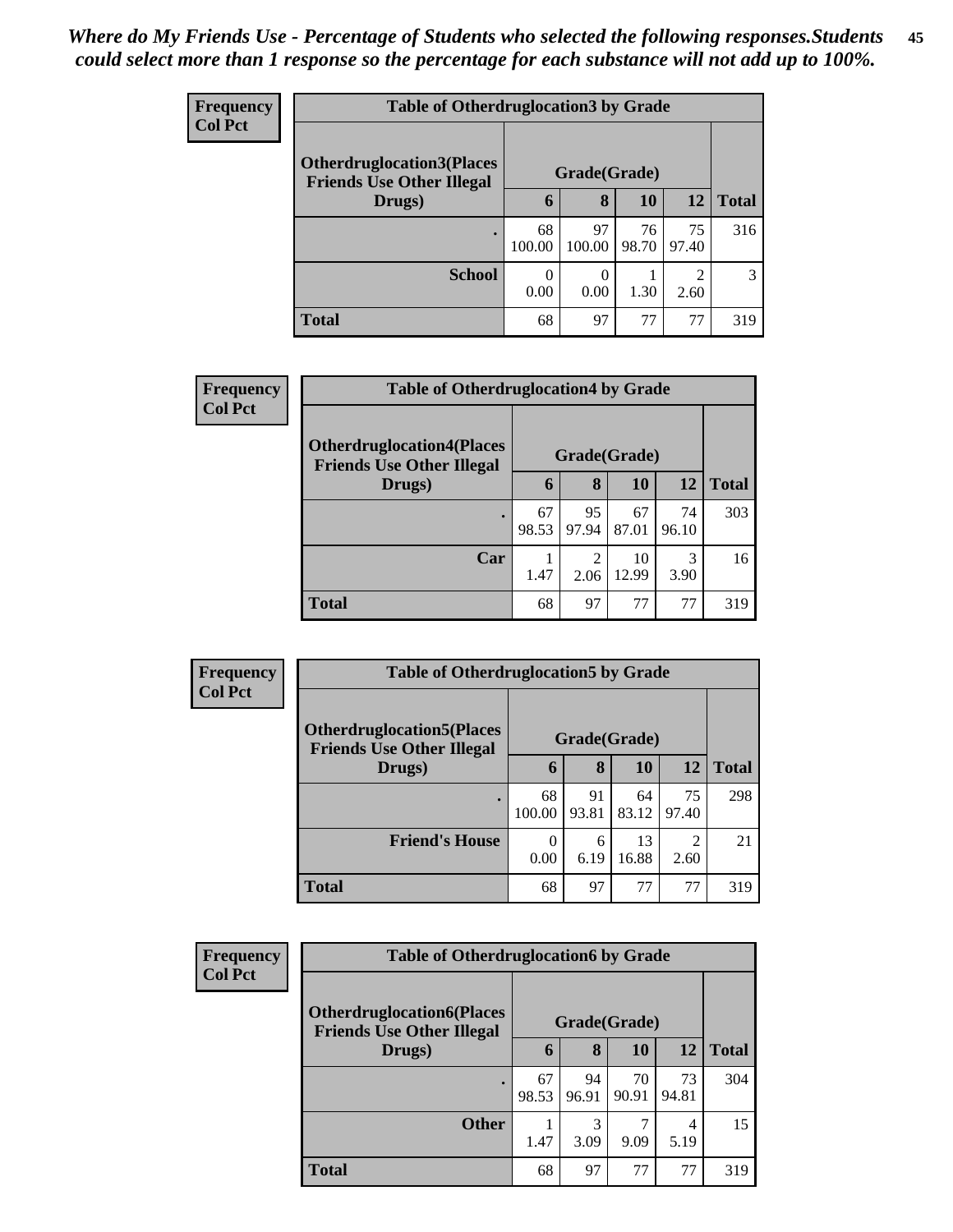| <b>Frequency</b> | <b>Table of Alcoholtime1 by Grade</b>           |              |             |             |             |              |  |  |
|------------------|-------------------------------------------------|--------------|-------------|-------------|-------------|--------------|--|--|
| <b>Col Pct</b>   | <b>Alcoholtime1(Times</b><br><b>Friends Use</b> | Grade(Grade) |             |             |             |              |  |  |
|                  | Alcohol)                                        | 6            | 8           | 10          | 12          | <b>Total</b> |  |  |
|                  |                                                 | 4<br>5.88    | 26<br>26.80 | 56<br>72.73 | 45<br>58.44 | 131          |  |  |
|                  | Do Not Use                                      | 64<br>94.12  | 71<br>73.20 | 21<br>27.27 | 32<br>41.56 | 188          |  |  |
|                  | <b>Total</b>                                    | 68           | 97          | 77          | 77          | 319          |  |  |

| Frequency      |                                                 | <b>Table of Alcoholtime2 by Grade</b> |              |             |             |              |  |  |  |
|----------------|-------------------------------------------------|---------------------------------------|--------------|-------------|-------------|--------------|--|--|--|
| <b>Col Pct</b> | <b>Alcoholtime2(Times</b><br><b>Friends Use</b> | Grade(Grade)                          |              |             |             |              |  |  |  |
|                | <b>Alcohol</b> )                                | 6                                     | 8            | <b>10</b>   | 12          | <b>Total</b> |  |  |  |
|                | $\bullet$                                       | 68<br>100.00                          | 97<br>100.00 | 72<br>93.51 | 76<br>98.70 | 313          |  |  |  |
|                | <b>On Way to School</b>                         | 0<br>0.00                             | 0<br>0.00    | 5<br>6.49   | 1.30        | 6            |  |  |  |
|                | <b>Total</b>                                    | 68                                    | 97           | 77          | 77          | 319          |  |  |  |

| Frequency<br><b>Col Pct</b> | <b>Table of Alcoholtime3 by Grade</b>           |              |             |             |             |              |
|-----------------------------|-------------------------------------------------|--------------|-------------|-------------|-------------|--------------|
|                             | <b>Alcoholtime3(Times</b><br><b>Friends Use</b> | Grade(Grade) |             |             |             |              |
|                             | <b>Alcohol</b> )                                | 6            | 8           | 10          | 12          | <b>Total</b> |
|                             | $\bullet$                                       | 68<br>100.00 | 96<br>98.97 | 75<br>97.40 | 76<br>98.70 | 315          |
|                             | <b>During School</b>                            | 0<br>0.00    | 1.03        | 2<br>2.60   | 1.30        | 4            |
|                             | <b>Total</b>                                    | 68           | 97          | 77          | 77          | 319          |

| <b>Frequency</b><br><b>Col Pct</b> | <b>Table of Alcoholtime4 by Grade</b> |              |             |             |             |              |  |
|------------------------------------|---------------------------------------|--------------|-------------|-------------|-------------|--------------|--|
|                                    | <b>Alcoholtime4(Times</b>             | Grade(Grade) |             |             |             |              |  |
|                                    | <b>Friends Use Alcohol)</b>           | 6            | 8           | 10          | 12          | <b>Total</b> |  |
|                                    |                                       | 68<br>100.00 | 96<br>98.97 | 71<br>92.21 | 74<br>96.10 | 309          |  |
|                                    | <b>On Way Home From School</b>        | 0.00         | 1.03        | 6<br>7.79   | 3<br>3.90   | 10           |  |
|                                    | <b>Total</b>                          | 68           | 97          | 77          | 77          | 319          |  |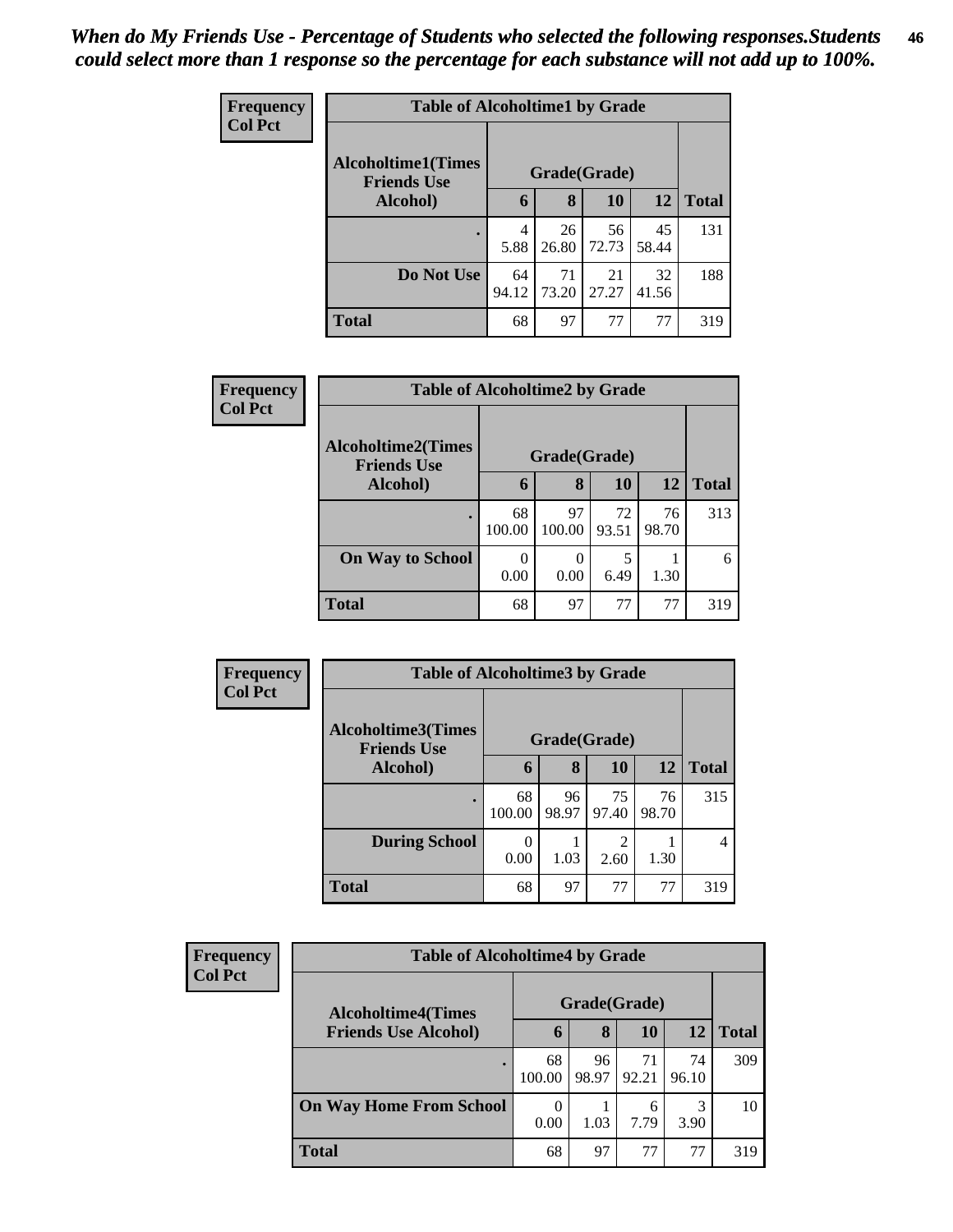| Frequency      | <b>Table of Alcoholtime5 by Grade</b>           |                        |             |             |             |              |  |  |  |
|----------------|-------------------------------------------------|------------------------|-------------|-------------|-------------|--------------|--|--|--|
| <b>Col Pct</b> | <b>Alcoholtime5(Times</b><br><b>Friends Use</b> | Grade(Grade)           |             |             |             |              |  |  |  |
|                | Alcohol)                                        | 6                      | 8           | 10          | 12          | <b>Total</b> |  |  |  |
|                |                                                 | 66<br>97.06            | 90<br>92.78 | 56<br>72.73 | 67<br>87.01 | 279          |  |  |  |
|                | Weeknights                                      | $\mathfrak{D}$<br>2.94 | 7.22        | 21<br>27.27 | 10<br>12.99 | 40           |  |  |  |
|                | <b>Total</b>                                    | 68                     | 97          | 77          | 77          | 319          |  |  |  |

| <b>Frequency</b> | <b>Table of Alcoholtime6 by Grade</b>           |              |             |             |             |              |  |  |  |
|------------------|-------------------------------------------------|--------------|-------------|-------------|-------------|--------------|--|--|--|
| <b>Col Pct</b>   | <b>Alcoholtime6(Times</b><br><b>Friends Use</b> | Grade(Grade) |             |             |             |              |  |  |  |
|                  | Alcohol)                                        | 6            | 8           | 10          | 12          | <b>Total</b> |  |  |  |
|                  |                                                 | 63<br>92.65  | 71<br>73.20 | 21<br>27.27 | 33<br>42.86 | 188          |  |  |  |
|                  | Weekends                                        | 5<br>7.35    | 26<br>26.80 | 56<br>72.73 | 44<br>57.14 | 131          |  |  |  |
|                  | <b>Total</b>                                    | 68           | 97          | 77          | 77          | 319          |  |  |  |

| Frequency      | <b>Table of Tobaccotime1 by Grade</b>           |              |             |             |             |              |  |  |
|----------------|-------------------------------------------------|--------------|-------------|-------------|-------------|--------------|--|--|
| <b>Col Pct</b> | <b>Tobaccotime1(Times</b><br><b>Friends Use</b> | Grade(Grade) |             |             |             |              |  |  |
|                | <b>Tobacco</b> )                                | 6            | 8           | 10          | 12          | <b>Total</b> |  |  |
|                |                                                 | 2<br>2.94    | 20<br>20.62 | 40<br>51.95 | 39<br>50.65 | 101          |  |  |
|                | Do Not Use                                      | 66<br>97.06  | 77<br>79.38 | 37<br>48.05 | 38<br>49.35 | 218          |  |  |
|                | <b>Total</b>                                    | 68           | 97          | 77          | 77          | 319          |  |  |

| Frequency      | <b>Table of Tobaccotime2 by Grade</b>           |                  |             |             |             |              |  |  |
|----------------|-------------------------------------------------|------------------|-------------|-------------|-------------|--------------|--|--|
| <b>Col Pct</b> | <b>Tobaccotime2(Times</b><br><b>Friends Use</b> | Grade(Grade)     |             |             |             |              |  |  |
|                | <b>Tobacco</b> )                                | 6                | 8           | 10          | <b>12</b>   | <b>Total</b> |  |  |
|                |                                                 | 68<br>100.00     | 96<br>98.97 | 63<br>81.82 | 59<br>76.62 | 286          |  |  |
|                | <b>On Way to School</b>                         | $\Omega$<br>0.00 | 1.03        | 14<br>18.18 | 18<br>23.38 | 33           |  |  |
|                | <b>Total</b>                                    | 68               | 97          | 77          | 77          | 319          |  |  |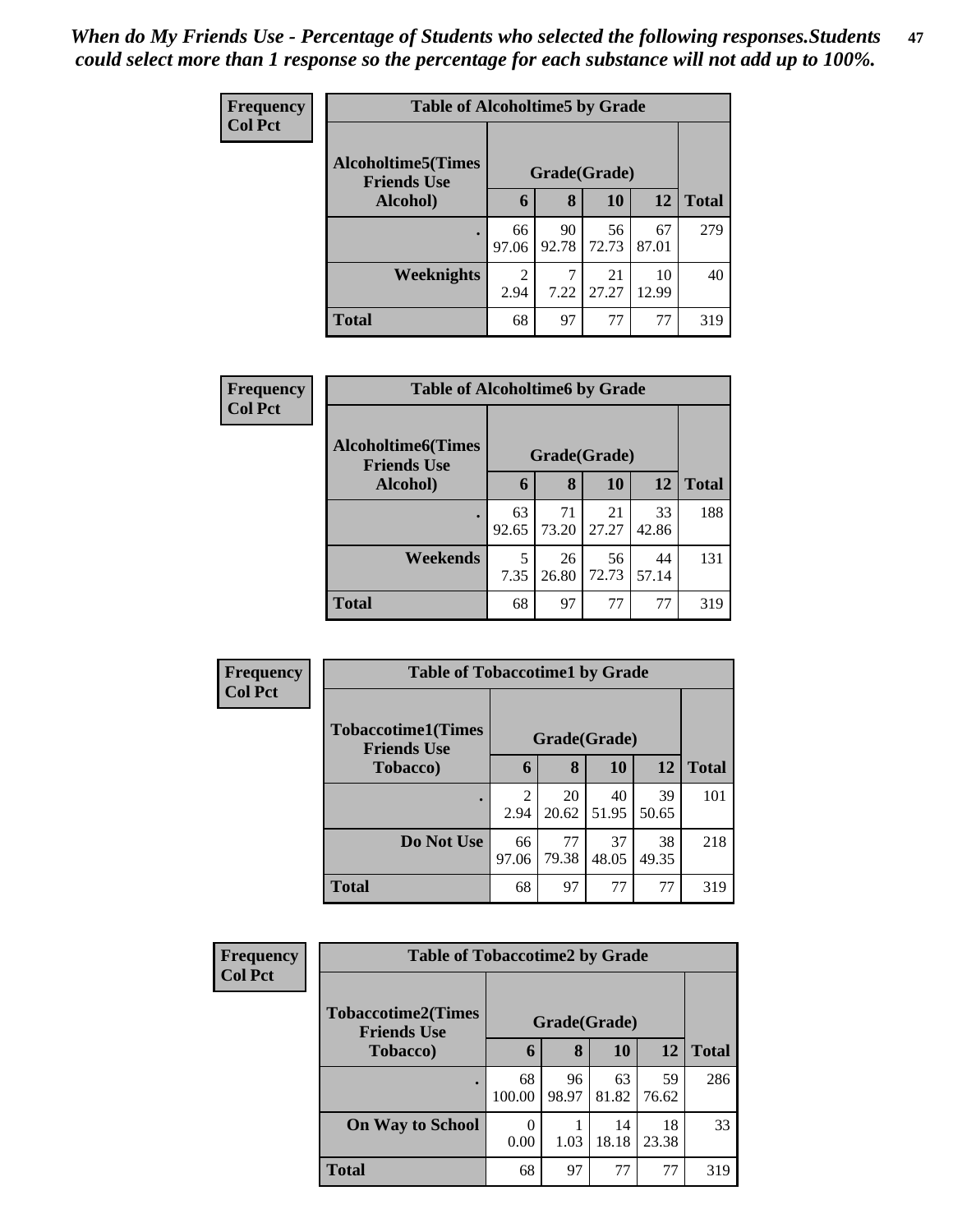| <b>Frequency</b> | <b>Table of Tobaccotime3 by Grade</b>           |              |             |             |             |              |  |  |
|------------------|-------------------------------------------------|--------------|-------------|-------------|-------------|--------------|--|--|
| <b>Col Pct</b>   | <b>Tobaccotime3(Times</b><br><b>Friends Use</b> | Grade(Grade) |             |             |             |              |  |  |
|                  | <b>Tobacco</b> )                                | $\mathbf b$  | 8           | 10          | <b>12</b>   | <b>Total</b> |  |  |
|                  |                                                 | 68<br>100.00 | 94<br>96.91 | 70<br>90.91 | 70<br>90.91 | 302          |  |  |
|                  | <b>During School</b>                            | 0.00         | 3<br>3.09   | 9.09        | 9.09        | 17           |  |  |
|                  | <b>Total</b>                                    | 68           | 97          | 77          | 77          | 319          |  |  |

| Frequency      | <b>Table of Tobaccotime4 by Grade</b> |              |             |             |             |              |  |
|----------------|---------------------------------------|--------------|-------------|-------------|-------------|--------------|--|
| <b>Col Pct</b> | <b>Tobaccotime4(Times</b>             | Grade(Grade) |             |             |             |              |  |
|                | <b>Friends Use Tobacco)</b>           | 6            | 8           | 10          | 12          | <b>Total</b> |  |
|                | $\bullet$                             | 68<br>100.00 | 96<br>98.97 | 71<br>92.21 | 74<br>96.10 | 309          |  |
|                | <b>On Way Home From School</b>        | 0.00         | 1.03        | 6<br>7.79   | 3<br>3.90   | 10           |  |
|                | <b>Total</b>                          | 68           | 97          | 77          | 77          | 319          |  |

| Frequency      | <b>Table of Tobaccotime5 by Grade</b>            |              |             |             |             |              |  |
|----------------|--------------------------------------------------|--------------|-------------|-------------|-------------|--------------|--|
| <b>Col Pct</b> | <b>Tobaccotime5</b> (Times<br><b>Friends Use</b> | Grade(Grade) |             |             |             |              |  |
|                | Tobacco)                                         | 6            | 8           | 10          | 12          | <b>Total</b> |  |
|                |                                                  | 67<br>98.53  | 88<br>90.72 | 53<br>68.83 | 50<br>64.94 | 258          |  |
|                | <b>Weeknights</b>                                | 1.47         | 9<br>9.28   | 24<br>31.17 | 27<br>35.06 | 61           |  |
|                | <b>Total</b>                                     | 68           | 97          | 77          | 77          | 319          |  |

| Frequency      | <b>Table of Tobaccotime6 by Grade</b>           |              |             |             |             |              |  |  |
|----------------|-------------------------------------------------|--------------|-------------|-------------|-------------|--------------|--|--|
| <b>Col Pct</b> | <b>Tobaccotime6(Times</b><br><b>Friends Use</b> | Grade(Grade) |             |             |             |              |  |  |
|                | <b>Tobacco</b> )                                | 6            | 8           | 10          | 12          | <b>Total</b> |  |  |
|                |                                                 | 65<br>95.59  | 76<br>78.35 | 38<br>49.35 | 42<br>54.55 | 221          |  |  |
|                | Weekends                                        | 3<br>4.41    | 21<br>21.65 | 39<br>50.65 | 35<br>45.45 | 98           |  |  |
|                | <b>Total</b>                                    | 68           | 97          | 77          | 77          | 319          |  |  |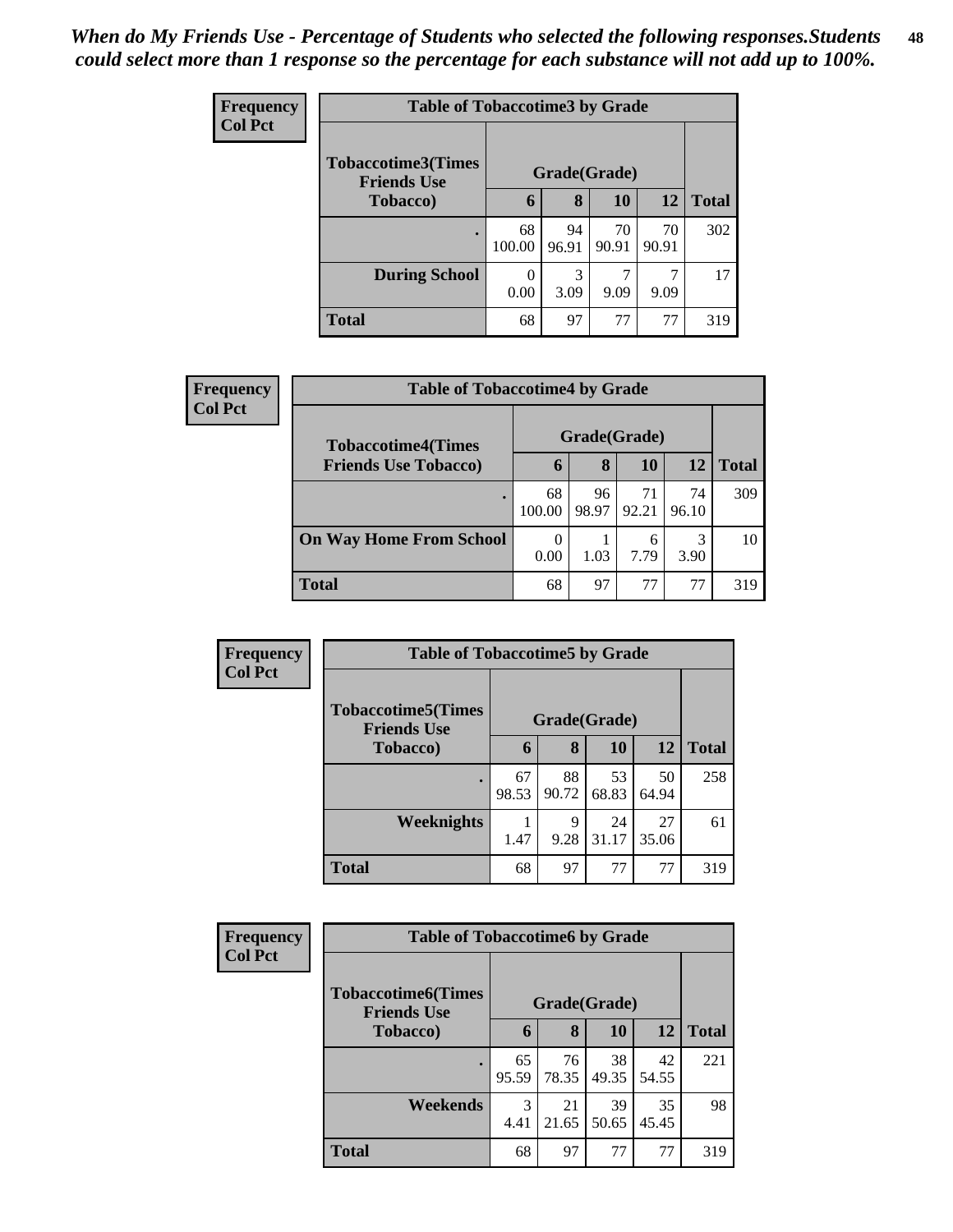| <b>Frequency</b> | <b>Table of Marijuanatime1 by Grade</b>           |              |             |             |             |              |  |
|------------------|---------------------------------------------------|--------------|-------------|-------------|-------------|--------------|--|
| <b>Col Pct</b>   | <b>Marijuanatime1(Times</b><br><b>Friends Use</b> | Grade(Grade) |             |             |             |              |  |
|                  | Marijuana)                                        | 6            | 8           | <b>10</b>   | 12          | <b>Total</b> |  |
|                  |                                                   | 1.47         | 13<br>13.40 | 37<br>48.05 | 17<br>22.08 | 68           |  |
|                  | Do Not Use                                        | 67<br>98.53  | 84<br>86.60 | 40<br>51.95 | 60<br>77.92 | 251          |  |
|                  | <b>Total</b>                                      | 68           | 97          | 77          | 77          | 319          |  |

| Frequency      | <b>Table of Marijuanatime2 by Grade</b>           |              |              |             |             |              |  |  |
|----------------|---------------------------------------------------|--------------|--------------|-------------|-------------|--------------|--|--|
| <b>Col Pct</b> | <b>Marijuanatime2(Times</b><br><b>Friends Use</b> | Grade(Grade) |              |             |             |              |  |  |
|                | Marijuana)                                        | 6            | 8            | <b>10</b>   | 12          | <b>Total</b> |  |  |
|                | $\bullet$                                         | 67<br>98.53  | 97<br>100.00 | 69<br>89.61 | 68<br>88.31 | 301          |  |  |
|                | <b>On Way to School</b>                           | 1.47         | 0<br>0.00    | 8<br>10.39  | 9<br>11.69  | 18           |  |  |
|                | <b>Total</b>                                      | 68           | 97           | 77          | 77          | 319          |  |  |

| <b>Frequency</b> | <b>Table of Marijuanatime3 by Grade</b>            |              |              |             |             |              |  |
|------------------|----------------------------------------------------|--------------|--------------|-------------|-------------|--------------|--|
| <b>Col Pct</b>   | <b>Marijuanatime3</b> (Times<br><b>Friends Use</b> |              | Grade(Grade) |             |             |              |  |
|                  | Marijuana)                                         | 6            | 8            | <b>10</b>   | 12          | <b>Total</b> |  |
|                  | $\bullet$                                          | 68<br>100.00 | 97<br>100.00 | 73<br>94.81 | 74<br>96.10 | 312          |  |
|                  | <b>During School</b>                               | 0.00         | 0.00         | 4<br>5.19   | 3<br>3.90   |              |  |
|                  | <b>Total</b>                                       | 68           | 97           | 77          | 77          | 319          |  |

| <b>Frequency</b> | <b>Table of Marijuanatime4 by Grade</b> |                  |             |             |             |              |  |  |
|------------------|-----------------------------------------|------------------|-------------|-------------|-------------|--------------|--|--|
| <b>Col Pct</b>   | <b>Marijuanatime4(Times</b>             | Grade(Grade)     |             |             |             |              |  |  |
|                  | <b>Friends Use Marijuana</b> )          | 6                | 8           | <b>10</b>   | <b>12</b>   | <b>Total</b> |  |  |
|                  |                                         | 68<br>100.00     | 96<br>98.97 | 67<br>87.01 | 68<br>88.31 | 299          |  |  |
|                  | <b>On Way Home From School</b>          | $\theta$<br>0.00 | 1.03        | 10<br>12.99 | 9<br>11.69  | 20           |  |  |
|                  | <b>Total</b>                            | 68               | 97          | 77          | 77          | 319          |  |  |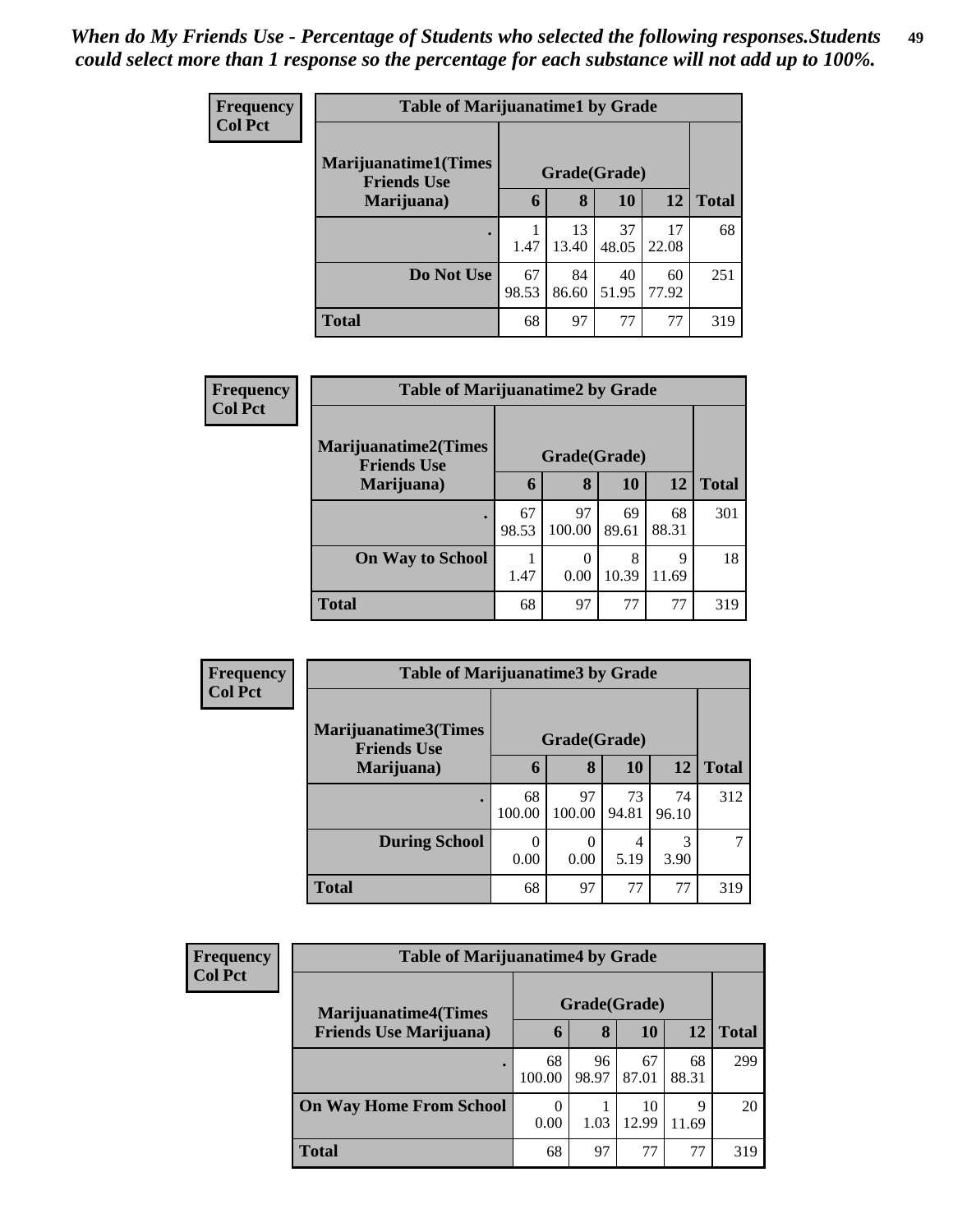| <b>Frequency</b> | <b>Table of Marijuanatime5 by Grade</b>            |              |             |             |             |              |  |
|------------------|----------------------------------------------------|--------------|-------------|-------------|-------------|--------------|--|
| <b>Col Pct</b>   | <b>Marijuanatime5</b> (Times<br><b>Friends Use</b> | Grade(Grade) |             |             |             |              |  |
|                  | Marijuana)                                         | 6            | 8           | <b>10</b>   | 12          | <b>Total</b> |  |
|                  |                                                    | 67<br>98.53  | 91<br>93.81 | 57<br>74.03 | 64<br>83.12 | 279          |  |
|                  | Weeknights                                         | 1.47         | 6<br>6.19   | 20<br>25.97 | 13<br>16.88 | 40           |  |
|                  | <b>Total</b>                                       | 68           | 97          | 77          | 77          | 319          |  |

| Frequency | <b>Table of Marijuanatime6 by Grade</b>           |                        |             |             |             |              |  |  |
|-----------|---------------------------------------------------|------------------------|-------------|-------------|-------------|--------------|--|--|
| Col Pct   | <b>Marijuanatime6(Times</b><br><b>Friends Use</b> | Grade(Grade)           |             |             |             |              |  |  |
|           | Marijuana)                                        | 6                      | 8           | 10          | 12          | <b>Total</b> |  |  |
|           |                                                   | 66<br>97.06            | 81<br>83.51 | 40<br>51.95 | 59<br>76.62 | 246          |  |  |
|           | Weekends                                          | $\overline{c}$<br>2.94 | 16<br>16.49 | 37<br>48.05 | 18<br>23.38 | 73           |  |  |
|           | <b>Total</b>                                      | 68                     | 97          | 77          | 77          | 319          |  |  |

| Frequency      | <b>Table of Otherdrugtime1 by Grade</b>                 |                        |             |             |             |              |  |
|----------------|---------------------------------------------------------|------------------------|-------------|-------------|-------------|--------------|--|
| <b>Col Pct</b> | <b>Otherdrugtime1(Times</b><br><b>Friends Use Other</b> | Grade(Grade)           |             |             |             |              |  |
|                | <b>Illegal Drugs</b> )                                  | 6                      | 8           | 10          | 12          | <b>Total</b> |  |
|                |                                                         | $\overline{2}$<br>2.94 | 8<br>8.25   | 18<br>23.38 | 5<br>6.49   | 33           |  |
|                | Do Not Use                                              | 66<br>97.06            | 89<br>91.75 | 59<br>76.62 | 72<br>93.51 | 286          |  |
|                | <b>Total</b>                                            | 68                     | 97          | 77          | 77          | 319          |  |

| <b>Frequency</b> |                                                         | <b>Table of Otherdrugtime2 by Grade</b> |              |             |             |              |  |  |
|------------------|---------------------------------------------------------|-----------------------------------------|--------------|-------------|-------------|--------------|--|--|
| <b>Col Pct</b>   | <b>Otherdrugtime2(Times</b><br><b>Friends Use Other</b> | Grade(Grade)                            |              |             |             |              |  |  |
|                  | <b>Illegal Drugs</b> )                                  | 6                                       | 8            | <b>10</b>   | <b>12</b>   | <b>Total</b> |  |  |
|                  |                                                         | 68<br>100.00                            | 97<br>100.00 | 72<br>93.51 | 76<br>98.70 | 313          |  |  |
|                  | <b>On Way to School</b>                                 | $\Omega$<br>0.00                        | 0<br>0.00    | 6.49        | 1.30        | 6            |  |  |
|                  | <b>Total</b>                                            | 68                                      | 97           | 77          | 77          | 319          |  |  |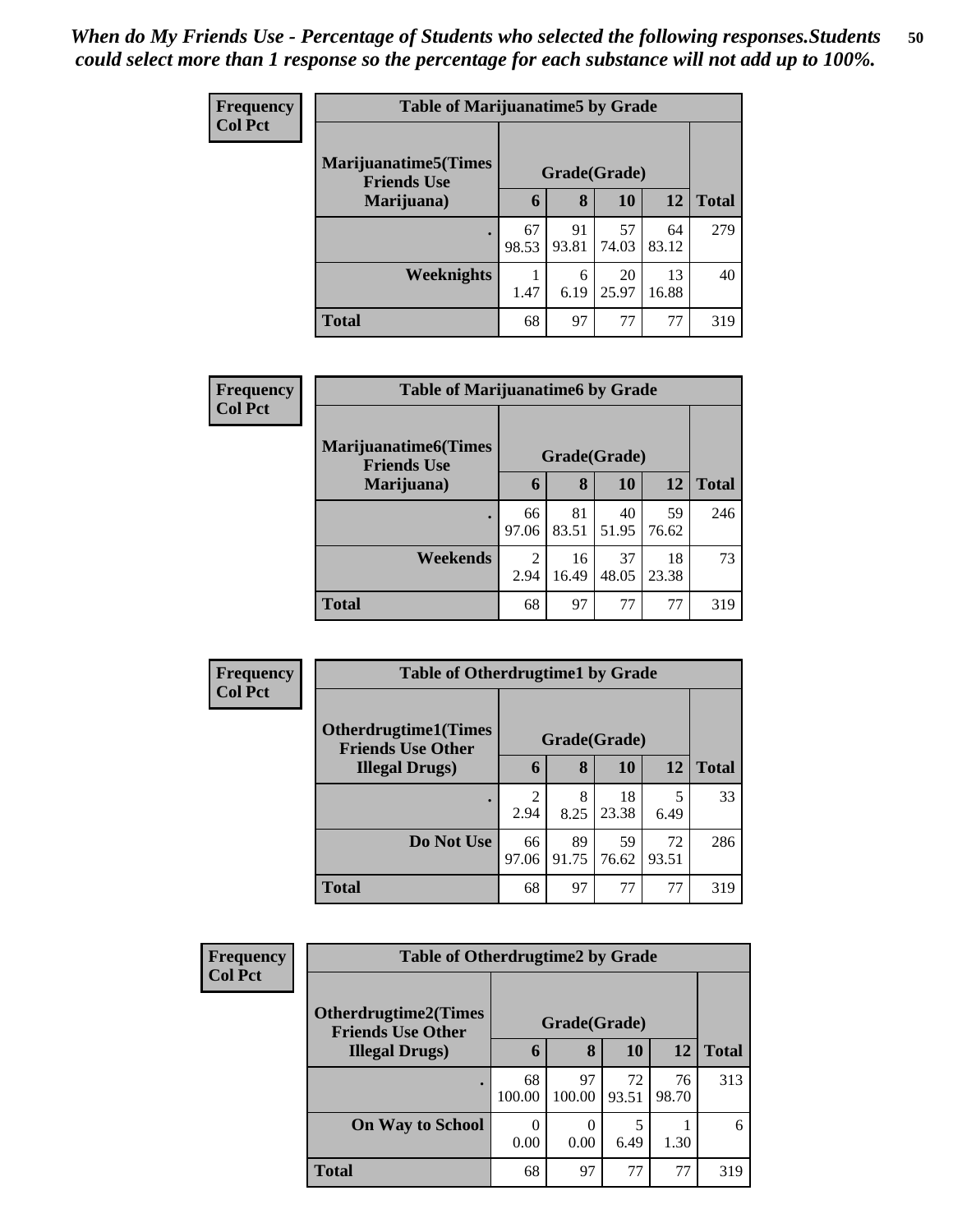| <b>Frequency</b> | <b>Table of Otherdrugtime3 by Grade</b>          |              |             |             |                        |              |  |
|------------------|--------------------------------------------------|--------------|-------------|-------------|------------------------|--------------|--|
| <b>Col Pct</b>   | Otherdrugtime3(Times<br><b>Friends Use Other</b> | Grade(Grade) |             |             |                        |              |  |
|                  | <b>Illegal Drugs</b> )                           | 6            | 8           | 10          | <b>12</b>              | <b>Total</b> |  |
|                  |                                                  | 68<br>100.00 | 95<br>97.94 | 76<br>98.70 | 75<br>97.40            | 314          |  |
|                  | <b>During School</b>                             | 0<br>0.00    | 2<br>2.06   | 1.30        | $\mathfrak{D}$<br>2.60 | 5            |  |
|                  | <b>Total</b>                                     | 68           | 97          | 77          | 77                     | 319          |  |

| Frequency      | <b>Table of Otherdrugtime4 by Grade</b>                         |              |             |             |             |              |  |
|----------------|-----------------------------------------------------------------|--------------|-------------|-------------|-------------|--------------|--|
| <b>Col Pct</b> | <b>Otherdrugtime4(Times</b><br><b>Friends Use Other Illegal</b> | Grade(Grade) |             |             |             |              |  |
|                | Drugs)                                                          | 6            | 8           | <b>10</b>   | 12          | <b>Total</b> |  |
|                |                                                                 | 68<br>100.00 | 96<br>98.97 | 72<br>93.51 | 75<br>97.40 | 311          |  |
|                | <b>On Way Home From School</b>                                  | 0.00         | 1.03        | 6.49        | 2<br>2.60   | 8            |  |
|                | <b>Total</b>                                                    | 68           | 97          | 77          | 77          | 319          |  |

| <b>Frequency</b> |                                                          | <b>Table of Otherdrugtime5 by Grade</b> |             |             |             |              |  |  |
|------------------|----------------------------------------------------------|-----------------------------------------|-------------|-------------|-------------|--------------|--|--|
| <b>Col Pct</b>   | <b>Otherdrugtime5</b> (Times<br><b>Friends Use Other</b> | Grade(Grade)                            |             |             |             |              |  |  |
|                  | <b>Illegal Drugs</b> )                                   | 6                                       | 8           | 10          | 12          | <b>Total</b> |  |  |
|                  |                                                          | 67<br>98.53                             | 93<br>95.88 | 69<br>89.61 | 75<br>97.40 | 304          |  |  |
|                  | Weeknights                                               | 1.47                                    | 4<br>4.12   | 8<br>10.39  | っ<br>2.60   | 15           |  |  |
|                  | <b>Total</b>                                             | 68                                      | 97          | 77          | 77          | 319          |  |  |

| Frequency      | <b>Table of Otherdrugtime6 by Grade</b>                  |              |             |             |             |              |  |
|----------------|----------------------------------------------------------|--------------|-------------|-------------|-------------|--------------|--|
| <b>Col Pct</b> | <b>Otherdrugtime6</b> (Times<br><b>Friends Use Other</b> | Grade(Grade) |             |             |             |              |  |
|                | <b>Illegal Drugs</b> )                                   | $\mathbf b$  | 8           | 10          | 12          | <b>Total</b> |  |
|                | $\bullet$                                                | 65<br>95.59  | 88<br>90.72 | 61<br>79.22 | 72<br>93.51 | 286          |  |
|                | Weekends                                                 | 3<br>4.41    | 9<br>9.28   | 16<br>20.78 | 6.49        | 33           |  |
|                | <b>Total</b>                                             | 68           | 97          | 77          | 77          | 319          |  |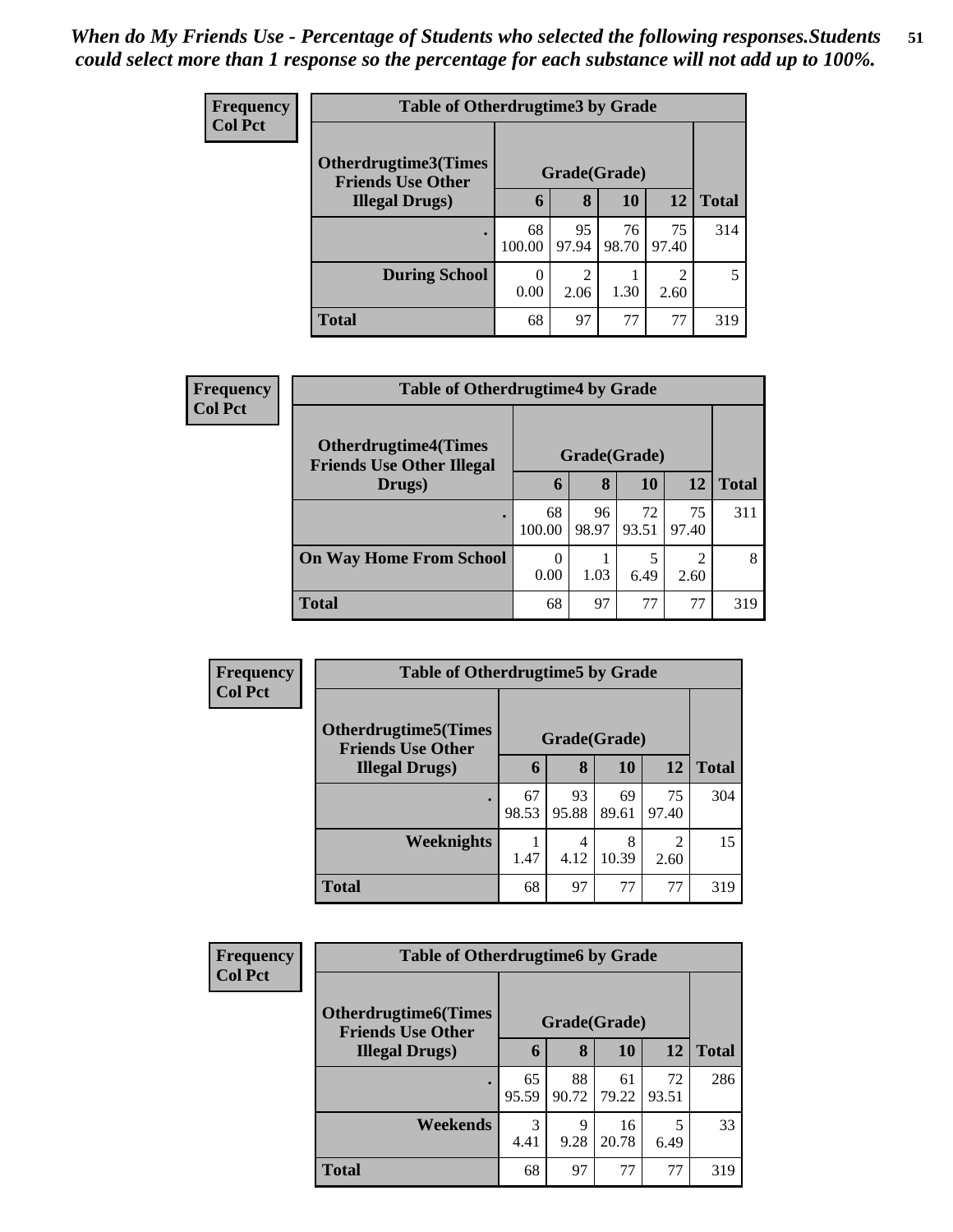| <b>Frequency</b> |                                                                                                                               | <b>Table of Educationalcohol by Grade</b> |                   |             |             |              |  |  |
|------------------|-------------------------------------------------------------------------------------------------------------------------------|-------------------------------------------|-------------------|-------------|-------------|--------------|--|--|
| <b>Col Pct</b>   | Educationalcohol(I<br>have been taught<br>about alcohol,<br>tobacco,<br>and other drugs<br>within the last<br>year at school) | 6                                         | Grade(Grade)<br>8 | <b>10</b>   | 12          | <b>Total</b> |  |  |
|                  | <b>Yes</b>                                                                                                                    | 53<br>77.94                               | 85<br>87.63       | 69<br>89.61 | 54<br>70.13 | 261          |  |  |
|                  | N <sub>0</sub>                                                                                                                | 15<br>22.06                               | 12<br>12.37       | 8<br>10.39  | 23<br>29.87 | 58           |  |  |
|                  | <b>Total</b>                                                                                                                  | 68                                        | 97                | 77          | 77          | 319          |  |  |

| Frequency      |                                             | <b>Table of Eversmoked by Grade</b> |             |             |             |              |  |  |  |
|----------------|---------------------------------------------|-------------------------------------|-------------|-------------|-------------|--------------|--|--|--|
| <b>Col Pct</b> | Eversmoked(I<br>Grade(Grade)<br>have smoked |                                     |             |             |             |              |  |  |  |
|                | a cigarette)                                | 6                                   | 8           | 10          | 12          | <b>Total</b> |  |  |  |
|                | Yes                                         | 4<br>5.88                           | 20<br>20.62 | 30<br>38.96 | 36<br>46.75 | 90           |  |  |  |
|                | N <sub>0</sub>                              | 64<br>94.12                         | 77<br>79.38 | 47<br>61.04 | 41<br>53.25 | 229          |  |  |  |
|                | <b>Total</b>                                | 68                                  | 97          | 77          | 77          | 319          |  |  |  |

| Frequency      |                                                                                                | <b>Table of Drovedrinking by Grade</b> |          |              |             |              |  |  |
|----------------|------------------------------------------------------------------------------------------------|----------------------------------------|----------|--------------|-------------|--------------|--|--|
| <b>Col Pct</b> | Drovedrinking(In<br>the past 30 days I<br>have driven a car<br>or other vehicle<br>while I was |                                        |          | Grade(Grade) |             |              |  |  |
|                | drinking alcohol)                                                                              | 6                                      | 8        | 10           | 12          | <b>Total</b> |  |  |
|                | Yes                                                                                            | 0                                      | $\Omega$ | 6<br>7.79    | 9.09        | 13           |  |  |
|                | No                                                                                             | $\Omega$                               | $\Omega$ | 71<br>92.21  | 70<br>90.91 | 141          |  |  |
|                | <b>Total</b>                                                                                   | $\Omega$                               | $\Omega$ | 77           | 77          | 154          |  |  |
|                | Frequency Missing $= 165$                                                                      |                                        |          |              |             |              |  |  |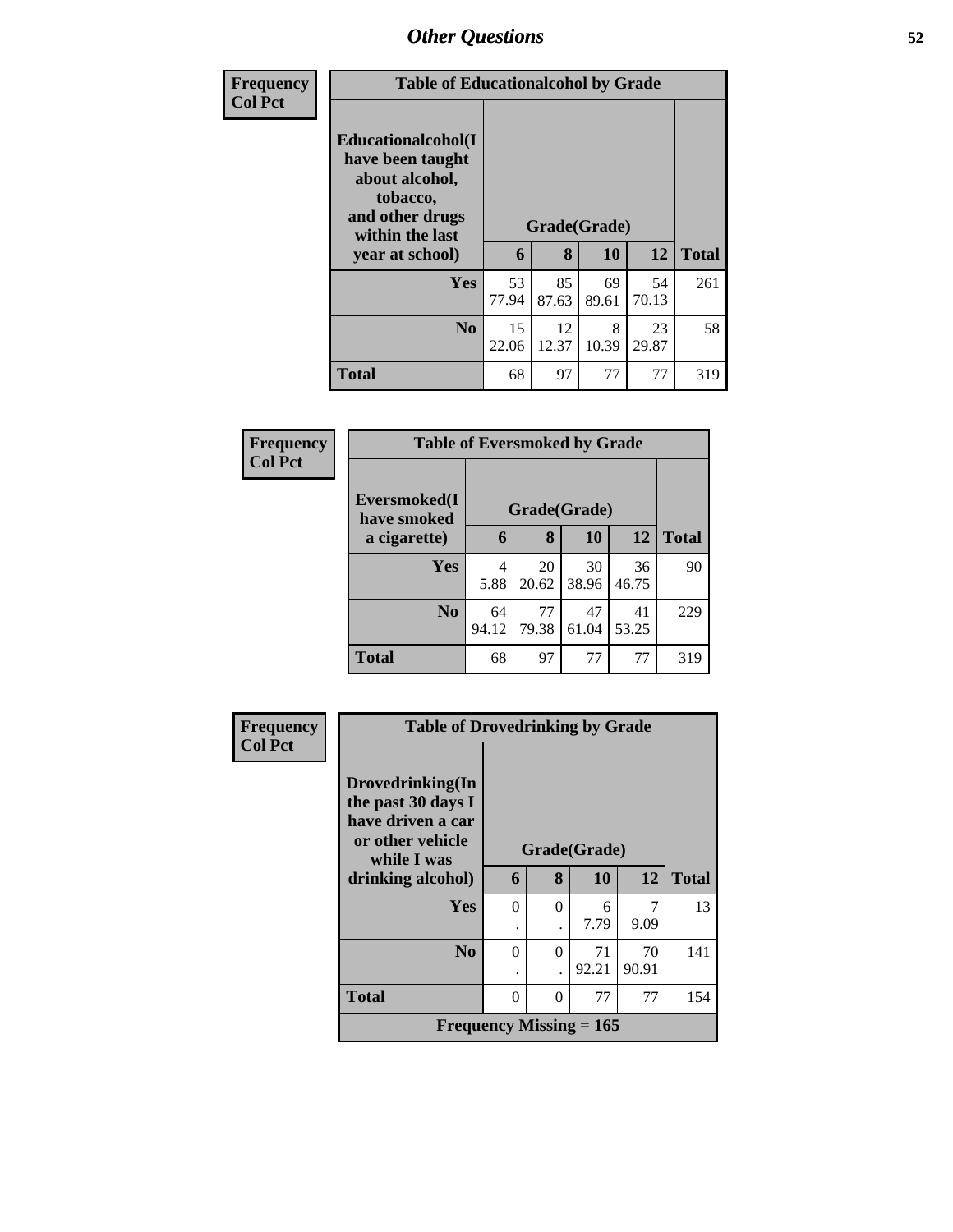| <b>Frequency</b> | <b>Table of Rodedrinking by Grade</b>                                                                                  |             |             |                    |             |              |  |  |
|------------------|------------------------------------------------------------------------------------------------------------------------|-------------|-------------|--------------------|-------------|--------------|--|--|
| <b>Col Pct</b>   | Rodedrinking(In<br>the past 30 days<br>I have ridden in<br>a car with a<br>driver who had<br>been drinking<br>alcohol) | 6           | 8           | Grade(Grade)<br>10 | 12          | <b>Total</b> |  |  |
|                  | <b>Yes</b>                                                                                                             | 6<br>8.82   | 19<br>19.59 | 21<br>27.27        | 14<br>18.18 | 60           |  |  |
|                  | N <sub>0</sub>                                                                                                         | 62<br>91.18 | 78<br>80.41 | 56<br>72.73        | 63<br>81.82 | 259          |  |  |
|                  | <b>Total</b>                                                                                                           | 68          | 97          | 77                 | 77          | 319          |  |  |

| <b>Frequency</b> | <b>Table of Drugsschool by Grade</b>                                                                                                   |                        |             |                    |             |              |
|------------------|----------------------------------------------------------------------------------------------------------------------------------------|------------------------|-------------|--------------------|-------------|--------------|
| <b>Col Pct</b>   | <b>Drugsschool</b> (During<br>the past 12 months,<br>I have been offered,<br>sold,<br>or given illegal<br>drugs on school<br>property) | 6                      | 8           | Grade(Grade)<br>10 | <b>12</b>   | <b>Total</b> |
|                  | <b>Yes</b>                                                                                                                             | $\overline{2}$<br>2.94 | 6<br>6.19   | 15<br>19.48        | 5<br>6.49   | 28           |
|                  | N <sub>0</sub>                                                                                                                         | 66<br>97.06            | 91<br>93.81 | 62<br>80.52        | 72<br>93.51 | 291          |
|                  | <b>Total</b>                                                                                                                           | 68                     | 97          | 77                 | 77          | 319          |

| <b>Frequency</b> |                                                                        | <b>Table of Helpbullied by Grade</b> |                   |             |             |              |  |  |  |
|------------------|------------------------------------------------------------------------|--------------------------------------|-------------------|-------------|-------------|--------------|--|--|--|
| <b>Col Pct</b>   | $Helpb$ ullied $(I$<br>would help<br>someone who was<br>being bullied) | 6                                    | Grade(Grade)<br>8 | 10          | 12          | <b>Total</b> |  |  |  |
|                  | <b>Strongly Agree</b>                                                  | 45<br>66.18                          | 68<br>70.10       | 32<br>41.56 | 43<br>55.84 | 188          |  |  |  |
|                  | <b>Somewhat Agree</b>                                                  | 12<br>17.65                          | 25<br>25.77       | 37<br>48.05 | 28<br>36.36 | 102          |  |  |  |
|                  | <b>Somewhat Disagree</b>                                               | 1<br>1.47                            | 1.03              | 5<br>6.49   | 5<br>6.49   | 12           |  |  |  |
|                  | <b>Strongly Disagree</b>                                               | 10<br>14.71                          | 3<br>3.09         | 3<br>3.90   | 1.30        | 17           |  |  |  |
|                  | Total                                                                  | 68                                   | 97                | 77          | 77          | 319          |  |  |  |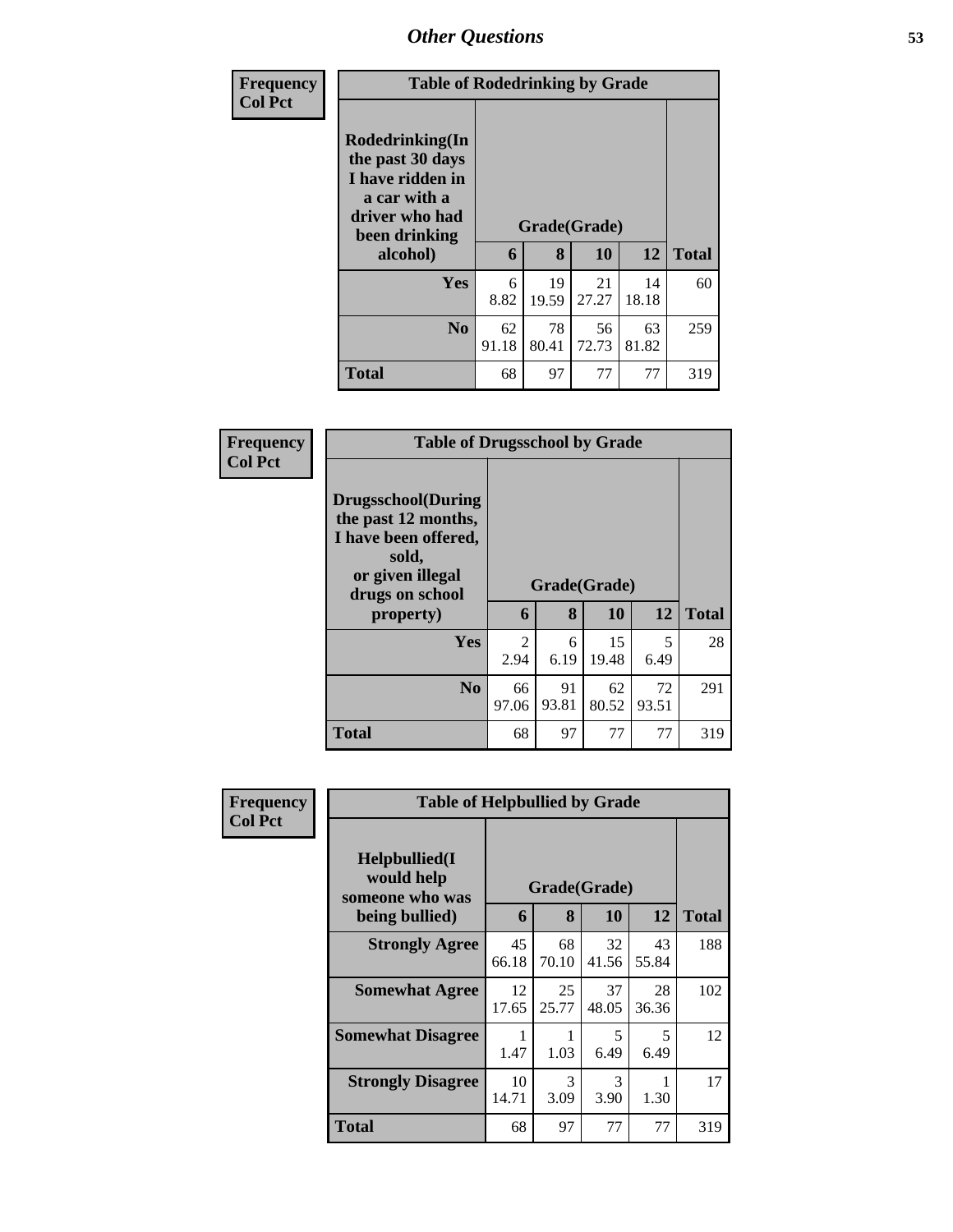| <b>Frequency</b> |                            |          |        |              | <b>Table of Grade by Bingedrinking</b> |                               |                                                                                        |                              |
|------------------|----------------------------|----------|--------|--------------|----------------------------------------|-------------------------------|----------------------------------------------------------------------------------------|------------------------------|
| <b>Row Pct</b>   |                            |          |        |              | last 30 days)                          |                               | Bingedrinking(I have drunk five or more<br>drinks of alcohol at one sitting during the |                              |
|                  | Grade(Grade)   Days   days | $\bf{0}$ | $1$ or | 3 to<br>days | 6 <sub>to</sub><br>days                | 10<br>to<br><b>19</b><br>days | <b>20</b><br>to<br>29<br>days                                                          | Al<br>3 <sub>0</sub><br>day: |
|                  |                            |          |        |              |                                        |                               |                                                                                        |                              |

|                      |                         | drinks of alcohol at one sitting during the<br>last 30 days) |                              |                        |                        |                               |                        |              |  |
|----------------------|-------------------------|--------------------------------------------------------------|------------------------------|------------------------|------------------------|-------------------------------|------------------------|--------------|--|
| <b>Grade</b> (Grade) | $\bf{0}$<br><b>Days</b> | 1 or<br>$\mathbf{2}$<br>days                                 | 3 <sub>to</sub><br>5<br>days | 6 to<br>9<br>days      | 10<br>to<br>19<br>days | <b>20</b><br>to<br>29<br>days | All<br>30<br>days      | <b>Total</b> |  |
| 6                    | 66<br>97.06             | 1<br>1.47                                                    | $\Omega$<br>0.00             | $\Omega$<br>0.00       | 1.47                   | 0<br>0.00                     | $\Omega$<br>0.00       | 68           |  |
| 8                    | 91<br>93.81             | 3<br>3.09                                                    | 1<br>1.03                    | 1.03                   | 1.03                   | $\Omega$<br>0.00              | $\Omega$<br>0.00       | 97           |  |
| 10                   | 60<br>77.92             | 5<br>6.49                                                    | $\overline{2}$<br>2.60       | $\overline{2}$<br>2.60 | 3<br>3.90              | $\overline{2}$<br>2.60        | 3<br>3.90              | 77           |  |
| 12                   | 68<br>88.31             | 1.30                                                         | 1<br>1.30                    | $\overline{2}$<br>2.60 | $\Omega$<br>0.00       | 3<br>3.90                     | $\overline{2}$<br>2.60 | 77           |  |
| <b>Total</b>         | 285                     | 10                                                           | 4                            | 5                      | 5                      | 5                             | 5                      | 319          |  |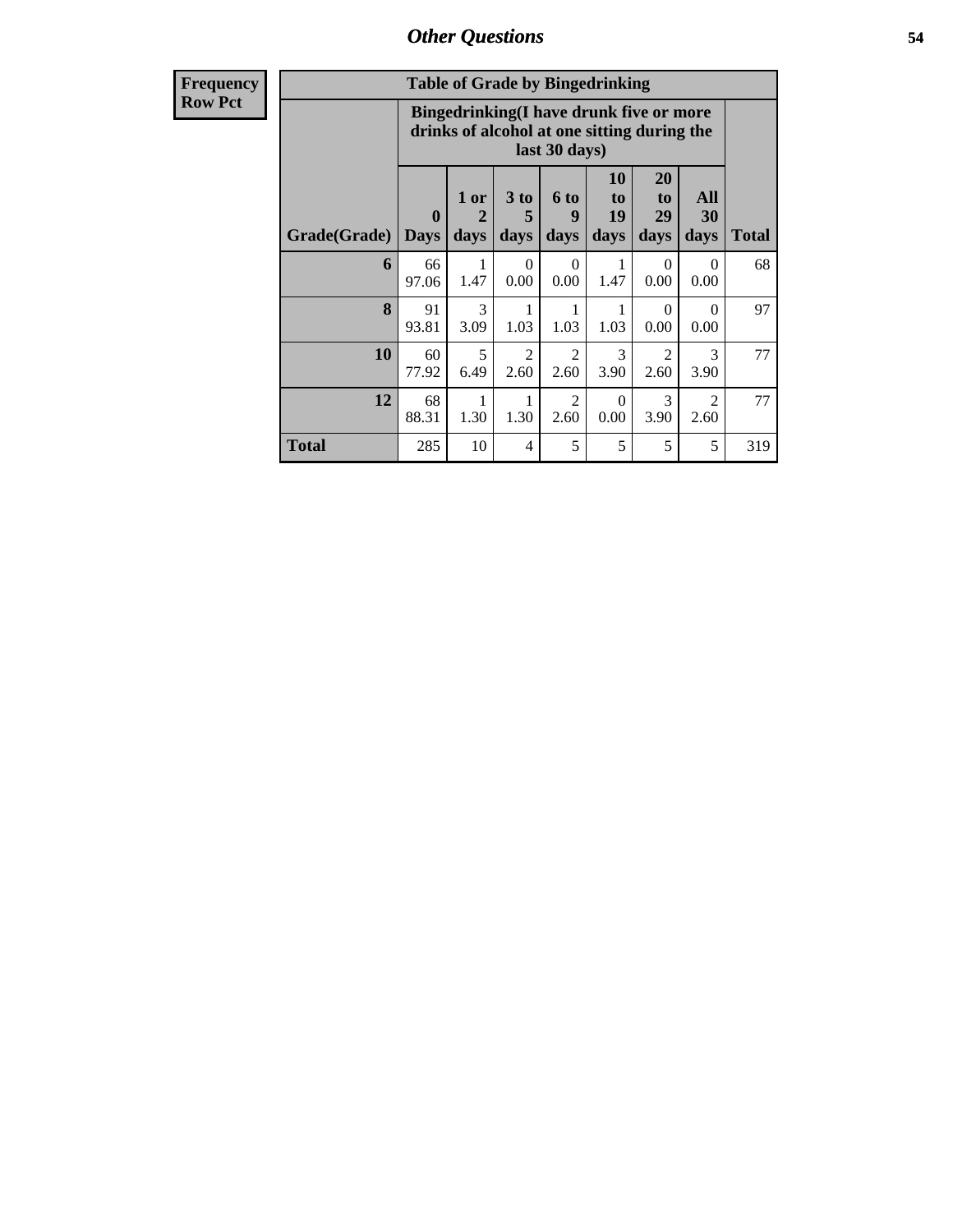**Frequency Row Pct**

| <b>Table of Grade by Dairy</b> |                          |                                                                 |                                    |                                    |              |  |  |  |  |
|--------------------------------|--------------------------|-----------------------------------------------------------------|------------------------------------|------------------------------------|--------------|--|--|--|--|
|                                |                          | Dairy (I eat at least 3 servings of dairy<br>products each day) |                                    |                                    |              |  |  |  |  |
| Grade(Grade)                   | <b>Strongly</b><br>Agree | <b>Somewhat</b><br>Agree                                        | <b>Somewhat</b><br><b>Disagree</b> | <b>Strongly</b><br><b>Disagree</b> | <b>Total</b> |  |  |  |  |
| 6                              | 33<br>48.53              | 24<br>35.29                                                     | 4<br>5.88                          | 10.29                              | 68           |  |  |  |  |
| 8                              | 39<br>40.21              | 37<br>38.14                                                     | 15<br>15.46                        | 6<br>6.19                          | 97           |  |  |  |  |
| 10                             | 23<br>29.87              | 42<br>54.55                                                     | 6<br>7.79                          | 6<br>7.79                          | 77           |  |  |  |  |
| 12                             | 23<br>29.87              | 34<br>44.16                                                     | 11<br>14.29                        | 9<br>11.69                         | 77           |  |  |  |  |
| <b>Total</b>                   | 118                      | 137                                                             | 36                                 | 28                                 | 319          |  |  |  |  |

**Frequency Row Pct**

| <b>Table of Grade by Fruitveg</b> |                          |                                                                          |                             |                                    |              |  |  |  |
|-----------------------------------|--------------------------|--------------------------------------------------------------------------|-----------------------------|------------------------------------|--------------|--|--|--|
|                                   |                          | Fruitveg(I eat at least 5 servings of fruits<br>and vegetables each day) |                             |                                    |              |  |  |  |
| Grade(Grade)                      | <b>Strongly</b><br>Agree | Somewhat  <br>Agree                                                      | Somewhat<br><b>Disagree</b> | <b>Strongly</b><br><b>Disagree</b> | <b>Total</b> |  |  |  |
| 6                                 | 26<br>38.24              | 22<br>32.35                                                              | 15<br>22.06                 | 5<br>7.35                          | 68           |  |  |  |
| 8                                 | 17<br>17.53              | 45<br>46.39                                                              | 26<br>26.80                 | $\mathbf Q$<br>9.28                | 97           |  |  |  |
| 10                                | 7<br>9.09                | 31<br>40.26                                                              | 25<br>32.47                 | 14<br>18.18                        | 77           |  |  |  |
| 12                                | 11<br>14.29              | 33<br>42.86                                                              | 21<br>27.27                 | 12<br>15.58                        | 77           |  |  |  |
| <b>Total</b>                      | 61                       | 131                                                                      | 87                          | 40                                 | 319          |  |  |  |

**Frequency Row Pct**

| <b>Table of Grade by Cafeteriahealthy</b> |                          |                                                                       |                                    |                                    |              |  |  |  |
|-------------------------------------------|--------------------------|-----------------------------------------------------------------------|------------------------------------|------------------------------------|--------------|--|--|--|
|                                           |                          | Cafeteriahealthy (School meals in my<br>school cafeteria are healthy) |                                    |                                    |              |  |  |  |
| Grade(Grade)                              | <b>Strongly</b><br>Agree | <b>Somewhat</b><br>Agree                                              | <b>Somewhat</b><br><b>Disagree</b> | <b>Strongly</b><br><b>Disagree</b> | <b>Total</b> |  |  |  |
| 6                                         | 23<br>33.82              | 31<br>45.59                                                           | 9<br>13.24                         | 5<br>7.35                          | 68           |  |  |  |
| 8                                         | 18<br>18.56              | 51<br>52.58                                                           | 17<br>17.53                        | 11<br>11.34                        | 97           |  |  |  |
| 10                                        | 8<br>10.39               | 34<br>44.16                                                           | 14<br>18.18                        | 21<br>27.27                        | 77           |  |  |  |
| 12                                        | 15<br>19.48              | 33<br>42.86                                                           | 10<br>12.99                        | 19<br>24.68                        | 77           |  |  |  |
| <b>Total</b>                              | 64                       | 149                                                                   | 50                                 | 56                                 | 319          |  |  |  |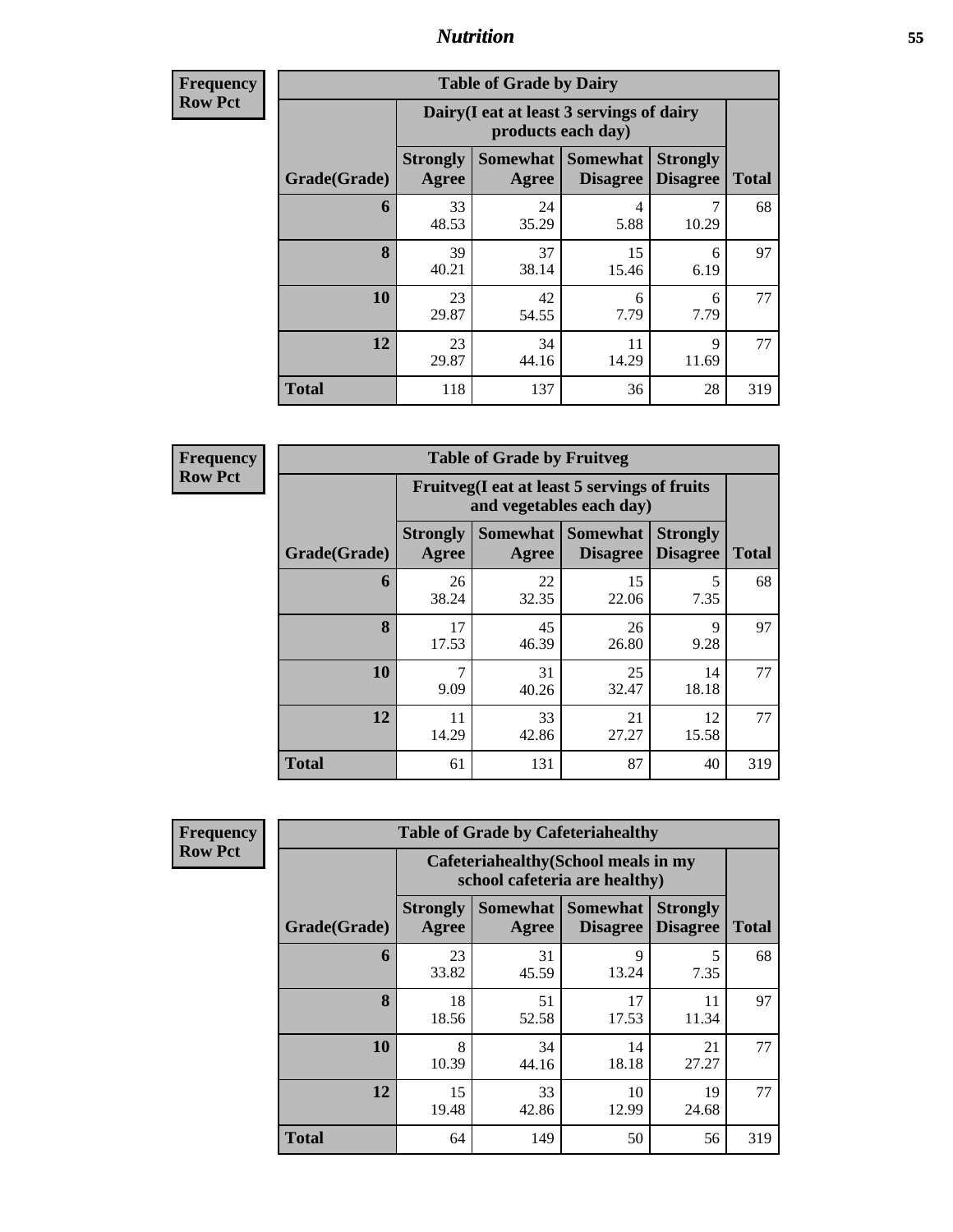| <b>Frequency</b><br>Row Pct |
|-----------------------------|
|                             |

| <b>Table of Grade by Cafeterianutrition</b> |                          |                                                                                           |                                    |                                    |              |  |  |  |  |
|---------------------------------------------|--------------------------|-------------------------------------------------------------------------------------------|------------------------------------|------------------------------------|--------------|--|--|--|--|
|                                             |                          | <b>Cafeterianutrition</b> (Facts about nutrition<br>are available in my school cafeteria) |                                    |                                    |              |  |  |  |  |
| Grade(Grade)                                | <b>Strongly</b><br>Agree | <b>Somewhat</b><br>Agree                                                                  | <b>Somewhat</b><br><b>Disagree</b> | <b>Strongly</b><br><b>Disagree</b> | <b>Total</b> |  |  |  |  |
| 6                                           | 28<br>41.18              | 27<br>39.71                                                                               | 6<br>8.82                          | 7<br>10.29                         | 68           |  |  |  |  |
| 8                                           | 25<br>25.77              | 34<br>35.05                                                                               | 20<br>20.62                        | 18<br>18.56                        | 97           |  |  |  |  |
| 10                                          | 17<br>22.08              | 26<br>33.77                                                                               | 14<br>18.18                        | 20<br>25.97                        | 77           |  |  |  |  |
| 12                                          | 20<br>25.97              | 30<br>38.96                                                                               | 13<br>16.88                        | 14<br>18.18                        | 77           |  |  |  |  |
| <b>Total</b>                                | 90                       | 117                                                                                       | 53                                 | 59                                 | 319          |  |  |  |  |

**Frequency Row Pct**

| <b>Table of Grade by Schoollunch</b> |                          |                                                                 |                                    |                                    |              |  |  |  |  |
|--------------------------------------|--------------------------|-----------------------------------------------------------------|------------------------------------|------------------------------------|--------------|--|--|--|--|
|                                      |                          | Schoollunch(I eat school lunch three or<br>more times per week) |                                    |                                    |              |  |  |  |  |
| Grade(Grade)                         | <b>Strongly</b><br>Agree | Somewhat  <br>Agree                                             | <b>Somewhat</b><br><b>Disagree</b> | <b>Strongly</b><br><b>Disagree</b> | <b>Total</b> |  |  |  |  |
| 6                                    | 45<br>66.18              | 10.29                                                           | 4<br>5.88                          | 12<br>17.65                        | 68           |  |  |  |  |
| 8                                    | 60<br>61.86              | 21<br>21.65                                                     | 7.22                               | 9<br>9.28                          | 97           |  |  |  |  |
| 10                                   | 42<br>54.55              | 17<br>22.08                                                     | 3<br>3.90                          | 15<br>19.48                        | 77           |  |  |  |  |
| 12                                   | 45<br>58.44              | 15<br>19.48                                                     | 4<br>5.19                          | 13<br>16.88                        | 77           |  |  |  |  |
| <b>Total</b>                         | 192                      | 60                                                              | 18                                 | 49                                 | 319          |  |  |  |  |

**Frequency Row Pct**

| <b>Table of Grade by Foodchoices</b> |                          |                                                                     |                                    |                                    |              |  |  |  |
|--------------------------------------|--------------------------|---------------------------------------------------------------------|------------------------------------|------------------------------------|--------------|--|--|--|
|                                      |                          | Foodchoices (I make healthy food choices in<br>my school cafeteria) |                                    |                                    |              |  |  |  |
| Grade(Grade)                         | <b>Strongly</b><br>Agree | <b>Somewhat</b><br>Agree                                            | <b>Somewhat</b><br><b>Disagree</b> | <b>Strongly</b><br><b>Disagree</b> | <b>Total</b> |  |  |  |
| 6                                    | 27<br>39.71              | 27<br>39.71                                                         | 10<br>14.71                        | 4<br>5.88                          | 68           |  |  |  |
| 8                                    | 34<br>35.05              | 45<br>46.39                                                         | 11<br>11.34                        | 7.22                               | 97           |  |  |  |
| 10                                   | 14<br>18.18              | 31<br>40.26                                                         | 16<br>20.78                        | 16<br>20.78                        | 77           |  |  |  |
| 12                                   | 21<br>27.27              | 24<br>31.17                                                         | 14<br>18.18                        | 18<br>23.38                        | 77           |  |  |  |
| <b>Total</b>                         | 96                       | 127                                                                 | 51                                 | 45                                 | 319          |  |  |  |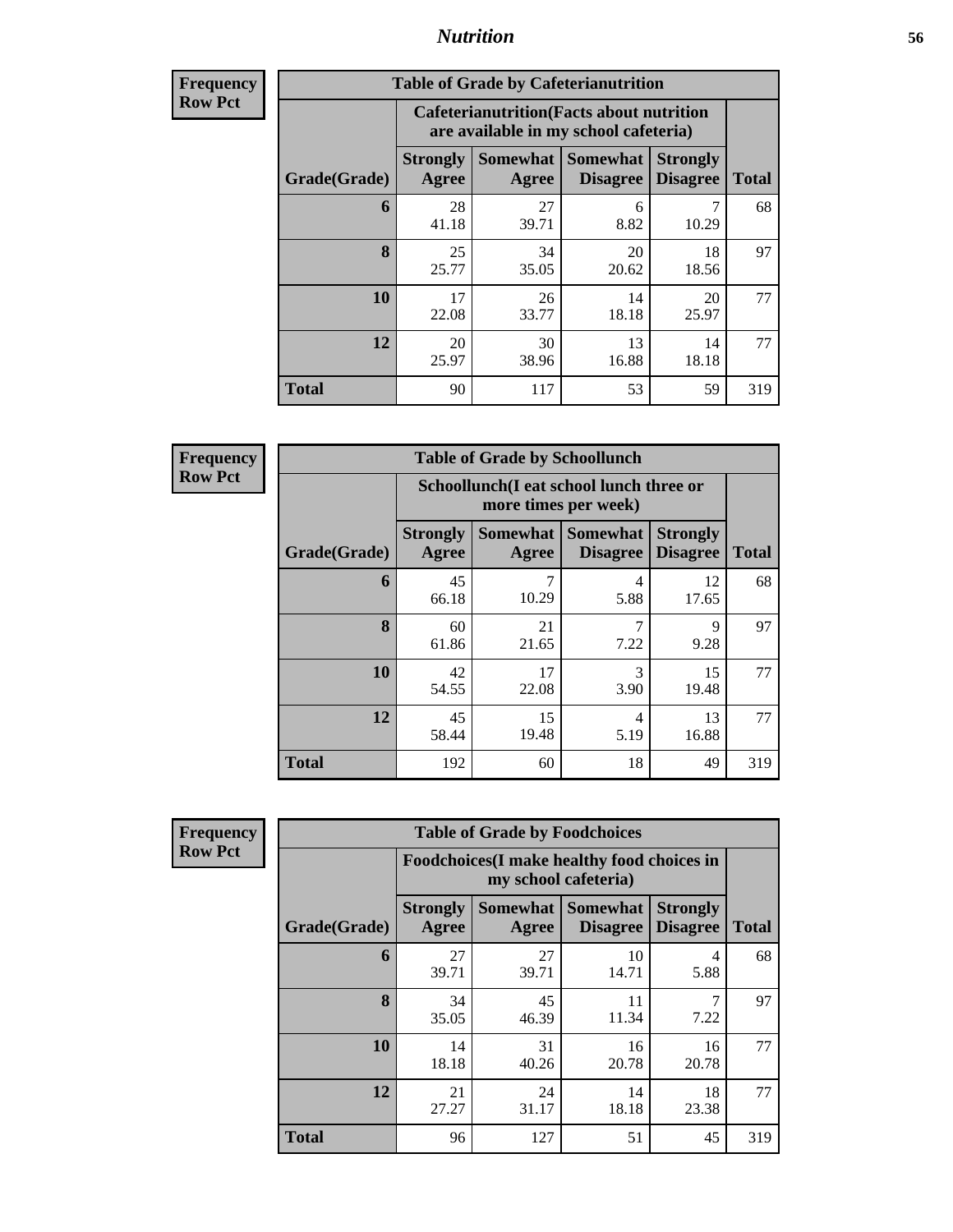**Frequency Row Pct**

| <b>Table of Grade by Wholewheat</b> |                                                                                                             |                   |                                    |                                    |              |  |  |  |
|-------------------------------------|-------------------------------------------------------------------------------------------------------------|-------------------|------------------------------------|------------------------------------|--------------|--|--|--|
|                                     | Wholewheat (There are whole wheat and<br>multigrain breads and cereals available in<br>my school cafeteria) |                   |                                    |                                    |              |  |  |  |
| Grade(Grade)                        | <b>Strongly</b><br>Agree                                                                                    | Somewhat<br>Agree | <b>Somewhat</b><br><b>Disagree</b> | <b>Strongly</b><br><b>Disagree</b> | <b>Total</b> |  |  |  |
| 6                                   | 36<br>52.94                                                                                                 | 21<br>30.88       | 7<br>10.29                         | 4<br>5.88                          | 68           |  |  |  |
| 8                                   | 33<br>34.02                                                                                                 | 35<br>36.08       | 20<br>20.62                        | 9<br>9.28                          | 97           |  |  |  |
| 10                                  | 18<br>23.38                                                                                                 | 34<br>44.16       | 16<br>20.78                        | 9<br>11.69                         | 77           |  |  |  |
| 12                                  | 27<br>35.06                                                                                                 | 28<br>36.36       | 13<br>16.88                        | 9<br>11.69                         | 77           |  |  |  |
| <b>Total</b>                        | 114                                                                                                         | 118               | 56                                 | 31                                 | 319          |  |  |  |

**Frequency Row Pct**

| <b>Table of Grade by Healthyvending</b> |                                                                                                                          |             |                                        |                                    |              |  |  |  |  |
|-----------------------------------------|--------------------------------------------------------------------------------------------------------------------------|-------------|----------------------------------------|------------------------------------|--------------|--|--|--|--|
|                                         | Healthyvending (If only healthy snacks and<br>beverages were available in the vending<br>machines during the school day, |             |                                        |                                    |              |  |  |  |  |
| Grade(Grade)                            | <b>Strongly</b><br>Agree                                                                                                 | Agree       | Somewhat   Somewhat<br><b>Disagree</b> | <b>Strongly</b><br><b>Disagree</b> | <b>Total</b> |  |  |  |  |
| 6                                       | 32<br>47.06                                                                                                              | 23<br>33.82 | 10.29                                  | 6<br>8.82                          | 68           |  |  |  |  |
| 8                                       | 31<br>31.96                                                                                                              | 44<br>45.36 | 12<br>12.37                            | 10<br>10.31                        | 97           |  |  |  |  |
| 10                                      | 9<br>11.69                                                                                                               | 26<br>33.77 | 21<br>27.27                            | 21<br>27.27                        | 77           |  |  |  |  |
| 12                                      | 19<br>24.68                                                                                                              | 24<br>31.17 | 18<br>23.38                            | 16<br>20.78                        | 77           |  |  |  |  |
| <b>Total</b>                            | 91                                                                                                                       | 117         | 58                                     | 53                                 | 319          |  |  |  |  |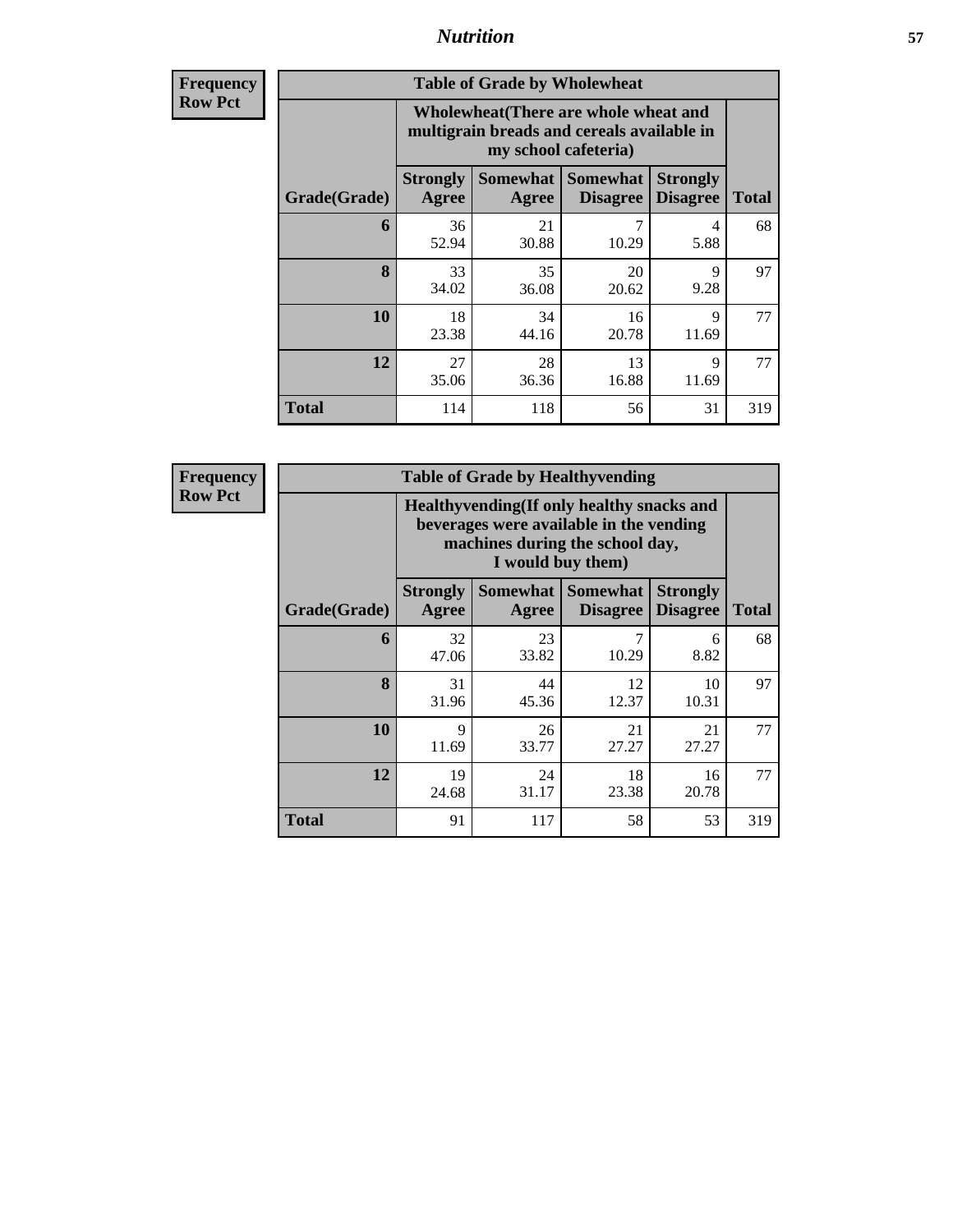**Frequency Row Pct**

|              | <b>Table of Grade by Schoolbreakfast</b>                                                                                               |                     |                             |                                    |              |  |  |  |  |
|--------------|----------------------------------------------------------------------------------------------------------------------------------------|---------------------|-----------------------------|------------------------------------|--------------|--|--|--|--|
|              | Schoolbreakfast(If breakfast were<br>available at school,<br>but outside the cafeteria,<br>I would eat breakfast at school more often) |                     |                             |                                    |              |  |  |  |  |
| Grade(Grade) | <b>Strongly</b><br>Agree                                                                                                               | Somewhat  <br>Agree | Somewhat<br><b>Disagree</b> | <b>Strongly</b><br><b>Disagree</b> | <b>Total</b> |  |  |  |  |
| 6            | 18<br>26.47                                                                                                                            | 15<br>22.06         | 14<br>20.59                 | 21<br>30.88                        | 68           |  |  |  |  |
| 8            | 36<br>37.11                                                                                                                            | 31<br>31.96         | 12<br>12.37                 | 18<br>18.56                        | 97           |  |  |  |  |
| 10           | 21<br>27.27                                                                                                                            | 25<br>32.47         | 18<br>23.38                 | 13<br>16.88                        | 77           |  |  |  |  |
| 12           | 32<br>41.56                                                                                                                            | 22<br>28.57         | 13<br>16.88                 | 10<br>12.99                        | 77           |  |  |  |  |
| Total        | 107                                                                                                                                    | 93                  | 57                          | 62                                 | 319          |  |  |  |  |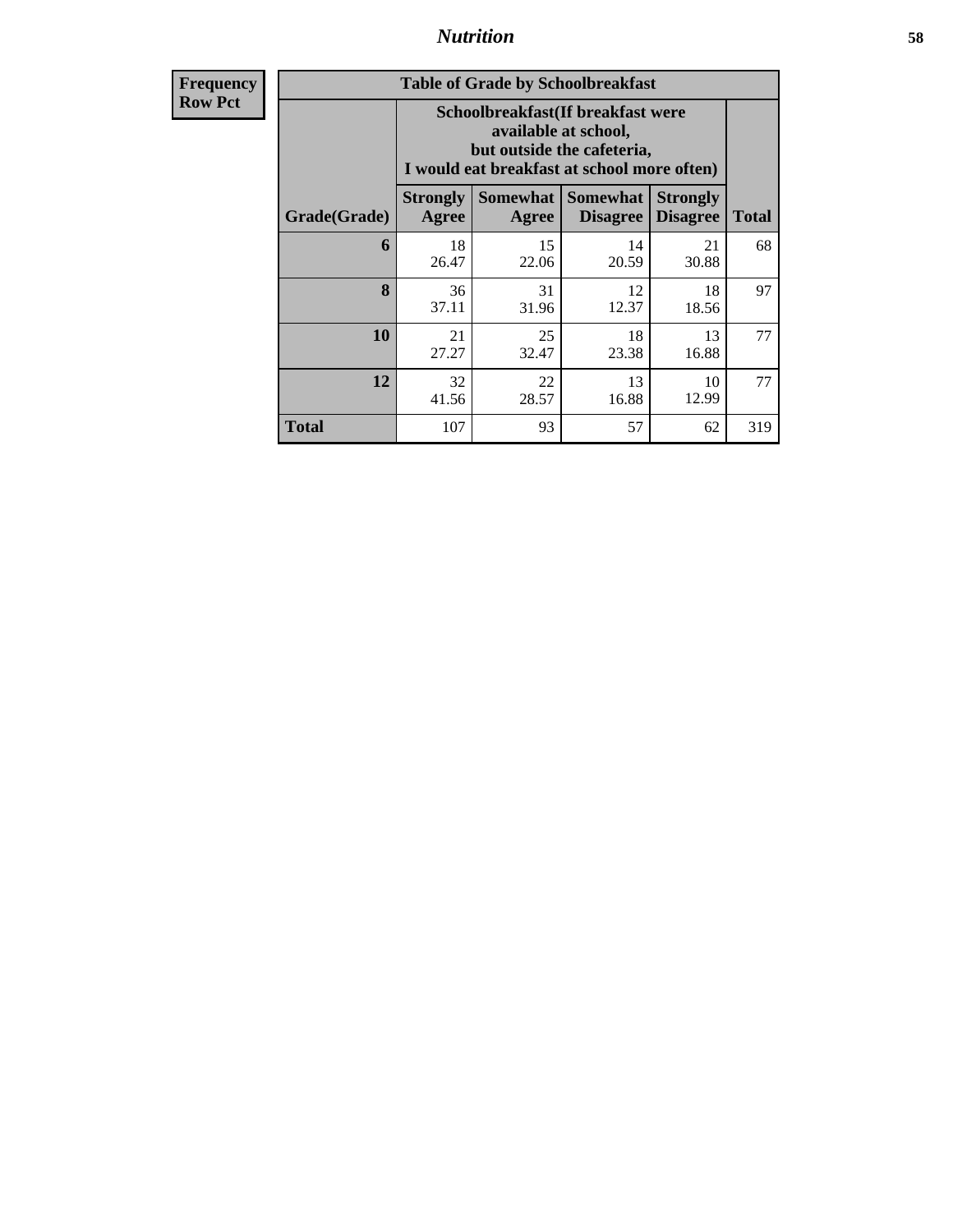| <b>Frequency</b> |                                                                                                           | <b>Table of Educationaids by Grade</b> |                   |             |             |              |  |  |  |
|------------------|-----------------------------------------------------------------------------------------------------------|----------------------------------------|-------------------|-------------|-------------|--------------|--|--|--|
| <b>Col Pct</b>   | <b>Educationaids</b> (I<br>have been<br>taught about<br><b>HIV/AIDS</b> at<br>school in the<br>past year) | 6                                      | Grade(Grade)<br>8 | 10          | 12          | <b>Total</b> |  |  |  |
|                  |                                                                                                           |                                        |                   |             |             |              |  |  |  |
|                  | <b>Yes</b>                                                                                                | 32<br>47.06                            | 81<br>83.51       | 63<br>81.82 | 55<br>71.43 | 231          |  |  |  |
|                  | N <sub>0</sub>                                                                                            | 36<br>52.94                            | 16<br>16.49       | 14<br>18.18 | 22<br>28.57 | 88           |  |  |  |
|                  | <b>Total</b>                                                                                              | 68                                     | 97                | 77          | 77          | 319          |  |  |  |

| Frequency      | <b>Table of Educationcharacter by Grade</b>                                                             |             |                                           |             |             |              |  |
|----------------|---------------------------------------------------------------------------------------------------------|-------------|-------------------------------------------|-------------|-------------|--------------|--|
| <b>Col Pct</b> | Educationcharacter(I<br>have been taught<br>about character<br>education in the past<br>year at school) |             | Grade(Grade)<br>8<br>10<br><b>12</b><br>6 |             |             |              |  |
|                |                                                                                                         |             |                                           |             |             | <b>Total</b> |  |
|                | <b>Yes</b>                                                                                              | 56<br>82.35 | 87<br>89.69                               | 69<br>89.61 | 61<br>79.22 | 273          |  |
|                | N <sub>o</sub>                                                                                          | 12<br>17.65 | 10<br>10.31                               | 8<br>10.39  | 16<br>20.78 | 46           |  |
|                | <b>Total</b>                                                                                            | 68          | 97                                        | 77          | 77          | 319          |  |

| Frequency      |                                                  | <b>Table of Gradcoach1 by Grade</b> |              |             |             |              |  |  |
|----------------|--------------------------------------------------|-------------------------------------|--------------|-------------|-------------|--------------|--|--|
| <b>Col Pct</b> | Gradcoach1(I<br>know who my<br><b>Graduation</b> |                                     | Grade(Grade) |             |             |              |  |  |
|                | Coach is)                                        | 6                                   | 8            | 10          | 12          | <b>Total</b> |  |  |
|                | Yes                                              | 12<br>17.65                         | 15<br>15.46  | 22<br>28.57 | 57<br>74.03 | 106          |  |  |
|                | N <sub>0</sub>                                   | 56<br>82.35                         | 82<br>84.54  | 55<br>71.43 | 20<br>25.97 | 213          |  |  |
|                | <b>Total</b>                                     | 68                                  | 97           | 77          | 77          | 319          |  |  |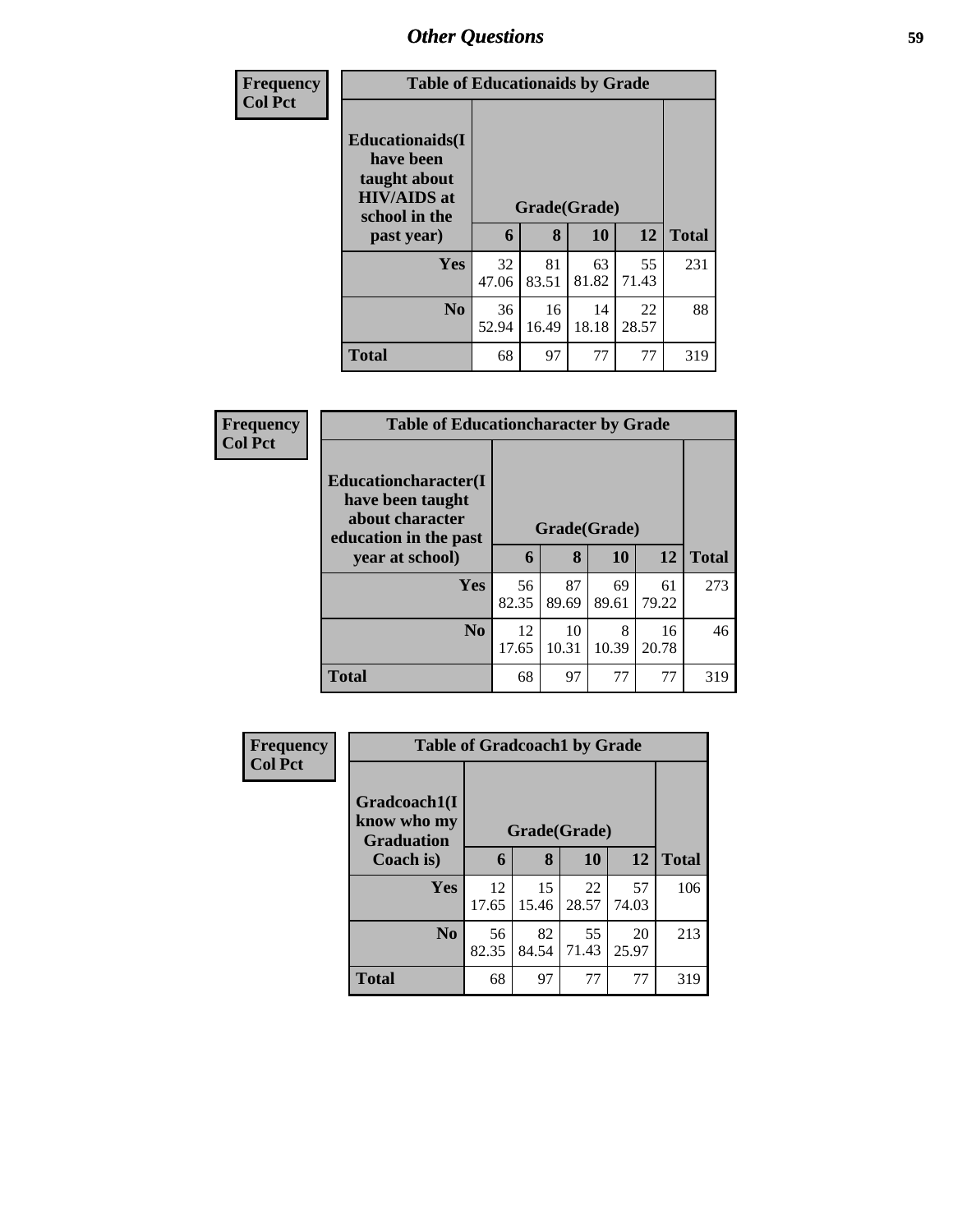| Frequency<br><b>Col Pct</b> |                                                           | <b>Table of Gradcoach2 by Grade</b> |             |             |             |              |  |  |  |
|-----------------------------|-----------------------------------------------------------|-------------------------------------|-------------|-------------|-------------|--------------|--|--|--|
|                             | Gradcoach2(I<br>have<br>contacted my<br><b>Graduation</b> | Grade(Grade)                        |             |             |             |              |  |  |  |
|                             | Coach)                                                    | 6                                   | 8           | 10          | 12          | <b>Total</b> |  |  |  |
|                             | <b>Yes</b>                                                | 4<br>5.88                           | 4<br>4.12   | 11<br>14.29 | 42<br>54.55 | 61           |  |  |  |
|                             | N <sub>o</sub>                                            | 64<br>94.12                         | 93<br>95.88 | 66<br>85.71 | 35<br>45.45 | 258          |  |  |  |
|                             | <b>Total</b>                                              | 68                                  | 97          | 77          | 77          | 319          |  |  |  |

| Frequency      |                                                                             | <b>Table of Gradcoach3 by Grade</b> |              |             |             |              |  |  |  |
|----------------|-----------------------------------------------------------------------------|-------------------------------------|--------------|-------------|-------------|--------------|--|--|--|
| <b>Col Pct</b> | Gradcoach3(I<br>have received<br>assistance<br>from my<br><b>Graduation</b> |                                     | Grade(Grade) |             |             |              |  |  |  |
|                | Coach)                                                                      | 6                                   | 8            | 10          | 12          | <b>Total</b> |  |  |  |
|                | Yes                                                                         | $\overline{4}$<br>5.88              | 5<br>5.15    | 8<br>10.39  | 35<br>45.45 | 52           |  |  |  |
|                | N <sub>0</sub>                                                              | 36<br>52.94                         | 37<br>38.14  | 25<br>32.47 | 10<br>12.99 | 108          |  |  |  |
|                | Don't know                                                                  | 28<br>41.18                         | 55<br>56.70  | 44<br>57.14 | 32<br>41.56 | 159          |  |  |  |
|                | <b>Total</b>                                                                | 68                                  | 97           | 77          | 77          | 319          |  |  |  |

| Frequency<br><b>Col Pct</b> | <b>Table of Selfharm by Grade</b>                                                                                                                                                      |                        |                        |                    |             |              |
|-----------------------------|----------------------------------------------------------------------------------------------------------------------------------------------------------------------------------------|------------------------|------------------------|--------------------|-------------|--------------|
|                             | <b>Selfharm</b> (During<br>the past 12<br>months,<br>I harmed myself<br>on purpose<br><b>Suicideconsider</b><br>During the past<br>12 months,<br>I seriously<br>considered<br>suicide) | 6                      | 8                      | Grade(Grade)<br>10 | 12          | <b>Total</b> |
|                             | Yes                                                                                                                                                                                    | $\mathfrak{D}$<br>2.94 | $\overline{7}$<br>7.22 | 8<br>10.39         | 5<br>6.49   | 22           |
|                             | N <sub>0</sub>                                                                                                                                                                         | 66<br>97.06            | 90<br>92.78            | 69<br>89.61        | 72<br>93.51 | 297          |
|                             | <b>Total</b>                                                                                                                                                                           | 68                     | 97                     | 77                 | 77          | 319          |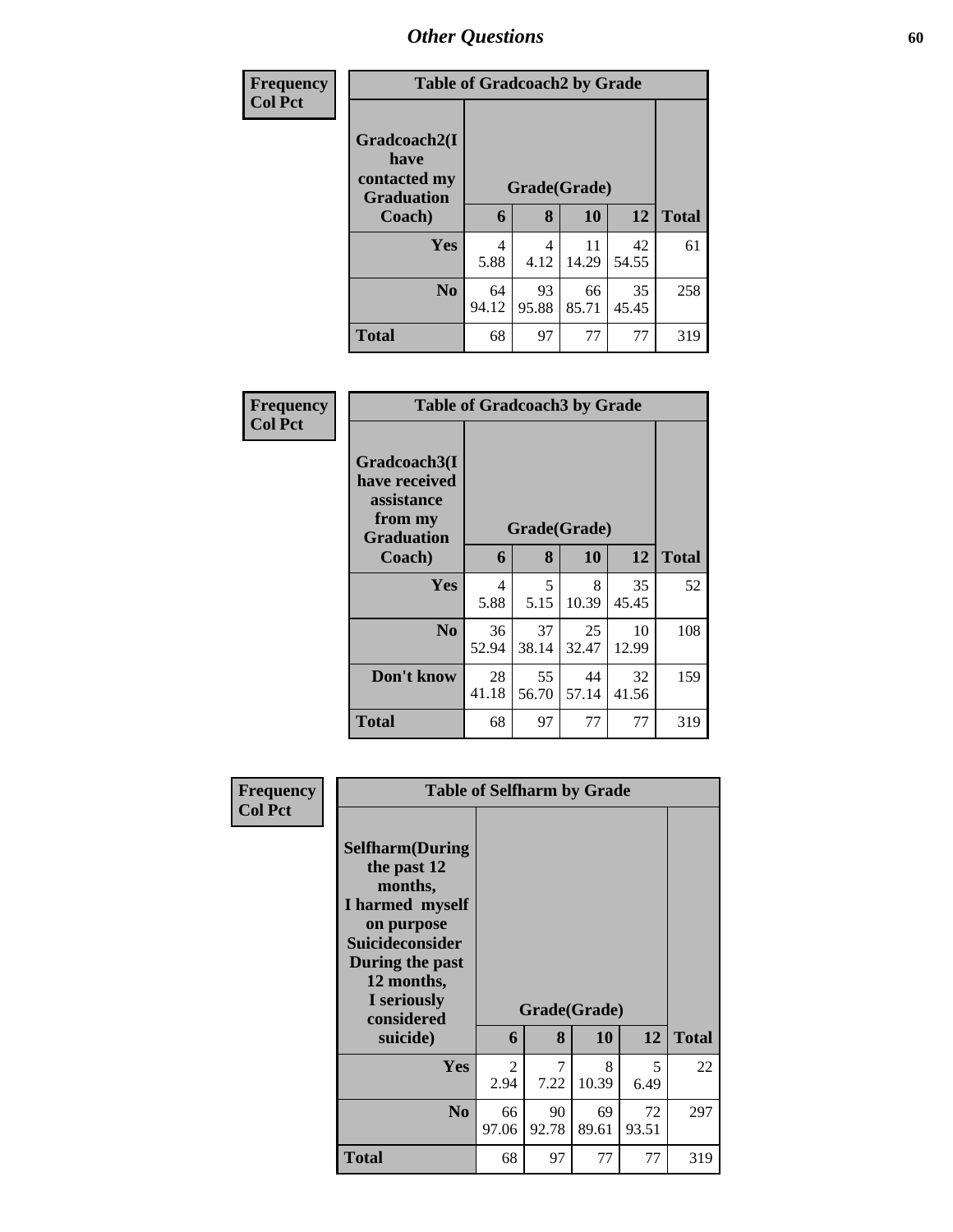| Frequency      | <b>Table of Suicideconsider by Grade</b> |                        |              |             |             |              |  |  |
|----------------|------------------------------------------|------------------------|--------------|-------------|-------------|--------------|--|--|
| <b>Col Pct</b> |                                          |                        | Grade(Grade) |             |             |              |  |  |
|                | Suicideconsider                          | 6                      | 8            | 10          | 12          | <b>Total</b> |  |  |
|                | Yes                                      | $\overline{2}$<br>2.94 | 4<br>4.12    | 6.49        | 4<br>5.19   | 15           |  |  |
|                | No.                                      | 66<br>97.06            | 93<br>95.88  | 72<br>93.51 | 73<br>94.81 | 304          |  |  |
|                | <b>Total</b>                             | 68                     | 97           | 77          | 77          | 319          |  |  |

| <b>Frequency</b> | <b>Table of Suicideattempt by Grade</b>              |              |             |             |             |              |
|------------------|------------------------------------------------------|--------------|-------------|-------------|-------------|--------------|
| <b>Col Pct</b>   | Suicideattempt(I<br>have attempted<br>suicide in the | Grade(Grade) |             |             |             |              |
|                  | last year)                                           | 6            | 8           | 10          | 12          | <b>Total</b> |
|                  | <b>Yes</b>                                           | 1.47         | 1.03        | 5<br>6.49   | 4<br>5.19   | 11           |
|                  | N <sub>o</sub>                                       | 67<br>98.53  | 96<br>98.97 | 72<br>93.51 | 73<br>94.81 | 308          |
|                  | <b>Total</b>                                         | 68           | 97          | 77          | 77          | 319          |

| Frequency      | <b>Table of Instantmessaged by Grade</b>               |              |             |             |             |              |  |
|----------------|--------------------------------------------------------|--------------|-------------|-------------|-------------|--------------|--|
| <b>Col Pct</b> | Instantmessaged(I<br>have instant<br>messaged people I | Grade(Grade) |             |             |             |              |  |
|                | do not even know)                                      | 6            | 8           | 10          | 12          | <b>Total</b> |  |
|                | <b>Yes</b>                                             | 10.29        | 26<br>26.80 | 27<br>35.06 | 28<br>36.36 | 88           |  |
|                | No.                                                    | 61<br>89.71  | 71<br>73.20 | 50<br>64.94 | 49<br>63.64 | 231          |  |
|                | <b>Total</b>                                           | 68           | 97          | 77          | 77          | 319          |  |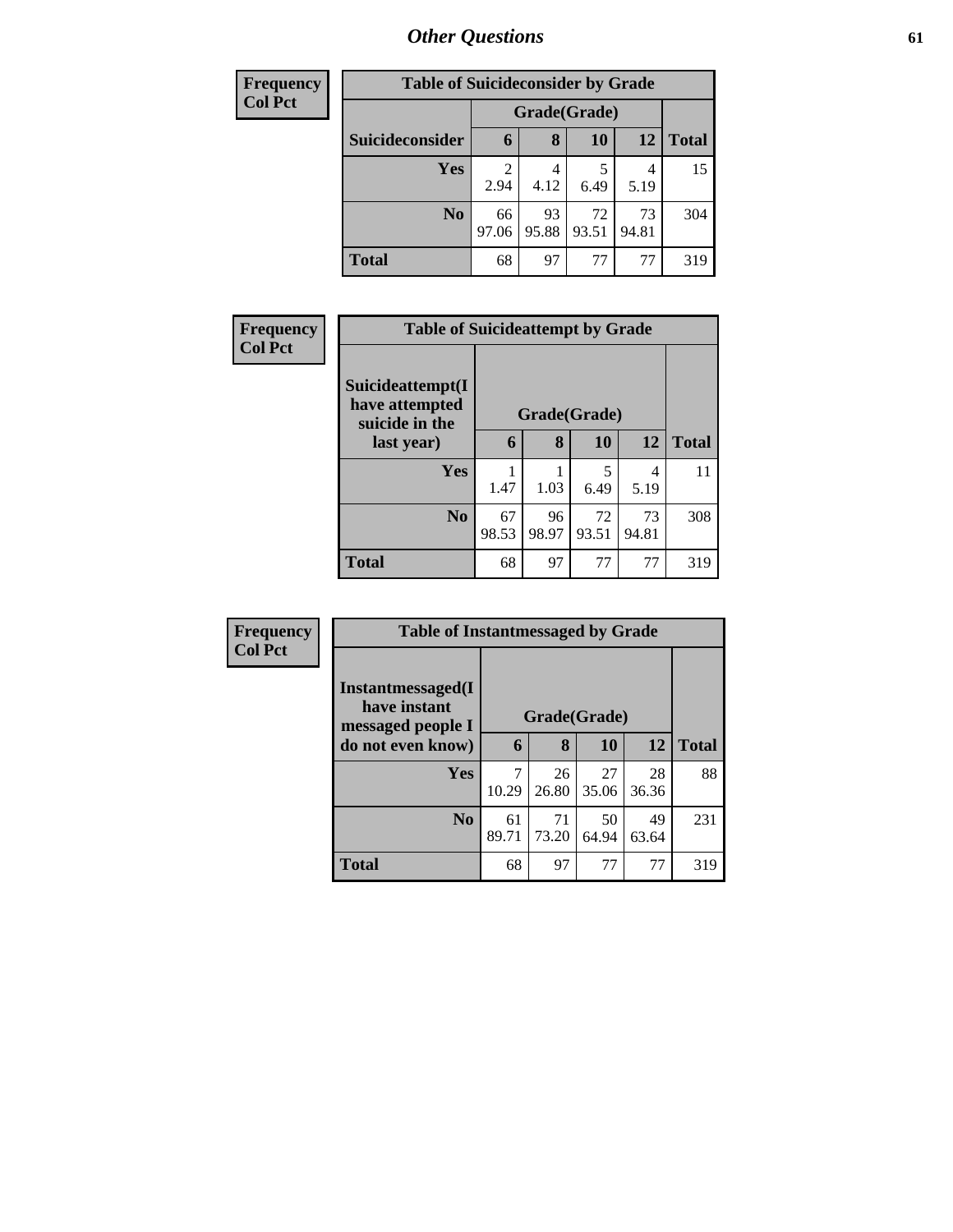| Frequency      | <b>Table of Getsalong by Grade</b>                  |                       |                                  |             |             |              |
|----------------|-----------------------------------------------------|-----------------------|----------------------------------|-------------|-------------|--------------|
| <b>Col Pct</b> | Getsalong(I get<br>along with other<br>students and | Grade(Grade)          |                                  |             |             |              |
|                | adults)                                             | 6                     | 8                                | 10          | 12          | <b>Total</b> |
|                | <b>Strongly Agree</b>                               | 39<br>57.35           | 55<br>56.70                      | 38<br>49.35 | 43<br>55.84 | 175          |
|                | <b>Somewhat Agree</b>                               | 16<br>23.53           | 37<br>38.14                      | 37<br>48.05 | 26<br>33.77 | 116          |
|                | <b>Somewhat Disagree</b>                            | $\mathcal{R}$<br>4.41 | $\overline{\mathcal{A}}$<br>4.12 | 1.30        | 4<br>5.19   | 12           |
|                | <b>Strongly Disagree</b>                            | 10<br>14.71           | 1.03                             | 1.30        | 4<br>5.19   | 16           |
|                | Total                                               | 68                    | 97                               | 77          | 77          | 319          |

| Frequency      | <b>Table of Safehome by Grade</b> |                                    |                        |                        |             |              |  |  |
|----------------|-----------------------------------|------------------------------------|------------------------|------------------------|-------------|--------------|--|--|
| <b>Col Pct</b> | Safehome(I feel<br>safe at home)  | Grade(Grade)<br>12<br>8<br>10<br>6 |                        |                        |             | <b>Total</b> |  |  |
|                | <b>Strongly Agree</b>             | 58<br>85.29                        | 82<br>84.54            | 55<br>71.43            | 62<br>80.52 | 257          |  |  |
|                | <b>Somewhat Agree</b>             | 5<br>7.35                          | 13<br>13.40            | 16<br>20.78            | 11<br>14.29 | 45           |  |  |
|                | <b>Somewhat Disagree</b>          | 1.47                               | $\mathfrak{D}$<br>2.06 | $\mathfrak{D}$<br>2.60 | 3<br>3.90   | 8            |  |  |
|                | <b>Strongly Disagree</b>          | 4<br>5.88                          | 0<br>0.00              | 4<br>5.19              | 1.30        | $\mathbf Q$  |  |  |
|                | <b>Total</b>                      | 68                                 | 97                     | 77                     | 77          | 319          |  |  |

| Frequency      |                                                                                                   |             |             | <b>Table of Adulttalk by Grade</b> |             |              |
|----------------|---------------------------------------------------------------------------------------------------|-------------|-------------|------------------------------------|-------------|--------------|
| <b>Col Pct</b> | <b>Adulttalk(I</b><br>know an<br>adult at<br>school that<br>I can talk<br>with if I<br>need help) | 6           | 8           | Grade(Grade)<br>10                 | 12          | <b>Total</b> |
|                | Yes                                                                                               | 64<br>94.12 | 89<br>91.75 | 61<br>79.22                        | 68<br>88.31 | 282          |
|                | N <sub>0</sub>                                                                                    | 4<br>5.88   | 8<br>8.25   | 16<br>20.78                        | 9<br>11.69  | 37           |
|                | <b>Total</b>                                                                                      | 68          | 97          | 77                                 | 77          | 319          |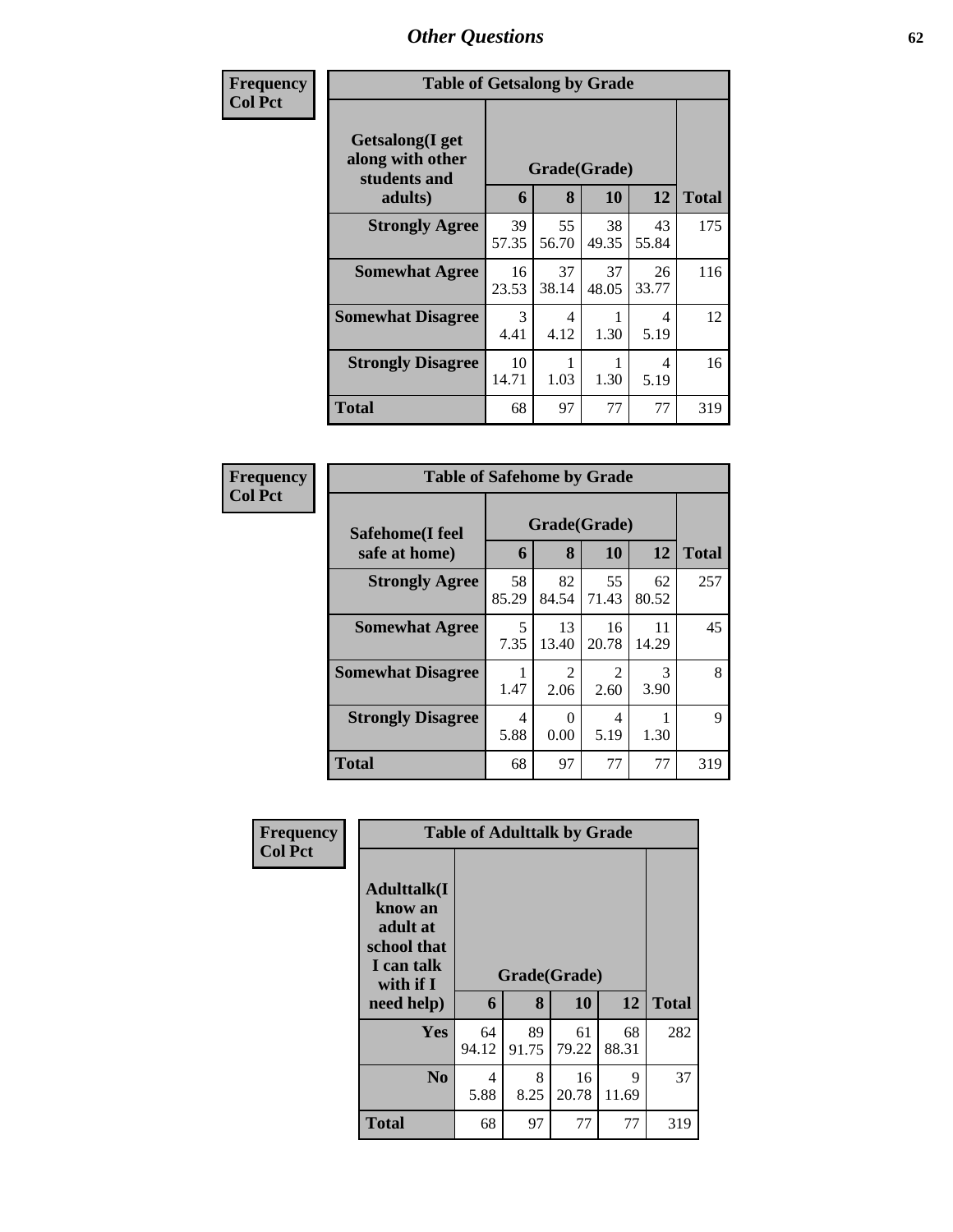**Frequency Row Pct**

| <b>Table of Grade by Tvtime</b> |             |                                                                                        |                      |                      |                      |                   |              |  |  |  |
|---------------------------------|-------------|----------------------------------------------------------------------------------------|----------------------|----------------------|----------------------|-------------------|--------------|--|--|--|
|                                 |             | Tvtime(On an average school day,<br>how much unsupervised time do I spend watching TV) |                      |                      |                      |                   |              |  |  |  |
| Grade(Grade)                    | None        | <b>Less that</b><br>hour/day                                                           | hour/day             | $2 - 3$<br>hours/day | $4 - 5$<br>hours/day | $6+$<br>hours/day | <b>Total</b> |  |  |  |
| 6                               | 12<br>17.65 | 23<br>33.82                                                                            | 11<br>16.18          | 13<br>19.12          | 8<br>11.76           | 1.47              | 68           |  |  |  |
| 8                               | 10<br>10.31 | 29<br>29.90                                                                            | 12<br>12.37          | 30<br>30.93          | 9<br>9.28            | 7.22              | 97           |  |  |  |
| 10                              | 10<br>12.99 | 11<br>14.29                                                                            | $\mathbf Q$<br>11.69 | 27<br>35.06          | 12<br>15.58          | 8<br>10.39        | 77           |  |  |  |
| 12                              | 12<br>15.58 | 19<br>24.68                                                                            | 13<br>16.88          | 21<br>27.27          | Q<br>11.69           | 3<br>3.90         | 77           |  |  |  |
| <b>Total</b>                    | 44          | 82                                                                                     | 45                   | 91                   | 38                   | 19                | 319          |  |  |  |

**Frequency Row Pct**

|              | <b>Table of Grade by Computertime</b> |                                                                                                  |             |                                                        |           |                   |              |  |  |  |  |
|--------------|---------------------------------------|--------------------------------------------------------------------------------------------------|-------------|--------------------------------------------------------|-----------|-------------------|--------------|--|--|--|--|
|              |                                       | Computertime(On an average school day,<br>how much unsupervised time do I spend on the computer) |             |                                                        |           |                   |              |  |  |  |  |
| Grade(Grade) | <b>None</b>                           | <b>Less that</b>                                                                                 |             | $2 - 3$<br>hour/day   hour/day   hours/day   hours/day | $4 - 5$   | $6+$<br>hours/day | <b>Total</b> |  |  |  |  |
| 6            | 22<br>32.35                           | 28<br>41.18                                                                                      | 8<br>11.76  | 6<br>8.82                                              | 1.47      | 3<br>4.41         | 68           |  |  |  |  |
| 8            | 29<br>29.90                           | 26<br>26.80                                                                                      | 17<br>17.53 | 15<br>15.46                                            | 5<br>5.15 | 5.15              | 97           |  |  |  |  |
| 10           | 18<br>23.38                           | 19<br>24.68                                                                                      | 16<br>20.78 | 16<br>20.78                                            | 5<br>6.49 | 3<br>3.90         | 77           |  |  |  |  |
| 12           | 14<br>18.18                           | 21<br>27.27                                                                                      | 14<br>18.18 | 19<br>24.68                                            | 5<br>6.49 | 4<br>5.19         | 77           |  |  |  |  |
| <b>Total</b> | 83                                    | 94                                                                                               | 55          | 56                                                     | 16        | 15                | 319          |  |  |  |  |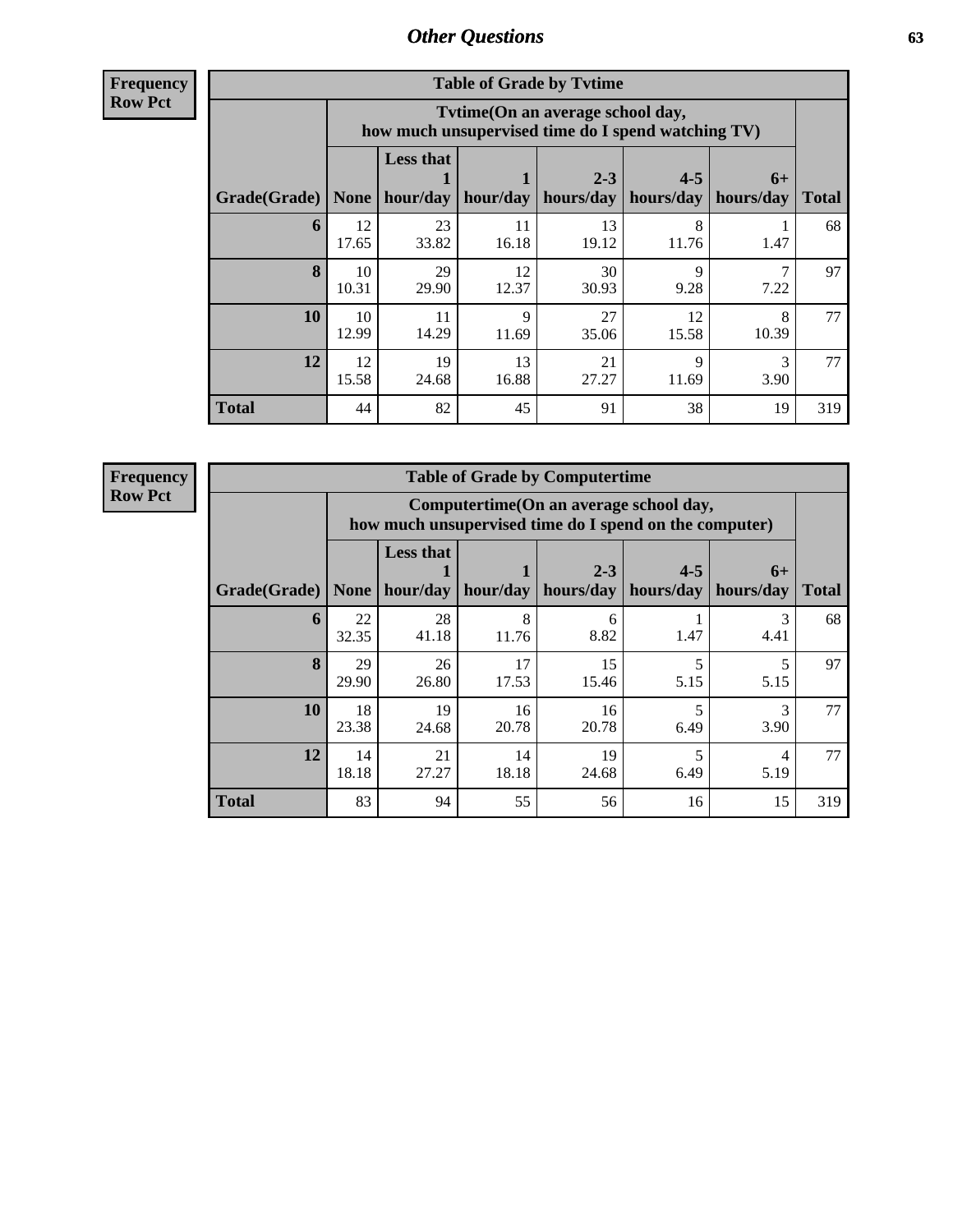### *Questions about Driving Laws* **64** *Driving Questions were asked only of high school students.*

| <b>Frequency</b> |  |
|------------------|--|
| Row Pct          |  |

|              | <b>Table of Grade by License1</b> |                                                                                                                                           |           |           |                      |              |  |  |  |  |
|--------------|-----------------------------------|-------------------------------------------------------------------------------------------------------------------------------------------|-----------|-----------|----------------------|--------------|--|--|--|--|
|              |                                   | License1(During the first 6 months of driving<br>with a provisional license,<br>the only passengers who can ride with the<br>driver are:) |           |           |                      |              |  |  |  |  |
| Grade(Grade) | <b>Parent or</b>                  | Family<br><b>Guardian   Members   Friends</b>                                                                                             |           | Anyone    | Don't<br><b>Know</b> | <b>Total</b> |  |  |  |  |
| 6            | 0                                 | $\Omega$                                                                                                                                  | 0         | 0         | 0                    | 0            |  |  |  |  |
| 8            | 0                                 | 0                                                                                                                                         | 0         | $\Omega$  | 0                    | 0            |  |  |  |  |
| 10           | 34<br>44.16                       | 23<br>29.87                                                                                                                               | 3<br>3.90 | 6<br>7.79 | 11<br>14.29          | 77           |  |  |  |  |
| 12           | 28<br>36.36                       | 35<br>45.45                                                                                                                               | 3<br>3.90 | 4<br>5.19 | 7<br>9.09            | 77           |  |  |  |  |
| <b>Total</b> | 62                                | 58                                                                                                                                        | 6         | 10        | 18                   | 154          |  |  |  |  |
|              |                                   | Frequency Missing $= 165$                                                                                                                 |           |           |                      |              |  |  |  |  |

| <b>Frequency</b> |              | <b>Table of Grade by License2</b>                                                                        |                        |                  |                                                      |                      |              |  |  |
|------------------|--------------|----------------------------------------------------------------------------------------------------------|------------------------|------------------|------------------------------------------------------|----------------------|--------------|--|--|
| <b>Row Pct</b>   |              | License2(17 yr old drivers with a<br>provisional driver's license cannot<br>drive between the hours of:) |                        |                  |                                                      |                      |              |  |  |
|                  | Grade(Grade) | <b>Midnight</b><br>to 6am                                                                                | 1am<br>to<br>5am       | 1am<br>to<br>6am | N <sub>0</sub><br>curfew<br>for $17$<br>year<br>olds | Don't<br><b>Know</b> | <b>Total</b> |  |  |
|                  | 6            | $\Omega$<br>٠                                                                                            | $\Omega$               | $\theta$         | $\Omega$                                             | $\Omega$             | $\Omega$     |  |  |
|                  | 8            | $\theta$                                                                                                 | $\Omega$               | $\theta$         | $\theta$                                             | $\Omega$             | $\theta$     |  |  |
|                  | 10           | 33<br>42.86                                                                                              | $\overline{4}$<br>5.19 | 9<br>11.69       | 6<br>7.79                                            | 25<br>32.47          | 77           |  |  |
|                  | 12           | 48<br>62.34                                                                                              | 2<br>2.60              | 6<br>7.79        | 8<br>10.39                                           | 13<br>16.88          | 77           |  |  |
|                  | <b>Total</b> | 81                                                                                                       | 6                      | 15               | 14                                                   | 38                   | 154          |  |  |
|                  |              | <b>Frequency Missing = 165</b>                                                                           |                        |                  |                                                      |                      |              |  |  |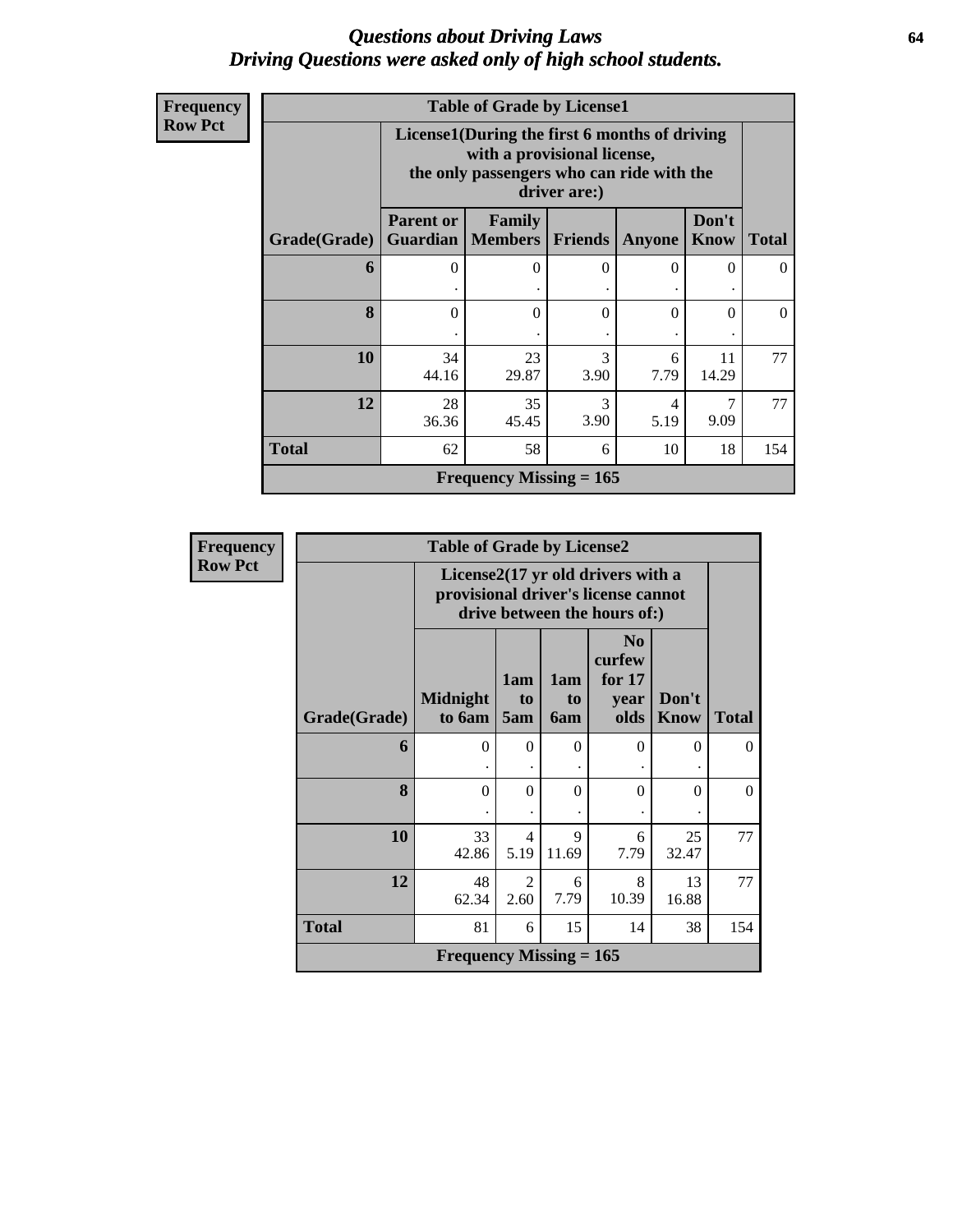#### *Questions about Driving Laws* **65** *Driving Questions were asked only of high school students.*

| <b>Frequency</b> |  |
|------------------|--|
| Row Pct          |  |

| <b>Table of Grade by License3</b> |                      |                                                                                        |            |                        |             |               |       |  |  |  |
|-----------------------------------|----------------------|----------------------------------------------------------------------------------------|------------|------------------------|-------------|---------------|-------|--|--|--|
|                                   |                      | License3(For drivers under the age of 21,<br>what level of alcohol is considered DUI?) |            |                        |             |               |       |  |  |  |
| Grade(Grade)                      | Any<br><b>Amount</b> | 0.02                                                                                   | 0.04       | 0.06                   | 0.08        | Don't<br>know | Total |  |  |  |
| 6                                 | $\theta$             | $\Omega$<br>٠                                                                          | $\theta$   | $\Omega$               | $\theta$    | 0             | 0     |  |  |  |
| 8                                 | $\theta$             | $\Omega$                                                                               | $\theta$   | $\Omega$               | $\theta$    | 0             | 0     |  |  |  |
| 10                                | 17<br>22.08          | 14<br>18.18                                                                            | 8<br>10.39 | 7<br>9.09              | 7<br>9.09   | 24<br>31.17   | 77    |  |  |  |
| 12                                | 25<br>32.47          | 18<br>23.38                                                                            | 5<br>6.49  | $\mathfrak{D}$<br>2.60 | 11<br>14.29 | 16<br>20.78   | 77    |  |  |  |
| <b>Total</b>                      | 42                   | 32                                                                                     | 13         | 9                      | 18          | 40            | 154   |  |  |  |
|                                   |                      | Frequency Missing $= 165$                                                              |            |                        |             |               |       |  |  |  |

**Frequency Row Pct**

|                     | <b>Table of Grade by License4</b> |                                                                                                                      |              |                               |                                             |               |              |  |  |  |
|---------------------|-----------------------------------|----------------------------------------------------------------------------------------------------------------------|--------------|-------------------------------|---------------------------------------------|---------------|--------------|--|--|--|
|                     |                                   | License4(A driver under 21 automatically<br>loses his/her license if caught exceeding the<br>posted speet limit by:) |              |                               |                                             |               |              |  |  |  |
| <b>Grade(Grade)</b> | $15+$<br>mph                      | $25+$<br>mph                                                                                                         | $35+$<br>mph | <b>Depends</b><br>on<br>judge | Can't<br>lose<br>license<br>for<br>speeding | Don't<br>know | <b>Total</b> |  |  |  |
| 6                   | $\Omega$                          | $\Omega$                                                                                                             | $\Omega$     | $\Omega$                      | 0                                           | $\Omega$      | 0            |  |  |  |
| 8                   | $\Omega$                          | $\Omega$                                                                                                             | $\Omega$     | $\Omega$                      | $\Omega$                                    | $\Omega$      | $\Omega$     |  |  |  |
| 10                  | 12<br>15.58                       | 4<br>5.19                                                                                                            | 10<br>12.99  | $\mathbf Q$<br>11.69          | 4<br>5.19                                   | 38<br>49.35   | 77           |  |  |  |
| 12                  | 15<br>19.48                       | 18<br>23.38                                                                                                          | 9<br>11.69   | 7<br>9.09                     | 6<br>7.79                                   | 22<br>28.57   | 77           |  |  |  |
| Total               | 27                                | 22                                                                                                                   | 19           | 16                            | 10                                          | 60            | 154          |  |  |  |
|                     | Frequency Missing $= 165$         |                                                                                                                      |              |                               |                                             |               |              |  |  |  |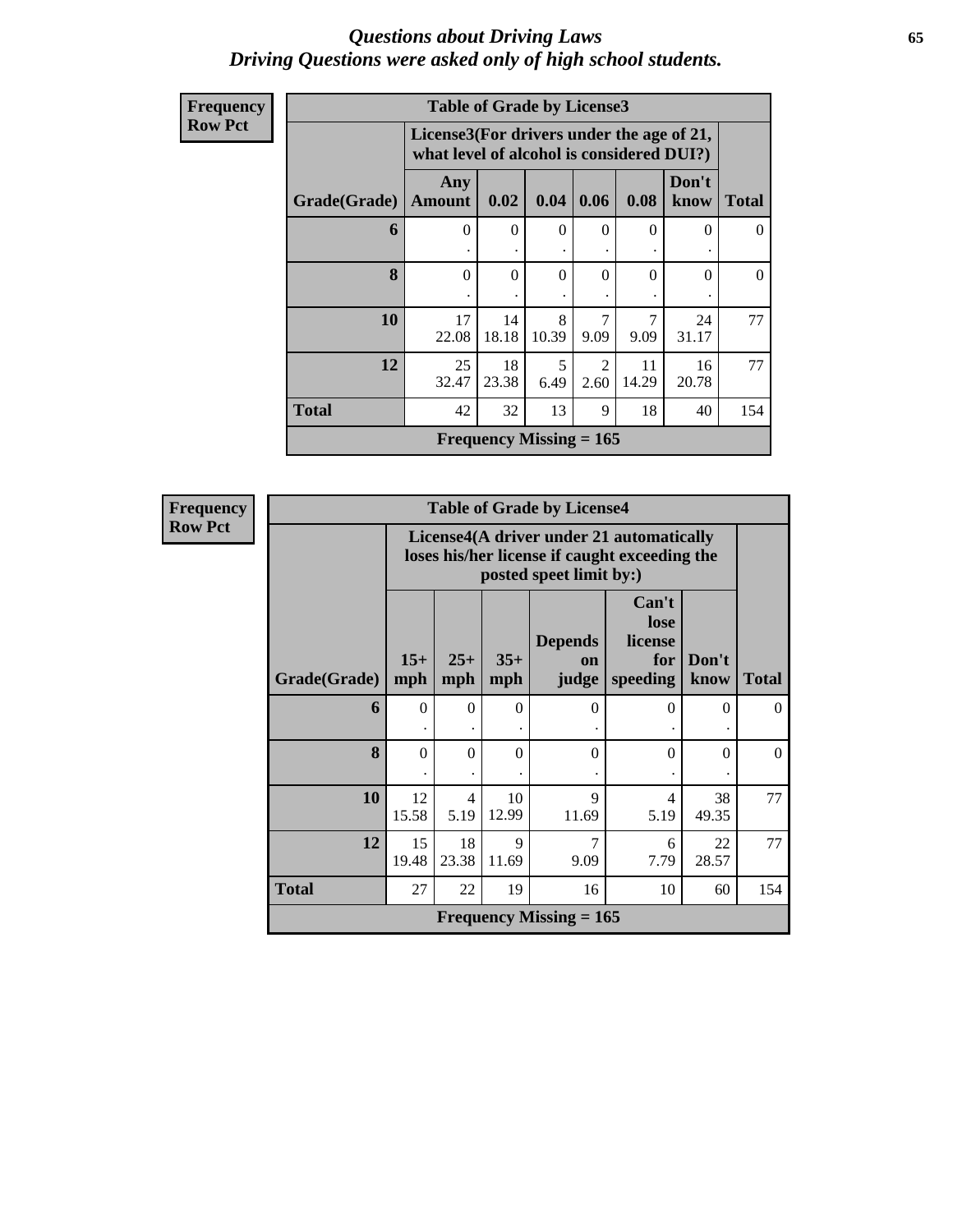### *Questions about Driving Laws* **66** *Driving Questions were asked only of high school students.*

| Frequency      | <b>Table of Grade by License5</b> |                                |                                                                                                                                                            |                |              |  |  |
|----------------|-----------------------------------|--------------------------------|------------------------------------------------------------------------------------------------------------------------------------------------------------|----------------|--------------|--|--|
| <b>Row Pct</b> |                                   |                                | License5(A<br>Georgia teenager<br>with family<br>connections or a<br>good lawyer can<br>break a teen<br>driving law and<br>keep their driver's<br>license) |                |              |  |  |
|                | Grade(Grade)                      | Yes                            | N <sub>0</sub>                                                                                                                                             | Don't<br>know  | <b>Total</b> |  |  |
|                | 6                                 | 0                              | $\Omega$                                                                                                                                                   | 0              | $\Omega$     |  |  |
|                | 8                                 | $\overline{0}$                 | $\theta$                                                                                                                                                   | $\overline{0}$ | $\theta$     |  |  |
|                | 10                                | 10<br>12.99                    | 34<br>44.16                                                                                                                                                | 33<br>42.86    | 77           |  |  |
|                | 12                                | 25<br>32.47                    | 29<br>37.66                                                                                                                                                | 23<br>29.87    | 77           |  |  |
|                | <b>Total</b>                      | 35                             | 63                                                                                                                                                         | 56             | 154          |  |  |
|                |                                   | <b>Frequency Missing = 165</b> |                                                                                                                                                            |                |              |  |  |

| <b>Frequency</b> | <b>Table of Grade by License6</b> |                                                                                                                                              |                |               |              |
|------------------|-----------------------------------|----------------------------------------------------------------------------------------------------------------------------------------------|----------------|---------------|--------------|
| <b>Row Pct</b>   |                                   | License <sub>6</sub> (I know a<br>friend or classmate<br>that broke a teen<br>driving law,<br>but was allowed to<br>keep his/her<br>license) |                |               |              |
|                  | Grade(Grade)                      | Yes                                                                                                                                          | N <sub>0</sub> | Don't<br>know | <b>Total</b> |
|                  | 6                                 | $\Omega$                                                                                                                                     | $\Omega$       | 0             | 0            |
|                  | 8                                 | $\Omega$                                                                                                                                     | $\theta$       | 0             | 0            |
|                  | 10                                | 17<br>22.08                                                                                                                                  | 38<br>49.35    | 22<br>28.57   | 77           |
|                  | 12                                | 31<br>40.26                                                                                                                                  | 31<br>40.26    | 15<br>19.48   | 77           |
|                  | <b>Total</b>                      | 48                                                                                                                                           | 69             | 37            | 154          |
|                  |                                   | <b>Frequency Missing = 165</b>                                                                                                               |                |               |              |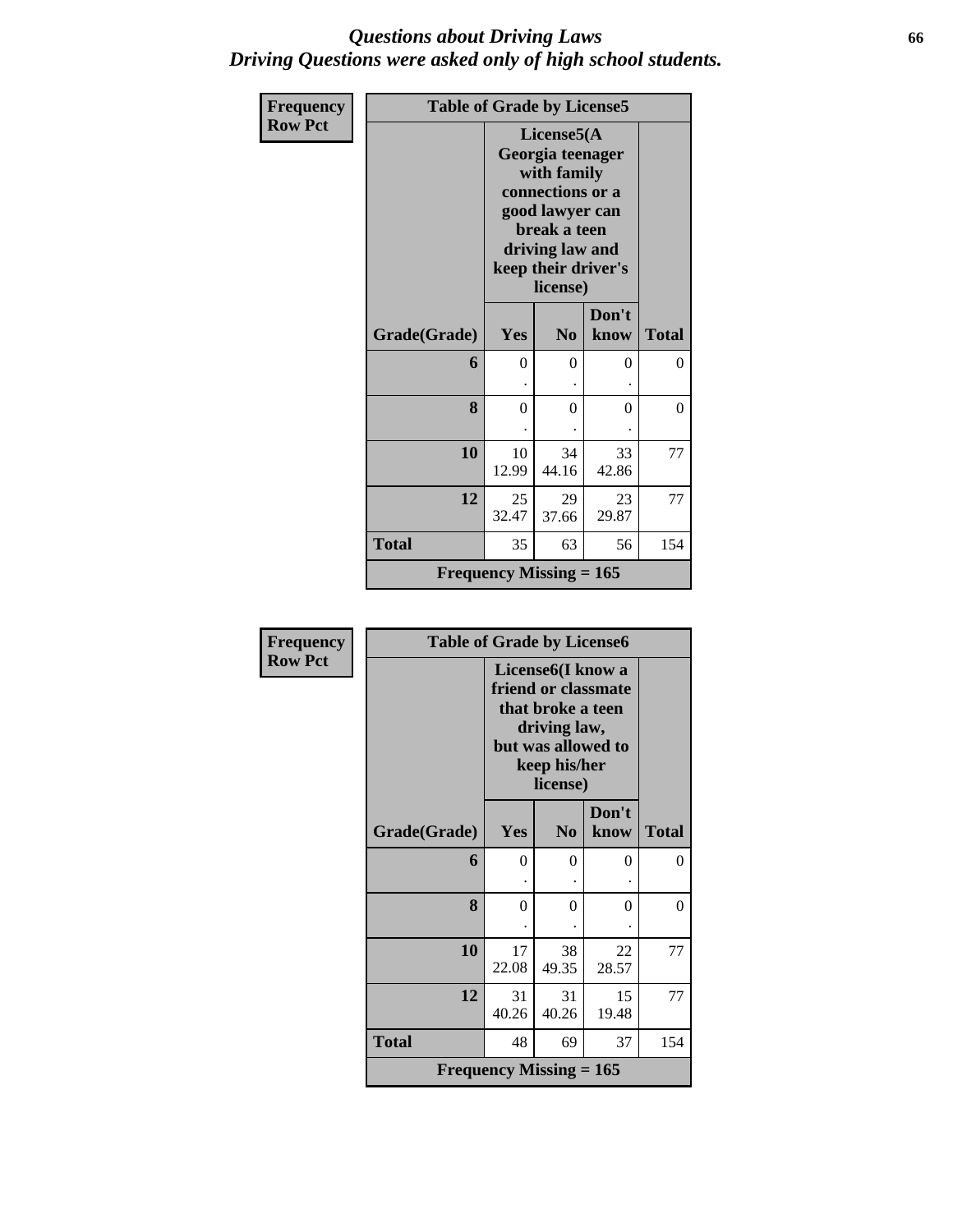### *Questions about Driving Laws* **67** *Driving Questions were asked only of high school students.*

| <b>Frequency</b> |              |                                                                                    |                                   | <b>Table of Grade by License7</b>                                                             |                        |                |
|------------------|--------------|------------------------------------------------------------------------------------|-----------------------------------|-----------------------------------------------------------------------------------------------|------------------------|----------------|
| <b>Row Pct</b>   |              |                                                                                    |                                   | License7(A student under the age of 18 cam loser<br>his/her driving privileges if he or she:) |                        |                |
|                  | Grade(Grade) | <b>Have</b><br>more than<br><b>10</b><br>unexcused<br>absences<br>per school<br>yr | Drop out<br>without<br>graduating | <b>Bring</b><br>alcohol/drugs/weapon<br>to school                                             | All of<br>the<br>above | <b>Total</b>   |
|                  | 6            | $\Omega$                                                                           | 0                                 | 0                                                                                             | $\Omega$               | $\overline{0}$ |
|                  |              |                                                                                    |                                   |                                                                                               |                        |                |
|                  | 8            | 0                                                                                  | $\Omega$                          | $\Omega$                                                                                      | $\Omega$               | $\overline{0}$ |
|                  | 10           | 10<br>12.99                                                                        | 9<br>11.69                        | 3<br>3.90                                                                                     | 55<br>71.43            | 77             |
|                  | 12           | 18<br>23.38                                                                        | 3<br>3.90                         | 4<br>5.19                                                                                     | 52<br>67.53            | 77             |
|                  | <b>Total</b> | 28                                                                                 | 12                                | 7                                                                                             | 107                    | 154            |
|                  |              |                                                                                    | <b>Frequency Missing = 165</b>    |                                                                                               |                        |                |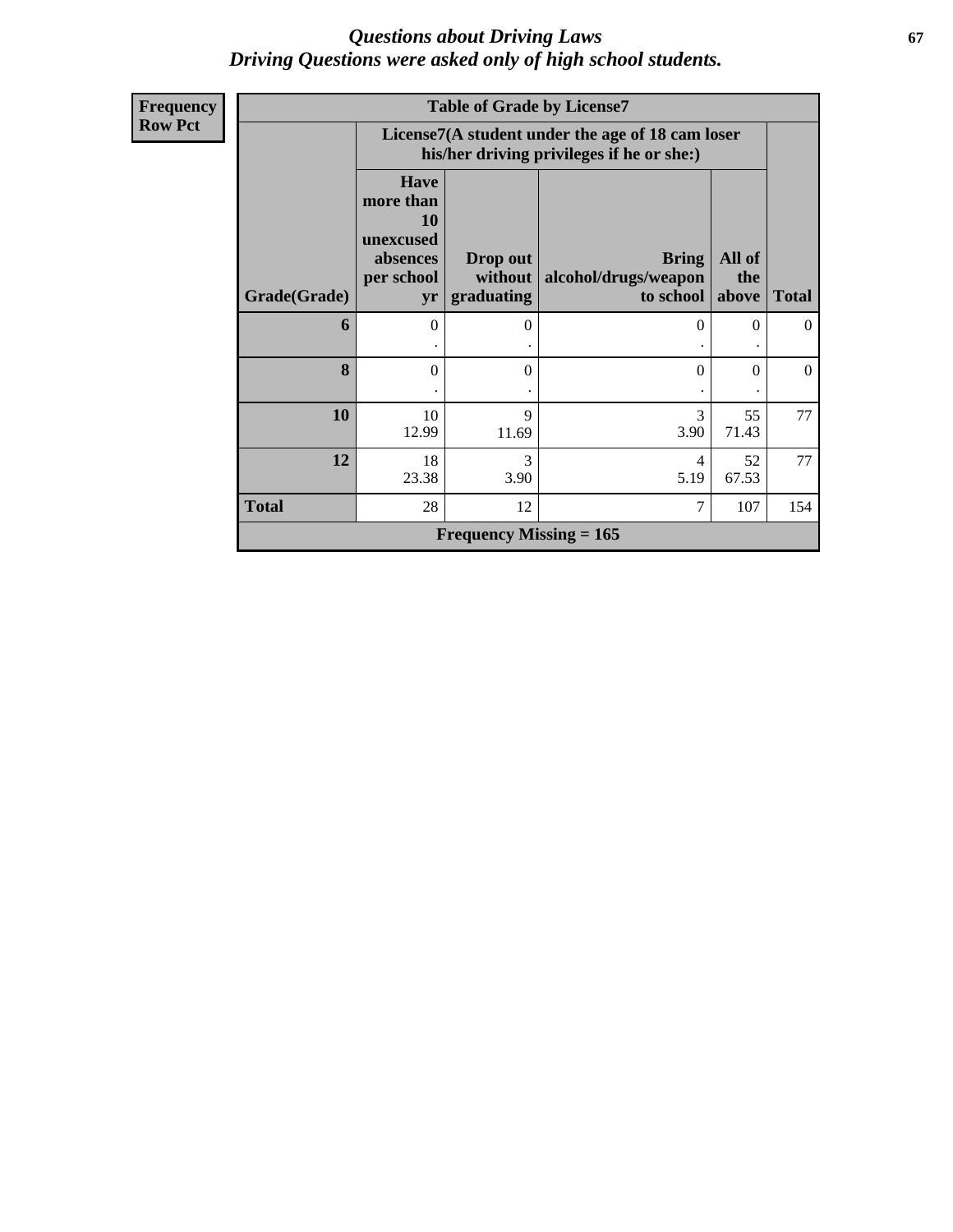## *Select Results by Gender* **68**

| Frequency      |                                                   | <b>Table of SchoolClimate2 by Gender</b> |             |                |  |  |  |  |
|----------------|---------------------------------------------------|------------------------------------------|-------------|----------------|--|--|--|--|
| <b>Col Pct</b> | SchoolClimate2(I<br>feel successful at<br>school) | Gender(Gender)<br><b>Female</b>          | <b>Male</b> | <b>Total</b>   |  |  |  |  |
|                | <b>Strongly Agree</b>                             | 64<br>41.29                              | 88<br>53.66 | 152            |  |  |  |  |
|                | <b>Somewhat Agree</b>                             | 81<br>52.26                              | 65<br>39.63 | 146            |  |  |  |  |
|                | <b>Somewhat Disagree</b>                          | 9<br>5.81                                | 10<br>6.10  | 19             |  |  |  |  |
|                | <b>Strongly Disagree</b>                          | 0.65                                     | 0.61        | $\overline{2}$ |  |  |  |  |
|                | <b>Total</b>                                      | 155                                      | 164         | 319            |  |  |  |  |

| Frequency      | <b>Table of SchoolClimate6 by Gender</b>                 |                                 |             |              |
|----------------|----------------------------------------------------------|---------------------------------|-------------|--------------|
| <b>Col Pct</b> | <b>SchoolClimate6(Teachers</b><br>treat me with respect) | Gender(Gender)<br><b>Female</b> | <b>Male</b> | <b>Total</b> |
|                | <b>Strongly Agree</b>                                    | 73<br>47.10                     | 82<br>50.00 | 155          |
|                | <b>Somewhat Agree</b>                                    | 66<br>42.58                     | 62<br>37.80 | 128          |
|                | <b>Somewhat Disagree</b>                                 | 13<br>8.39                      | 15<br>9.15  | 28           |
|                | <b>Strongly Disagree</b>                                 | 3<br>1.94                       | 5<br>3.05   | 8            |
|                | <b>Total</b>                                             | 155                             | 164         | 319          |

| <b>Frequency</b> | <b>Table of SchoolClimate8 by Gender</b>                                             |               |                               |              |  |
|------------------|--------------------------------------------------------------------------------------|---------------|-------------------------------|--------------|--|
| <b>Col Pct</b>   | <b>SchoolClimate8(Students</b><br>are frequently<br>recognized for good<br>behavior) | <b>Female</b> | Gender(Gender)<br><b>Male</b> | <b>Total</b> |  |
|                  | <b>Strongly Agree</b>                                                                | 54            | 62                            | 116          |  |
|                  |                                                                                      | 34.84         | 37.80                         |              |  |
|                  | <b>Somewhat Agree</b>                                                                | 75<br>48.39   | 73<br>44.51                   | 148          |  |
|                  | <b>Somewhat Disagree</b>                                                             | 21<br>13.55   | 19<br>11.59                   | 40           |  |
|                  | <b>Strongly Disagree</b>                                                             | 5<br>3.23     | 10<br>6.10                    | 15           |  |
|                  | Total                                                                                | 155           | 164                           | 319          |  |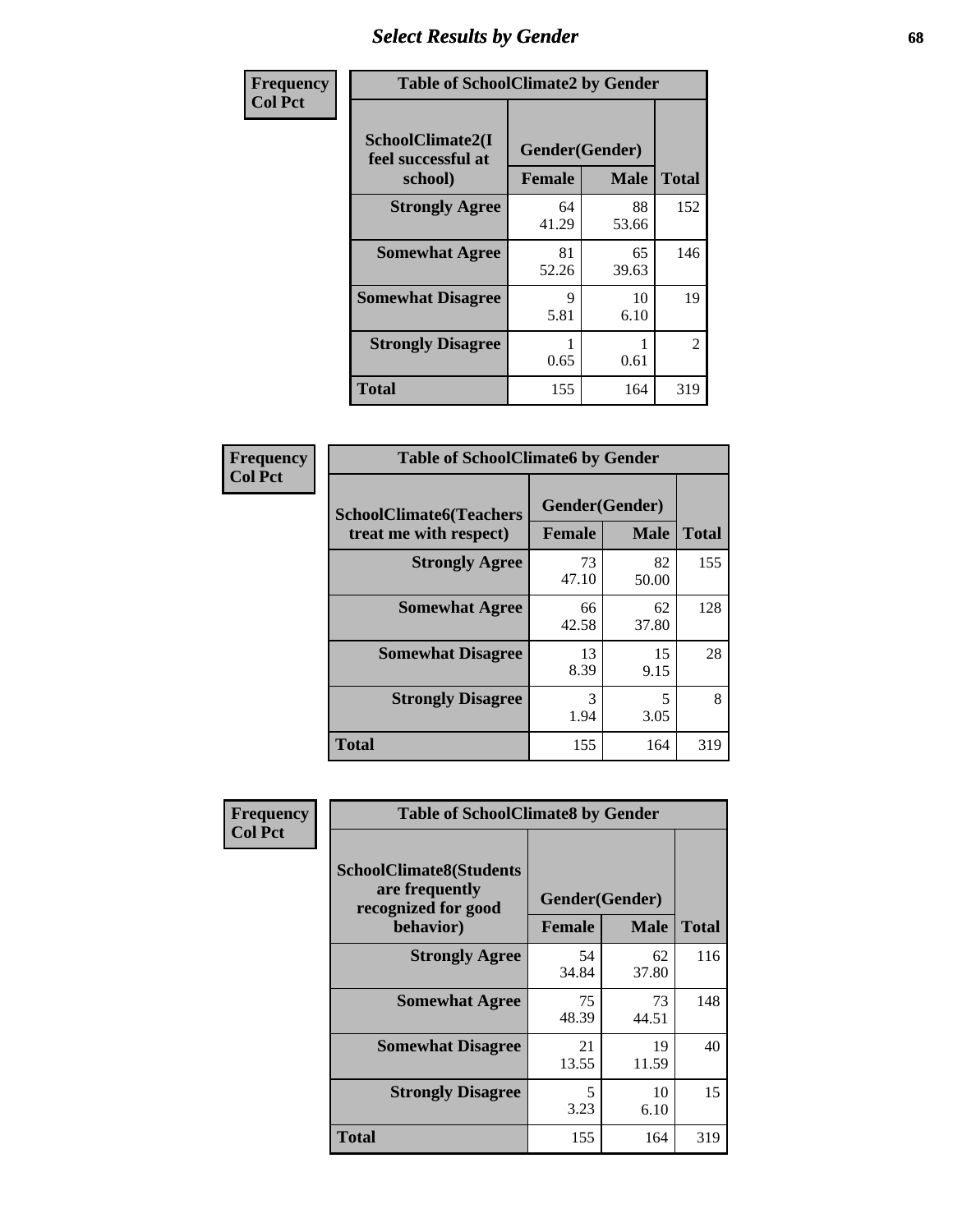# *Select Results by Gender* **69**

| Frequency      | <b>Table of Gender by Dropout</b> |                                                                        |                |              |
|----------------|-----------------------------------|------------------------------------------------------------------------|----------------|--------------|
| <b>Row Pct</b> |                                   | Dropout(I<br>have<br>thought<br>about<br>dropping<br>out of<br>school) |                |              |
|                | Gender(Gender)                    | Yes                                                                    | N <sub>0</sub> | <b>Total</b> |
|                | <b>Female</b>                     | 40<br>25.81                                                            | 115<br>74.19   | 155          |
|                | <b>Male</b>                       | 35<br>21.34                                                            | 129<br>78.66   | 164          |
|                | <b>Total</b>                      | 75                                                                     | 244            | 319          |

| <b>Total</b> |
|--------------|
| 155          |
| 164          |
|              |

**Total** 204 38 27 6 44 319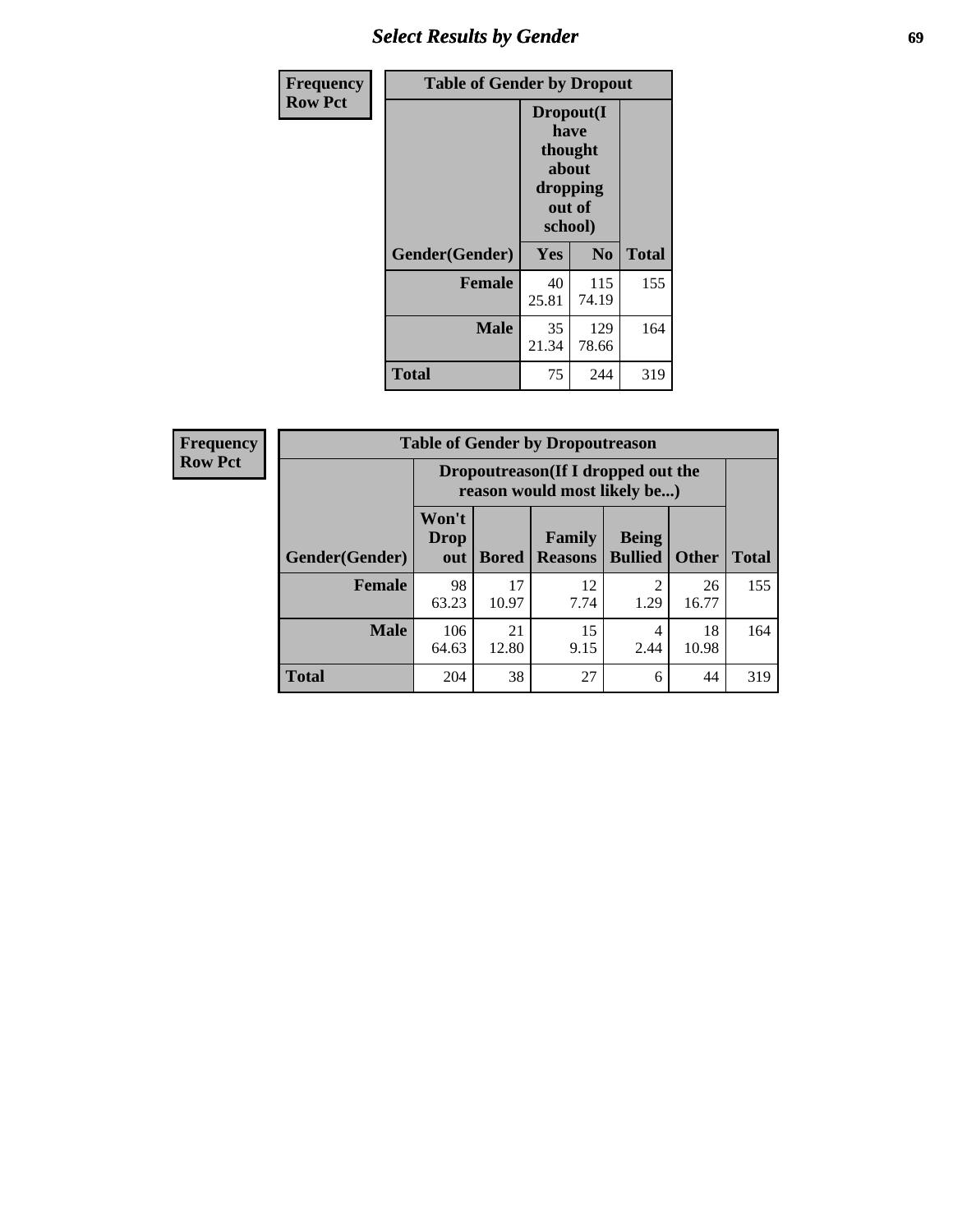*School Safety* **70**

| Frequency      | <b>Table of Gender by Bullied2</b> |                 |                |              |
|----------------|------------------------------------|-----------------|----------------|--------------|
| <b>Row Pct</b> |                                    | <b>Bullied2</b> |                |              |
|                | <b>Gender</b> (Gender)             | <b>Yes</b>      | N <sub>0</sub> | <b>Total</b> |
|                | <b>Female</b>                      | 18<br>11.61     | 137<br>88.39   | 155          |
|                | <b>Male</b>                        | 32<br>19.51     | 132<br>80.49   | 164          |
|                | <b>Total</b>                       | 50              | 269            | 319          |

| Frequency      | <b>Table of Gender by Bulliedothers2</b> |                       |                |              |
|----------------|------------------------------------------|-----------------------|----------------|--------------|
| <b>Row Pct</b> |                                          | <b>Bulliedothers2</b> |                |              |
|                | Gender(Gender)                           | Yes                   | N <sub>0</sub> | <b>Total</b> |
|                | <b>Female</b>                            | 15<br>9.68            | 140<br>90.32   | 155          |
|                | <b>Male</b>                              | 15<br>9.15            | 149<br>90.85   | 164          |
|                | <b>Total</b>                             | 30                    | 289            | 319          |

| Frequency      | <b>Table of Gender by Weaponschool2</b> |               |                |              |
|----------------|-----------------------------------------|---------------|----------------|--------------|
| <b>Row Pct</b> |                                         | Weaponschool2 |                |              |
|                | Gender(Gender)                          | Yes           | N <sub>0</sub> | <b>Total</b> |
|                | <b>Female</b>                           | 0.65          | 154<br>99.35   | 155          |
|                | <b>Male</b>                             | 6<br>3.66     | 158<br>96.34   | 164          |
|                | <b>Total</b>                            |               | 312            | 319          |

| Frequency      | <b>Table of Gender by Absentunsafe2</b> |               |                |              |
|----------------|-----------------------------------------|---------------|----------------|--------------|
| <b>Row Pct</b> |                                         | Absentunsafe2 |                |              |
|                | Gender(Gender)                          | Yes           | N <sub>0</sub> | <b>Total</b> |
|                | <b>Female</b>                           | 2.58          | 151<br>97.42   | 155          |
|                | <b>Male</b>                             | 3.05          | 159<br>96.95   | 164          |
|                | <b>Total</b>                            | q             | 310            | 319          |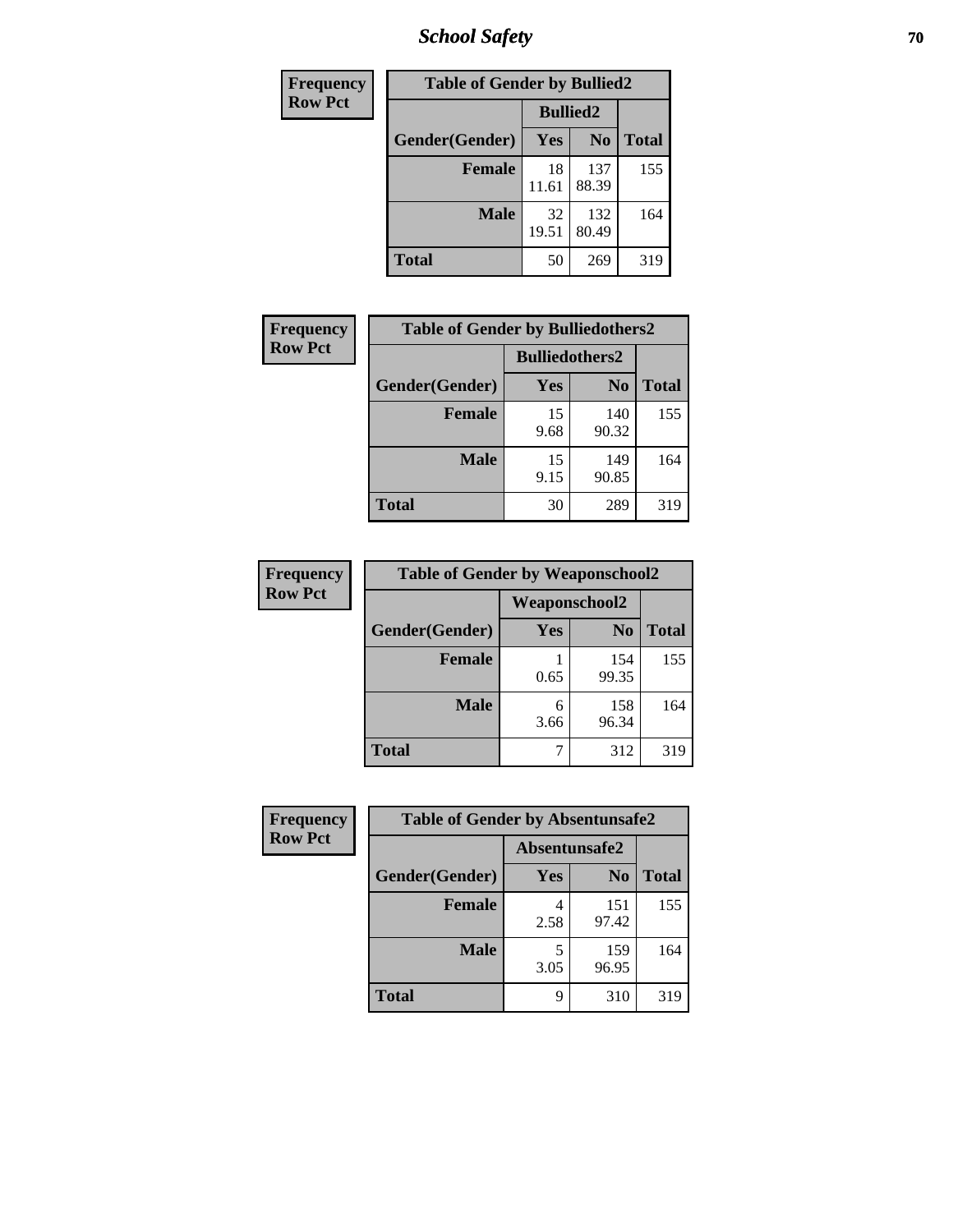*School Safety* **71**

| Frequency      | <b>Table of Gender by Gangself</b> |                                                                                                |              |              |
|----------------|------------------------------------|------------------------------------------------------------------------------------------------|--------------|--------------|
| <b>Row Pct</b> |                                    | Gangself(I<br>have<br>participated<br>in illegal gang<br>activities in<br>the past 30<br>days) |              |              |
|                | Gender(Gender)                     | Yes                                                                                            | No           | <b>Total</b> |
|                | <b>Female</b>                      | 5<br>3.23                                                                                      | 150<br>96.77 | 155          |
|                | <b>Male</b>                        | 13<br>7.93                                                                                     | 151<br>92.07 | 164          |
|                | <b>Total</b>                       | 18                                                                                             | 301          | 319          |

| <b>Frequency</b> | <b>Table of Gender by Gangpeers</b> |                                                                                                                             |                |              |
|------------------|-------------------------------------|-----------------------------------------------------------------------------------------------------------------------------|----------------|--------------|
| <b>Row Pct</b>   |                                     | <b>Gangpeers</b> (I<br>have friends<br>who have<br>participated<br>in illegal gang<br>activities in<br>the past 30<br>days) |                |              |
|                  | Gender(Gender)                      | Yes                                                                                                                         | N <sub>0</sub> | <b>Total</b> |
|                  | <b>Female</b>                       | 19<br>12.26                                                                                                                 | 136<br>87.74   | 155          |
|                  | <b>Male</b>                         | 25<br>15.24                                                                                                                 | 139<br>84.76   | 164          |
|                  | Total                               | 44                                                                                                                          | 275            | 319          |

| Frequency      | <b>Table of Gender by Pickedon2</b> |             |                |              |
|----------------|-------------------------------------|-------------|----------------|--------------|
| <b>Row Pct</b> |                                     | Pickedon2   |                |              |
|                | Gender(Gender)                      | <b>Yes</b>  | N <sub>0</sub> | <b>Total</b> |
|                | <b>Female</b>                       | 70<br>45.16 | 85<br>54.84    | 155          |
|                | <b>Male</b>                         | 63<br>38.41 | 101<br>61.59   | 164          |
|                | <b>Total</b>                        | 133         | 186            | 319          |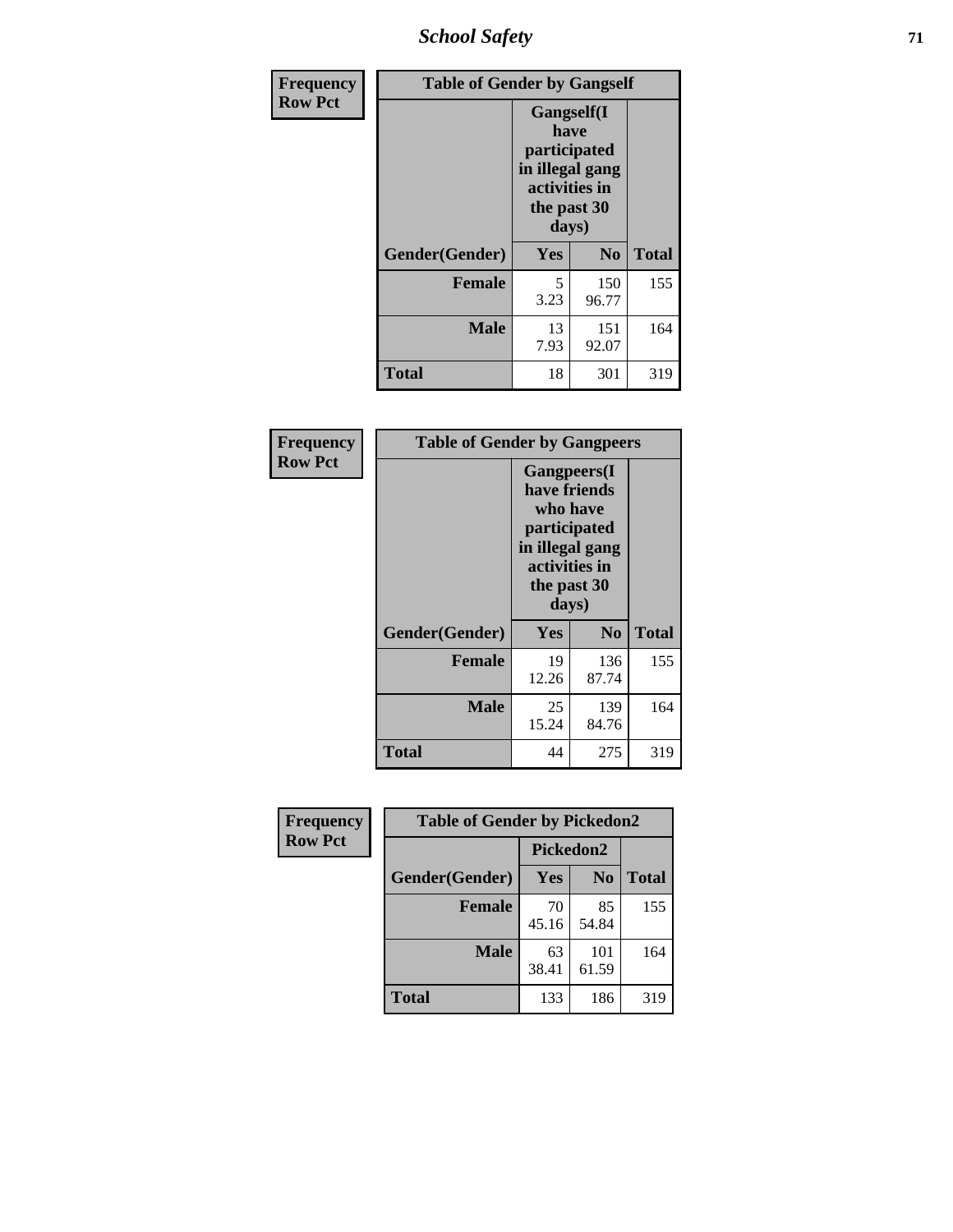*School Safety* **72**

| Frequency      | <b>Table of Gender by Safeschool2</b> |              |                |              |  |
|----------------|---------------------------------------|--------------|----------------|--------------|--|
| <b>Row Pct</b> |                                       | Safeschool2  |                |              |  |
|                | Gender(Gender)                        | <b>Yes</b>   | N <sub>0</sub> | <b>Total</b> |  |
|                | <b>Female</b>                         | 137<br>88.39 | 18<br>11.61    | 155          |  |
|                | <b>Male</b>                           | 142<br>86.59 | 22<br>13.41    | 164          |  |
|                | <b>Total</b>                          | 279          | 40             | 319          |  |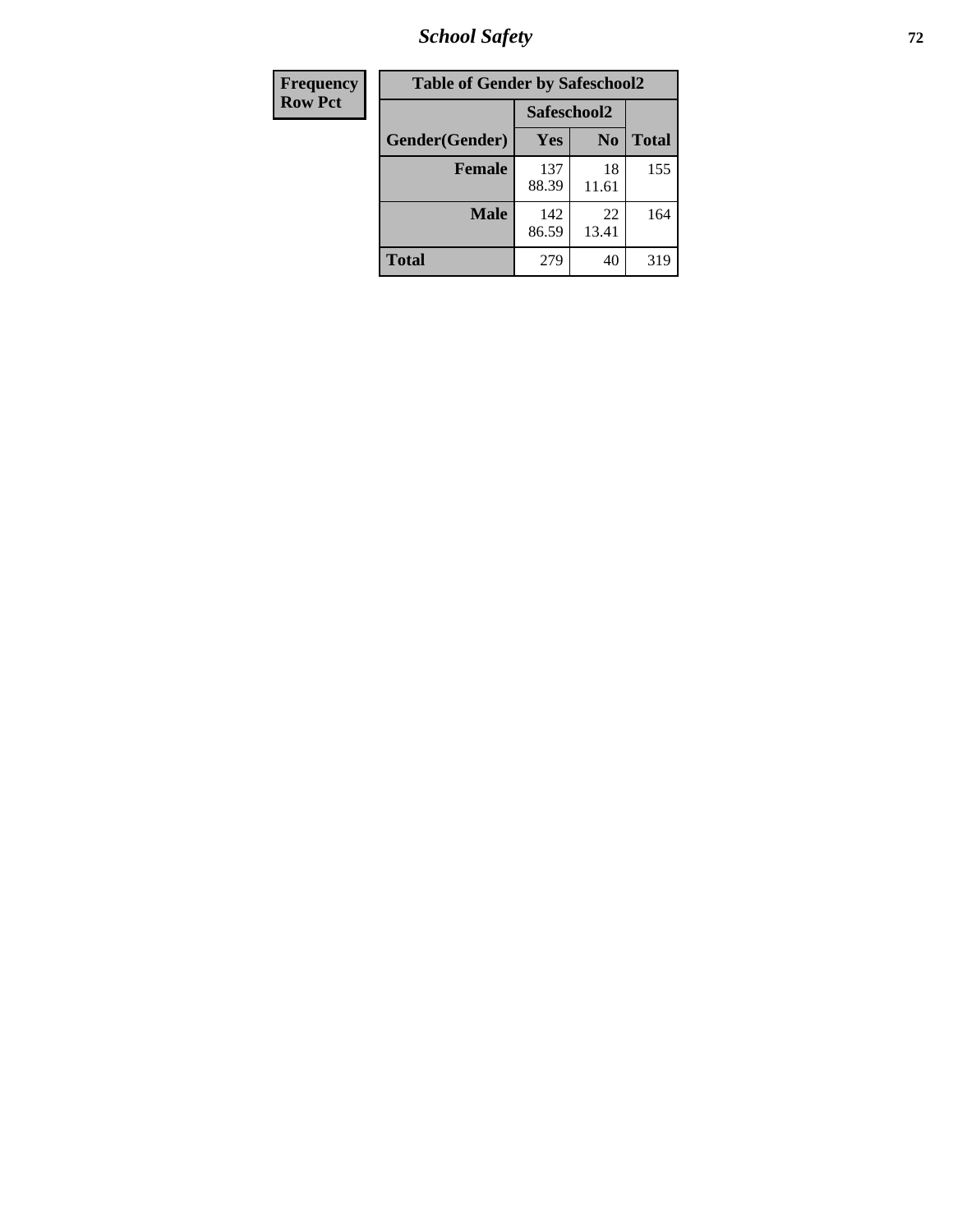# *Incidence of Drug Use* 73

| <b>Frequency</b> | <b>Table of Gender by AlcoholAlt</b> |                                          |                |              |
|------------------|--------------------------------------|------------------------------------------|----------------|--------------|
| <b>Row Pct</b>   |                                      | AlcoholAlt(Alcohol<br>use, past 30 days) |                |              |
|                  | Gender(Gender)                       | Yes                                      | N <sub>0</sub> | <b>Total</b> |
|                  | <b>Female</b>                        | 27<br>17.42                              | 128<br>82.58   | 155          |
|                  | <b>Male</b>                          | 30<br>18.29                              | 134<br>81.71   | 164          |
|                  | <b>Total</b>                         | 57                                       | 262            | 319          |

| <b>Frequency</b> | <b>Table of Gender by TobaccoAny</b> |                    |                    |              |
|------------------|--------------------------------------|--------------------|--------------------|--------------|
| <b>Row Pct</b>   |                                      | use, past 30 days) | TobaccoAny(Tobacco |              |
|                  | Gender(Gender)                       | Yes                | N <sub>0</sub>     | <b>Total</b> |
|                  | <b>Female</b>                        | 17<br>10.97        | 138<br>89.03       | 155          |
|                  | <b>Male</b>                          | 18<br>10.98        | 146<br>89.02       | 164          |
|                  | <b>Total</b>                         | 35                 | 284                | 319          |

| <b>Frequency</b> |                | <b>Table of Gender by MarijuanaAlt</b> |                        |              |
|------------------|----------------|----------------------------------------|------------------------|--------------|
| <b>Row Pct</b>   |                | use, past 30 days)                     | MarijuanaAlt(Marijuana |              |
|                  | Gender(Gender) | <b>Yes</b>                             | N <sub>0</sub>         | <b>Total</b> |
|                  | <b>Female</b>  | 5<br>3.23                              | 150<br>96.77           | 155          |
|                  | <b>Male</b>    | 10<br>6.10                             | 154<br>93.90           | 164          |
|                  | <b>Total</b>   | 15                                     | 304                    | 319          |

| <b>Frequency</b> | <b>Table of Gender by OtherDrugAny</b> |                                                      |                |              |
|------------------|----------------------------------------|------------------------------------------------------|----------------|--------------|
| <b>Row Pct</b>   |                                        | <b>OtherDrugAny(Other</b><br>drug use, past 30 days) |                |              |
|                  | Gender(Gender)                         | <b>Yes</b>                                           | N <sub>0</sub> | <b>Total</b> |
|                  | <b>Female</b>                          | 5<br>3.23                                            | 150<br>96.77   | 155          |
|                  | <b>Male</b>                            | 13<br>7.93                                           | 151<br>92.07   | 164          |
|                  | <b>Total</b>                           | 18                                                   | 301            | 319          |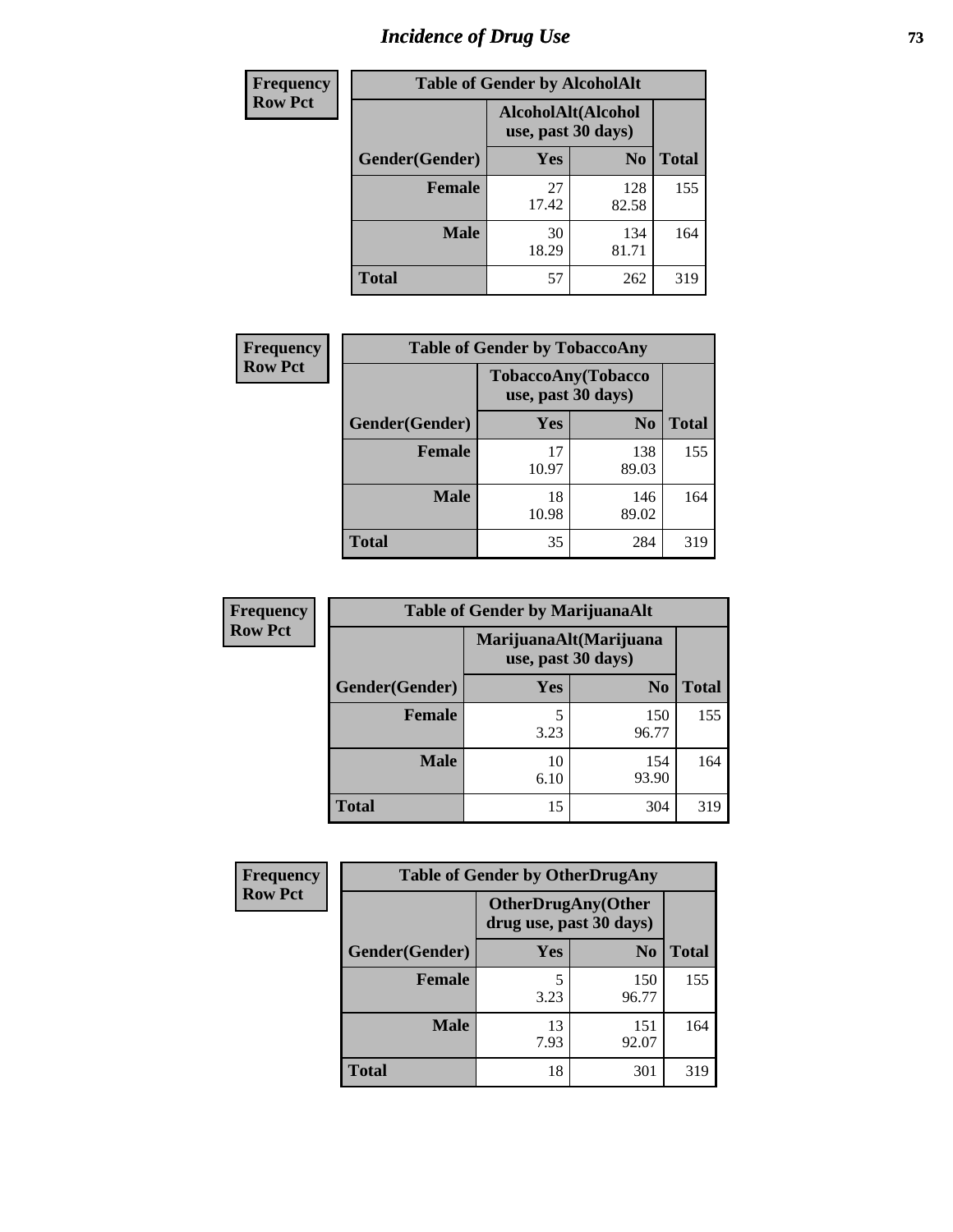### *Average Age at Onset of Use* **74** *Results for "Average Age at Onset of Use" questions exclude students who said they did not use that substance*

### **Gender=Female**

| <b>Variable</b>    | <b>Label</b>                                                       | <b>Mean</b> |
|--------------------|--------------------------------------------------------------------|-------------|
| Alcoholinit2       | I started using alcohol when I was                                 | 13.52       |
| Cigarettesinit2    | I started smoking tobacco when I was                               | 14.09       |
| Smokelessinit2     | I started chewing tobacco when I was                               | 12.86       |
| Marijuanainit2     | I started using marijuana when I was                               | 14.08       |
| Cocaineinit2       | I started using cocaine when I was                                 | 17.00       |
| Inhalantsinit2     | I started using inhalants when I was                               | 12.75       |
| Steroidsinit2      | I started using steroids when I was                                | $\bullet$   |
| Ecstasyinit2       | I started using ecstasy when I was                                 |             |
| Methinit2          | I started using methamphetamines when I was                        |             |
| Hallucinogensinit2 | I started using hallucinogens when I was                           |             |
| Prescription in t2 | I started using prescription drugs not prescribed to me when I was | 13.38       |

### **Gender=Male**

| <b>Variable</b>                 | Label                                                              | <b>Mean</b> |
|---------------------------------|--------------------------------------------------------------------|-------------|
| Alcoholinit2                    | I started using alcohol when I was                                 | 13.61       |
| Cigarettesinit2                 | I started smoking tobacco when I was                               | 13.78       |
| Smokelessinit2                  | I started chewing tobacco when I was                               | 12.47       |
| Marijuanainit2                  | I started using marijuana when I was                               | 13.00       |
| Cocaineinit2                    | I started using cocaine when I was                                 | 10.00       |
| Inhalantsinit2                  | I started using inhalants when I was                               | 9.00        |
| Steroidsinit2                   | I started using steroids when I was                                | 8.00        |
| Ecstasyinit2                    | I started using ecstasy when I was                                 | 10.67       |
| Methinit2                       | I started using methamphetamines when I was                        | 11.00       |
| Hallucinogensinit2              | I started using hallucinogens when I was                           | 13.50       |
| Prescription in it <sub>2</sub> | I started using prescription drugs not prescribed to me when I was | 12.22       |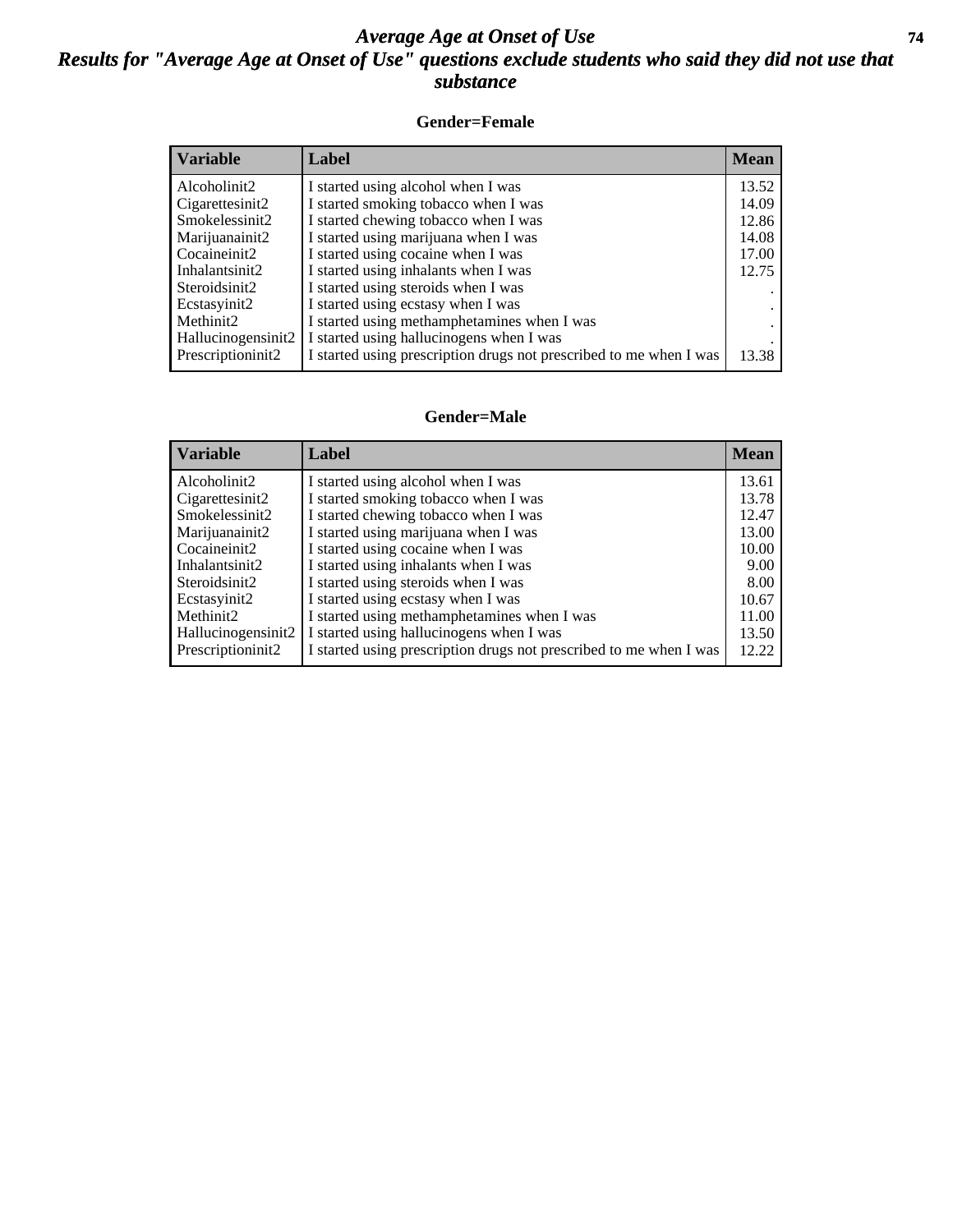# *I Think These Drugs are Harmful* **75**

| <b>Frequency</b> | <b>Table of Gender by Alcoholharmdich</b> |                                                   |                |              |  |
|------------------|-------------------------------------------|---------------------------------------------------|----------------|--------------|--|
| <b>Row Pct</b>   |                                           | Alcoholharmdich(I<br>think alcohol is<br>harmful) |                |              |  |
|                  | Gender(Gender)                            | Yes                                               | N <sub>0</sub> | <b>Total</b> |  |
|                  | <b>Female</b>                             | 133<br>85.81                                      | 22<br>14.19    | 155          |  |
|                  | <b>Male</b>                               | 138<br>84.15                                      | 26<br>15.85    | 164          |  |
|                  | Total                                     | 271                                               | 48             | 319          |  |

| Frequency      | <b>Table of Gender by Tobaccoharmdich</b> |                              |                   |              |
|----------------|-------------------------------------------|------------------------------|-------------------|--------------|
| <b>Row Pct</b> |                                           | think tobacco is<br>harmful) | Tobaccoharmdich(I |              |
|                | Gender(Gender)                            | Yes                          | N <sub>0</sub>    | <b>Total</b> |
|                | <b>Female</b>                             | 137<br>88.39                 | 18<br>11.61       | 155          |
|                | <b>Male</b>                               | 146<br>89.02                 | 18<br>10.98       | 164          |
|                | <b>Total</b>                              | 283                          | 36                | 319          |

| Frequency      | <b>Table of Gender by Marijuanaharmdich</b> |                                |                     |              |  |
|----------------|---------------------------------------------|--------------------------------|---------------------|--------------|--|
| <b>Row Pct</b> |                                             | think marijuana is<br>harmful) | Marijuanaharmdich(I |              |  |
|                | Gender(Gender)                              | <b>Yes</b>                     | N <sub>0</sub>      | <b>Total</b> |  |
|                | <b>Female</b>                               | 132<br>85.16                   | 23<br>14.84         | 155          |  |
|                | <b>Male</b>                                 | 136<br>82.93                   | 28<br>17.07         | 164          |  |
|                | <b>Total</b>                                | 268                            | 51                  | 319          |  |

| Frequency      | <b>Table of Gender by Otherdrugharmdich</b> |                                                          |                |              |
|----------------|---------------------------------------------|----------------------------------------------------------|----------------|--------------|
| <b>Row Pct</b> |                                             | Otherdrugharmdich(I<br>think other drugs are<br>harmful) |                |              |
|                | Gender(Gender)                              | <b>Yes</b>                                               | N <sub>0</sub> | <b>Total</b> |
|                | <b>Female</b>                               | 137<br>88.39                                             | 18<br>11.61    | 155          |
|                | <b>Male</b>                                 | 147<br>89.63                                             | 17<br>10.37    | 164          |
|                | <b>Total</b>                                | 284                                                      | 35             | 319          |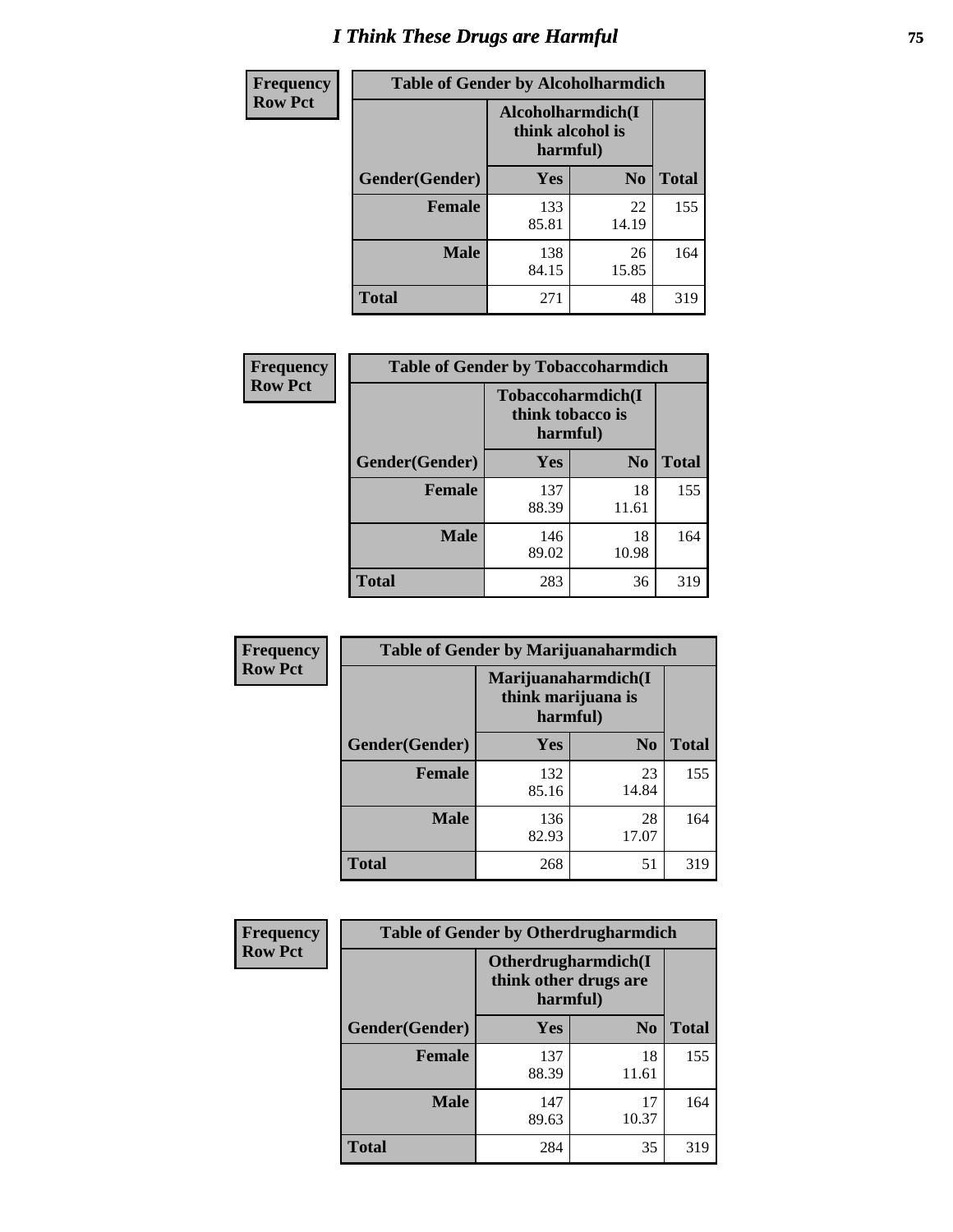| <b>Frequency</b> | <b>Table of Gender by Alcohollocation1</b> |                                                               |              |              |
|------------------|--------------------------------------------|---------------------------------------------------------------|--------------|--------------|
| <b>Row Pct</b>   |                                            | <b>Alcohollocation1(Places</b><br><b>Friends Use Alcohol)</b> |              |              |
|                  | Gender(Gender)                             |                                                               | Do Not Use   | <b>Total</b> |
|                  | <b>Female</b>                              | 69<br>44.52                                                   | 86<br>55.48  | 155          |
|                  | <b>Male</b>                                | 57<br>34.76                                                   | 107<br>65.24 | 164          |
|                  | <b>Total</b>                               | 126                                                           | 193          | 319          |

| <b>Frequency</b> | <b>Table of Gender by Alcohollocation2</b> |                                                               |             |              |
|------------------|--------------------------------------------|---------------------------------------------------------------|-------------|--------------|
| <b>Row Pct</b>   |                                            | <b>Alcohollocation2(Places</b><br><b>Friends Use Alcohol)</b> |             |              |
|                  | Gender(Gender)                             |                                                               | Home        | <b>Total</b> |
|                  | <b>Female</b>                              | 110<br>70.97                                                  | 45<br>29.03 | 155          |
|                  | <b>Male</b>                                | 134<br>81.71                                                  | 30<br>18.29 | 164          |
|                  | <b>Total</b>                               | 244                                                           | 75          | 319          |

| Frequency      | <b>Table of Gender by Alcohollocation3</b> |                                                                |               |              |
|----------------|--------------------------------------------|----------------------------------------------------------------|---------------|--------------|
| <b>Row Pct</b> |                                            | <b>Alcohollocation3</b> (Places<br><b>Friends Use Alcohol)</b> |               |              |
|                | Gender(Gender)                             |                                                                | <b>School</b> | <b>Total</b> |
|                | <b>Female</b>                              | 154<br>99.35                                                   | 0.65          | 155          |
|                | <b>Male</b>                                | 162<br>98.78                                                   | 2<br>1.22     | 164          |
|                | <b>Total</b>                               | 316                                                            | 3             | 319          |

| <b>Frequency</b> | <b>Table of Gender by Alcohollocation4</b> |                                                               |             |              |
|------------------|--------------------------------------------|---------------------------------------------------------------|-------------|--------------|
| <b>Row Pct</b>   |                                            | <b>Alcohollocation4(Places</b><br><b>Friends Use Alcohol)</b> |             |              |
|                  | Gender(Gender)                             |                                                               | Car         | <b>Total</b> |
|                  | <b>Female</b>                              | 138<br>89.03                                                  | 17<br>10.97 | 155          |
|                  | <b>Male</b>                                | 151<br>92.07                                                  | 13<br>7.93  | 164          |
|                  | <b>Total</b>                               | 289                                                           | 30          | 319          |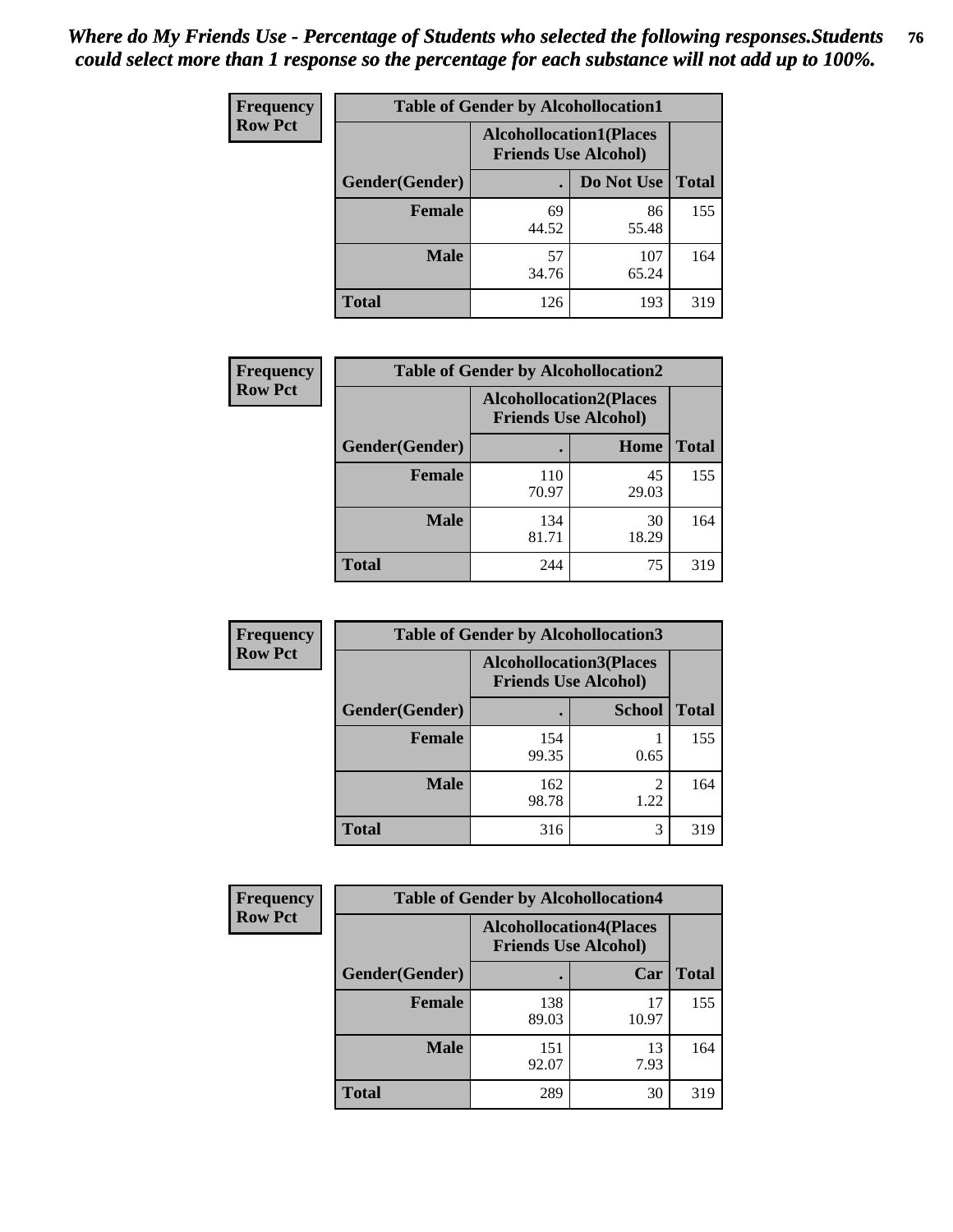| <b>Frequency</b> | <b>Table of Gender by Alcohollocation5</b> |                                                                |                                 |              |
|------------------|--------------------------------------------|----------------------------------------------------------------|---------------------------------|--------------|
| <b>Row Pct</b>   |                                            | <b>Alcohollocation5</b> (Places<br><b>Friends Use Alcohol)</b> |                                 |              |
|                  | Gender(Gender)                             |                                                                | <b>Friend's</b><br><b>House</b> | <b>Total</b> |
|                  | <b>Female</b>                              | 101<br>65.16                                                   | 54<br>34.84                     | 155          |
|                  | <b>Male</b>                                | 127<br>77.44                                                   | 37<br>22.56                     | 164          |
|                  | <b>Total</b>                               | 228                                                            | 91                              | 319          |

| Frequency      | <b>Table of Gender by Alcohollocation6</b> |                                                               |              |              |  |
|----------------|--------------------------------------------|---------------------------------------------------------------|--------------|--------------|--|
| <b>Row Pct</b> |                                            | <b>Alcohollocation6(Places</b><br><b>Friends Use Alcohol)</b> |              |              |  |
|                | Gender(Gender)                             |                                                               | <b>Other</b> | <b>Total</b> |  |
|                | <b>Female</b>                              | 110<br>70.97                                                  | 45<br>29.03  | 155          |  |
|                | <b>Male</b>                                | 138<br>84.15                                                  | 26<br>15.85  | 164          |  |
|                | <b>Total</b>                               | 248                                                           | 71           | 319          |  |

| Frequency      | <b>Table of Gender by Tobaccolocation1</b> |                                                               |              |              |  |
|----------------|--------------------------------------------|---------------------------------------------------------------|--------------|--------------|--|
| <b>Row Pct</b> |                                            | <b>Tobaccolocation1(Places</b><br><b>Friends Use Tobacco)</b> |              |              |  |
|                | Gender(Gender)                             |                                                               | Do Not Use   | <b>Total</b> |  |
|                | Female                                     | 48<br>30.97                                                   | 107<br>69.03 | 155          |  |
|                | <b>Male</b>                                | 55<br>33.54                                                   | 109<br>66.46 | 164          |  |
|                | <b>Total</b>                               | 103                                                           | 216          | 319          |  |

| <b>Frequency</b> | <b>Table of Gender by Tobaccolocation2</b> |                                                               |             |              |
|------------------|--------------------------------------------|---------------------------------------------------------------|-------------|--------------|
| <b>Row Pct</b>   |                                            | <b>Tobaccolocation2(Places</b><br><b>Friends Use Tobacco)</b> |             |              |
|                  | Gender(Gender)                             |                                                               | Home        | <b>Total</b> |
|                  | Female                                     | 123<br>79.35                                                  | 32<br>20.65 | 155          |
|                  | <b>Male</b>                                | 131<br>79.88                                                  | 33<br>20.12 | 164          |
|                  | <b>Total</b>                               | 254                                                           | 65          | 319          |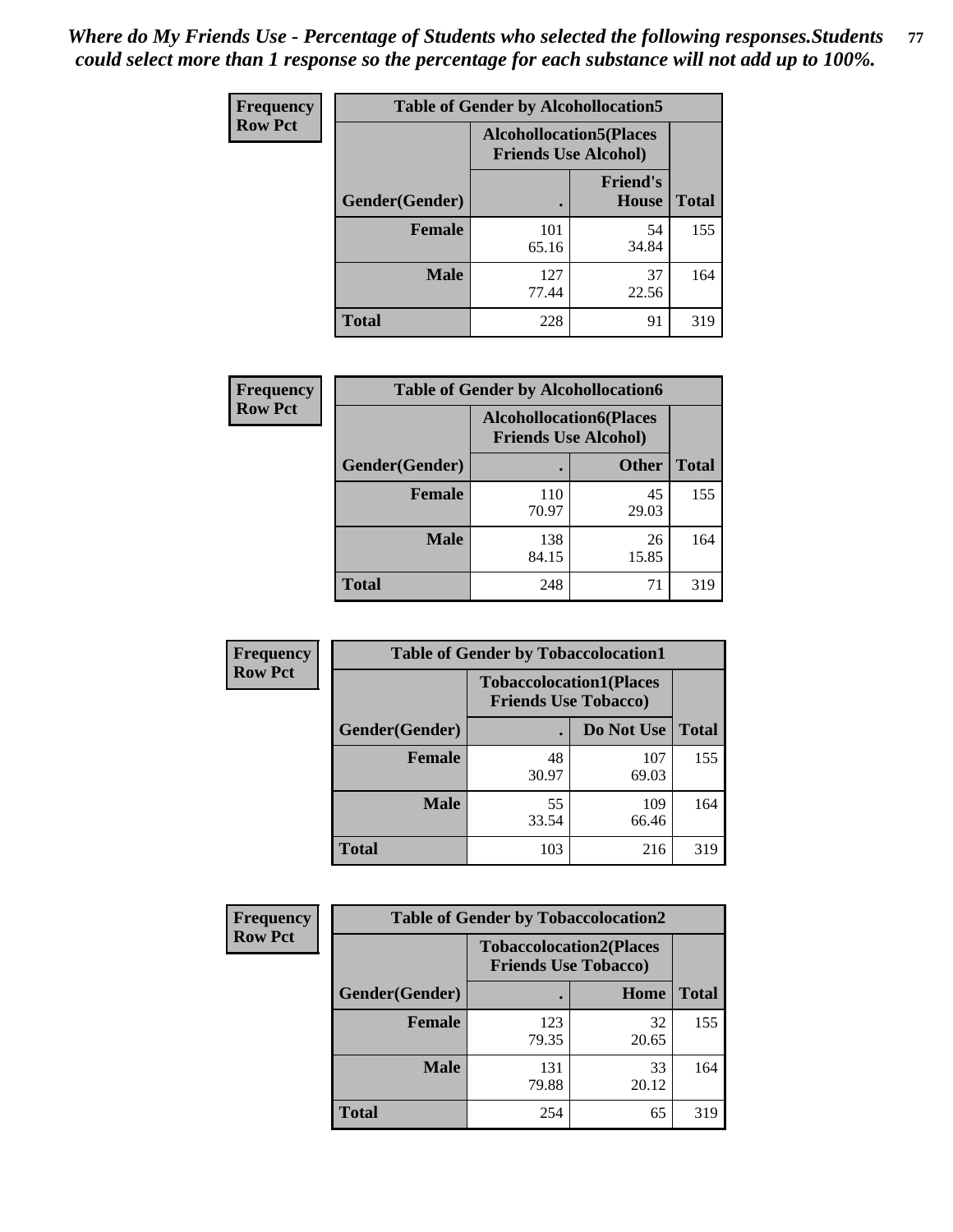| <b>Frequency</b> | <b>Table of Gender by Tobaccolocation3</b> |                             |                                |              |
|------------------|--------------------------------------------|-----------------------------|--------------------------------|--------------|
| <b>Row Pct</b>   |                                            | <b>Friends Use Tobacco)</b> | <b>Tobaccolocation3(Places</b> |              |
|                  | Gender(Gender)                             |                             | <b>School</b>                  | <b>Total</b> |
|                  | <b>Female</b>                              | 145<br>93.55                | 10<br>6.45                     | 155          |
|                  | <b>Male</b>                                | 156<br>95.12                | 8<br>4.88                      | 164          |
|                  | Total                                      | 301                         | 18                             | 319          |

| <b>Frequency</b> | <b>Table of Gender by Tobaccolocation4</b> |                             |                                |              |
|------------------|--------------------------------------------|-----------------------------|--------------------------------|--------------|
| <b>Row Pct</b>   |                                            | <b>Friends Use Tobacco)</b> | <b>Tobaccolocation4(Places</b> |              |
|                  | Gender(Gender)                             |                             | Car                            | <b>Total</b> |
|                  | Female                                     | 131<br>84.52                | 24<br>15.48                    | 155          |
|                  | <b>Male</b>                                | 140<br>85.37                | 24<br>14.63                    | 164          |
|                  | <b>Total</b>                               | 271                         | 48                             | 319          |

| <b>Frequency</b> | <b>Table of Gender by Tobaccolocation5</b> |                                                               |                                 |              |
|------------------|--------------------------------------------|---------------------------------------------------------------|---------------------------------|--------------|
| <b>Row Pct</b>   |                                            | <b>Tobaccolocation5(Places</b><br><b>Friends Use Tobacco)</b> |                                 |              |
|                  | Gender(Gender)                             |                                                               | <b>Friend's</b><br><b>House</b> | <b>Total</b> |
|                  | <b>Female</b>                              | 123<br>79.35                                                  | 32<br>20.65                     | 155          |
|                  | <b>Male</b>                                | 136<br>82.93                                                  | 28<br>17.07                     | 164          |
|                  | <b>Total</b>                               | 259                                                           | 60                              | 319          |

| <b>Frequency</b> | <b>Table of Gender by Tobaccolocation6</b> |                             |                                |              |
|------------------|--------------------------------------------|-----------------------------|--------------------------------|--------------|
| <b>Row Pct</b>   |                                            | <b>Friends Use Tobacco)</b> | <b>Tobaccolocation6(Places</b> |              |
|                  | Gender(Gender)                             |                             | <b>Other</b>                   | <b>Total</b> |
|                  | Female                                     | 124<br>80.00                | 31<br>20.00                    | 155          |
|                  | <b>Male</b>                                | 136<br>82.93                | 28<br>17.07                    | 164          |
|                  | <b>Total</b>                               | 260                         | 59                             | 319          |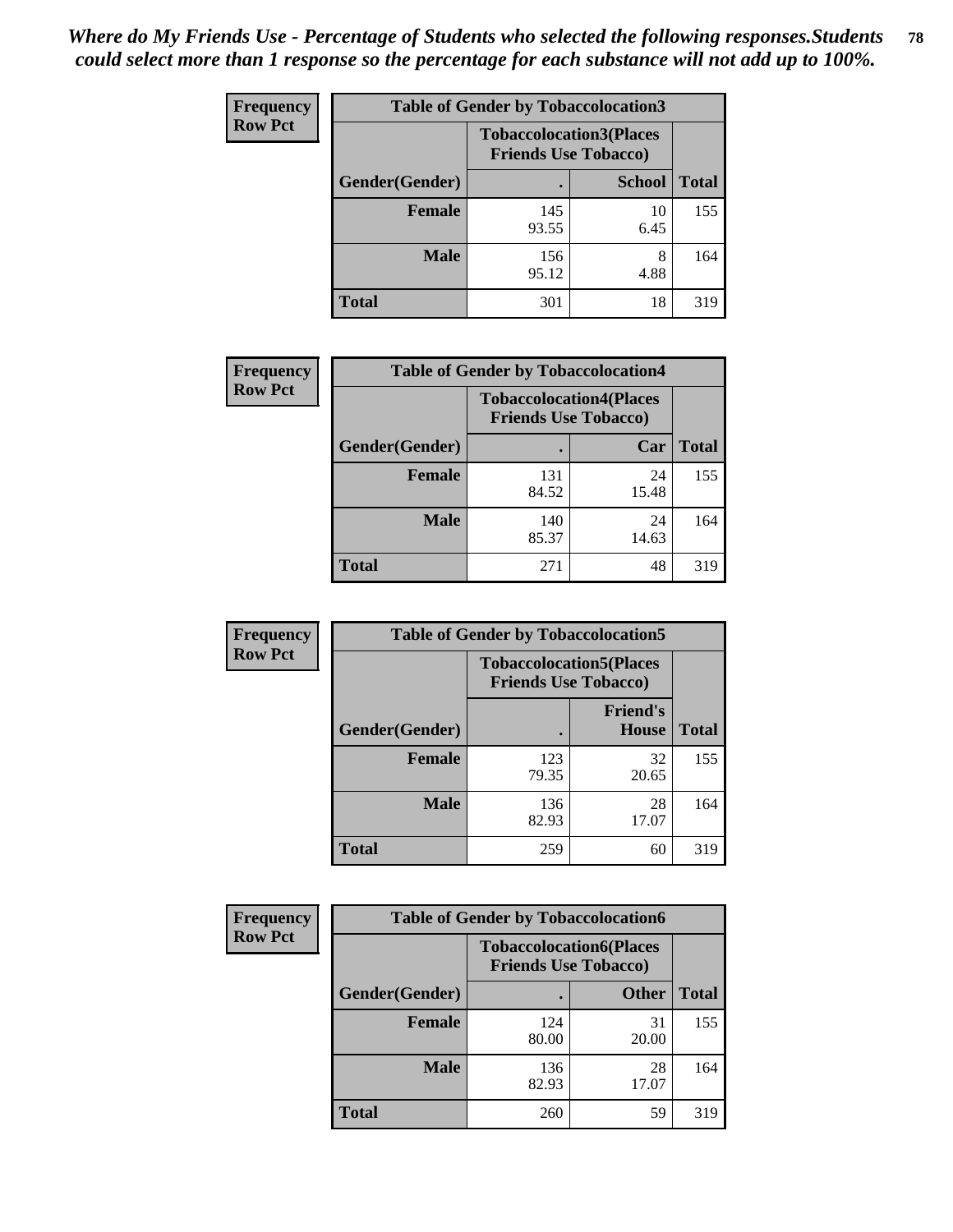| <b>Frequency</b> | <b>Table of Gender by Marijuanalocation1</b> |                                                                    |              |              |
|------------------|----------------------------------------------|--------------------------------------------------------------------|--------------|--------------|
| <b>Row Pct</b>   |                                              | <b>Marijuanalocation1(Places</b><br><b>Friends Use Marijuana</b> ) |              |              |
|                  | Gender(Gender)                               |                                                                    | Do Not Use   | <b>Total</b> |
|                  | <b>Female</b>                                | 34<br>21.94                                                        | 121<br>78.06 | 155          |
|                  | <b>Male</b>                                  | 35<br>21.34                                                        | 129<br>78.66 | 164          |
|                  | <b>Total</b>                                 | 69                                                                 | 250          | 319          |

| <b>Frequency</b> |                | <b>Table of Gender by Marijuanalocation2</b> |                                                                    |              |
|------------------|----------------|----------------------------------------------|--------------------------------------------------------------------|--------------|
| <b>Row Pct</b>   |                |                                              | <b>Marijuanalocation2(Places</b><br><b>Friends Use Marijuana</b> ) |              |
|                  | Gender(Gender) |                                              | Home                                                               | <b>Total</b> |
|                  | <b>Female</b>  | 132<br>85.16                                 | 23<br>14.84                                                        | 155          |
|                  | <b>Male</b>    | 145<br>88.41                                 | 19<br>11.59                                                        | 164          |
|                  | <b>Total</b>   | 277                                          | 42                                                                 | 319          |

| Frequency      | <b>Table of Gender by Marijuanalocation3</b> |              |                                                                     |              |
|----------------|----------------------------------------------|--------------|---------------------------------------------------------------------|--------------|
| <b>Row Pct</b> |                                              |              | <b>Marijuanalocation3(Places)</b><br><b>Friends Use Marijuana</b> ) |              |
|                | Gender(Gender)                               |              | <b>School</b>                                                       | <b>Total</b> |
|                | Female                                       | 154<br>99.35 | 0.65                                                                | 155          |
|                | <b>Male</b>                                  | 160<br>97.56 | 2.44                                                                | 164          |
|                | <b>Total</b>                                 | 314          | 5                                                                   | 319          |

| <b>Frequency</b> | <b>Table of Gender by Marijuanalocation4</b> |              |                                                                    |              |
|------------------|----------------------------------------------|--------------|--------------------------------------------------------------------|--------------|
| <b>Row Pct</b>   |                                              |              | <b>Marijuanalocation4(Places</b><br><b>Friends Use Marijuana</b> ) |              |
|                  | Gender(Gender)                               |              | Car                                                                | <b>Total</b> |
|                  | Female                                       | 139<br>89.68 | 16<br>10.32                                                        | 155          |
|                  | <b>Male</b>                                  | 145<br>88.41 | 19<br>11.59                                                        | 164          |
|                  | <b>Total</b>                                 | 284          | 35                                                                 | 319          |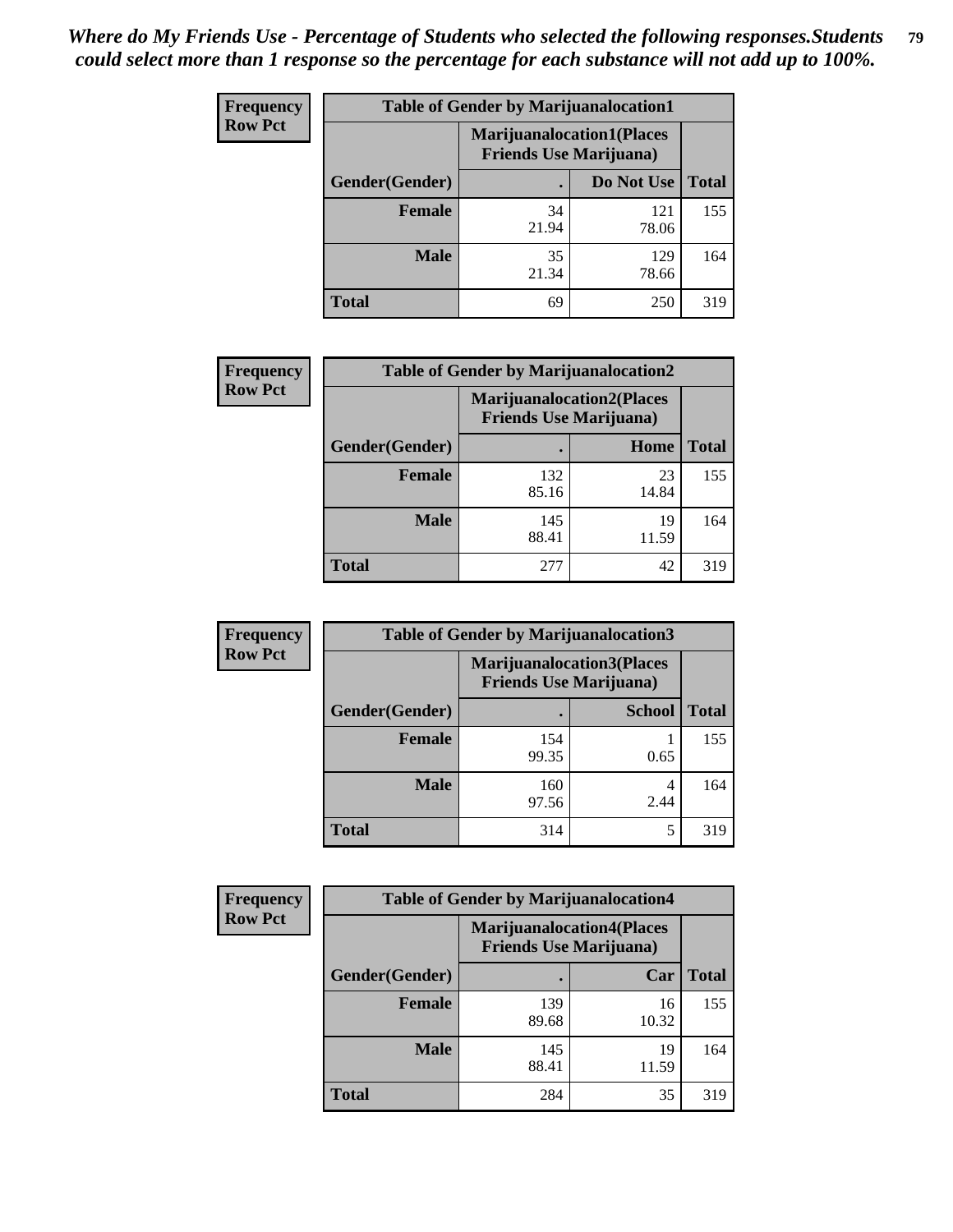| <b>Frequency</b> | <b>Table of Gender by Marijuanalocation5</b> |                                                                    |                                 |              |
|------------------|----------------------------------------------|--------------------------------------------------------------------|---------------------------------|--------------|
| <b>Row Pct</b>   |                                              | <b>Marijuanalocation5(Places</b><br><b>Friends Use Marijuana</b> ) |                                 |              |
|                  | Gender(Gender)                               |                                                                    | <b>Friend's</b><br><b>House</b> | <b>Total</b> |
|                  | Female                                       | 131<br>84.52                                                       | 24<br>15.48                     | 155          |
|                  | <b>Male</b>                                  | 134<br>81.71                                                       | 30<br>18.29                     | 164          |
|                  | <b>Total</b>                                 | 265                                                                | 54                              | 319          |

| <b>Frequency</b> | <b>Table of Gender by Marijuanalocation6</b> |                                                                    |              |              |
|------------------|----------------------------------------------|--------------------------------------------------------------------|--------------|--------------|
| <b>Row Pct</b>   |                                              | <b>Marijuanalocation6(Places</b><br><b>Friends Use Marijuana</b> ) |              |              |
|                  | Gender(Gender)                               |                                                                    | <b>Other</b> | <b>Total</b> |
|                  | <b>Female</b>                                | 136<br>87.74                                                       | 19<br>12.26  | 155          |
|                  | <b>Male</b>                                  | 145<br>88.41                                                       | 19<br>11.59  | 164          |
|                  | <b>Total</b>                                 | 281                                                                | 38           | 319          |

| <b>Frequency</b> | <b>Table of Gender by Otherdruglocation1</b> |                                                                                |              |              |
|------------------|----------------------------------------------|--------------------------------------------------------------------------------|--------------|--------------|
| <b>Row Pct</b>   |                                              | <b>Otherdruglocation1(Places</b><br><b>Friends Use Other Illegal</b><br>Drugs) |              |              |
|                  | <b>Gender</b> (Gender)                       |                                                                                | Do Not Use   | <b>Total</b> |
|                  | <b>Female</b>                                | 22<br>14.19                                                                    | 133<br>85.81 | 155          |
|                  | <b>Male</b>                                  | 13<br>7.93                                                                     | 151<br>92.07 | 164          |
|                  | <b>Total</b>                                 | 35                                                                             | 284          | 319          |

| Frequency      | <b>Table of Gender by Otherdruglocation2</b>                                   |              |            |              |
|----------------|--------------------------------------------------------------------------------|--------------|------------|--------------|
| <b>Row Pct</b> | <b>Otherdruglocation2(Places</b><br><b>Friends Use Other Illegal</b><br>Drugs) |              |            |              |
|                | Gender(Gender)                                                                 |              | Home       | <b>Total</b> |
|                | Female                                                                         | 141<br>90.97 | 14<br>9.03 | 155          |
|                | <b>Male</b>                                                                    | 157<br>95.73 | 4.27       | 164          |
|                | <b>Total</b>                                                                   | 298          | 21         | 319          |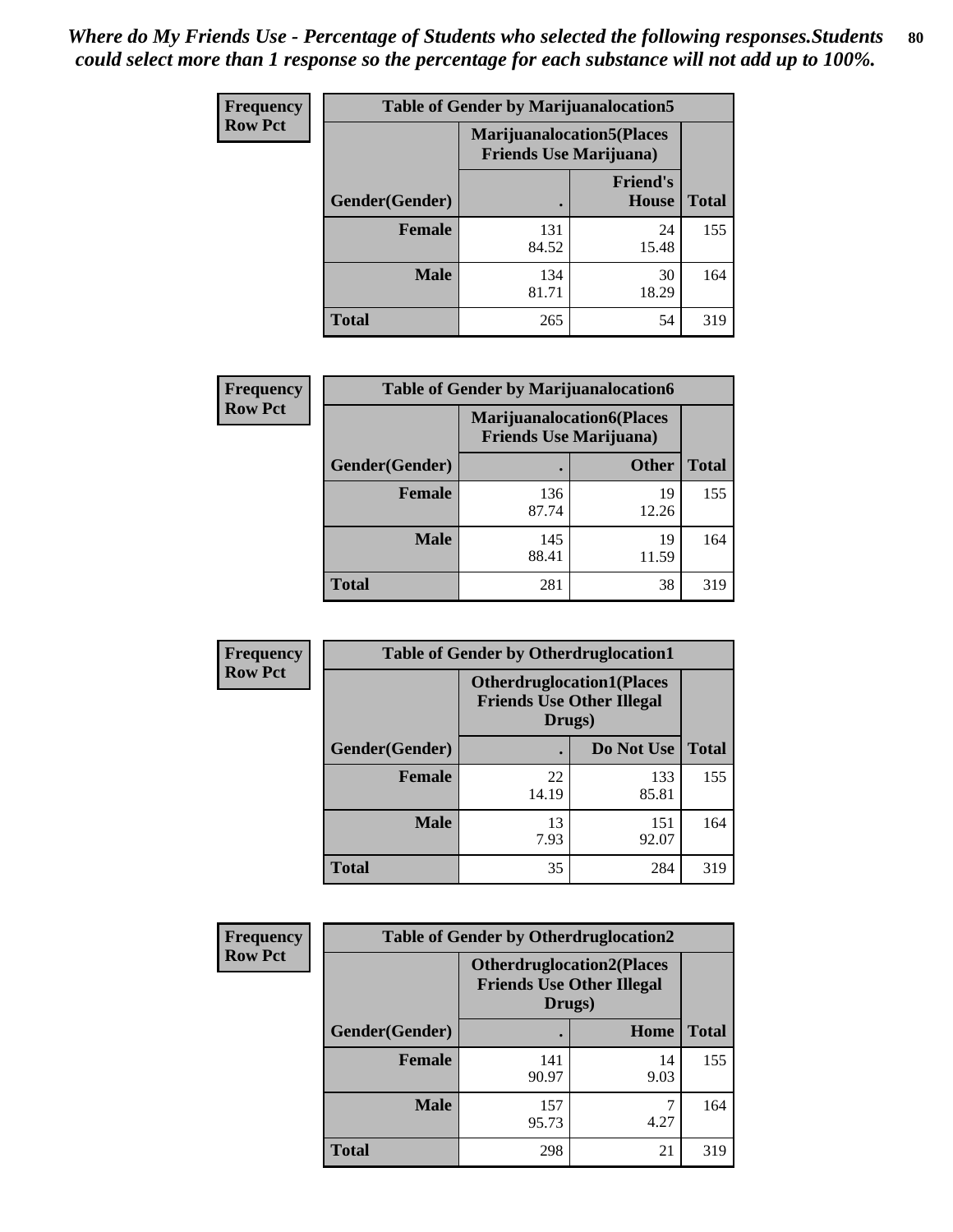| Frequency      | <b>Table of Gender by Otherdruglocation3</b> |              |                                                                      |              |
|----------------|----------------------------------------------|--------------|----------------------------------------------------------------------|--------------|
| <b>Row Pct</b> |                                              | Drugs)       | <b>Otherdruglocation3(Places</b><br><b>Friends Use Other Illegal</b> |              |
|                | Gender(Gender)                               |              | <b>School</b>                                                        | <b>Total</b> |
|                | <b>Female</b>                                | 154<br>99.35 | 0.65                                                                 | 155          |
|                | <b>Male</b>                                  | 162<br>98.78 | $\mathfrak{D}$<br>1.22                                               | 164          |
|                | <b>Total</b>                                 | 316          | 3                                                                    | 319          |

| Frequency      | <b>Table of Gender by Otherdruglocation4</b> |                                                                                |           |              |
|----------------|----------------------------------------------|--------------------------------------------------------------------------------|-----------|--------------|
| <b>Row Pct</b> |                                              | <b>Otherdruglocation4(Places</b><br><b>Friends Use Other Illegal</b><br>Drugs) |           |              |
|                | Gender(Gender)                               |                                                                                | Car       | <b>Total</b> |
|                | Female                                       | 146<br>94.19                                                                   | 9<br>5.81 | 155          |
|                | <b>Male</b>                                  | 157<br>95.73                                                                   | 4.27      | 164          |
|                | <b>Total</b>                                 | 303                                                                            | 16        | 319          |

| <b>Frequency</b> |                | <b>Table of Gender by Otherdruglocation5</b> |                                                                      |              |
|------------------|----------------|----------------------------------------------|----------------------------------------------------------------------|--------------|
| <b>Row Pct</b>   |                | Drugs)                                       | <b>Otherdruglocation5(Places</b><br><b>Friends Use Other Illegal</b> |              |
|                  | Gender(Gender) |                                              | <b>Friend's</b><br><b>House</b>                                      | <b>Total</b> |
|                  | <b>Female</b>  | 141<br>90.97                                 | 14<br>9.03                                                           | 155          |
|                  | <b>Male</b>    | 157<br>95.73                                 | 4.27                                                                 | 164          |
|                  | <b>Total</b>   | 298                                          | 21                                                                   | 319          |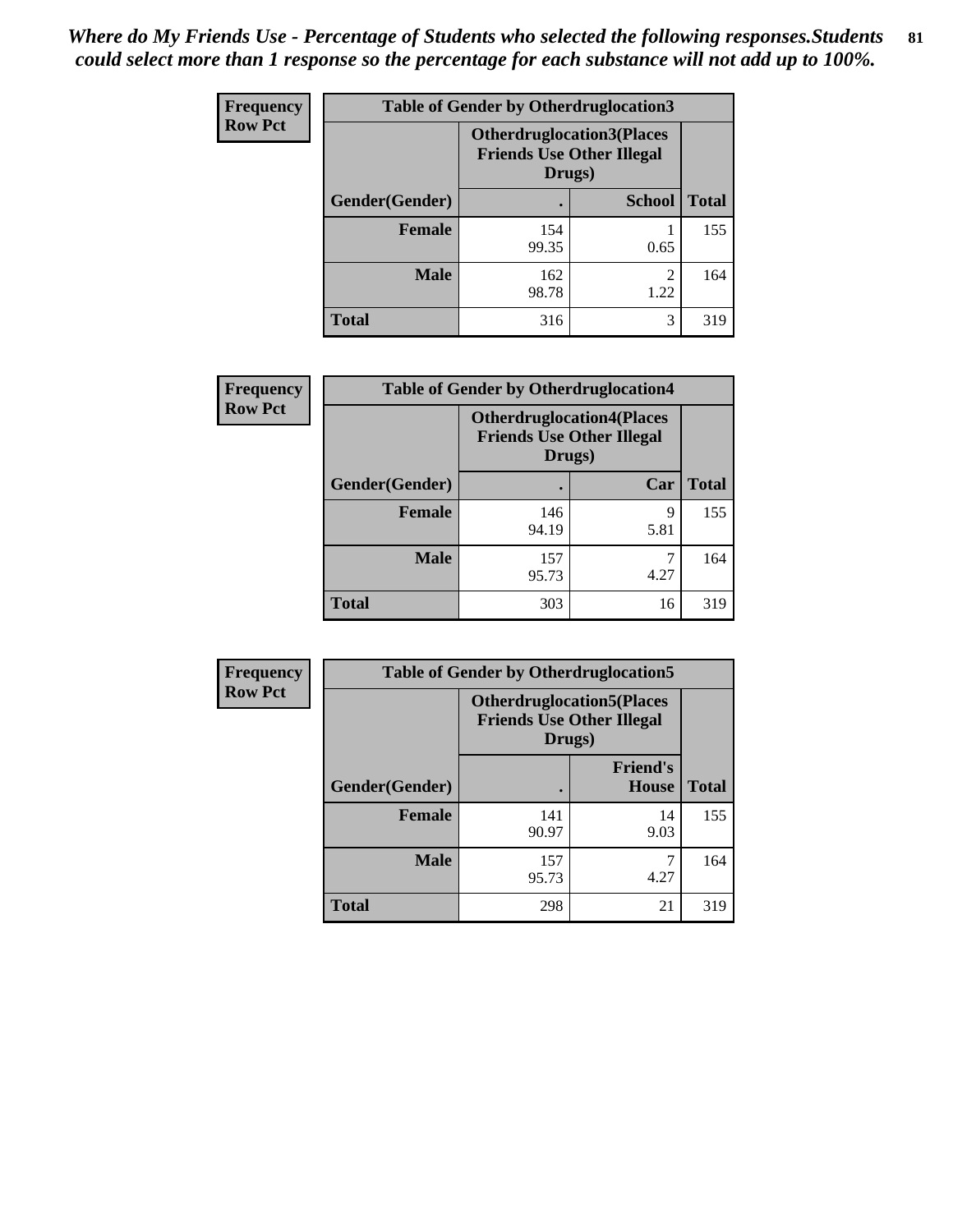| <b>Frequency</b> | <b>Table of Gender by Otherdruglocation6</b> |                                            |                                  |              |
|------------------|----------------------------------------------|--------------------------------------------|----------------------------------|--------------|
| <b>Row Pct</b>   |                                              | <b>Friends Use Other Illegal</b><br>Drugs) | <b>Otherdruglocation6(Places</b> |              |
|                  | Gender(Gender)                               |                                            | <b>Other</b>                     | <b>Total</b> |
|                  | Female                                       | 147<br>94.84                               | 8<br>5.16                        | 155          |
|                  | <b>Male</b>                                  | 157<br>95.73                               | 4.27                             | 164          |
|                  | <b>Total</b>                                 | 304                                        | 15                               | 319          |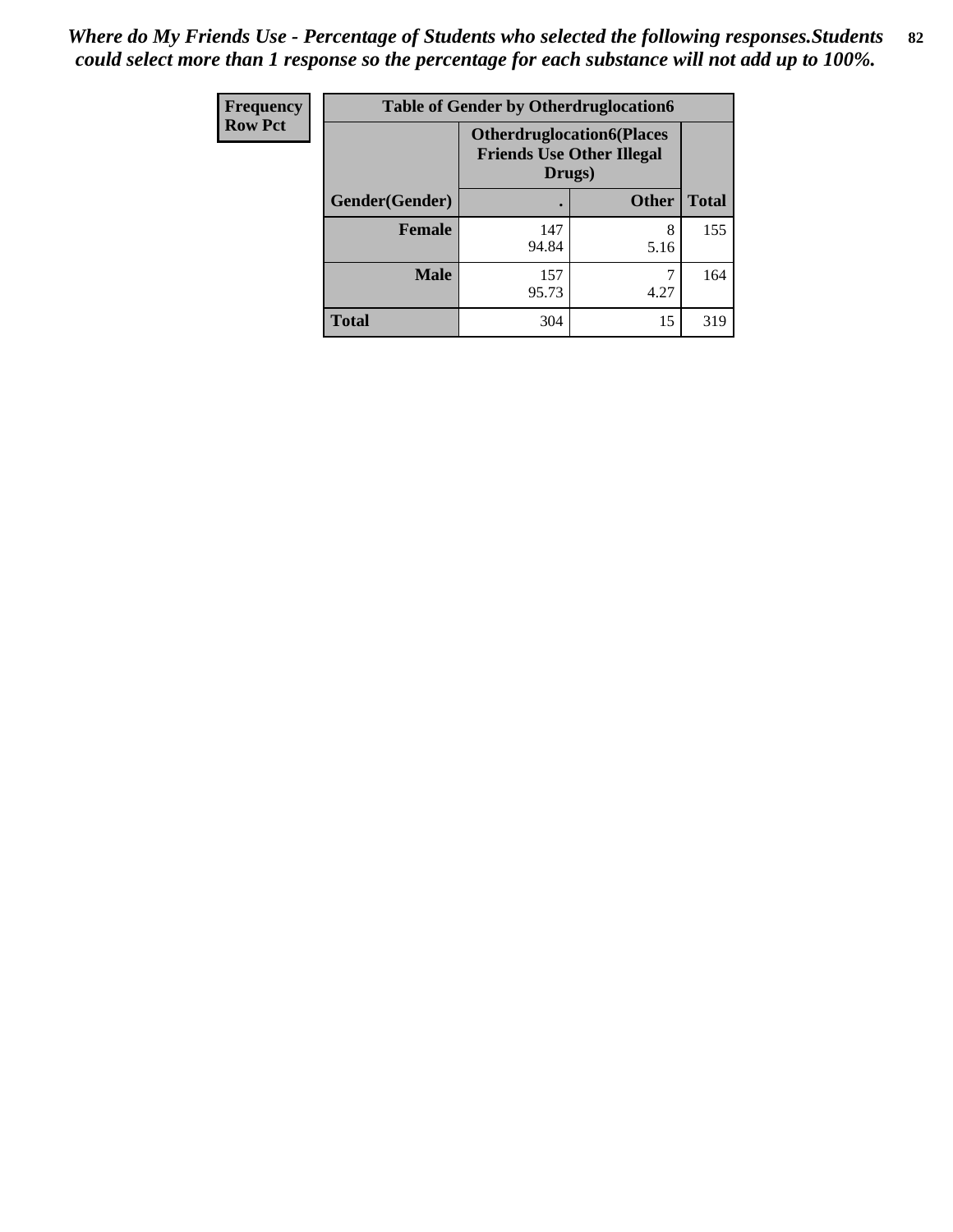| <b>Frequency</b> | <b>Table of Gender by Alcoholtime1</b> |                                                          |                      |              |
|------------------|----------------------------------------|----------------------------------------------------------|----------------------|--------------|
| <b>Row Pct</b>   |                                        | <b>Alcoholtime1(Times</b><br><b>Friends Use Alcohol)</b> |                      |              |
|                  | Gender(Gender)                         | $\bullet$                                                | Do Not<br><b>Use</b> | <b>Total</b> |
|                  | <b>Female</b>                          | 71<br>45.81                                              | 84<br>54.19          | 155          |
|                  | <b>Male</b>                            | 60<br>36.59                                              | 104<br>63.41         | 164          |
|                  | <b>Total</b>                           | 131                                                      | 188                  | 319          |

| <b>Frequency</b> | <b>Table of Gender by Alcoholtime2</b> |                                                          |                            |              |
|------------------|----------------------------------------|----------------------------------------------------------|----------------------------|--------------|
| <b>Row Pct</b>   |                                        | <b>Alcoholtime2(Times</b><br><b>Friends Use Alcohol)</b> |                            |              |
|                  | Gender(Gender)                         |                                                          | <b>On Way</b><br>to School | <b>Total</b> |
|                  | <b>Female</b>                          | 154<br>99.35                                             | 0.65                       | 155          |
|                  | <b>Male</b>                            | 159<br>96.95                                             | 5<br>3.05                  | 164          |
|                  | <b>Total</b>                           | 313                                                      | 6                          | 319          |

| Frequency      | <b>Table of Gender by Alcoholtime3</b> |                                                   |                                |              |
|----------------|----------------------------------------|---------------------------------------------------|--------------------------------|--------------|
| <b>Row Pct</b> |                                        | Alcoholtime3(Times<br><b>Friends Use Alcohol)</b> |                                |              |
|                | Gender(Gender)                         |                                                   | <b>During</b><br><b>School</b> | <b>Total</b> |
|                | Female                                 | 155<br>100.00                                     | $\Omega$<br>0.00               | 155          |
|                | <b>Male</b>                            | 160<br>97.56                                      | 4<br>2.44                      | 164          |
|                | <b>Total</b>                           | 315                                               | 4                              | 319          |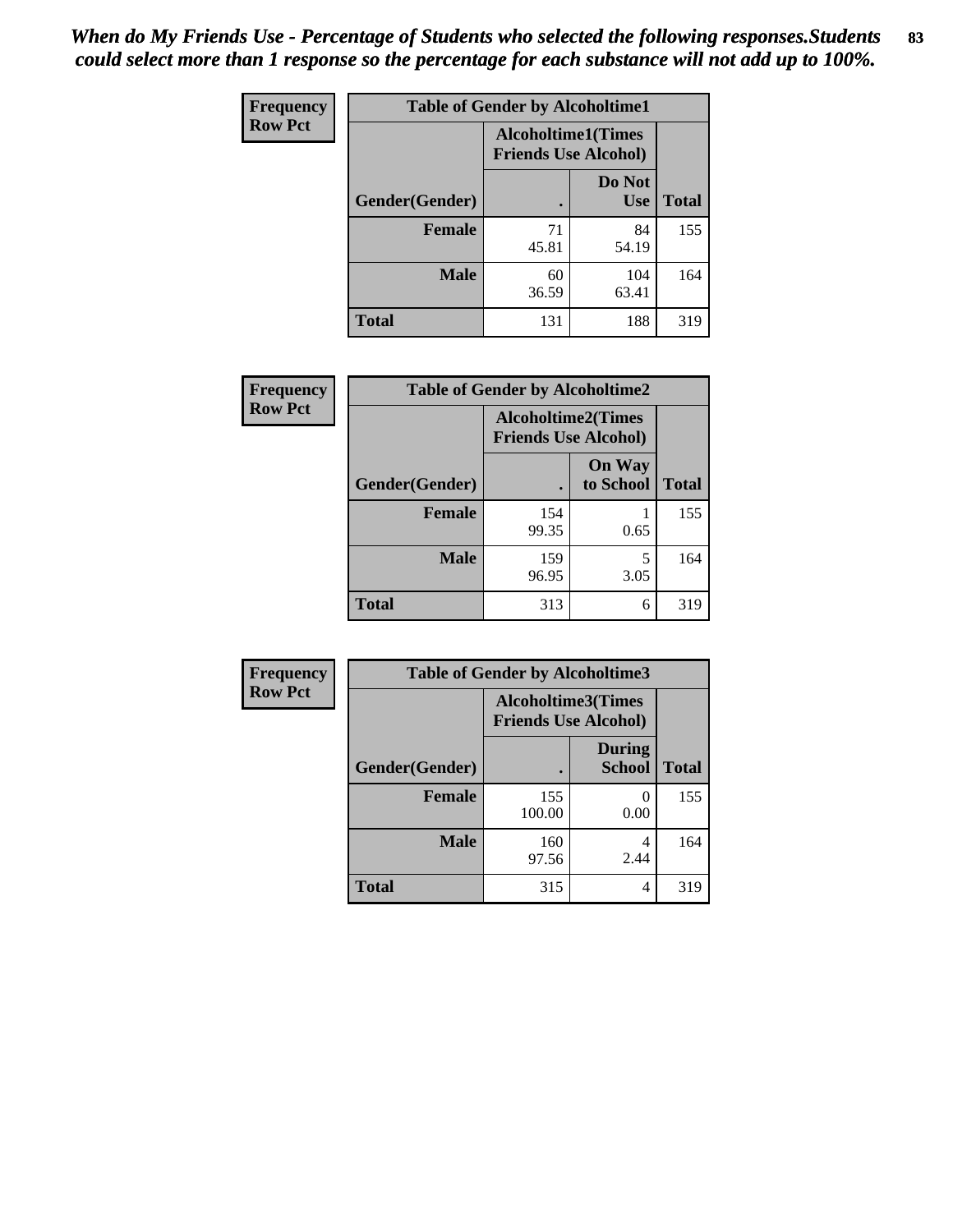*When do My Friends Use - Percentage of Students who selected the following responses.Students could select more than 1 response so the percentage for each substance will not add up to 100%.* **84**

| Frequency      | <b>Table of Gender by Alcoholtime4</b> |                                                          |                                                |              |
|----------------|----------------------------------------|----------------------------------------------------------|------------------------------------------------|--------------|
| <b>Row Pct</b> |                                        | <b>Alcoholtime4(Times</b><br><b>Friends Use Alcohol)</b> |                                                |              |
|                | Gender(Gender)                         | $\bullet$                                                | <b>On Way</b><br>Home<br>From<br><b>School</b> | <b>Total</b> |
|                | <b>Female</b>                          | 151<br>97.42                                             | 4<br>2.58                                      | 155          |
|                | <b>Male</b>                            | 158<br>96.34                                             | 6<br>3.66                                      | 164          |
|                | <b>Total</b>                           | 309                                                      | 10                                             | 319          |

| <b>Frequency</b> | <b>Table of Gender by Alcoholtime5</b>                    |              |             |              |  |
|------------------|-----------------------------------------------------------|--------------|-------------|--------------|--|
| <b>Row Pct</b>   | <b>Alcoholtime5</b> (Times<br><b>Friends Use Alcohol)</b> |              |             |              |  |
|                  | Gender(Gender)                                            |              | Weeknights  | <b>Total</b> |  |
|                  | <b>Female</b>                                             | 134<br>86.45 | 21<br>13.55 | 155          |  |
|                  | <b>Male</b>                                               | 145<br>88.41 | 19<br>11.59 | 164          |  |
|                  | <b>Total</b>                                              | 279          | 40          | 319          |  |

| <b>Frequency</b> | <b>Table of Gender by Alcoholtime6</b> |              |                                                           |              |
|------------------|----------------------------------------|--------------|-----------------------------------------------------------|--------------|
| <b>Row Pct</b>   |                                        |              | <b>Alcoholtime6</b> (Times<br><b>Friends Use Alcohol)</b> |              |
|                  | Gender(Gender)                         |              | Weekends                                                  | <b>Total</b> |
|                  | Female                                 | 85<br>54.84  | 70<br>45.16                                               | 155          |
|                  | <b>Male</b>                            | 103<br>62.80 | 61<br>37.20                                               | 164          |
|                  | <b>Total</b>                           | 188          | 131                                                       | 319          |

| Frequency      | <b>Table of Gender by Tobaccotime1</b> |                                                          |                      |              |
|----------------|----------------------------------------|----------------------------------------------------------|----------------------|--------------|
| <b>Row Pct</b> |                                        | <b>Tobaccotime1(Times</b><br><b>Friends Use Tobacco)</b> |                      |              |
|                | Gender(Gender)                         |                                                          | Do Not<br><b>Use</b> | <b>Total</b> |
|                | <b>Female</b>                          | 51<br>32.90                                              | 104<br>67.10         | 155          |
|                | <b>Male</b>                            | 50<br>30.49                                              | 114<br>69.51         | 164          |
|                | <b>Total</b>                           | 101                                                      | 218                  | 319          |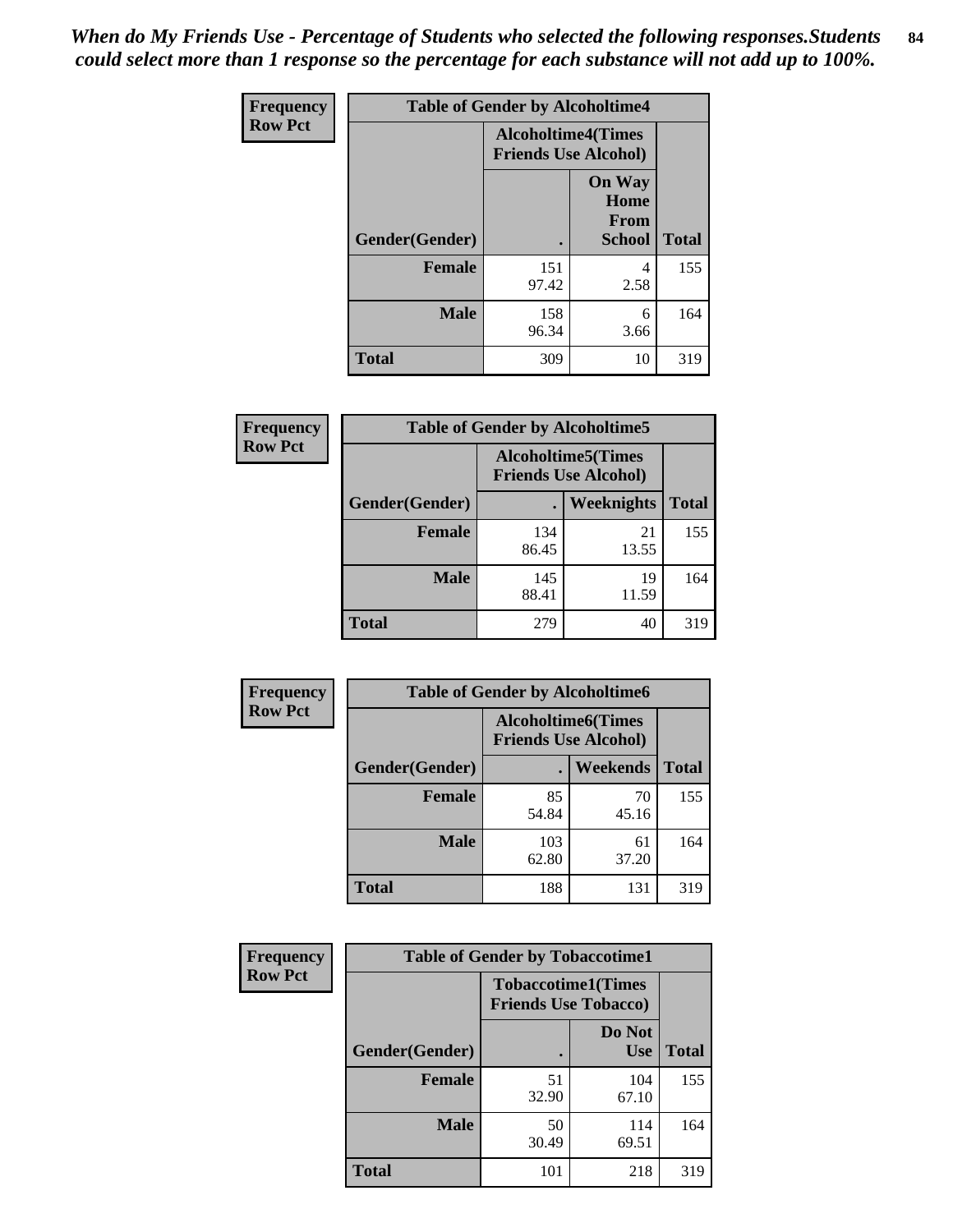| <b>Frequency</b> | <b>Table of Gender by Tobaccotime2</b> |                             |                            |              |
|------------------|----------------------------------------|-----------------------------|----------------------------|--------------|
| <b>Row Pct</b>   |                                        | <b>Friends Use Tobacco)</b> | <b>Tobaccotime2(Times</b>  |              |
|                  | Gender(Gender)                         |                             | <b>On Way</b><br>to School | <b>Total</b> |
|                  | <b>Female</b>                          | 139<br>89.68                | 16<br>10.32                | 155          |
|                  | <b>Male</b>                            | 147<br>89.63                | 17<br>10.37                | 164          |
|                  | <b>Total</b>                           | 286                         | 33                         | 319          |

| <b>Frequency</b> | <b>Table of Gender by Tobaccotime3</b> |                             |                                |              |
|------------------|----------------------------------------|-----------------------------|--------------------------------|--------------|
| <b>Row Pct</b>   |                                        | <b>Friends Use Tobacco)</b> | <b>Tobaccotime3(Times</b>      |              |
|                  | Gender(Gender)                         |                             | <b>During</b><br><b>School</b> | <b>Total</b> |
|                  | <b>Female</b>                          | 147<br>94.84                | 8<br>5.16                      | 155          |
|                  | <b>Male</b>                            | 155<br>94.51                | q<br>5.49                      | 164          |
|                  | <b>Total</b>                           | 302                         | 17                             | 319          |

| <b>Frequency</b> | <b>Table of Gender by Tobaccotime4</b> |                                                          |                                                |              |
|------------------|----------------------------------------|----------------------------------------------------------|------------------------------------------------|--------------|
| <b>Row Pct</b>   |                                        | <b>Tobaccotime4(Times</b><br><b>Friends Use Tobacco)</b> |                                                |              |
|                  | Gender(Gender)                         |                                                          | <b>On Way</b><br>Home<br>From<br><b>School</b> | <b>Total</b> |
|                  | <b>Female</b>                          | 151<br>97.42                                             | 4<br>2.58                                      | 155          |
|                  | <b>Male</b>                            | 158<br>96.34                                             | 6<br>3.66                                      | 164          |
|                  | <b>Total</b>                           | 309                                                      | 10                                             | 319          |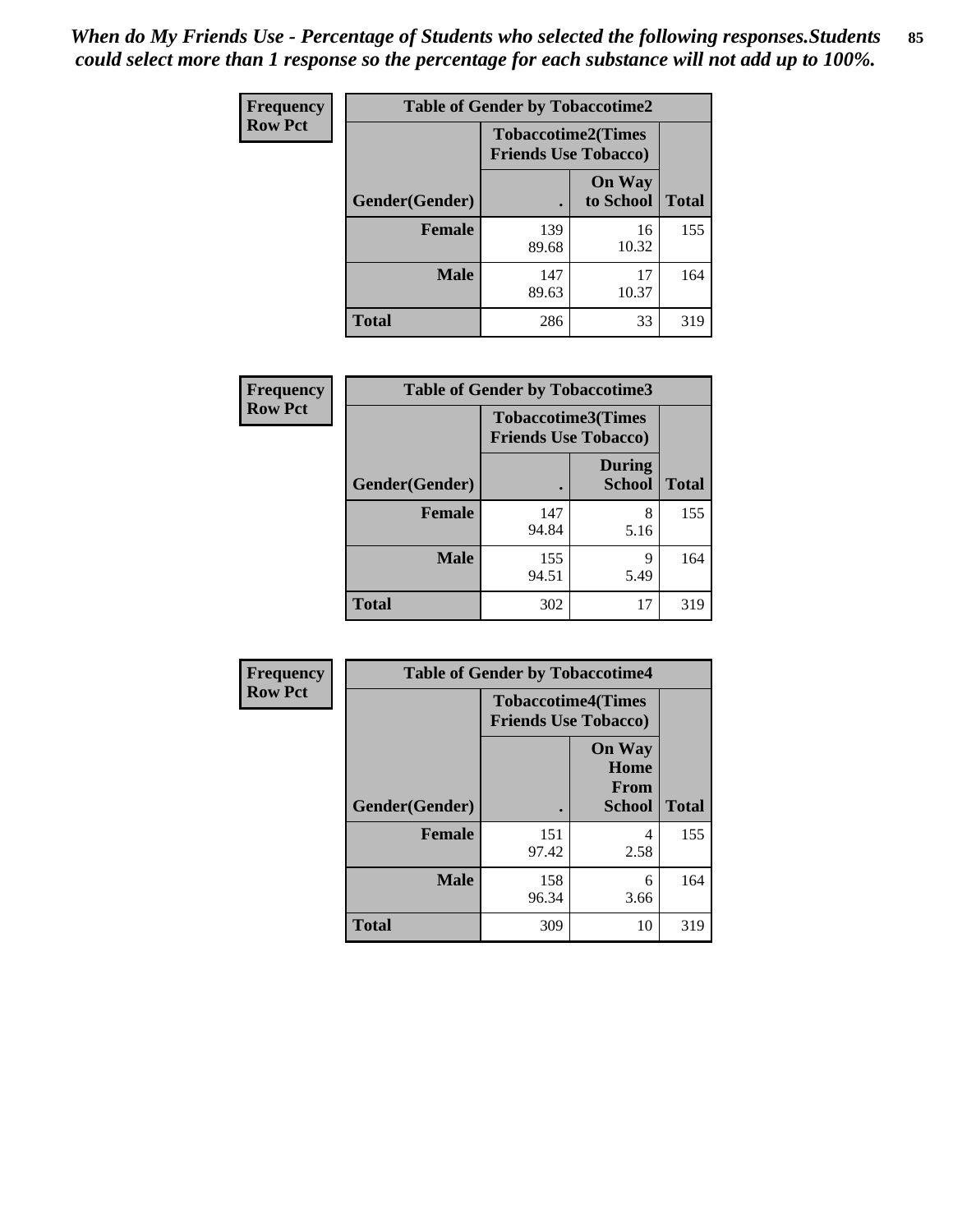| <b>Frequency</b> | <b>Table of Gender by Tobaccotime5</b> |              |                                                           |              |
|------------------|----------------------------------------|--------------|-----------------------------------------------------------|--------------|
| <b>Row Pct</b>   |                                        |              | <b>Tobaccotime5</b> (Times<br><b>Friends Use Tobacco)</b> |              |
|                  | Gender(Gender)                         |              | <b>Weeknights</b>                                         | <b>Total</b> |
|                  | <b>Female</b>                          | 122<br>78.71 | 33<br>21.29                                               | 155          |
|                  | <b>Male</b>                            | 136<br>82.93 | 28<br>17.07                                               | 164          |
|                  | <b>Total</b>                           | 258          | 61                                                        | 319          |

| <b>Frequency</b> | <b>Table of Gender by Tobaccotime6</b> |                                                          |             |              |
|------------------|----------------------------------------|----------------------------------------------------------|-------------|--------------|
| <b>Row Pct</b>   |                                        | <b>Tobaccotime6(Times</b><br><b>Friends Use Tobacco)</b> |             |              |
|                  | Gender(Gender)                         |                                                          | Weekends    | <b>Total</b> |
|                  | <b>Female</b>                          | 107<br>69.03                                             | 48<br>30.97 | 155          |
|                  | <b>Male</b>                            | 114<br>69.51                                             | 50<br>30.49 | 164          |
|                  | <b>Total</b>                           | 221                                                      | 98          | 319          |

| Frequency      | <b>Table of Gender by Marijuanatime1</b> |                                |                             |              |
|----------------|------------------------------------------|--------------------------------|-----------------------------|--------------|
| <b>Row Pct</b> |                                          | <b>Friends Use Marijuana</b> ) | <b>Marijuanatime1(Times</b> |              |
|                | Gender(Gender)                           |                                | Do Not Use                  | <b>Total</b> |
|                | Female                                   | 33<br>21.29                    | 122<br>78.71                | 155          |
|                | <b>Male</b>                              | 35<br>21.34                    | 129<br>78.66                | 164          |
|                | <b>Total</b>                             | 68                             | 251                         | 319          |

| <b>Frequency</b> | <b>Table of Gender by Marijuanatime2</b> |                                                               |                            |              |
|------------------|------------------------------------------|---------------------------------------------------------------|----------------------------|--------------|
| <b>Row Pct</b>   |                                          | <b>Marijuanatime2(Times</b><br><b>Friends Use Marijuana</b> ) |                            |              |
|                  | Gender(Gender)                           |                                                               | On Way to<br><b>School</b> | <b>Total</b> |
|                  | <b>Female</b>                            | 149<br>96.13                                                  | 6<br>3.87                  | 155          |
|                  | <b>Male</b>                              | 152<br>92.68                                                  | 12<br>7.32                 | 164          |
|                  | <b>Total</b>                             | 301                                                           | 18                         | 319          |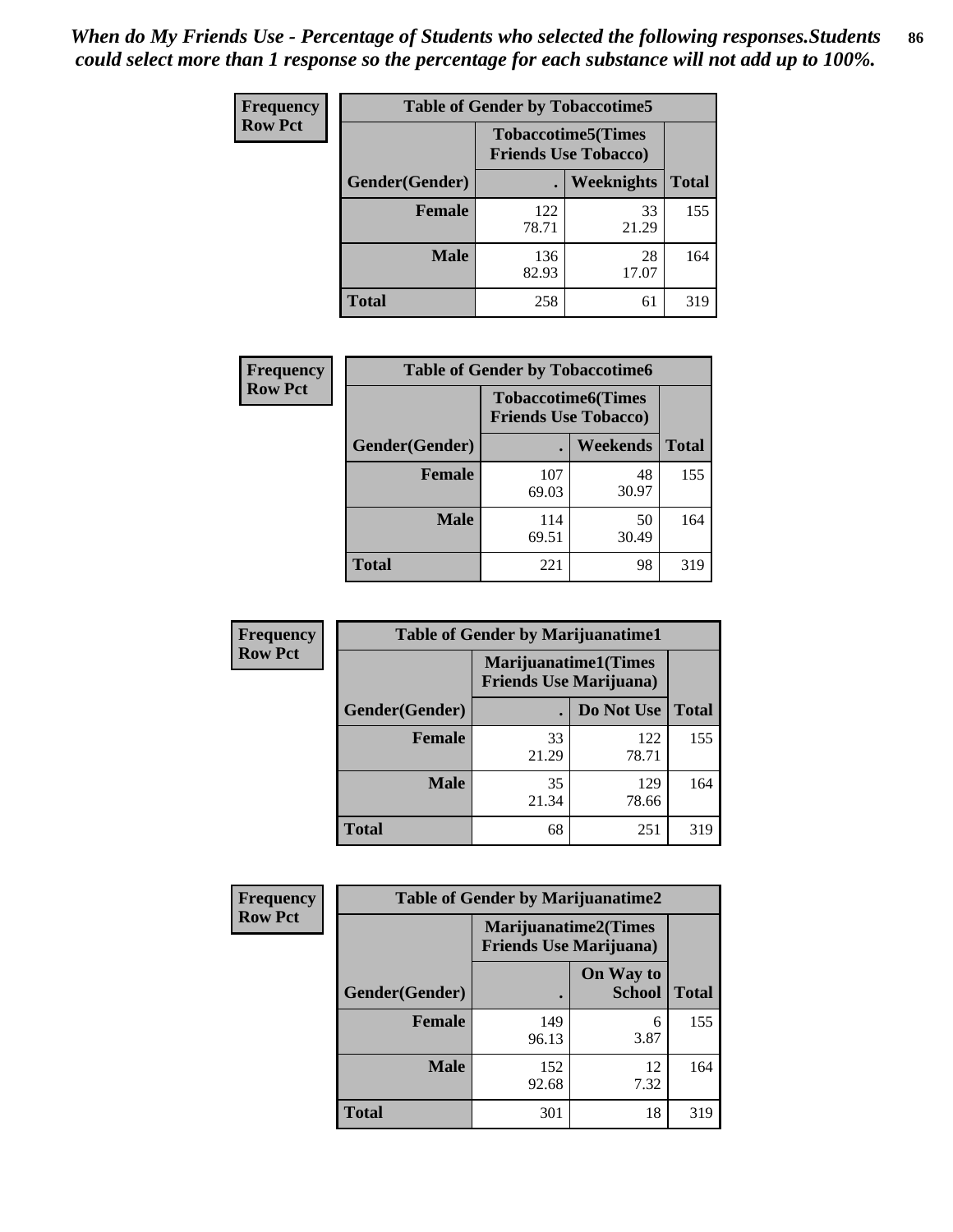*When do My Friends Use - Percentage of Students who selected the following responses.Students could select more than 1 response so the percentage for each substance will not add up to 100%.* **87**

| <b>Frequency</b> | Table of Gender by Marijuanatime3 |                                                        |                                |              |
|------------------|-----------------------------------|--------------------------------------------------------|--------------------------------|--------------|
| <b>Row Pct</b>   |                                   | Marijuanatime3(Times<br><b>Friends Use Marijuana</b> ) |                                |              |
|                  | Gender(Gender)                    |                                                        | <b>During</b><br><b>School</b> | <b>Total</b> |
|                  | <b>Female</b>                     | 154<br>99.35                                           | 0.65                           | 155          |
|                  | <b>Male</b>                       | 158<br>96.34                                           | 6<br>3.66                      | 164          |
|                  | <b>Total</b>                      | 312                                                    |                                | 319          |

| Frequency      | <b>Table of Gender by Marijuanatime4</b> |                                |                                                       |              |
|----------------|------------------------------------------|--------------------------------|-------------------------------------------------------|--------------|
| <b>Row Pct</b> |                                          | <b>Friends Use Marijuana</b> ) | <b>Marijuanatime4</b> (Times                          |              |
|                | <b>Gender</b> (Gender)                   |                                | <b>On Way</b><br>Home<br><b>From</b><br><b>School</b> | <b>Total</b> |
|                | <b>Female</b>                            | 147<br>94.84                   | 8<br>5.16                                             | 155          |
|                | <b>Male</b>                              | 152<br>92.68                   | 12<br>7.32                                            | 164          |
|                | <b>Total</b>                             | 299                            | 20                                                    | 319          |

| Frequency      | <b>Table of Gender by Marijuanatime5</b> |              |                                                                |              |
|----------------|------------------------------------------|--------------|----------------------------------------------------------------|--------------|
| <b>Row Pct</b> |                                          |              | <b>Marijuanatime5</b> (Times<br><b>Friends Use Marijuana</b> ) |              |
|                | Gender(Gender)                           |              | Weeknights                                                     | <b>Total</b> |
|                | <b>Female</b>                            | 132<br>85.16 | 23<br>14.84                                                    | 155          |
|                | <b>Male</b>                              | 147<br>89.63 | 17<br>10.37                                                    | 164          |
|                | <b>Total</b>                             | 279          | 40                                                             | 319          |

| Frequency      | <b>Table of Gender by Marijuanatime6</b> |                                                                |                 |              |
|----------------|------------------------------------------|----------------------------------------------------------------|-----------------|--------------|
| <b>Row Pct</b> |                                          | <b>Marijuanatime6</b> (Times<br><b>Friends Use Marijuana</b> ) |                 |              |
|                | Gender(Gender)                           |                                                                | <b>Weekends</b> | <b>Total</b> |
|                | <b>Female</b>                            | 118<br>76.13                                                   | 37<br>23.87     | 155          |
|                | <b>Male</b>                              | 128<br>78.05                                                   | 36<br>21.95     | 164          |
|                | <b>Total</b>                             | 246                                                            | 73              | 319          |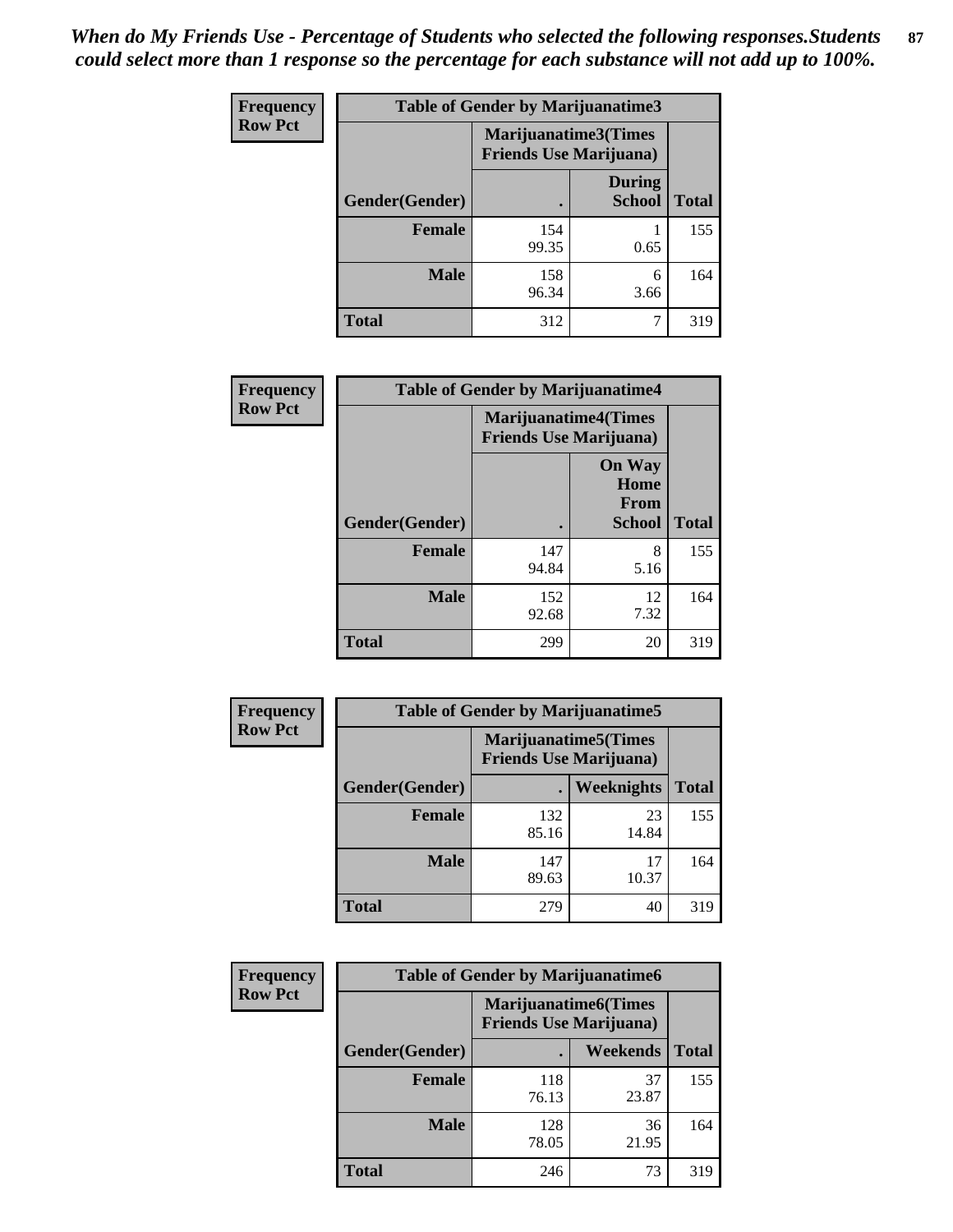| <b>Frequency</b> | <b>Table of Gender by Otherdrugtime1</b> |                                                                                    |              |              |
|------------------|------------------------------------------|------------------------------------------------------------------------------------|--------------|--------------|
| <b>Row Pct</b>   |                                          | <b>Otherdrugtime1</b> (Times<br><b>Friends Use Other</b><br><b>Illegal Drugs</b> ) |              |              |
|                  | Gender(Gender)                           |                                                                                    | Do Not Use   | <b>Total</b> |
|                  | <b>Female</b>                            | 19<br>12.26                                                                        | 136<br>87.74 | 155          |
|                  | Male                                     | 14<br>8.54                                                                         | 150<br>91.46 | 164          |
|                  | <b>Total</b>                             | 33                                                                                 | 286          | 319          |

| Frequency      | <b>Table of Gender by Otherdrugtime2</b> |                                                                                   |                            |              |
|----------------|------------------------------------------|-----------------------------------------------------------------------------------|----------------------------|--------------|
| <b>Row Pct</b> |                                          | <b>Otherdrugtime2(Times</b><br><b>Friends Use Other</b><br><b>Illegal Drugs</b> ) |                            |              |
|                | Gender(Gender)                           |                                                                                   | On Way to<br><b>School</b> | <b>Total</b> |
|                | <b>Female</b>                            | 153<br>98.71                                                                      | $\overline{2}$<br>1.29     | 155          |
|                | <b>Male</b>                              | 160<br>97.56                                                                      | 4<br>2.44                  | 164          |
|                | <b>Total</b>                             | 313                                                                               | 6                          | 319          |

| Frequency      | <b>Table of Gender by Otherdrugtime3</b> |                        |                                                  |              |
|----------------|------------------------------------------|------------------------|--------------------------------------------------|--------------|
| <b>Row Pct</b> |                                          | <b>Illegal Drugs</b> ) | Otherdrugtime3(Times<br><b>Friends Use Other</b> |              |
|                | Gender(Gender)                           |                        | <b>During</b><br><b>School</b>                   | <b>Total</b> |
|                | <b>Female</b>                            | 152<br>98.06           | 3<br>1.94                                        | 155          |
|                | <b>Male</b>                              | 162<br>98.78           | $\overline{c}$<br>1.22                           | 164          |
|                | <b>Total</b>                             | 314                    | 5                                                | 319          |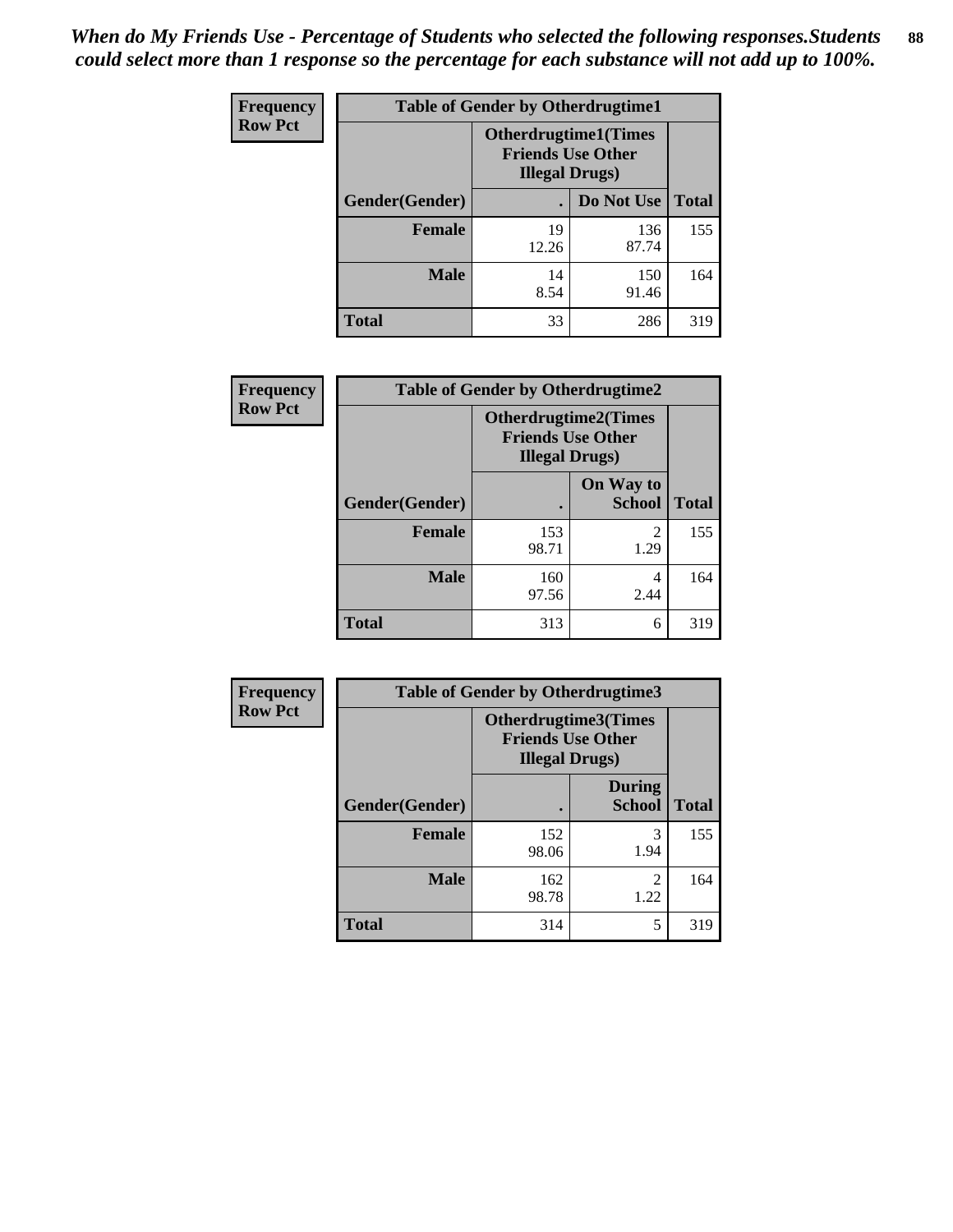*When do My Friends Use - Percentage of Students who selected the following responses.Students could select more than 1 response so the percentage for each substance will not add up to 100%.* **89**

| <b>Frequency</b> |                | <b>Table of Gender by Otherdrugtime4</b> |                                                         |              |
|------------------|----------------|------------------------------------------|---------------------------------------------------------|--------------|
| <b>Row Pct</b>   |                | <b>Illegal Drugs</b> )                   | <b>Otherdrugtime4(Times</b><br><b>Friends Use Other</b> |              |
|                  | Gender(Gender) |                                          | <b>On Way</b><br>Home<br><b>From</b><br><b>School</b>   | <b>Total</b> |
|                  | <b>Female</b>  | 150<br>96.77                             | 5<br>3.23                                               | 155          |
|                  | <b>Male</b>    | 161<br>98.17                             | 3<br>1.83                                               | 164          |
|                  | <b>Total</b>   | 311                                      | 8                                                       | 319          |

| <b>Frequency</b> | <b>Table of Gender by Otherdrugtime5</b> |              |                                                                                   |              |
|------------------|------------------------------------------|--------------|-----------------------------------------------------------------------------------|--------------|
| <b>Row Pct</b>   |                                          |              | <b>Otherdrugtime5</b> (Times<br><b>Friends Use Other</b><br><b>Illegal Drugs)</b> |              |
|                  | Gender(Gender)                           |              | Weeknights                                                                        | <b>Total</b> |
|                  | <b>Female</b>                            | 146<br>94.19 | 9<br>5.81                                                                         | 155          |
|                  | <b>Male</b>                              | 158<br>96.34 | 6<br>3.66                                                                         | 164          |
|                  | <b>Total</b>                             | 304          | 15                                                                                | 319          |

| <b>Frequency</b> | <b>Table of Gender by Otherdrugtime6</b> |                                                                                   |             |              |
|------------------|------------------------------------------|-----------------------------------------------------------------------------------|-------------|--------------|
| <b>Row Pct</b>   |                                          | <b>Otherdrugtime6(Times</b><br><b>Friends Use Other</b><br><b>Illegal Drugs</b> ) |             |              |
|                  | Gender(Gender)                           |                                                                                   | Weekends    | <b>Total</b> |
|                  | Female                                   | 137<br>88.39                                                                      | 18<br>11.61 | 155          |
|                  | <b>Male</b>                              | 149<br>90.85                                                                      | 15<br>9.15  | 164          |
|                  | <b>Total</b>                             | 286                                                                               | 33          | 319          |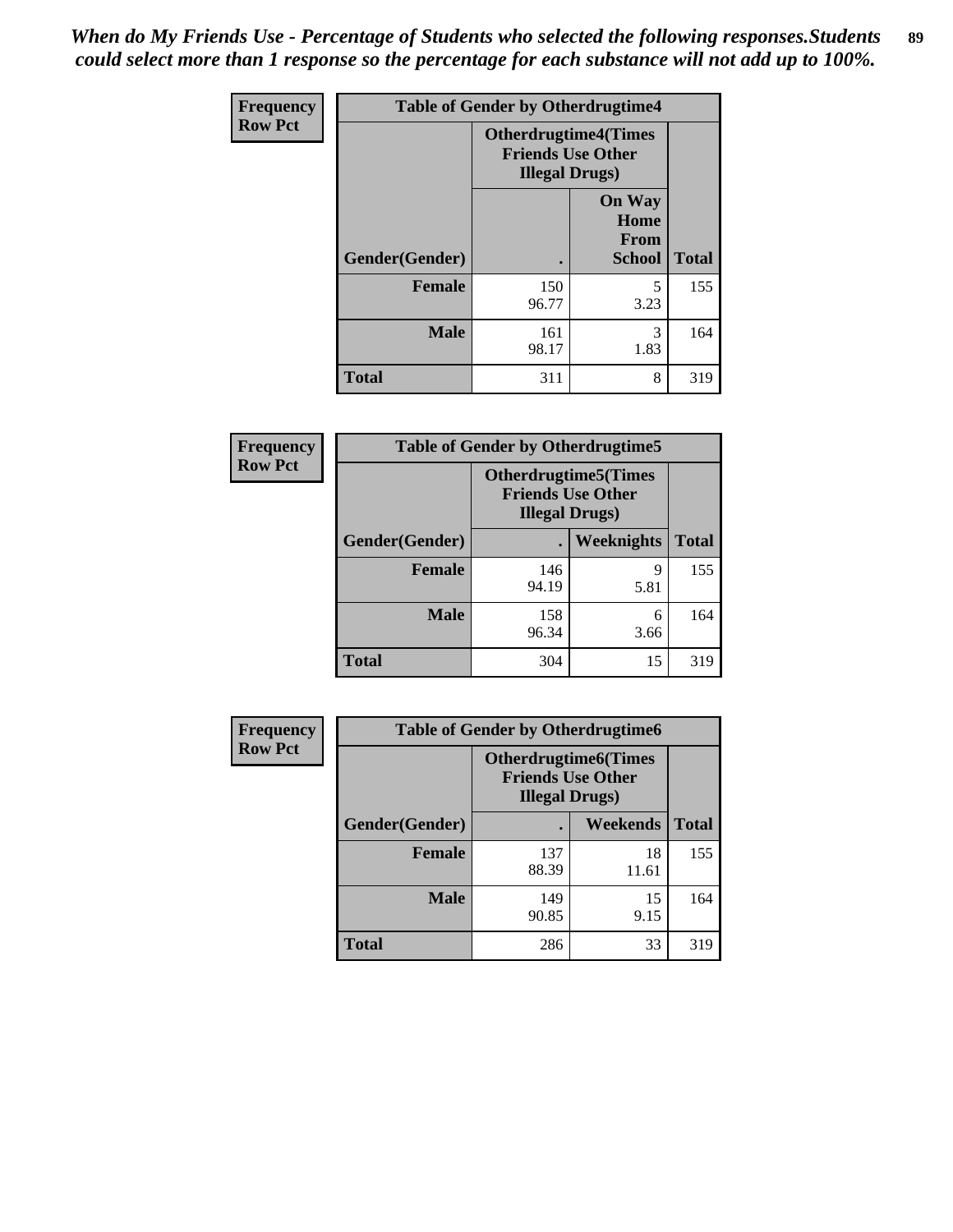## *Other Questions* **90**

| <b>Frequency</b> | <b>Table of Gender by Educationalcohol</b> |                                                                                                                                       |                |              |
|------------------|--------------------------------------------|---------------------------------------------------------------------------------------------------------------------------------------|----------------|--------------|
| <b>Row Pct</b>   |                                            | <b>Educationalcohol</b> (I<br>have been taught<br>about alcohol,<br>tobacco,<br>and other drugs<br>within the last year<br>at school) |                |              |
|                  | Gender(Gender)                             | <b>Yes</b>                                                                                                                            | N <sub>0</sub> | <b>Total</b> |
|                  | <b>Female</b>                              | 129<br>83.23                                                                                                                          | 26<br>16.77    | 155          |
|                  | <b>Male</b>                                | 132<br>80.49                                                                                                                          | 32<br>19.51    | 164          |
|                  | <b>Total</b>                               | 261                                                                                                                                   | 58             | 319          |

| Frequency<br><b>Row Pct</b> | <b>Table of Gender by Rodedrinking</b> |                                                                                                                     |              |              |
|-----------------------------|----------------------------------------|---------------------------------------------------------------------------------------------------------------------|--------------|--------------|
|                             |                                        | Rodedrinking(In<br>the past 30 days I<br>have ridden in a<br>car with a driver<br>who had been<br>drinking alcohol) |              |              |
|                             | Gender(Gender)                         | Yes                                                                                                                 | $\bf N_0$    | <b>Total</b> |
|                             | <b>Female</b>                          | 29<br>18.71                                                                                                         | 126<br>81.29 | 155          |
|                             | <b>Male</b>                            | 31<br>18.90                                                                                                         | 133<br>81.10 | 164          |
|                             | <b>Total</b>                           | 60                                                                                                                  | 259          | 319          |

| Frequency      | <b>Table of Gender by Drugsschool</b> |                                                                                                                                     |                |              |  |
|----------------|---------------------------------------|-------------------------------------------------------------------------------------------------------------------------------------|----------------|--------------|--|
| <b>Row Pct</b> |                                       | <b>Drugsschool</b> (During<br>the past 12 months,<br>I have been offered,<br>sold,<br>or given illegal drugs<br>on school property) |                |              |  |
|                | Gender(Gender)                        | Yes                                                                                                                                 | N <sub>0</sub> | <b>Total</b> |  |
|                | <b>Female</b>                         | 13<br>8.39                                                                                                                          | 142<br>91.61   | 155          |  |
|                | <b>Male</b>                           | 15<br>9.15                                                                                                                          | 149<br>90.85   | 164          |  |
|                | <b>Total</b>                          | 28                                                                                                                                  | 291            | 319          |  |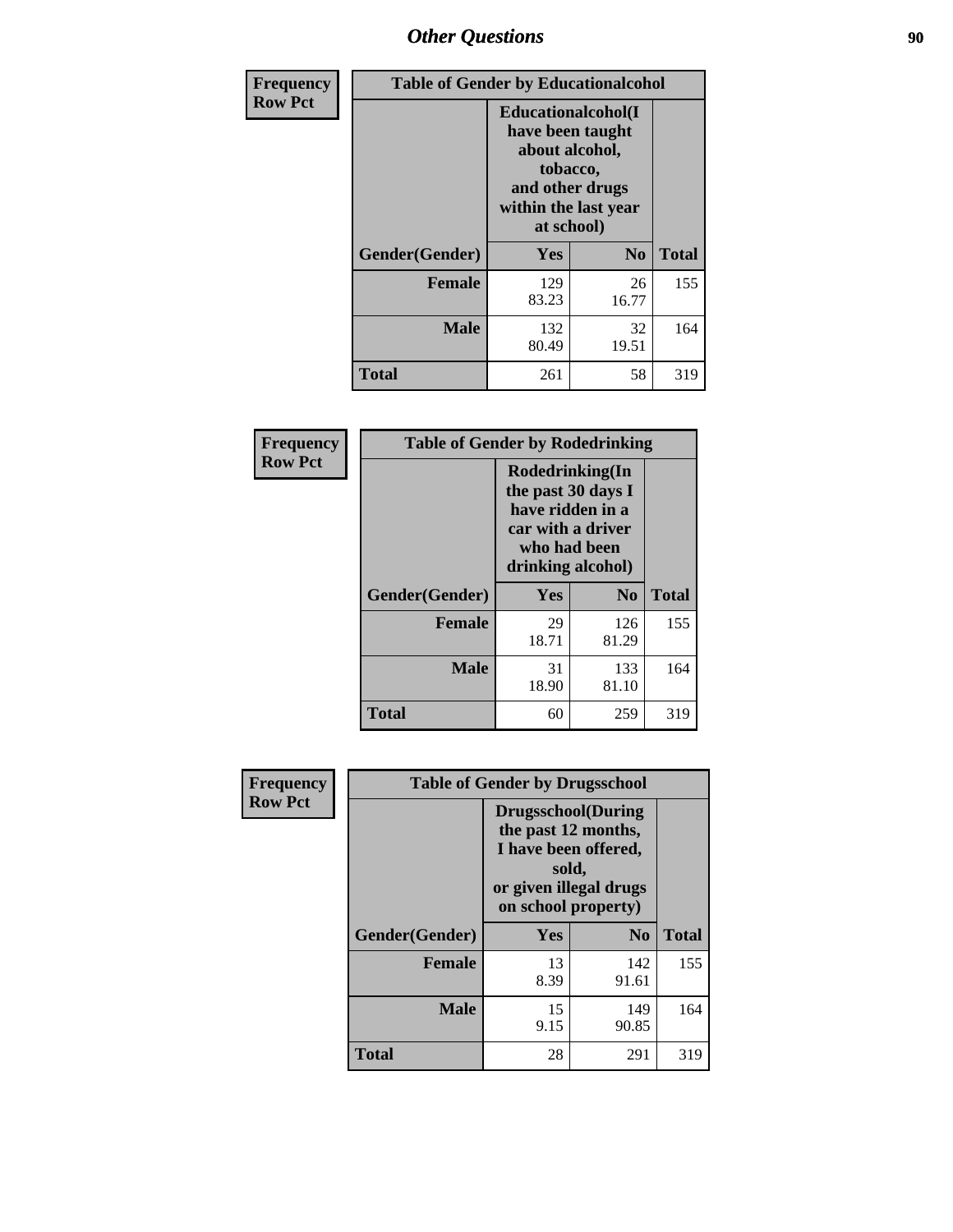## *Other Questions* **91**

**Frequency Row Pct**

| <b>Table of Gender by Bingedrinking</b> |                                                                                                         |              |                   |                        |                        |                               |                          |              |
|-----------------------------------------|---------------------------------------------------------------------------------------------------------|--------------|-------------------|------------------------|------------------------|-------------------------------|--------------------------|--------------|
|                                         | Bingedrinking(I have drunk five or more<br>drinks of alcohol at one sitting during the<br>last 30 days) |              |                   |                        |                        |                               |                          |              |
| <b>Gender</b> (Gender)                  | $\mathbf 0$<br><b>Days</b>                                                                              | 1 or<br>days | 3 to<br>5<br>days | 6 to<br>q<br>days      | 10<br>to<br>19<br>days | <b>20</b><br>to<br>29<br>days | All<br><b>30</b><br>days | <b>Total</b> |
| <b>Female</b>                           | 141<br>90.97                                                                                            | 4<br>2.58    | $\Omega$<br>0.00  | 3<br>1.94              | 2<br>1.29              | 0.65                          | 4<br>2.58                | 155          |
| <b>Male</b>                             | 144                                                                                                     | 6            | 4                 | $\overline{c}$<br>1.22 | 3<br>1.83              | 4<br>2.44                     | 0.61                     | 164          |
|                                         | 87.80                                                                                                   | 3.66         | 2.44              |                        |                        |                               |                          |              |

| Frequency      | <b>Table of Gender by Educationaids</b> |                                                                                                 |                |              |  |
|----------------|-----------------------------------------|-------------------------------------------------------------------------------------------------|----------------|--------------|--|
| <b>Row Pct</b> |                                         | <b>Educationaids</b> (I<br>have been taught<br>about HIV/AIDS<br>at school in the<br>past year) |                |              |  |
|                | Gender(Gender)                          | Yes                                                                                             | N <sub>0</sub> | <b>Total</b> |  |
|                | <b>Female</b>                           | 119<br>76.77                                                                                    | 36<br>23.23    | 155          |  |
|                | <b>Male</b>                             | 112<br>68.29                                                                                    | 52<br>31.71    | 164          |  |
|                | <b>Total</b>                            | 231                                                                                             | 88             | 319          |  |

| <b>Frequency</b> | <b>Table of Gender by Suicideconsider</b> |                 |                |              |  |
|------------------|-------------------------------------------|-----------------|----------------|--------------|--|
| <b>Row Pct</b>   |                                           | Suicideconsider |                |              |  |
|                  | Gender(Gender)                            | Yes             | N <sub>0</sub> | <b>Total</b> |  |
|                  | <b>Female</b>                             | 8<br>5.16       | 147<br>94.84   | 155          |  |
|                  | <b>Male</b>                               | 4.27            | 157<br>95.73   | 164          |  |
|                  | Total                                     | 15              | 304            | 319          |  |